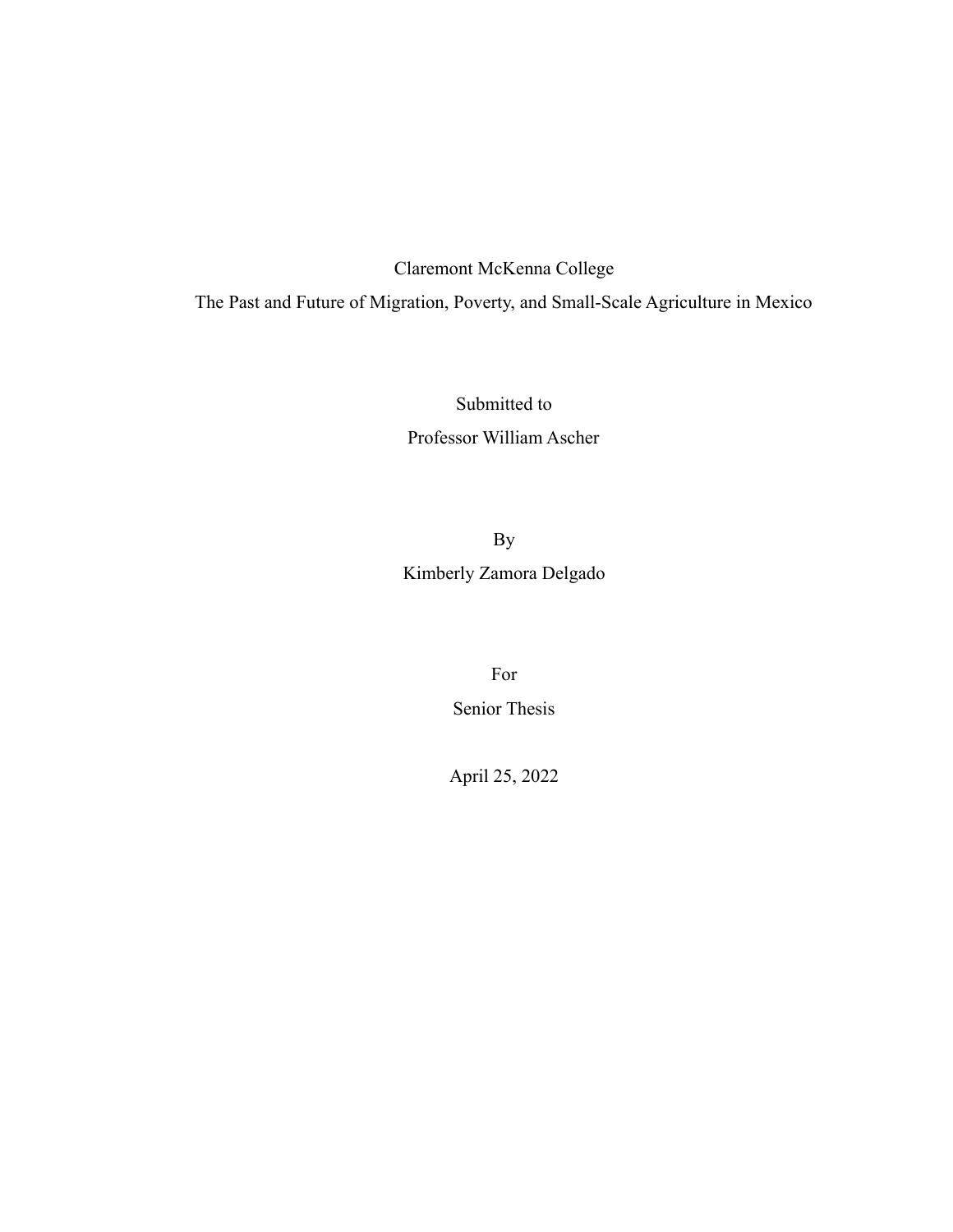## ACKNOWLEDGEMENTS

Thank you so much to all the family, friends, and faculty who cheered me on throughout the year. Special shoutout to Bill Ascher, who's precise editing and daily jokes, motivated me to finish strong. Thank you to everyone who has guided me into loving the diversity of the environmental field and instilling a passion for finding solutions to our climate crisis. I hope to continue helping those most vulnerable, with the greatest support system having my back.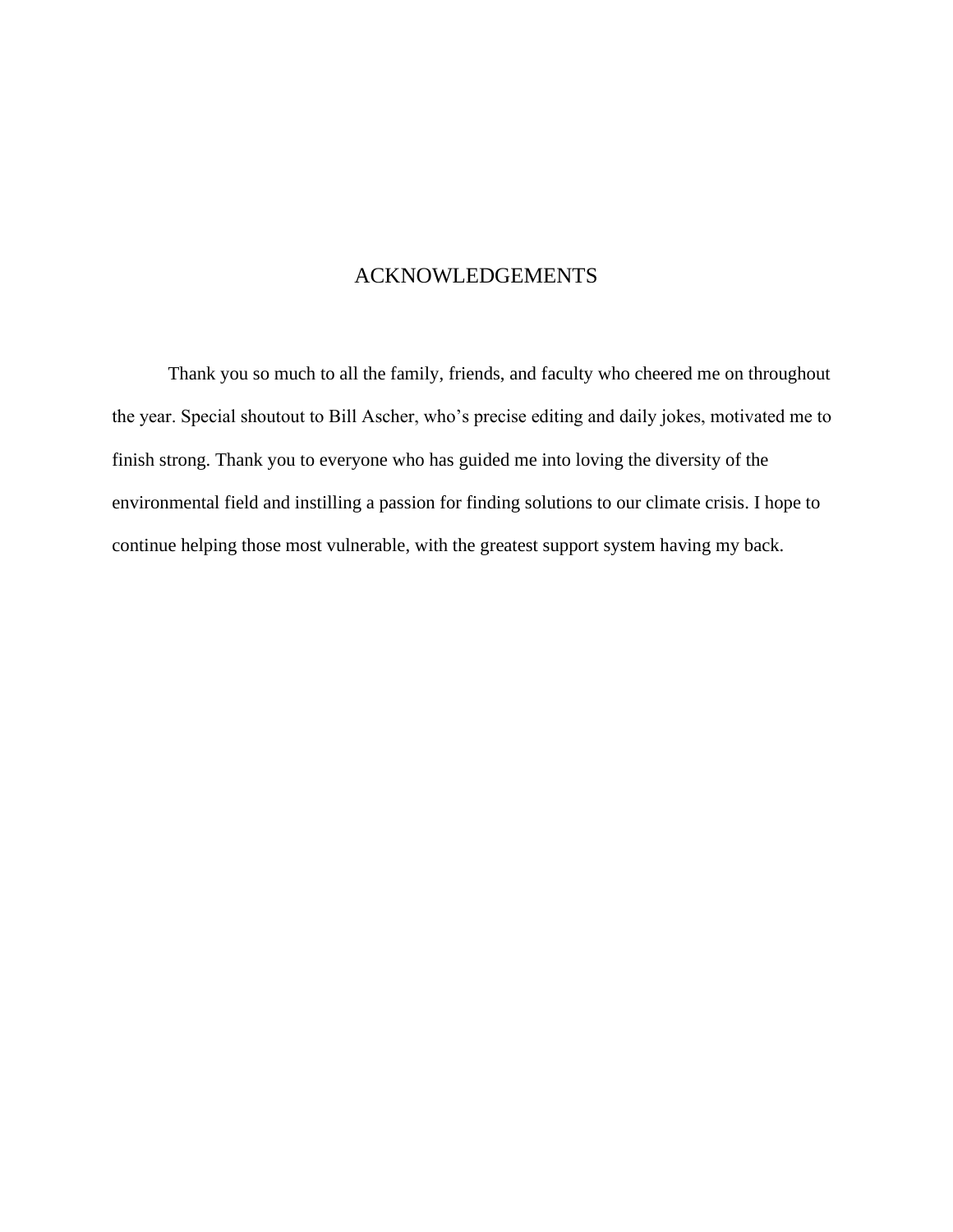# ABSTRACT

The conflated pattern between poverty, rurality, and indigeneity in Mexico signifies drastic inequality between populations. Poor, rural communities often do not receive as much public services, infrastructure improvements, and employment opportunities as urban areas, which causes out-migration into the cities. Some of the few jobs available in rural areas are in the agriculture sector, either through small-scale subsistence farming or seasonal employment on a large-scale farm. Historically, certain wealthy states such as Sinaloa, Michoacán, and Sonora received greater support to up-scale into modernized agriculture, which made them into the largest agro-exporters. On the other hand, poor states with greater indigenous and rural populations do not have access to markets and are forced to abandon their livelihoods. Without proper support through financial incentives and agricultural subsidies, the economic welfare of small-scale agriculture will continue to secede along with domestic food security. Adapting to the challenges of climate change by implementing climate-smart, organic, agroforestry, and modernized traditional agriculture these communities can move into sustainable productivity. The combined resources and policies from local, state, national, and transnational entities are analyzed as a prospective method to ensure the livelihoods of these communities.

**Key words:** Climate migration, climate-smart agriculture, food security, indigenous livelihoods, rural poor, small-scale agriculture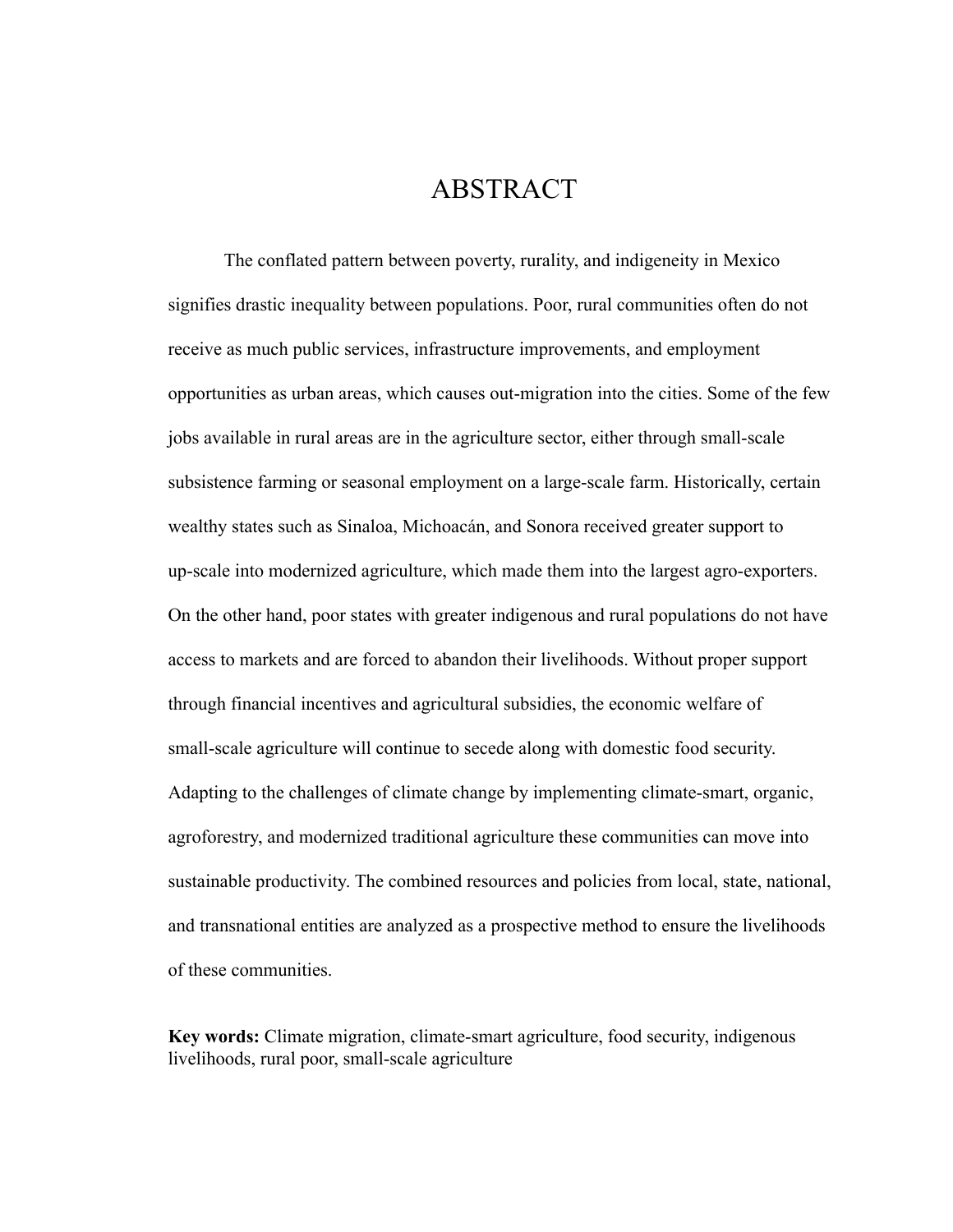## TABLE OF CONTENTS

### PART I: INTRODUCTION

| PART II: CLARIFYING STATE TRENDS                                           |
|----------------------------------------------------------------------------|
|                                                                            |
| Chapter 6: States of Interest with Low Emigration, Low Poverty, Low GDP33  |
| PART III: CONDITIONING FACTORS AND PAST POLICIES                           |
| Chapter 7: Policy Support for Large-Scale versus Small-Scale Livelihoods46 |
| PART IV: PROJECTIONS OF RECENT AND FUTURE POLICY GOALS                     |
|                                                                            |
|                                                                            |
|                                                                            |
|                                                                            |
|                                                                            |
|                                                                            |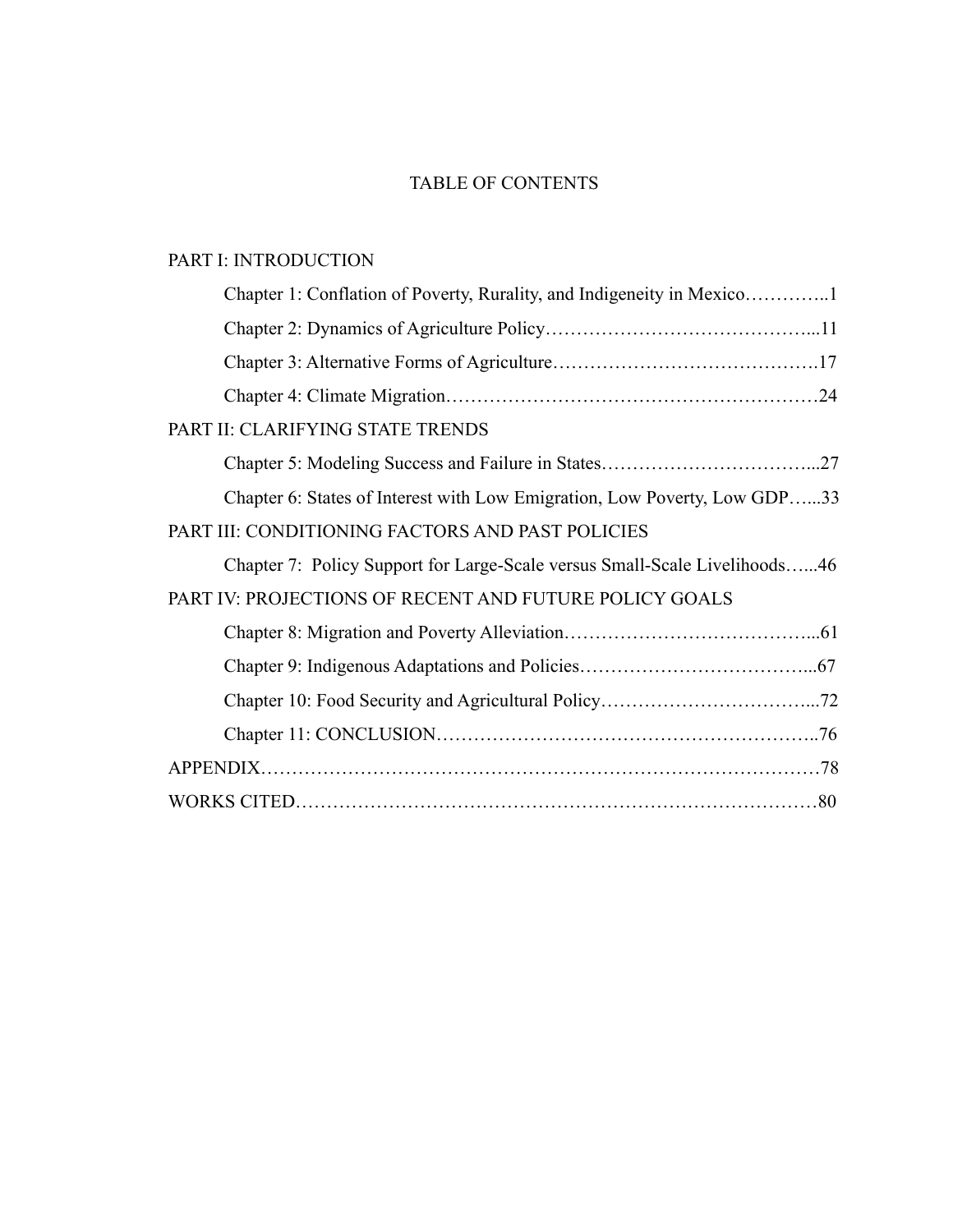### PART I: Introduction

Chapter 1: Conflation of Poverty, Rurality, and Indigeneity in Mexico

Poverty rates in Mexico have extreme disparities among different regions of the country, despite anti-poverty efforts in the last decades. Although poverty rates have been greatly dissipated, with extreme poverty decreasing by more than thirty percent from 2010 to 2016, the inequalities are still persistent (Silva et al. 2018; Ornelas 2019). A person categorized in extreme poverty has three or more social deficiencies (quality of living, access to health services, education lag, and social security etc.) and lacks sufficient income to fulfill their breadbasket. Meanwhile, a person experiencing poverty, not extreme poverty, has at least one social deficiency present, and they do not have sufficient income to satisfy their needs (CONEVAL 2022). A few Mexican states stand out with the most extreme poverty rates such as Chiapas, Guerrero, and Oaxaca at 29.7 percent, 26.8 percent, and 23.3 percent, respectively (INEGI 2020c; Ornelas 2019). These high poverty rates are an accumulation of various factors that influence the lack of increased poverty alleviation. The effects of globalization have exacerbated poverty and inequality in developing countries like Mexico, where the wealth gap is increasing, and the living conditions are contrastingly unequal (Lara-Ponce et al. 2017).

It is important to distinguish relative poverty from absolute poverty, since the Mexican states with large extreme poverty cases are most similar to absolute poverty cases. This absolute poverty is defined as "below a set line of what is required to access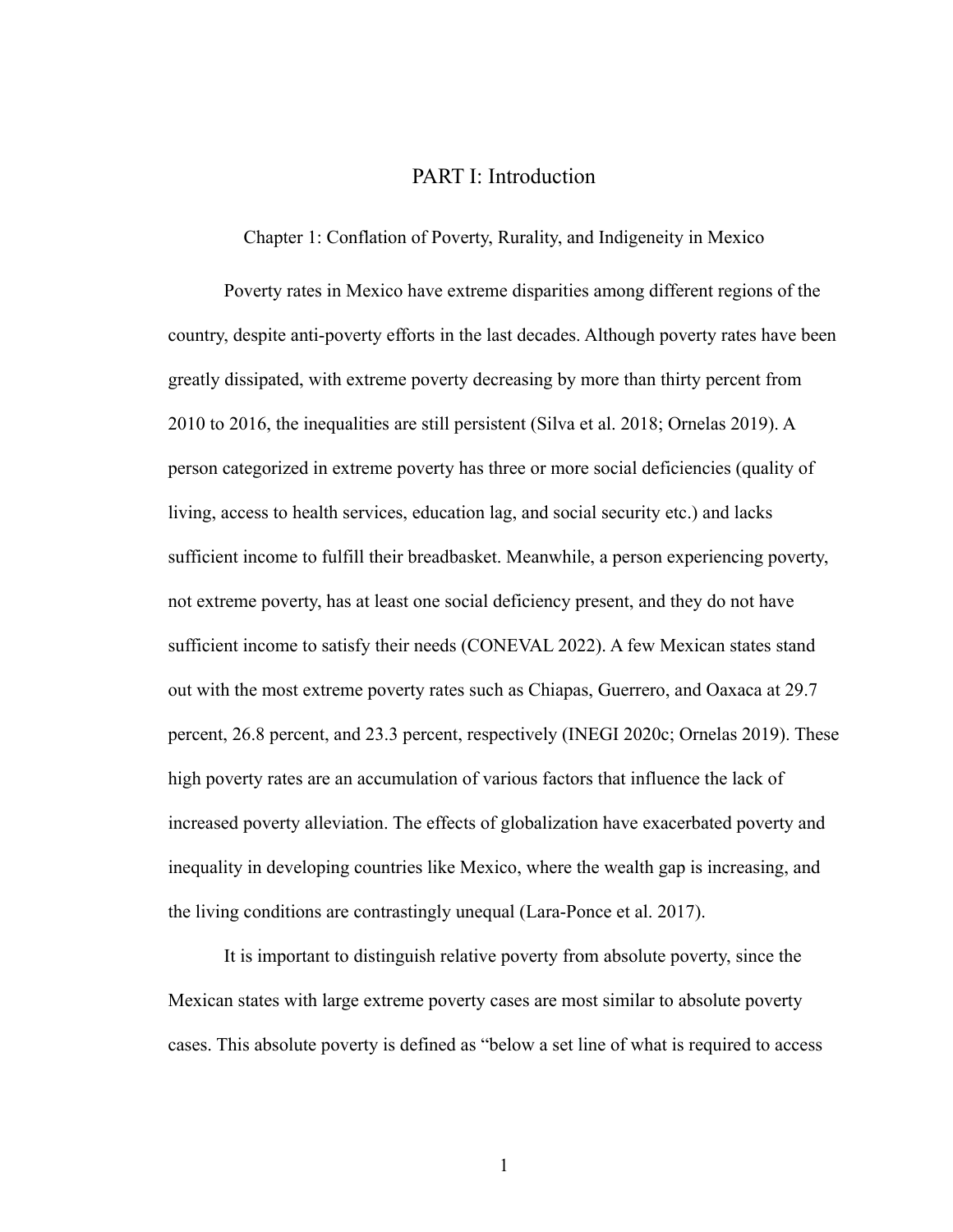minimum needs for survival", such as living off of two U.S. dollars a day (Rohwerder 2016). Obviously, relative poverty does not involve contrasts among countries. Another valuable distinction for this study is the distinction between poverty and inequality, where inequality refers to disparities among individuals and across areas (Rohwerder 2016; UNDP 2013). These disparities can include income, education, and so on; therefore, anyone, not just low-income individuals, can experience inequality (Paes de Barros et al. 2009). Although inequalities among different communities in Mexico will be discussed, through gender, age, race, education, etc., the focus will be around people experiencing poverty.

An intersecting issue with poverty is the rurality of a community, where a fuzzy dichotomy exists between rural and urban areas (Flores and Glez. 2015). By the National Institute of Statistics and Geography (INEGI) standards, a population is considered rural if there are less than 2,500 inhabitants and urban is more than 2,500 persons. Keeping in mind that of the over 192,000 municipalities in Mexico, more than 97 percent of them are considered rural communities (Ornelas 2019). In 2016, six out of every ten individuals in rural areas were considered poor, whereas in urban areas it was four out of ten. When it comes to extreme poverty in rural areas, it exists at 17.4 percent, about 13 percent higher than in urban areas. The effects of geographical isolation and inaccessibility to these small rural communities are compounded with the lack of economic and social infrastructure, such as roads and public services (Silva et al. 2018; Ornelas 2019; Flores and Glez. 2015). Therefore, rurality could be seen as a contributing factor for migration outside of these underdeveloped areas.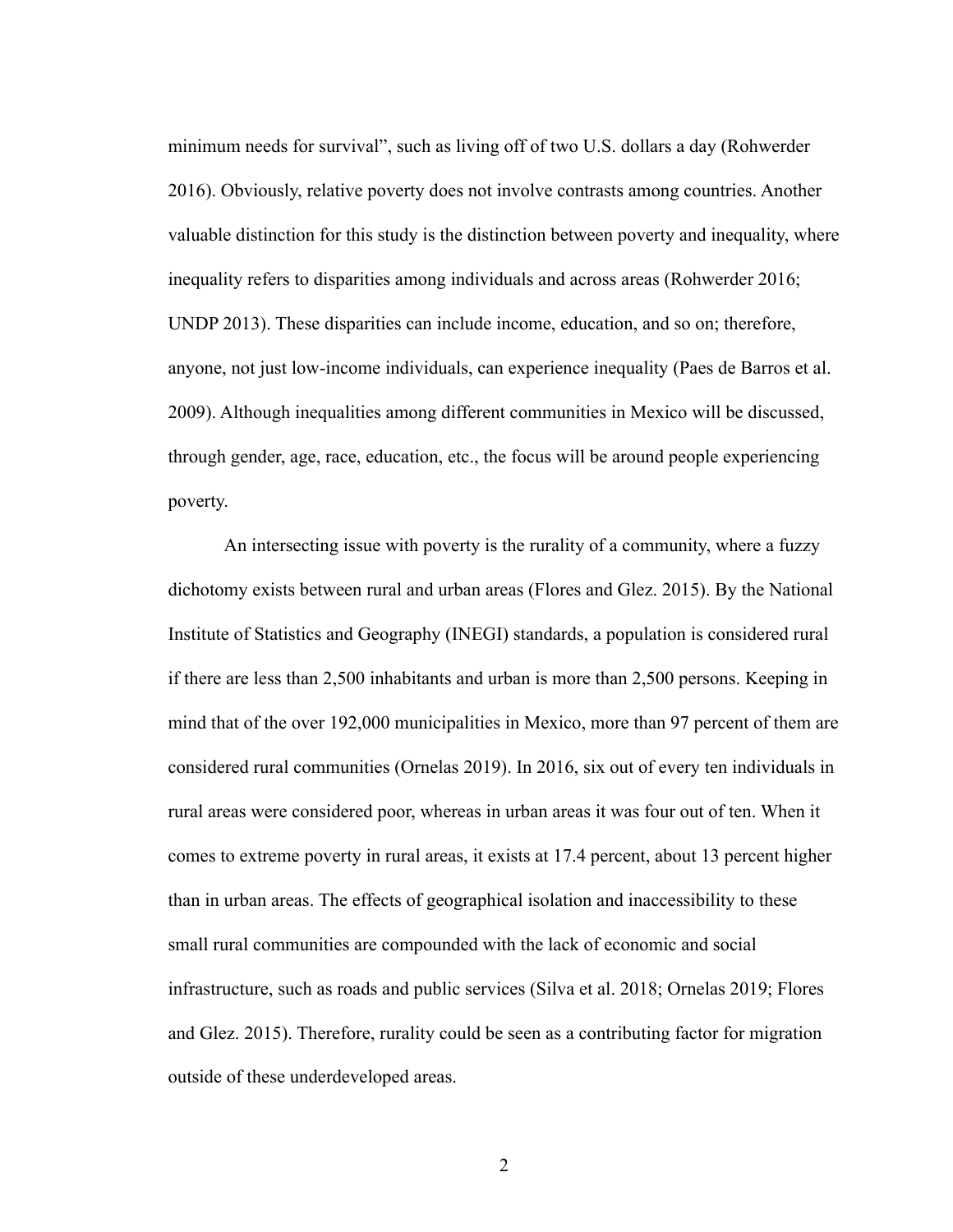The states with higher poverty rates and increased rurality also happen to have greater indigenous populations compared to those with lower poverty rates. According to INEGI, the state with the highest indigenous population is Oaxaca with almost two thirds of persons from indigenous descent, with Yucatán (65.4 percent), Campeche (44.5 percent), Quintana Roo (44.4 percent), Hidalgo (36.2 percent), Chiapas (36.1 percent), Puebla (35.3 percent), and Guerrero (33.9 percent); all having a third or more of their population from indigenous descent (Schmal 2015; INEGI 2020a). The 2015 INEGI indigenous survey question involved ethnic self-identification, where people were asked "De acuerdo, con su cultura, se considera indígena?" ("According to your culture, do you consider yourself indigenous?"). Recognizing indigenous populations for this thesis is important, as they are often not recognized in policies that help fulfill their needs and challenges, despite their agricultural contributions in Mexico (FAO 2016). They are the communities suffering the most from land appropriation due to globalization's impact on expanding commercial agriculture.

Another question in the INEGI survey that highlighted the erosion of cultural and linguistic fabric among indigenous peoples in Mexico is indigenous fluency. If one answered yes to the ethnic self-identification question, then the survey asked if they speak an indigenous language (INEGI 2020a). The results showed only eight Mexican states had indigenous populations with 10% or more speaking indigenous languages (Schmal 2015). Thus far, these languages have survived to a certain extent because of indigenous people's physical isolation or avert rejection to the assimilation of Spanish. Yet, the proportion of Mexicans who speak indigenous languages has been declining over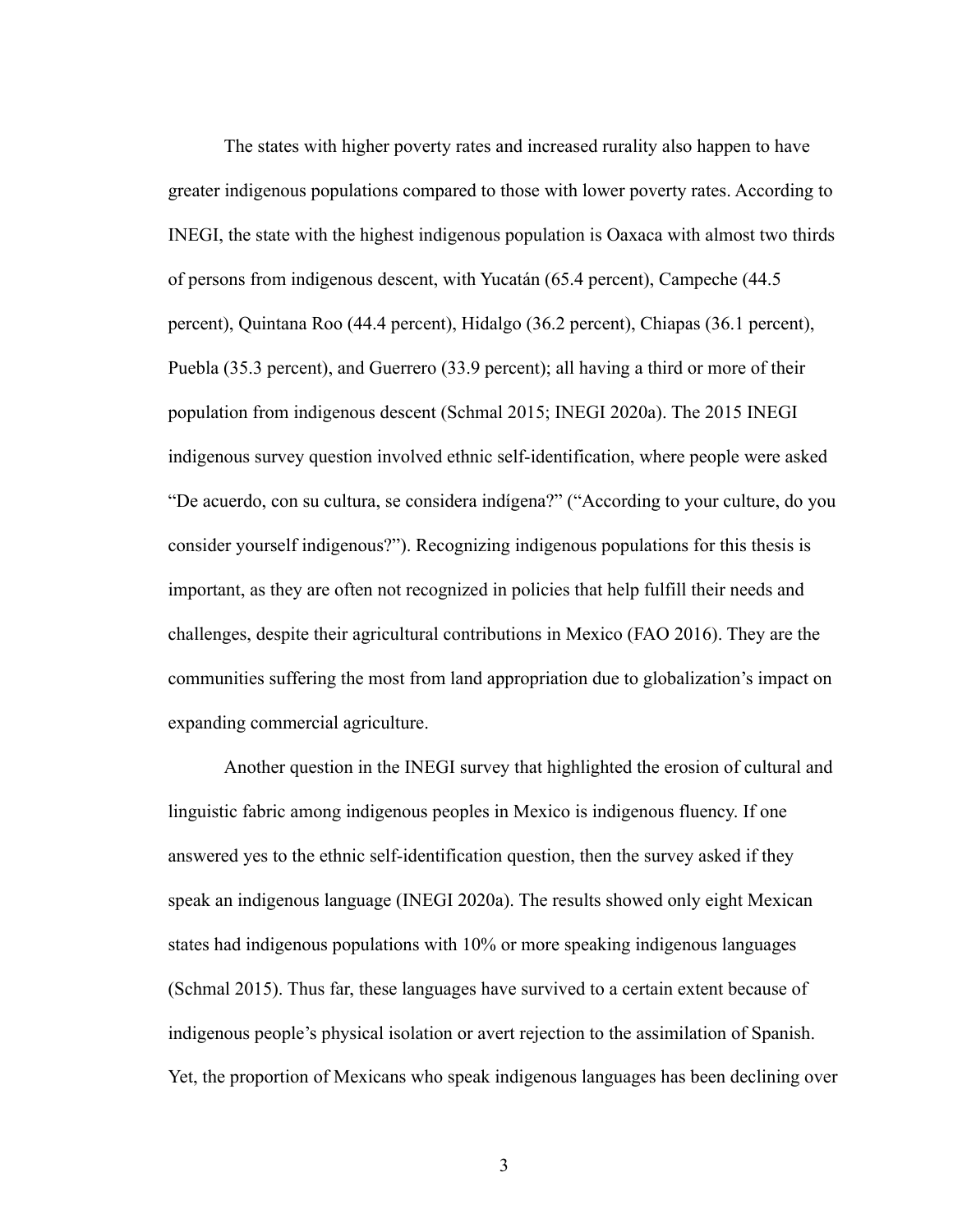time. With respect to the economic status of the indigenous people, 77.6 percent suffered from poverty in 2016, and 34.8 percent from extreme poverty (Ornelas 2019). Furthermore, out of every 100 agricultural workers, 24 of them speak an indigenous language (Soto 2020). This further supports the fact that Mexico's indigneous populations are some of the poorest and most marginalized identities.

Declining small farms, especially in the Southern states of Mexico, is a pressing issue as indigenous knowledge, traditional agricultural techniques, and agrobiodiversity is lost. Overall, in Mexico the average age of a farmer is increasing, as younger generations either leave or move into larger rural communities or small cities to seek alternative forms of income (Silva et al. 2018). The population working in the agricultural sector is also decreasing. Since oftentimes in these small farming communities' individuals are not paid a wage, especially among women, they are forced to seek wage labor elsewhere. National remittances are "mostly sent by working members of poor rural households who are away temporarily" (Escobar 2020). This migration could be due to periods of economic and social uncertainty, where nearby larger communities are a reasonable choice instead of migrating to further locations like the United States. Furthermore, few policies and regulations exist for rural communities that are in dire need of public services, markets, and employment access, which could mitigate the need for outsourcing employment (Silva et al. 2018; Ascher 1995; Hernandez-Perez 2019). Therefore, these migration patterns are sometimes out of necessity, not so much out of personal choice.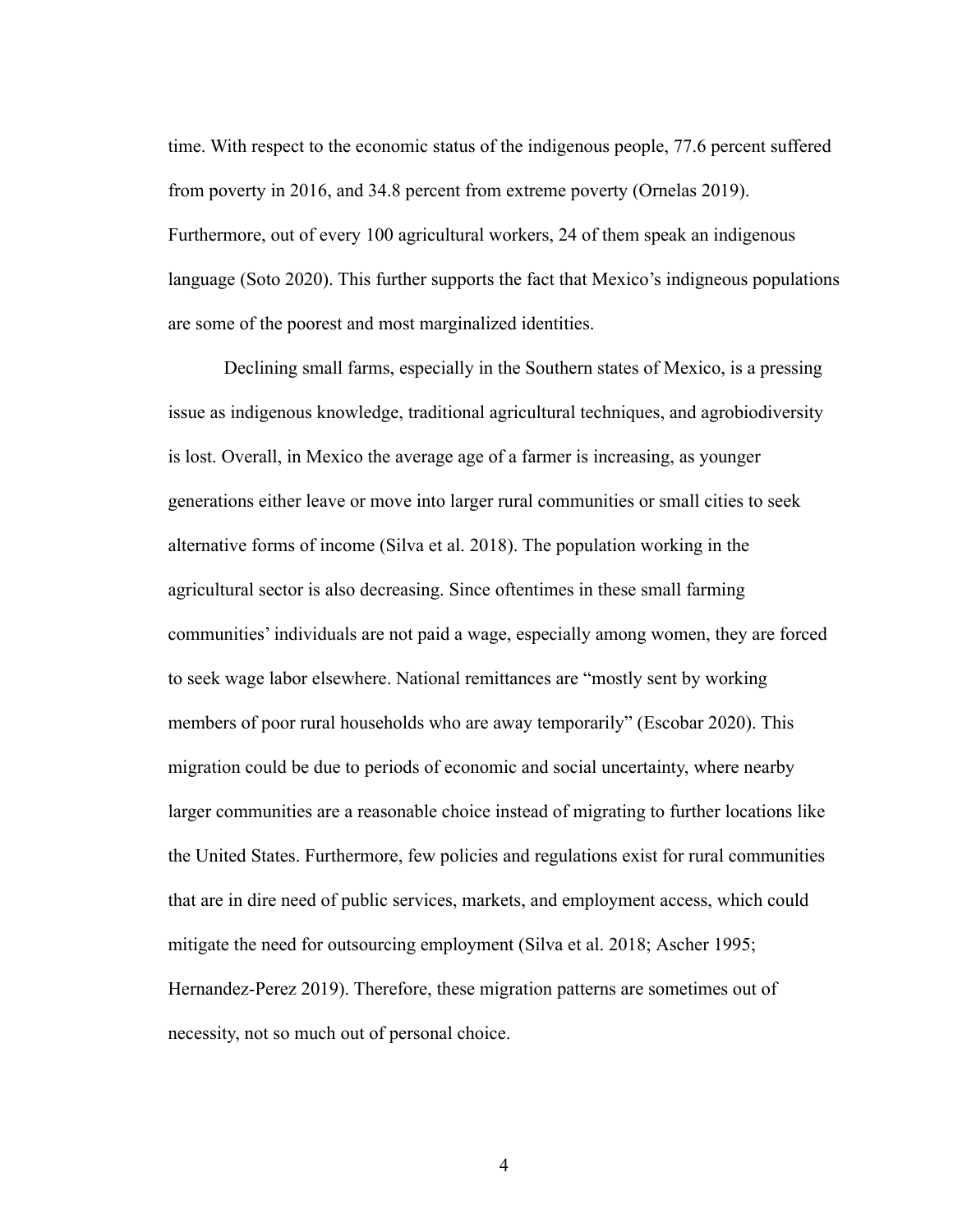Even though the agriculture sector only contributes less than four percent of the nation's Gross Domestic Product (GDP), it employs over 13 percent of or over seven million of the working population (FAO 2016). Small or family run farms are often held by communal land ownership called ejidos, that are difficult to sell. Although ejidos were originally meant to redistribute land to peasant communities, it was largely inefficient until 1992 where ejidatarios and their family were given more land-use rights (Silva et al. 2018). This allowed increased privatization, sale and rent of the land, which has had mixed effects depending on the ejido community (Escobar 2020). Now, around 15,500 ejidos exist with the average being at least 200 hectares of forested land, with indigenous agrarians owning 28 percent of forested land and half of the forest in ejido property (Silva et al. 2018). This natural resource access, but lack of institutional land rights, puts these indigenous or small-scale farmers in difficult situations. Their land is constantly under threat, as they are under pressure to sell their lands to other large landowners (UNCTAD 2013; Lara-Ponce et al. 2017). Moreover, producing crops has become increasingly expensive for these small scale ejidos despite government subsidies. Lacking the ability to utilize public services, commercialize their crops, or apply for credit through banks, these farmers cannot benefit from their investment of the land. Land loss due to the absence of programs and policies that protect indigenous land patrimony, also causes the displacement of these communities (UNCTAD 2013; Lara-Ponce et al. 2017).

Meanwhile, the few modern farms, typically established in the Northern areas of the country such as Jalisco, Sinaloa, and Tamaulipas, focus on monocultural farms with the use of advanced technologies and irrigation and provide for global exportation and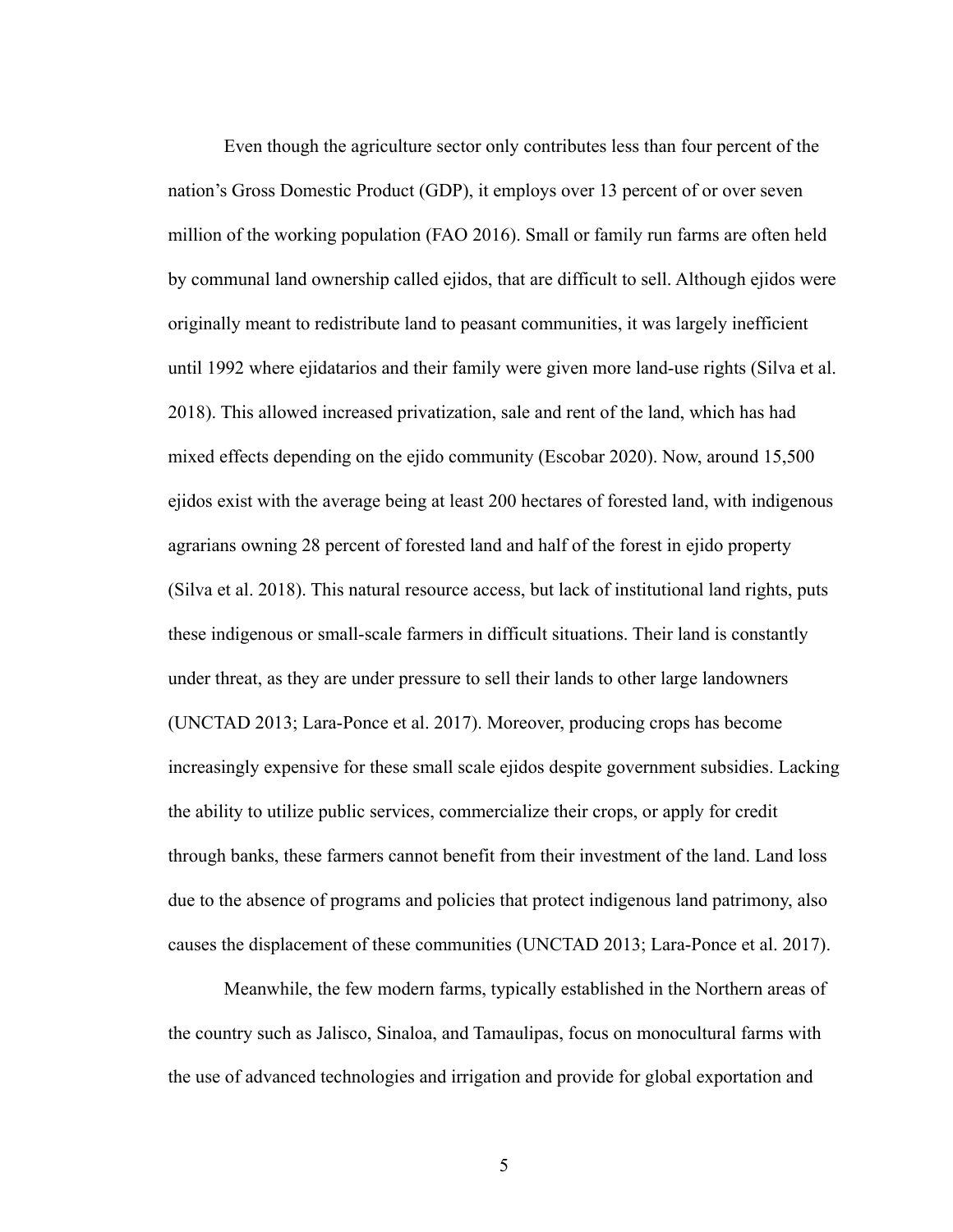national needs. But even modern farms have recently been struggling as drought has been hitting the country worse every year (Lara-Ponce et al. 2017; Penniman 2015; World 2014). Yet, the productivity gap between large and small farms takes a toll on small farmers who cannot compete with these larger producers, who can afford innovative strategies and machinery (Silva et al. 2018; Escobar 2020; FAO 2016). However, the Food and Agriculture Organization of the United Nations recognizes that small-scale farming in Mexico with increased investment is capable of promoting economic growth, reducing poverty and inequality, and improving food security.

The compounding factors of extreme poverty, language barriers, and land access further influence inequalities for these community members who have little transferable skills and seek employment elsewhere. Emigration differences among Mexican states are dependent on a variety of facets, including work opportunities, natural disasters, violence, or improved quality of life. Some migrants move temporarily, others permanently (Escobar 2020). The states of Chiapas, Guerrero, and Oaxaca rarely have individuals born from another country or state, implying that few migrate into these states (INEGI 2020b). Since these rural farming communities and individuals in Mexico have had to emigrate to other areas, such as small or larger cities (urbanized areas) to survive, some of those individuals have ended up worse off due to this forced migration (Kumari et al. 2018). Some of the conditions that characterize a worse situation is mistreatment from others in the city through discrimination, pressured to live in the city's poverty-stricken areas, hollowed out families or declining agricultural production back on the farm (UNCTAD 2013).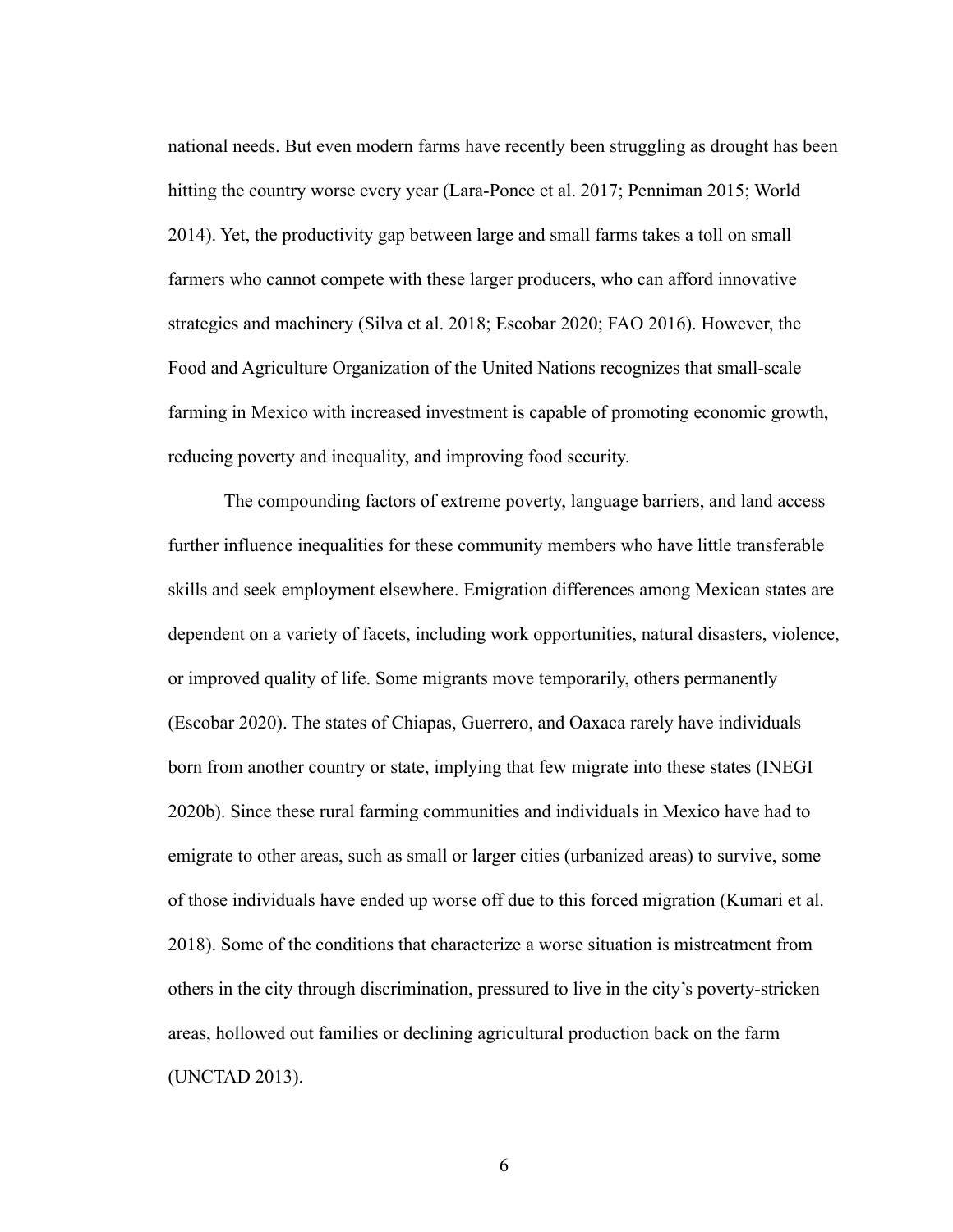Since agriculture has remained a backbone for rural Mexicans, especially indigenous Mexicans, their way of life is under threat. Indigenous peoples hold the utmost importance to their connection to land and how they interact with it as a "patrimonial base" (Penniman 2015; Lara-Ponce et al. 2017). As the FAO discusses, familial agriculture in Mexico is a cultural space and way of life, where families want the necessary and dignifying conditions to live (Hernandez and Santos 2006). The previous statistics further display how demographic disparities align with poverty and agricultural disparities, in which indigenous people live in some of the poorest and most isolated areas of the country. Small-scale farmers will have the most impactful losses due to climate change (Kumari et al. 2018). Therefore, the rise in inequality because of reluctant migration could just be an economic consequence of moving away from agricultural markets to more industrialized markets. This reluctant migration is made by people who would have preferred to remain were it not for deteriorating conditions. These migrations should come with opportunities for a better life for indigenous and agricultural workers, where these aggregating inequalities provide political motive for improved provision for these individuals.

The rural to urban migration issue is also an environmental issue, since changing environmental systems can be one of the contributing factors for certain internal migrations. As climate change has become increasingly impactful on agriculture viability, it has also prompted climate migration and displacement. According to the World Bank, "internal climate migrants" in Mexico are estimated to be between 200,000 to over 3 million people by 2050, around 0.80 to 1.23 percent of the Mexican population,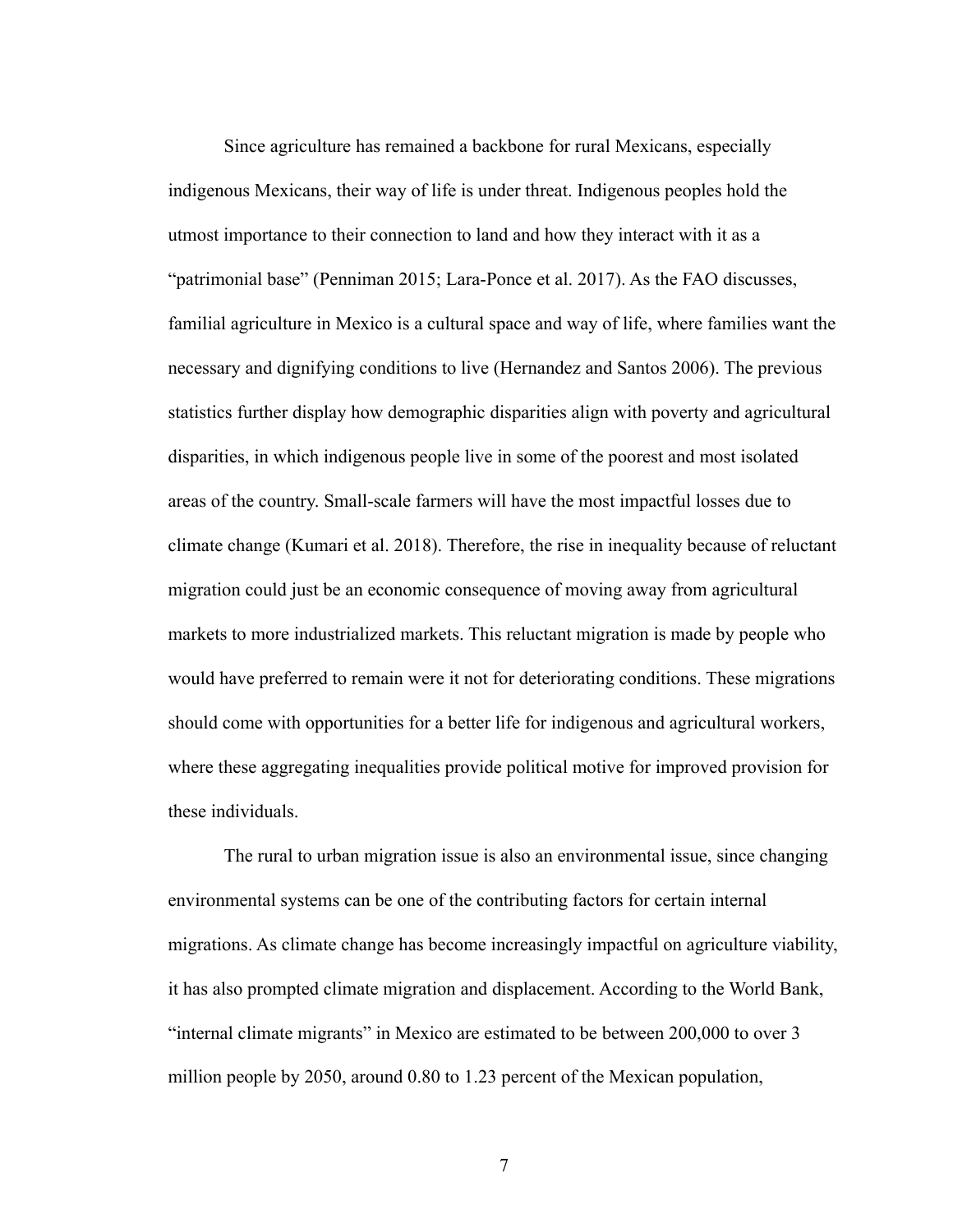depending on the inclusivity of climate friendly policies (Kumari et al. 2018). Mexico is one of various developing countries having to address the issues that come with climate migration as spontaneous natural disasters can be a major cause for migration, but other factors also contribute. These include but are not limited to extended drought, sea level rise, irregular weather, resource scarcity, loss of biodiversity, etc. Location is also important as specific regions, such the dichotomy of the Northern and Southern Mexican climate system and agriculture, affect one's decision to migrate. Out-migration will predominantly come from rural, lowland areas in Southern Mexico, as people move into the Central Plateaus and highlands where agricultural viability is greater. Similarly, in-migration to cities such as Mexico City will increase and out-migration from Nuevo Leon and Jalisco will increase due to inaccessibility of water and deteriorating crop productivity (Kumari et al. 2018). Considering that climate change impacts are expected well into 2100, the number of climate migrants are expected to increase (IPCC 2021).

Migration induced by climate change has shed light on other serious environmental problems, such as declining agricultural productivity due to over exploitation. The degradation of agricultural lands is of utmost concern, as soil nutrients depleted from overuse produce lower yields into the future (FAO 2016; Penniman 2015; World 2014). This could also exacerbate other humanitarian crises such as poverty, livelihoods, and hunger as explained earlier. With little protections and provisions for individuals most burdened by the effects of climate change, they are the most negatively impacted and vulnerable to these increased inequities. Although the severity varies across Mexican states and regions, the issue can be observed throughout Mexico and other parts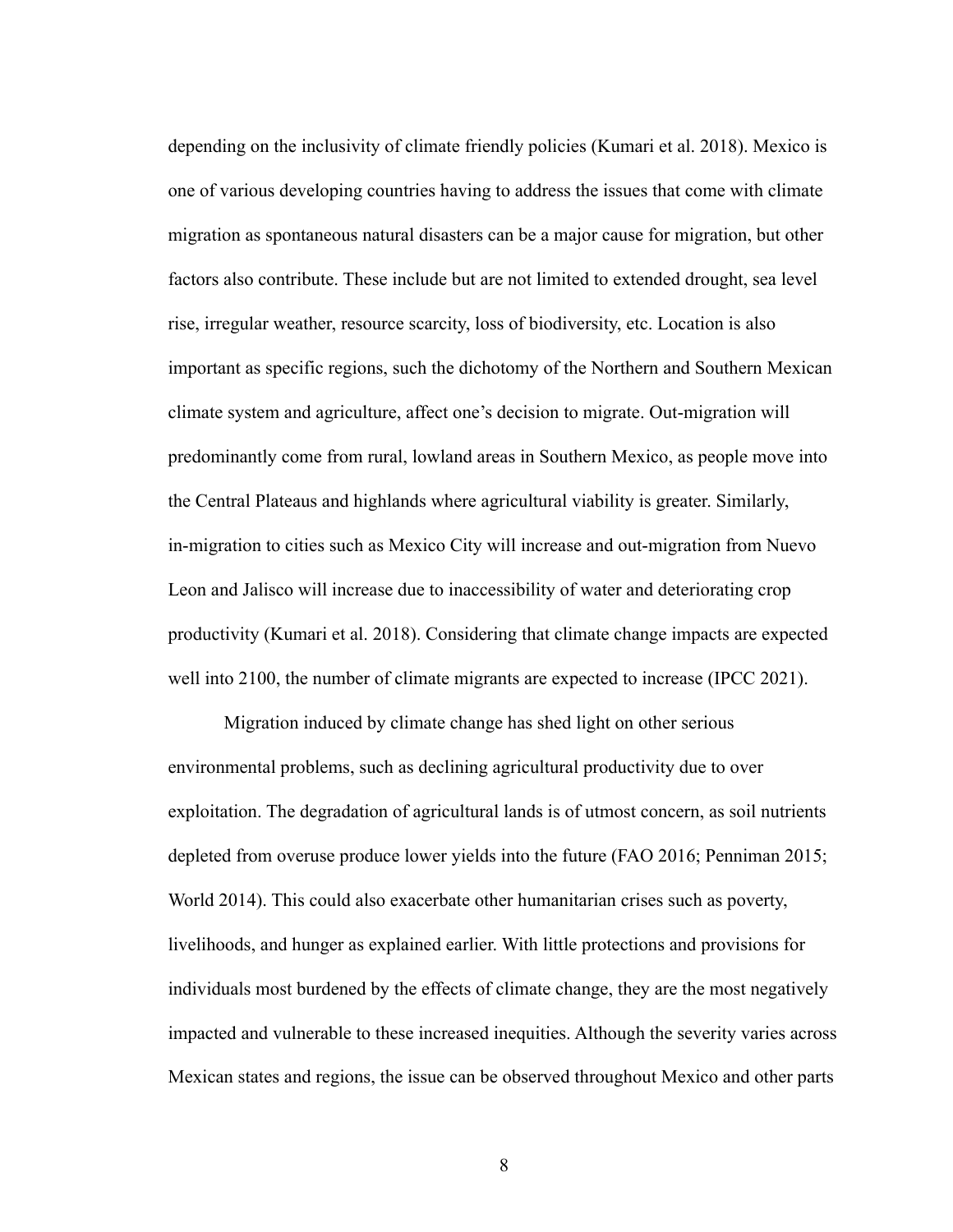of the world (Kumari et al. 2018). Policies that recognize the implications of environmentally driven migration at least should be implemented to make the transition of migration easier.

Policies to mitigate the effects of irregular or extreme climate, such as improved irrigation, regenerative agriculture, organic farming, "campesina-familiar", and climate smart agriculture, are important to consider as a means to reduce "Green Revolution" agricultural failures. Organic agricultural systems have surfaced as a mode for market opportunities for small-scale farmers, for example through organic coffee exports. Around 3 percent of Mexico's exports are organic, which are mainly fruits and vegetables, but their high prices often make organic food inaccessible for domestic consumption (UNCTAD 2013). Mexico's national Law on Organic Production makes it one of the few countries with specific requirements and regulations for organics (Gonzales-Esquivel 2017; Quesada 2006). Other modes of conservation common in climate-smart agriculture, such as composting, manure fertilization, efficient use of pesticides and herbicides, and soil restoration, can enhance the resilience of the land and reduce greenhouse gas emissions (Hernandez and Santos 2006; Hernandez-Perez 2019). Meanwhile, campesino or traditional farming is the precedent to these more modern practices, as community and cultural values are additionally embedded into indigenous agriculture. These techniques can combine the traditional and sustainable agricultural systems, fostering farms adaptive to climate change.

The effect of climate change on arid and semi-arid regions of Mexico differs from the coastal, plateau, and tropical areas. In the past 50 years, Mexico has warmed almost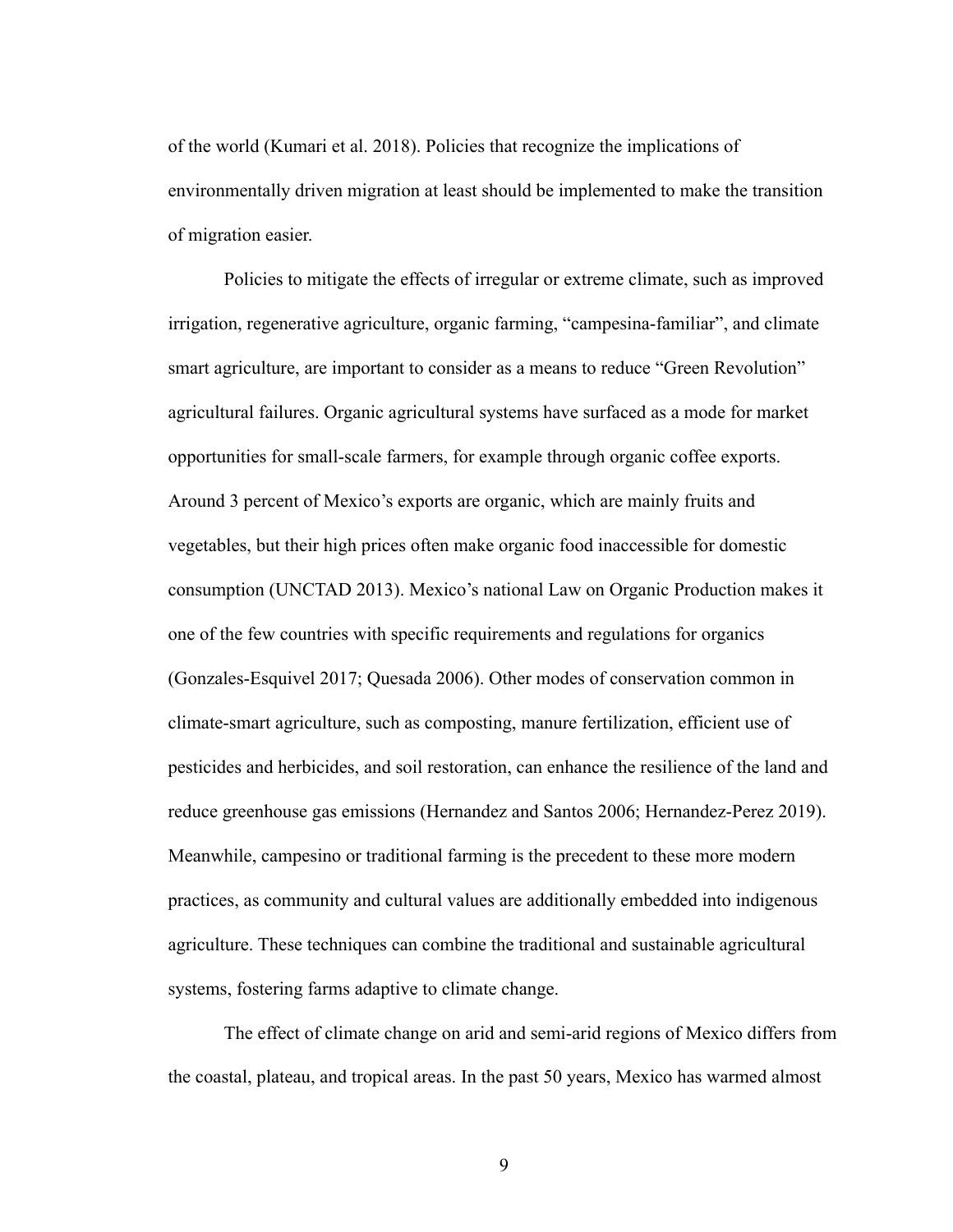one degree Celsius, and precipitation has dropped by over 36 centimeters, with northwestern arid states and northern Yucatán suffering the most changes into the future. Projected climate trends include more frequent tropical cyclones, because of more extreme El Nino's; and sea level rise, especially along the Gulf of Mexico, which will cause the loss of almost 20,000 square kilometers of land between 2050 to 2100. Meanwhile, crop productivity is expected to drop ten to 30 percent in coastal areas, while the central plateau will experience a crop productivity increase upwards of 50 percent (Kumari et al. 2018). Therefore, adaptation to climate change, based on regional challenges, is necessary for effective policy implementation.

Through a comparative public policy analysis of different states in Mexico, solutions to mitigate, prevent, or improve the state of living for these climate migrants will be discussed. Often, the perceptions of "rural", "indigenous", "agricultural", and "low-income" populations are conflated in Mexico. The multifaceted issues of poverty, climate change, and food security intersect with these populations, as climate migrants become more common. States that are similar in emigration, Gross Domestic Product (GDP), poverty alleviation, and agricultural demographics, work as a comparison should be between states undergoing similar issues and challenges. They were also chosen based on percent of indigenous peoples, who more often face the decisions between migrating or not. Revolving around the intersectionality of these issues, an analysis is conducted about how these Mexican states have reacted to climate migrant issues and advise different government entities on what they can do to maximize the wellbeing of their people.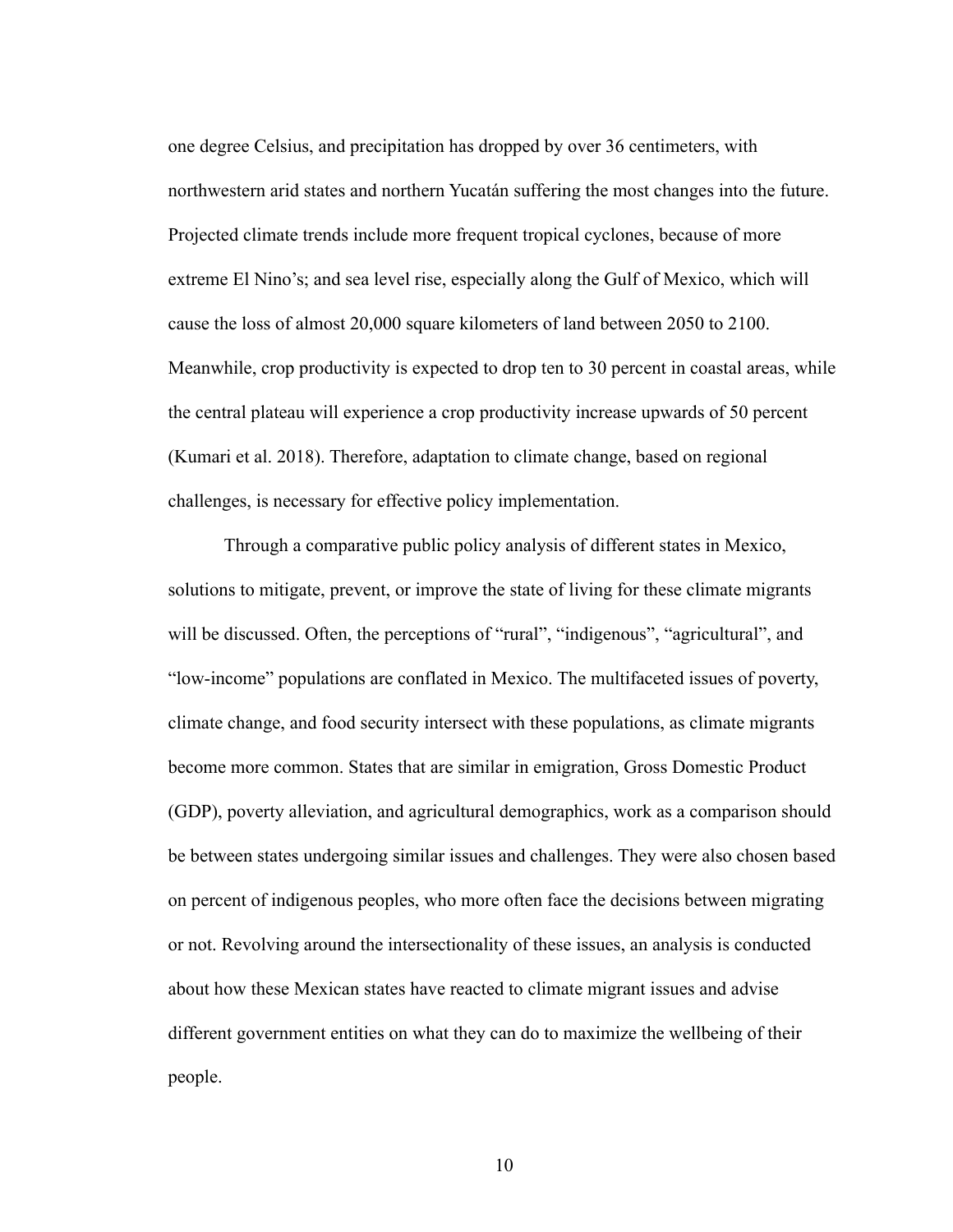#### Chapter 2: Dynamics of Agriculture Policy

In pre-Hispanic times, diverse crops were utilized by indigenous communities for food security, culture, tradition, and medicine (Parragues-Vergara et al. 2018). "Ecological imperialism" by the European colonists, who introduced animals and plants for cultivation, which was the start of a transformed agricultural landscape (Melville 1994). This was the beginning of the abandonment of traditional agriculture. Then, the post-independence agricultural revolution in Mexico brought about agrobiodiversity in crop productivity and increased exports. In order to promote agricultural productivity, land reform passed in 1857 which stripped the land from some of these indigenous and smallholder communities. Because of land loss and large-scale agriculture competition, indigenous people lost hold of their land and agriculture practices to large landholders, especially in the states of Yucatán, Morelos, Chiapas, and Oaxaca (Escobar 2020). The extinction of certain traditional crop breeds such as Creole maize used by Mayan and Mestizo communities, or the decline in practice of agroforestry and milpas, has made clear the deterioration of indigenous agriculture (Lara-Ponce et al. 2017; Garcia et al. 2021). The conversion to pastoral farming land also prompted environmental degradation through deforestation and overgrazing. Colonization sparked the beginning of different land management techniques and a changing environment in Mexico that resulted in the decline of indigenous culture (Melville 1994).

From the 1940s to the 1960s productivity multiplied fourfold, as a result of the Green Revolution that implemented large, technified farming. This was accomplished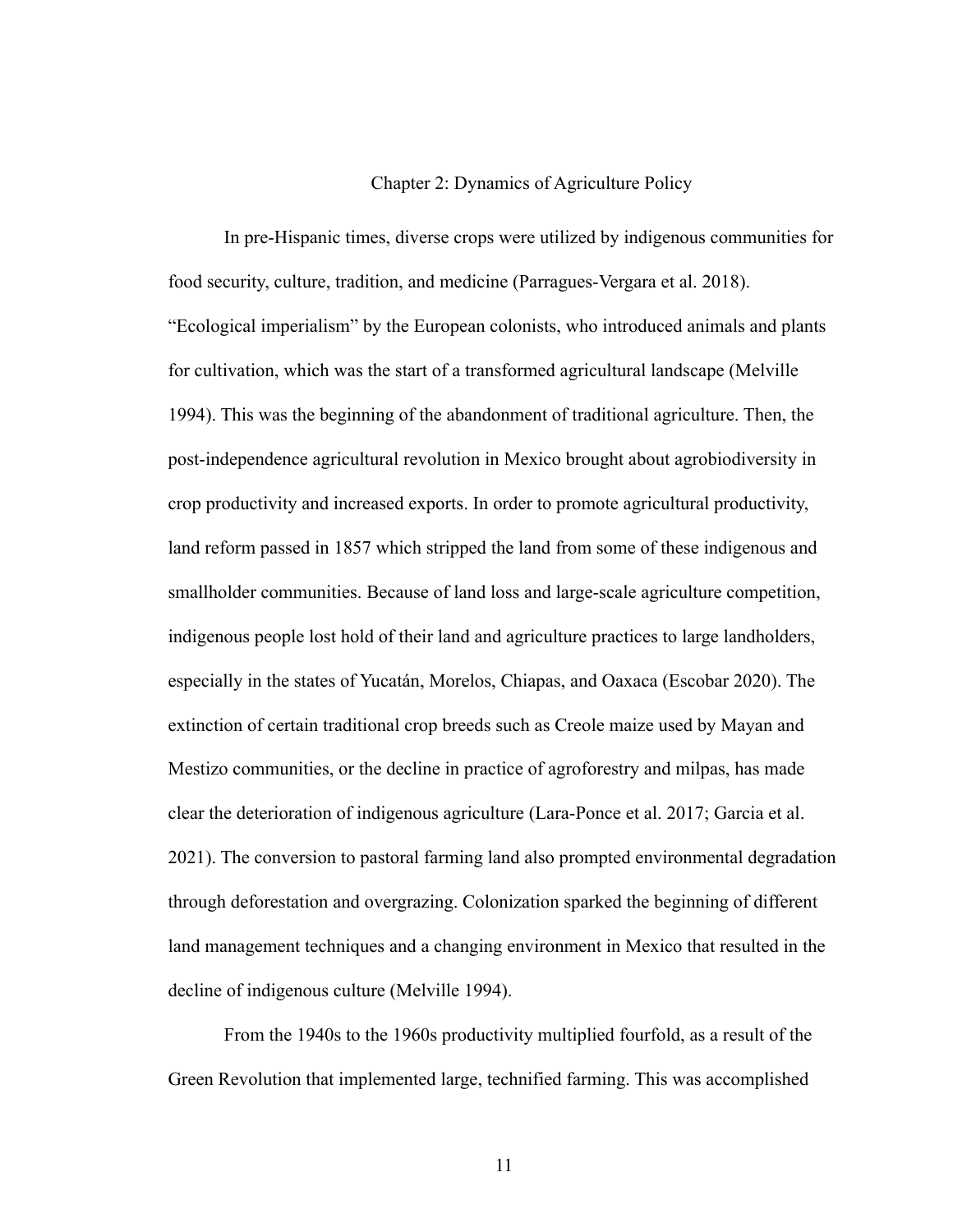with modernization of the agricultural sector, including agro-industrialization through the Rockefeller Foundation Mexican Agricultural Program (MAP), as part of the "Green Revolution" the Mexican and U.S. government promoted (Hernandez-Perez 2019; Escobar 2020; Hewitt de Alcántara 1978). The goal of industrializing agriculture was to move away from "primitive" characteristics placed on developing countries (Astier et al. 2017). This initiative boosted food supply, such as beans, corn, avocados, and so on. Corn and wheat production also grew by millions of tons, as by 1974 the U.S. and others were receiving surplus cereals from Mexico (Escobar 2020). Certain agricultural sectors that boomed were sugar, coffee, and cacao, as certain states such as Sinaloa, Tamaulipas, and Jalisco were heavily invested in during the 1960s through irrigation technology, pesticides, and fertilizers. Despite increased development efforts in dam-building, electricity, and transportation, smallholder and indigenous communities were left behind in infrastructure improvements. Crop production intensification also followed with increased prices of land, where small-scale or indigenous community farms could not compete with the large-scale farms. This process of globalization has therefore mostly benefited large landholders and has left behind traditional farming practices.

The 1960s and 70s saw waves of support for local knowledge and small, traditional farming practices, as the benefits of modernization were questioned. From this agricultural revolution, the rise of hybrid seeds and varieties along with agrochemicals sparked controversy among agronomists (Astier et al. 2017). A search for alternative forms of development and practice turned to indigenous agricultural systems, such as chinampas and ancient agro-silvo-pastoral systems (Rosado-May 2016). These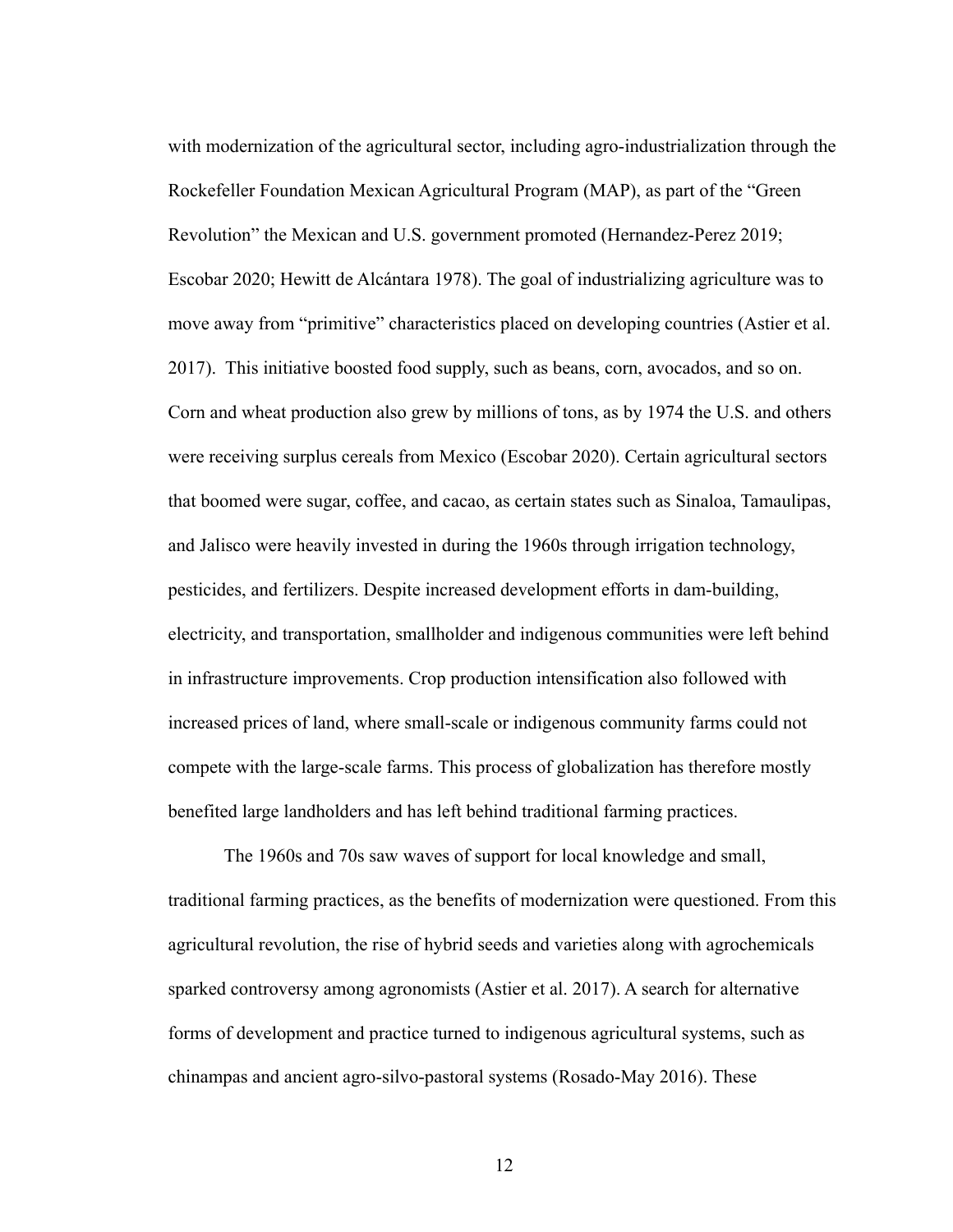small-scale practices, although less profitable than large-scale, proved to provide more ecosystem services, natural fertilizers, and robustness to climate and disease. By the 1980s and 90s, numerous disciplines and research in agroecology and ecology were created in opposition to the Green Revolution, as promoted by the National Institute for Biotic Resources (McClung de Tapia 1990).

Agroecology combines indigenous knowledge and culture with Western science in order to promote more sustainable practices and strengthen local markets (Astier et al 2017; FAO 2022). The Latin American Scientific Society of Agroecology, established in 2007, now provides initiatives geared towards sustainable development while prioritizing food sovereignty, agrobiodiversity, and natural resource conservation (Wezel and Soldat 2009). Agroecology is a basis for biocultural conservation, in which the loss of culture, coupled with the loss of biodiversity, drives conservation initiatives (Gonzales-Esquivel 2017; Bridgewater and Rotherham 2019). The importance of food sovereignty is tied to such concepts. First proposed during the World Food Summit of 1996, food sovereignty highlighted the need for healthy and culturally relevant foods "through ecologically sound and sustainable methods, and [people's] right to define their own food and agriculture systems" (Parraguez-Vergara et al. 2018; Nyéléni 2007). The importance of these concepts will be highlighted later in this thesis, as this shift in agricultural ideology represents the tensions between small- and large-scale agriculture.

Since agricultural products remain highly exported, the availability of agricultural land for domestic consumption has been impacted (Astier et al. 2017). This food is often produced in small-holder farms of less than five hectares, making farmworkers and farm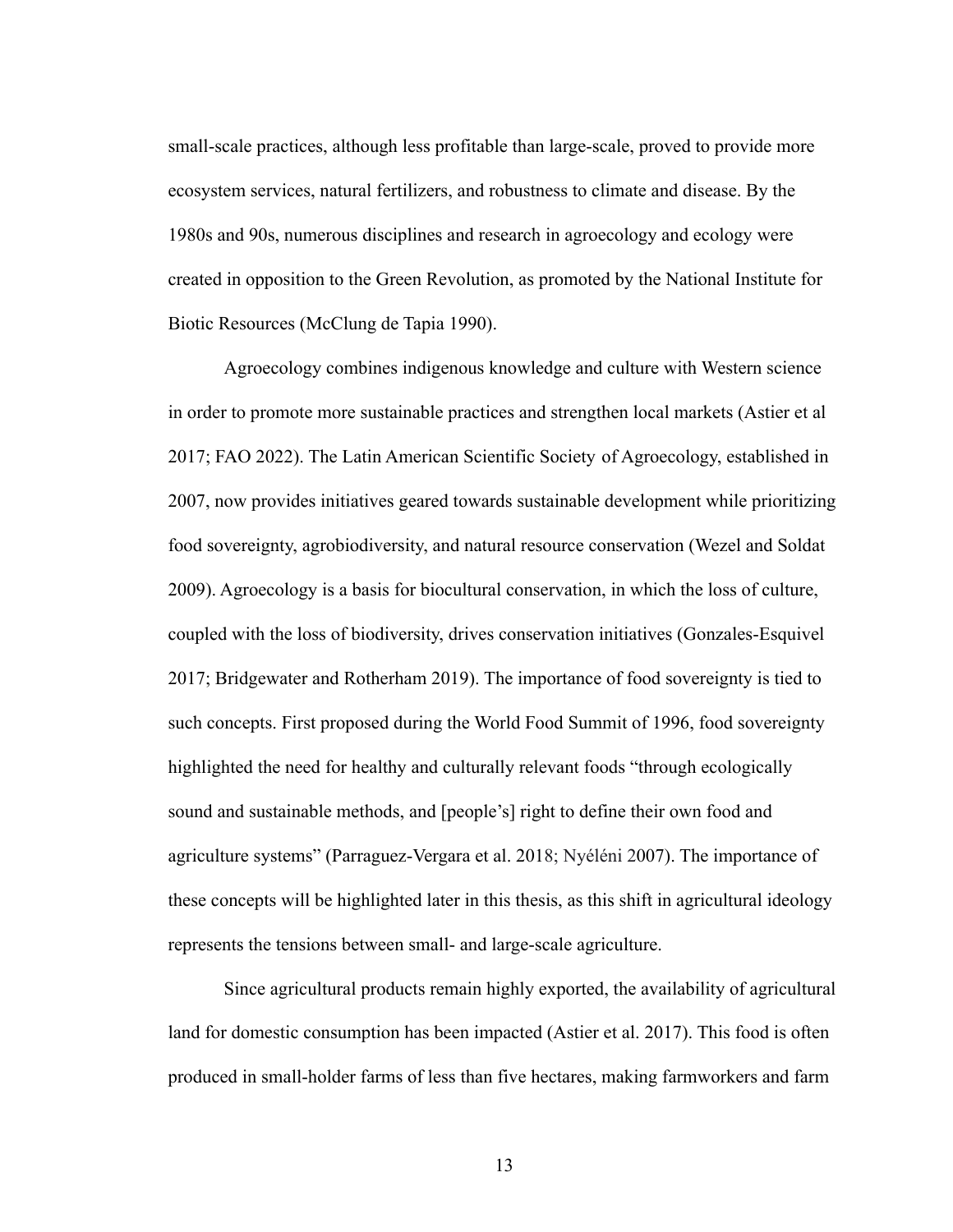owners in Mexico vital for the continuation of exports. Around three-fourths of exports are directly to the United States, with other large markets in Europe, Canada, and Japan, adding up to 90 percent of total agricultural exports (UNCTAD 2013). Between 2016 and 2018, imported agricultural goods to the United States from Mexico was an annual \$24.5 billion (Martin 2020). Some of the highest exporting states are Sinaloa, Jalisco, Michoacán, and Sonora, with non-traditional export zones growing in Puebla, Zacatecas, San Luis Potosi, and Baja California Sur (Escobar 2020). Mexico is the primary global producer of avocados, lemons, and limes, and among the top five for grapefruit, maize, beans, coconut oil, oranges, and poultry (FAO 2016). These products have crowded out various common crops such as beans, maize, rice, and wheat, whereby Mexico has instead increased their imports of such foods by 200 percent since the 1990s (UNCTAD 2013). The technified agribusiness in Mexico has boosted economic development, but at the expense of decreased agro-biodiversity and traditional agriculture (Parraguez-Vergara et al. 2018). Therefore, domestic markets have suffered in competition to international markets.

Compared to other countries, Mexico has various trade agreement policies that have benefitting mostly large, modern farms, while punishing traditional, small farms. One of the most impactful agreements is the North American Free Trade Agreement (NAFTA) of 1994, which removed tariff and non-tariff barriers between Canada, United States, and Mexico. The agreement has undergone changes, but the most concerning effect in terms of production has come from non-tariff measures in food quality and safety, making Mexico's agri-food industry more expensive. On top of that, Mexico has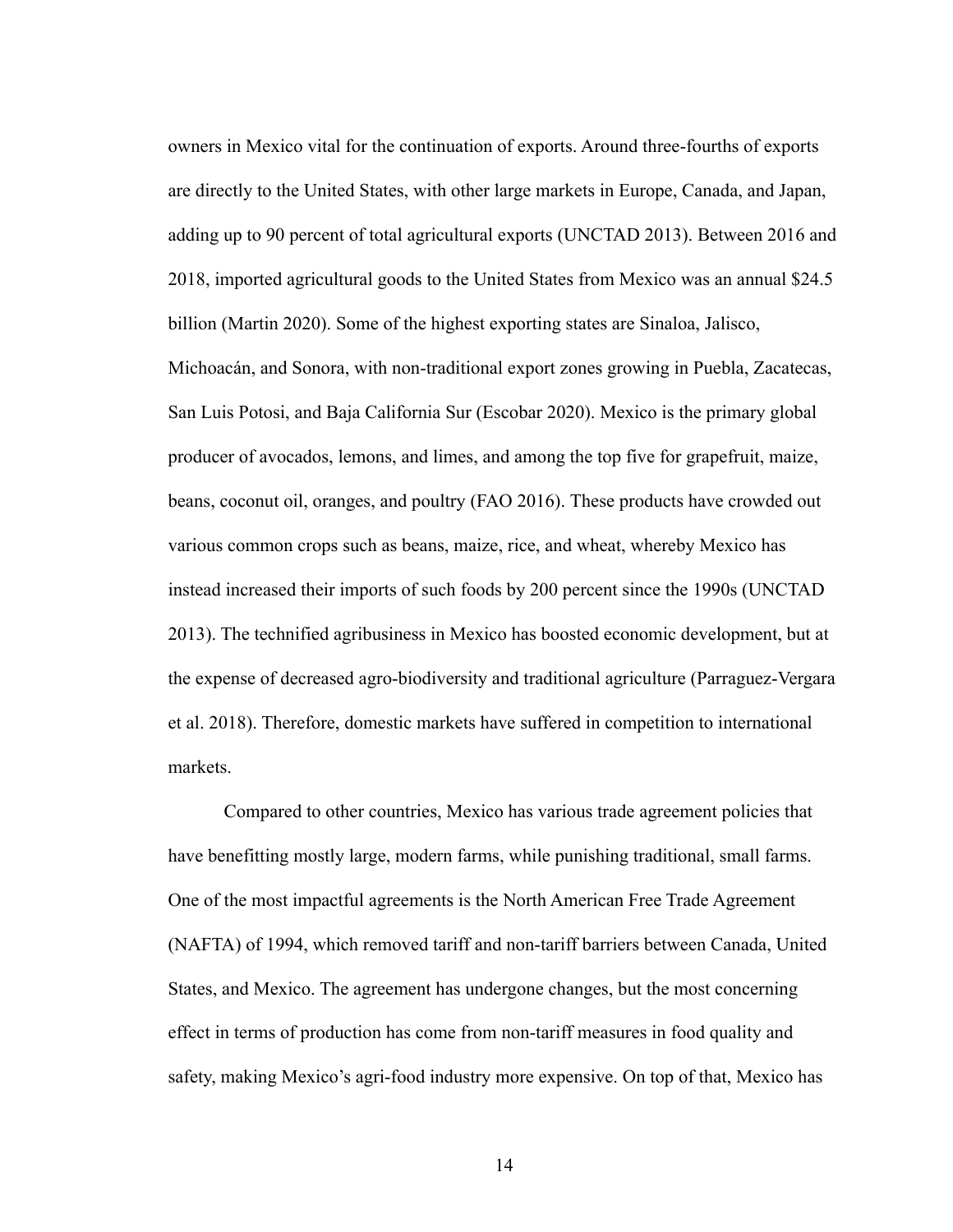enacted their own food safety policies such as the General Health Act and the Plant Production Law to meet the USDA regulations (UNCTAD 2013). Since large farming oligopolies already have the upper hand in gaining subsidies from the Mexican government, NAFTA greatly limits trade to these farms that can afford the additional costs of production. Meanwhile, high U.S. subsidies for maize, rice, and wheat (highly imported products in Mexico) have caused less domestic investment and productivity of such crops, despite their significance in cultural foods (Hernandez-Perez 2019; UNCTAD 2013).

Programs for indigenous and rural communities have been implemented in the past decades, recognizing their economic and social needs. In 1992, a nationwide agrarian reform promoted investment in rural communities to combat poverty and the marginalization of small landholders (FAO 2016). Five years later, the Conditional Cash Transfer (CCT) Program allowed low-income families monthly financial assistance as long as their children are enrolled in school and receive healthcare. One sweeping program was the 2013-2018 Sectoral Program for Agricultural, Fisheries and Food Development that outlined a variety of policies concerning improved sustainability, productivity and food security. Further efforts to eliminate hunger in extremely poor communities was the national *Sin Hambre* Program 2014-2018, which also included increases in food production and transfers to farmers (FAO 2016). Despite these broad efforts to alleviate poverty in rural areas, many populations still suffer malnutrition, food insecurity, and lack of public resources.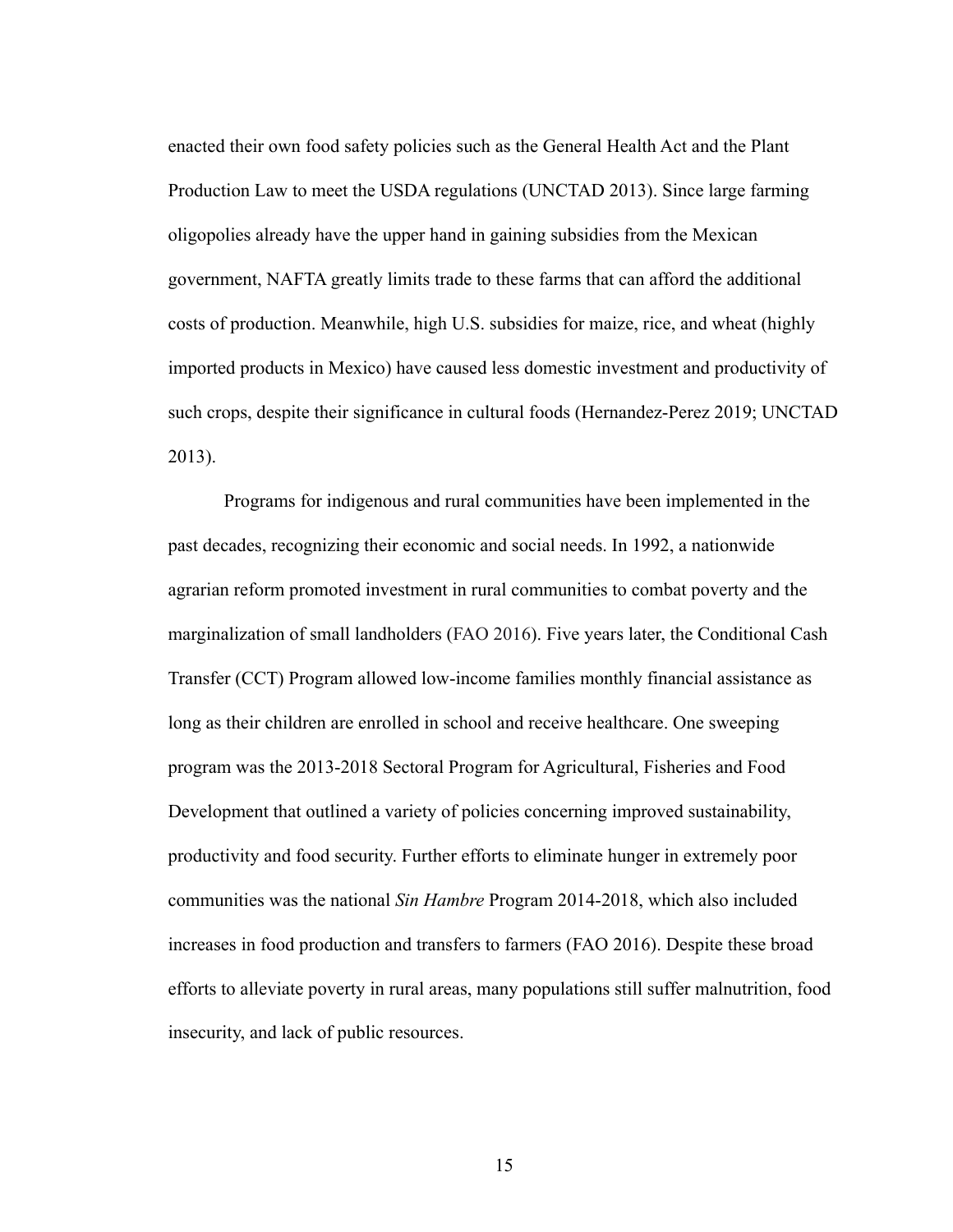In the past decades, Mexican government leaders have recognized the damaging environmental effects of booming agricultural production on the land. The degradation and salinization of soils, greenhouse gas emissions, overexploitation of water sources, pesticide and insecticide pollution, and other damages have promoted other climate stressors such as drought. From 2007-2012 and 2013-2018, the Mexican government has promoted a series of National Development Plans (NDP) to address such environmental challenges (FAO 2016). One was the Special Climate Change Program in 2009, with initiatives including cutting greenhouse gas emissions in half by 2050, assessing climate change vulnerability, and other pollution-mitigation strategies like efficient electricals and renewable resources. However, challenges in water and energy overexploitation, due to 60 percent subsidies on irrigation systems in agriculture since 2002, have yet to be addressed.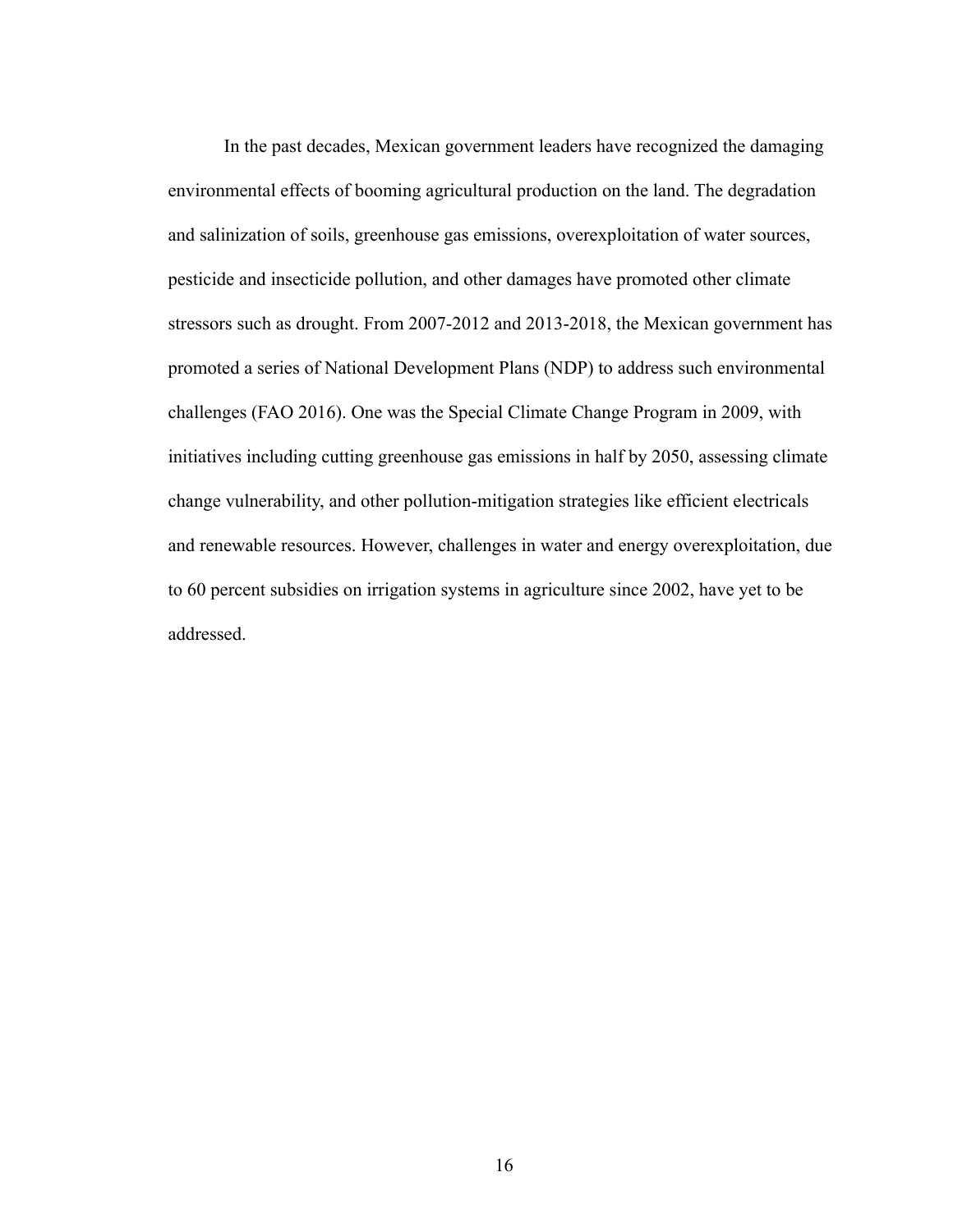#### Chapter 3: Alternative Forms of Agriculture

Climate-smart agriculture calls for avoiding tilling, using crop rotations, implementing efficient irrigation, enhancing climate resilience, and other approaches to sustainably maximize production, in the face of climate change. CSA focuses on the three pillars of productivity, adaptation, and mitigation, in which farmers weigh the tradeoffs between sustainability and climate resilience. Pesticides and herbicides are used sparingly with organic fertilization. Another tactic CSA considers is reducing greenhouse gas (GHG) emissions when possible, which is especially important as agriculture makes up about a third of GHG emissions (World 2014; FAO 2021)**.** The FAO supports CSA because it is aligned to their recent Strategic Framework 2022-2031, following "better production, better nutrition, a better environment, and a better life for all" (FAO 2021). Strong financial and government institutions are necessary for such changes and initiatives, but Mexican states like Sinaloa are in the process of scaling up their CSA through federal support in loans and insurance (World 2014). Rhetorically, advocates for CSA invoke inclusivity as a vital aspect of CSA and the Strategic Framework since the most vulnerable to climate change are small-holder or indigenous farmers. Ideally, CSA would prioritize site-specific policies with the involvement of all stakeholders and local knowledge in the development of these policies (FAO 2021). Although CSA advocates would argue this would be a potential solution to climate change without ignoring self-security, the end goal of CSA is maximizing production, which has contested criticism in comparison to organic or regenerative agriculture.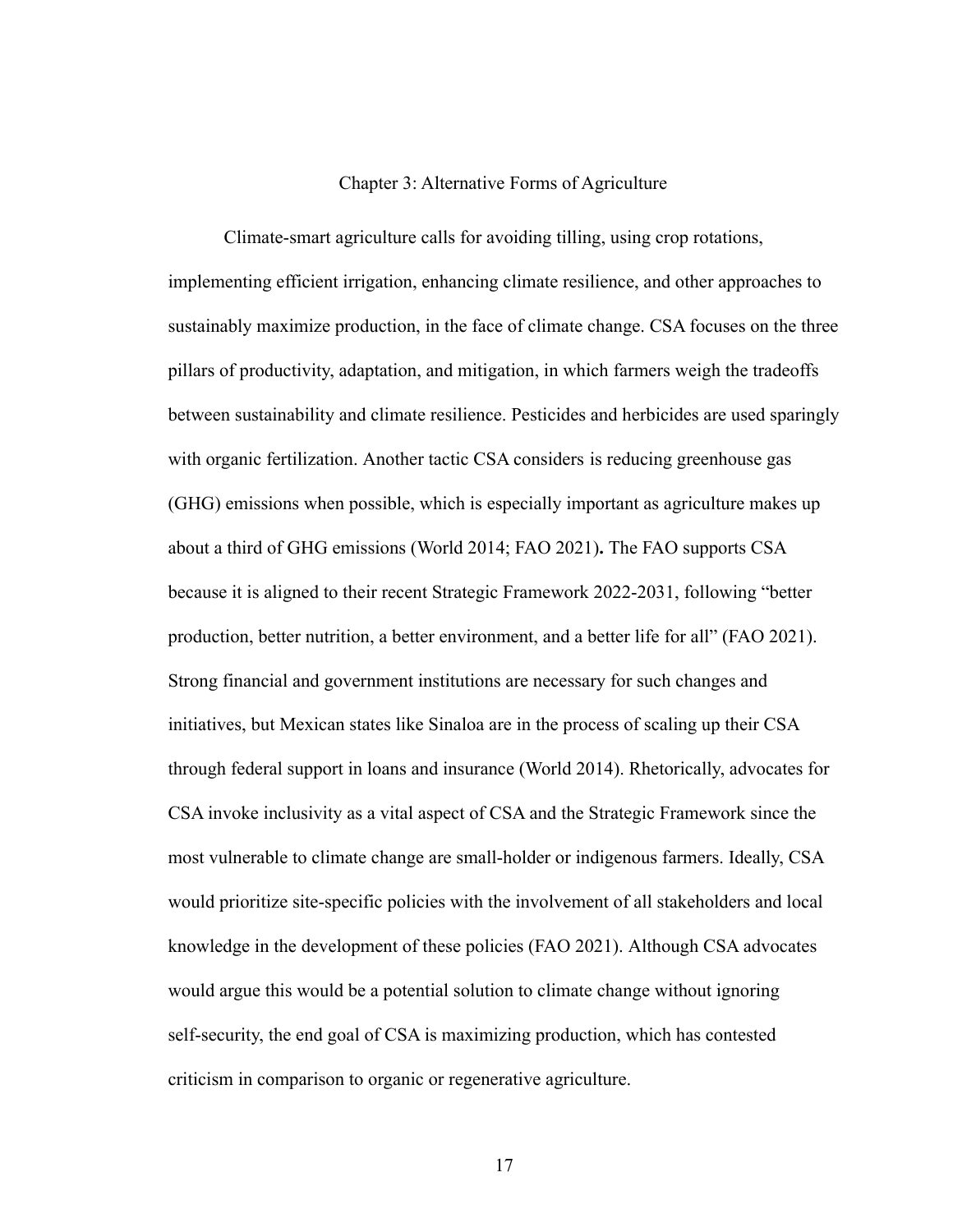Advocates of organic agriculture often claim that organic fertilizer, cover crops, and crop choice, boost soil fertility and integrate biodiversity and ecological health. Organic agriculture arose due to concerns in the safety and sustainability of conventional agriculture that is driven by high intensity productivity and input . Ecosystem maintenance is key in organic agriculture, as the natural areas are conserved to aid in energy cycling and pollination to reduce natural resource degradation and pollution (FAO 2021). In Mexico, the most common organic crops are coffee, fruits, vegetables, and cacao, with small-scale farms growing most of these crops (UNCTAD 2013). Organic farming greatly reduces the use of agrochemicals and instead diversifies crops, grows cover crops, and does not use transgenic/genetically-modified crops. The restoration and conservation of soil is crucial to organic agriculture to secure disease control and promote carbon storage. Although organic farming has received some backlash against the viability of increasing agricultural outputs, higher yields are often experienced in small-scale or traditional farms rather than conventional farms **(**FAO 2021). Like CSA, these strategies will create resilience against climate change.

A stricter alternative to climate-smart and conventional agriculture is regenerative agriculture, which focuses minimal use of fertilizer and pesticides in order to improve soil health and restoration to promote carbon sequestration. There is no one way to practice regenerative agriculture, however, the movement arose in the 1980s due to issues with over-tilling, overgrazing, and overexploitation of farmlands. The consequences of such actions result in poor soil soil, low in nutrients and microbes that are the building blocks of life in soil. Common practices are drill seed technology instead of tillage, cover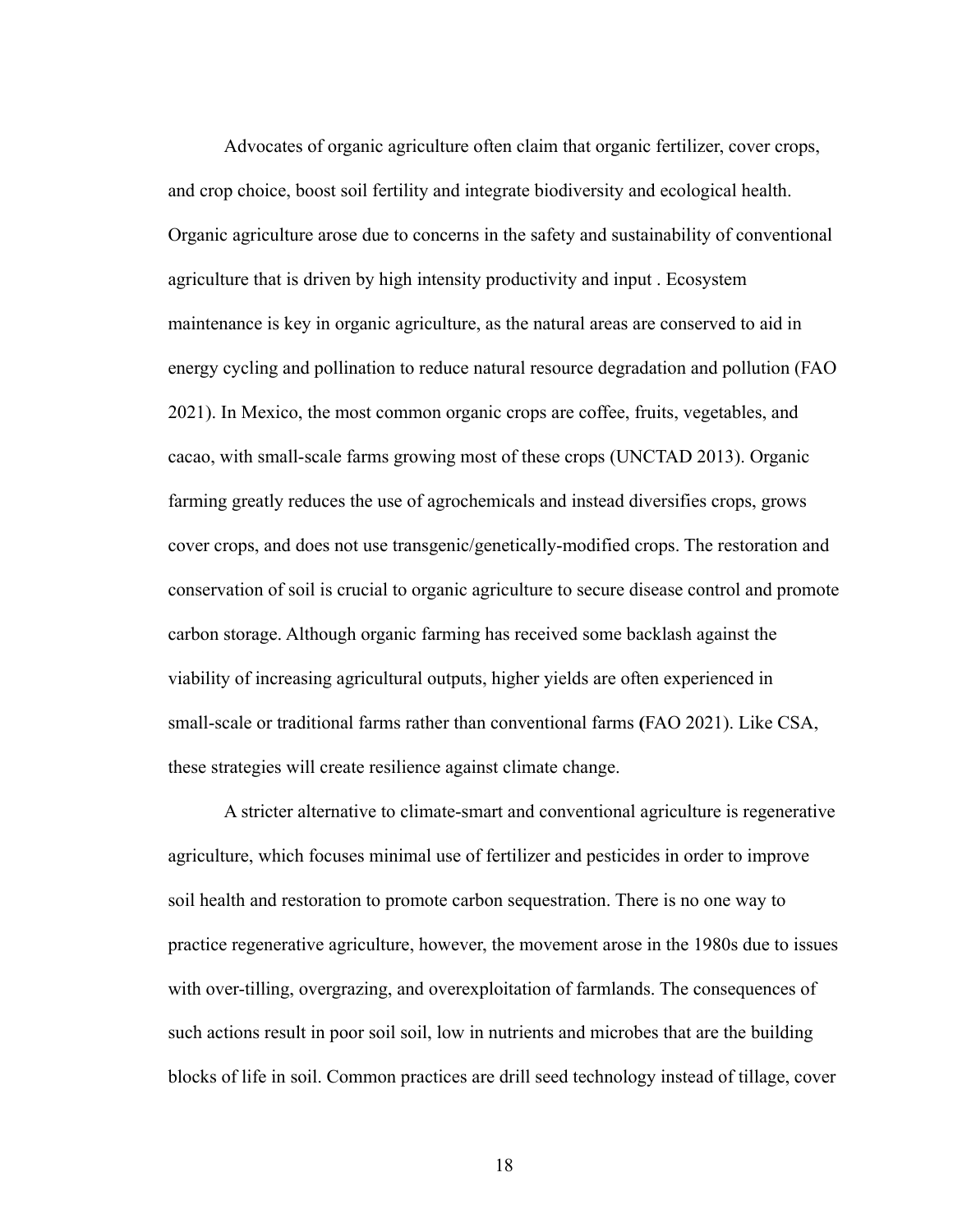crops, crop diversity and rotation, and reduced agrochemical usage. Regenerative agriculture can integrate livestock, for which manure and grazing are used on a rotational basis (Ranganathan 2020; Newton et al. 2020). Although advocates claim regenerative agriculture could mitigate climate change, the scalability of soil carbon sequestration and uncertainty of organic matter breakdown still has some questioning the potential of long-term carbon storage. One of the only certain claims is that regenerative agriculture can restore soil health (Ranganathan 2020; Bradford et al. 2019). Without a formal definition for regenerative agriculture, specific policies and standards are challenging to develop and implement; however, a prospective element is the emphasis on soil health, which has the policy potential to be more widely incentivized (Newton et al. 2020).

A variant of regenerative is conservation agriculture (CA), which emphasizes minimal soil damage and protection, but does allow the use of synthetic agrochemicals (Conservation 2015). Under CA, zero to minimal tillage is implemented as a means to reduce soil disturbance, boost infiltration, and allow soil organic matter build-up at the surface, which models a system of a forest. Chemical and organic fertilizers are only used if necessary for additional nutrient supply. Most adoption has occurred in small-scale farms in developed and developing countries, but the greatest barrier is often access to technology. Although there are mixed results in yields, advocates claim declines in yields are usually due to lack of land management knowledge from novice farmers and experience. However, soil conditions at the beginning of the CA transition, as well as increased weed and pest problems during the transition, will largely dictate how long it will take for yields to improve. Over time, though, soil erosion will dissipate, GHG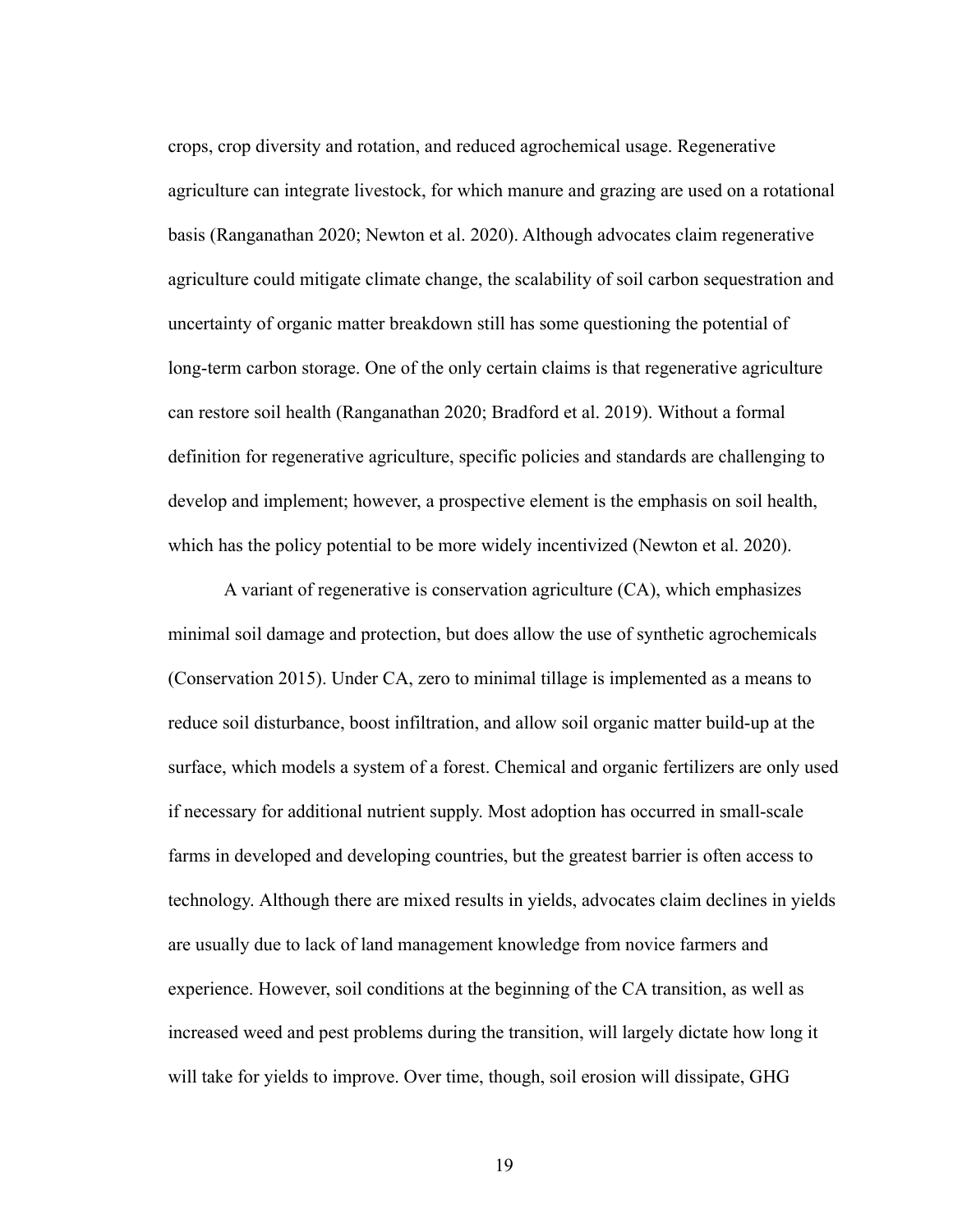emissions are reduced, and microbial activity and biodiversity are enhanced, which could foster a more sustainable system. Other observed benefits include decreased labor and resource inputs along with increased yield outputs, which could be especially beneficial to small-scale farmers with restricted access to resources and land (Conservation 2015).

#### *INDIGENOUS and TRADITIONAL AGRICULTURE*

Indigenous agriculture relates to organic and CSA farming as it brings the localized perspective and cultural practices may have the potential to conserve both tradition and ecology. The stigma behind poverty in rural areas is tied to traditional knowledge, as indigenous groups have sometimes shifted to modern agriculture, no longer aimed at self-consumption. This leads to the undervaluing and abandonment of traditional knowledge. Important elements found in various traditional agricultural practices in Latin American countries are the influence of culture, protection of land, native crop use, and natural resource conservation. Since many of these traditional farms are adapted to the local climate, native seeds have stronger resistance to seasonal changes and disasters, such as drought, disease, or storms, while some hybrid or transgenic seeds require more agrochemicals and infrastructure. However, global climate change may challenge this resistance. Akin to CSA and organic farming, many traditional techniques use intercropping, natural pesticides, slope protection, and biocultural diversity (Parraguez-Vergara et al. 2018; Lara-Ponce et al. 2017). Examples of traditional systems include the Mayan milpa, agroforestry, cafetal, and chinampa, some still applied today. The traditional systems of milpa, cafetals, chinampas, and the now modern term of agroforestry/agroecosystem, incorporate similar practices of intercropping and soil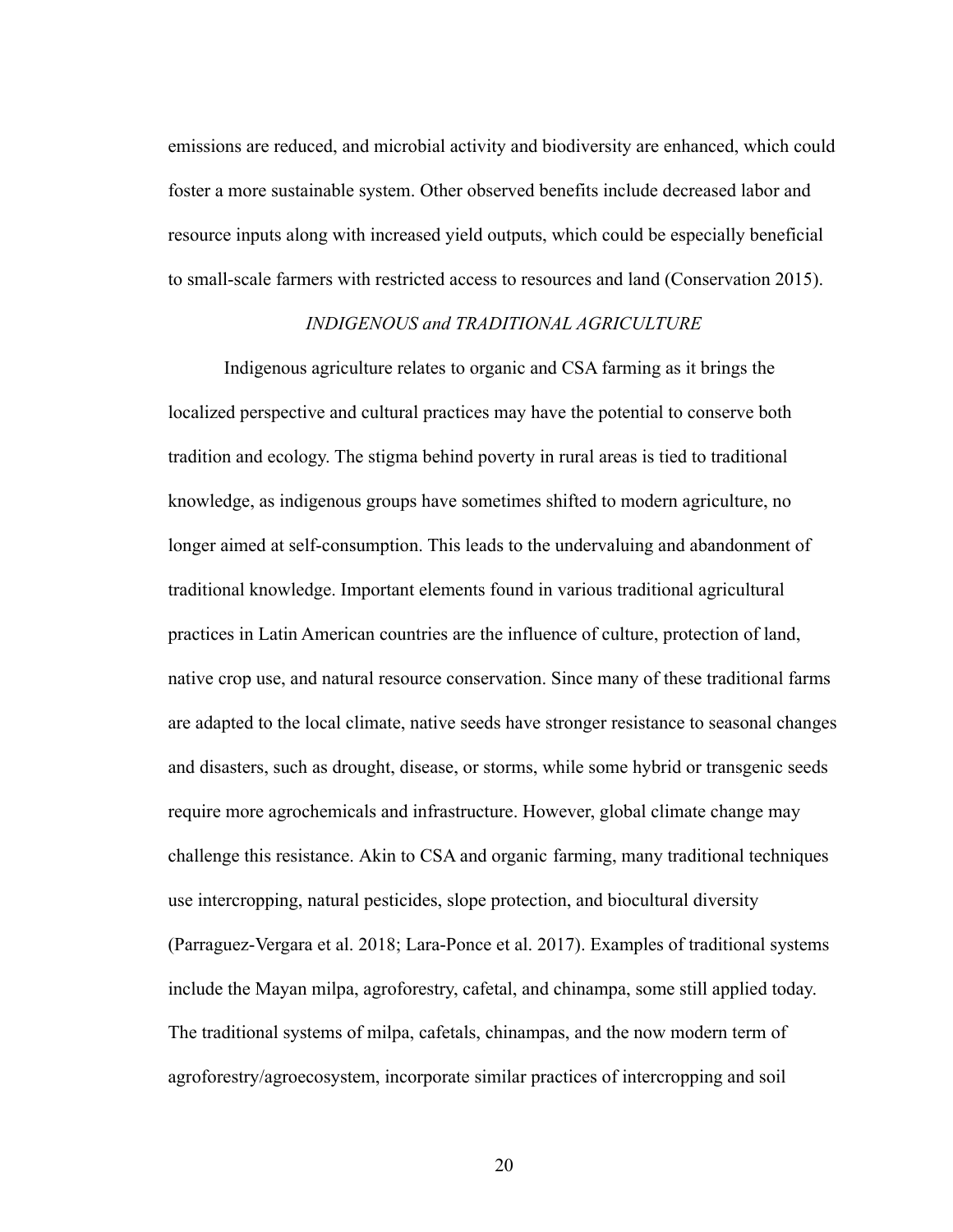health, often seen in more indigenous states such as Chiapas and Oaxaca. Modern sustainable agricultural initiatives have also been advancing in various indigenous communities such as organic agriculture in Chiapas (Martinez-Torres 2008), sustainable agriculture in Mixteca Alta and Campeche (Boege and Carranza 2009), and climate-smart agriculture in Sinaloa (World 2014). The conservation of traditional agricultural knowledge is vital for the survival of the broader culture of these indigenous groups, and as climate change brings about unforeseen challenges, sustainable agriculture could help these communities to maintain their incomes and general well-being.

The traditional milpa system, which had been used widely across Mesoamerica for over 3,000 years combines rain-fed maize, beans, chiles, and squashes, a form of intercropping, emphasizing cultivation and fallow periods for sustainability. Milpa cycles typically follow a two year cultivation period initiated by burning small areas to release nutrients back into the soil, followed typically by an eight year fallow period, where annual crops are rotated alongside perennial shrubs and trees to re-establish mature forest for the future. Some milpa systems are organized so the maize is on the top story, with beans in the middle, and squash on the floor; this diverse planting structure allows for minimal soil erosion and weed growth (Penniman 2015). To go along with traditional milpa crops, indigenous people also intercrop gourd, bean, string beans, and pigweed (Hernandez and Santos 2006). Since the milpa system is labor intensive, involves low fertilizer inputs, and the yield per unit of area is low, it continues to run the risk of being overrun by high-intensity agriculture, where farmers have adopted shorter fallow periods, agrochemicals, and less diverse crops (UNCTAD 2013; Garcia et al. 2021). The falling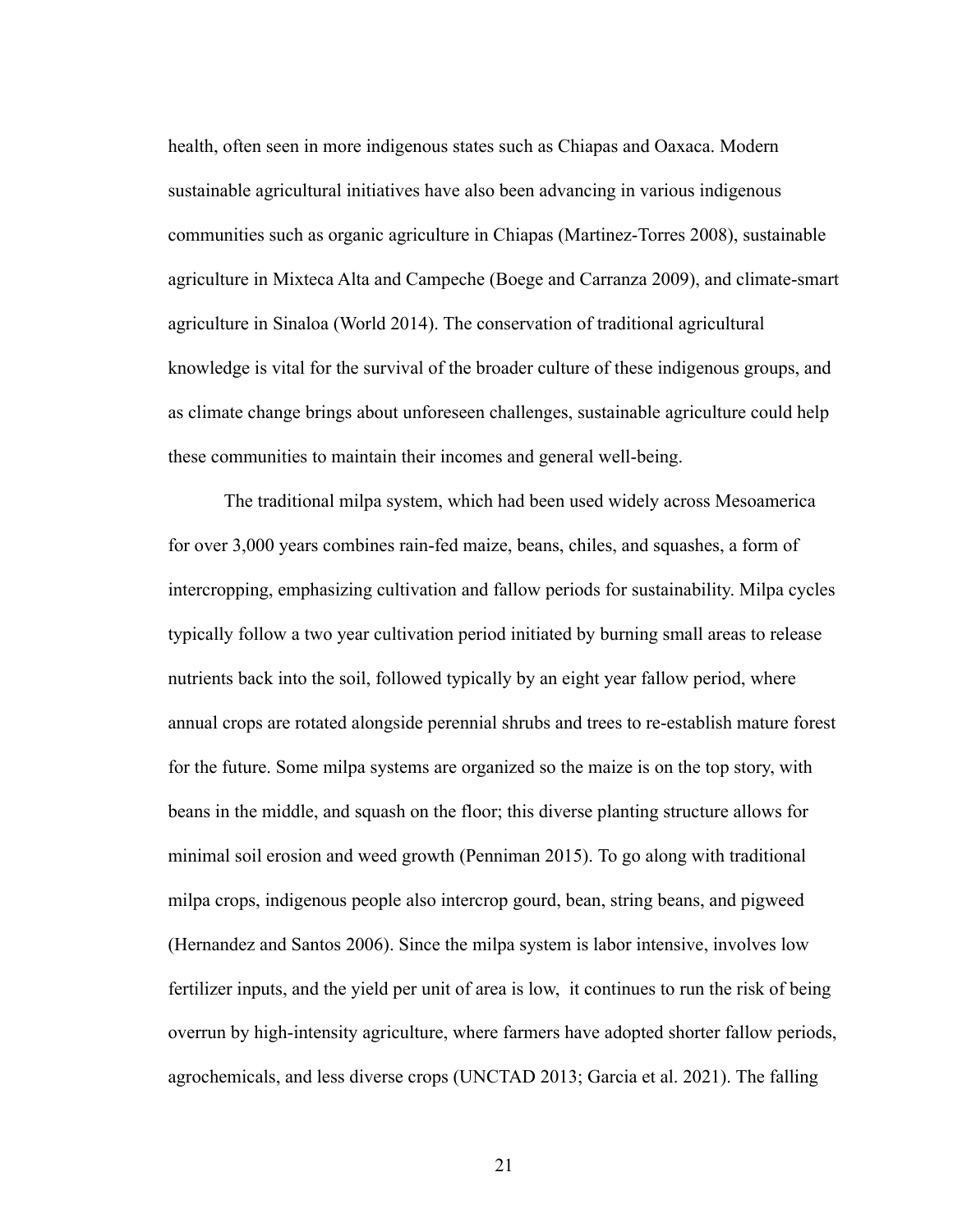prices of maize due to globalization have made revenues decline below domestic production costs for many farms, in turn increasing maize imports (Garcia et al. 2021). Different variants of milpa have emerged as a way to adapt to the land, which could aid in reducing deforestation and migration. By adopting the milpa system to fit sociocultural needs as well as adapting to climate change challenges, traditional systems could persist in these indigenous communities.

Lesser used systems like cafetal and chinampa also have a history of promoting agrobiodiversity. Cafetal is an traditional system optimal for coffee plantations, where "shady, multistory system with tall…guajinicuiles and fruit trees'' grow above coffee trees in the middle, which also provides shade for understory growth of chiles, chives, and chayotes (translates to mirliton squash) (Penniman 2015). This system fosters the cycling of nutrients by retaining soil moisture and nitrogen, and has been shown to increase protection against disease, biodiversity conservation, and other ecosystem services (Perfecto et al. 2010). Chinampas, an Aztec system of long garden/farm islands built on shallow freshwaters, are considered one of the best agricultural techniques ever created because of its high year round productivity (Penniman 2015). This raised bed technique was primarily abandoned due to political and economic turmoil among ancient indigenous cities, and now very few areas such as Xochimilco still practice it (Morehart and Fredrick 2014; Vera 2018). Flood prone or marsh areas are ideal for chinampas, but there is little access to markets from them currently, so it is largely abandoned (Vera 2018). Although these systems are less common, some of their sustainable strategies could still be adopted where appropriate.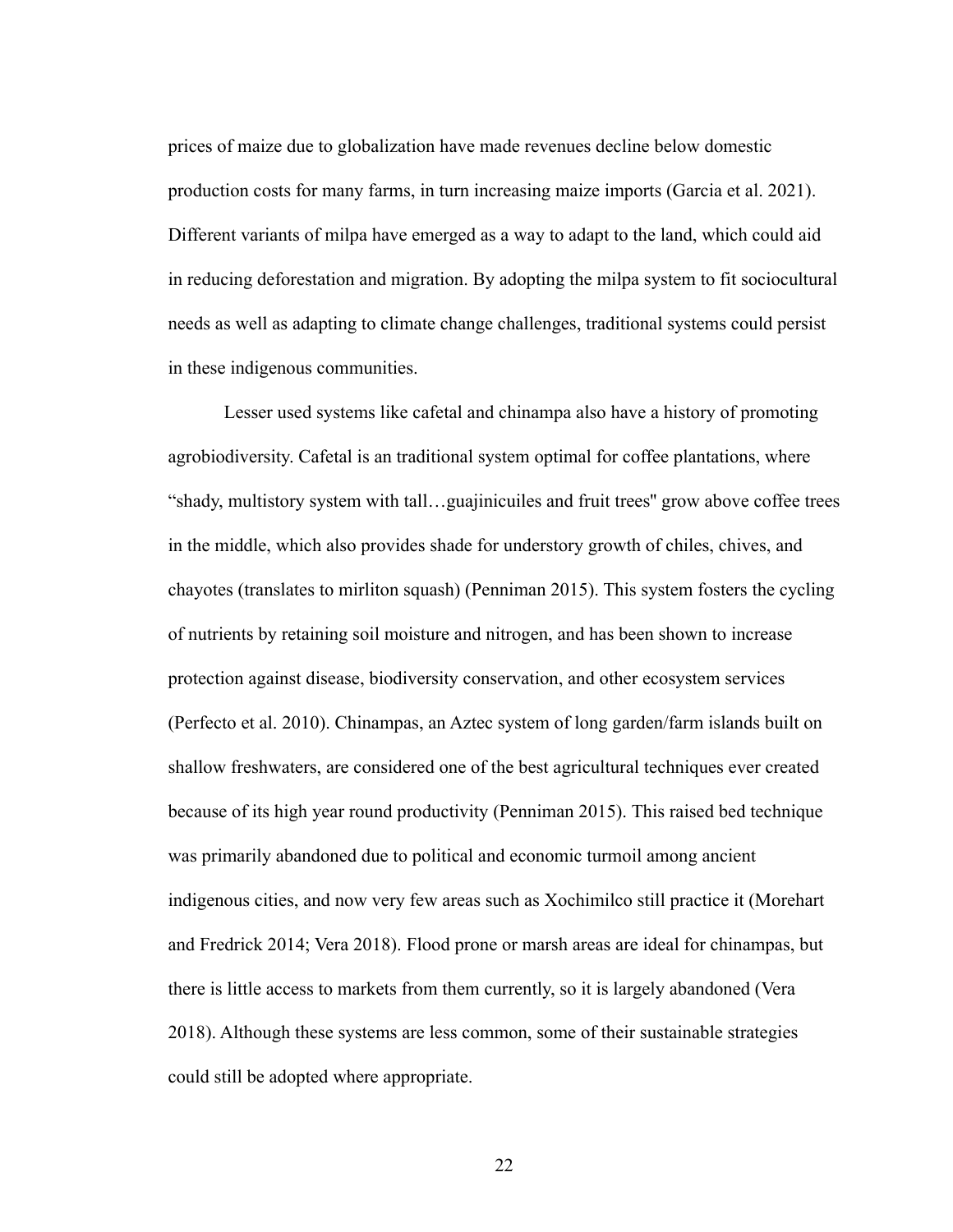Implementation barriers to CSA and organic agriculture in traditional Mexican farms are the lack of widespread private ownership or tenure to land and weak policy support (FAO 2021; Ascher 1995); therefore, multiple groups and organizations supporting the advocacy and assistance to indigenous and small-scale farms in Mexico have formed in the last few decades. The Exchange, Dialogue and Advisory Program on Sustainable Agriculture and Food Sovereignty (PIDAASSA), composed of 15 organizations in other locations like Ecuador and Peru, has fostered the recuperation of traditional practices combined with agroecology and is recognized as an organization led by campesinos, for campesinos. The Center for Integral Campesino Development of the Mixteca (CEDICAM) is one of these organizations, which has aided campesino/traditional farm owners and workers to promote sustainable farming in the Mixteca region of Oaxaca since 1983. Working against the modernization, globalization, and free market trade of agriculture, CEDICAM teaches campesinos how to improve their productivity and agroecology while incorporating local and indigenous knowledge (Hernandez and Santos 2006). The coordinator of CEDICAM, Jesus Leon Santos, has encouraged practices to prevent erosion such as trenches and terraces with robust local vegetation, and restores deforested hillsides with native nitrogen-fixing trees (Penniman 2015). This is especially important for the Mixteca Oaxaquena region that covers the states of Puebla, Oaxaca, and Guerrero, which is threatened by deforestation, urbanization, and emigration (Hernandez and Santos 2006). In order for sustainable agriculture to combat climate change it must be accompanied by traditional practices that are adapted to local conditions and challenges.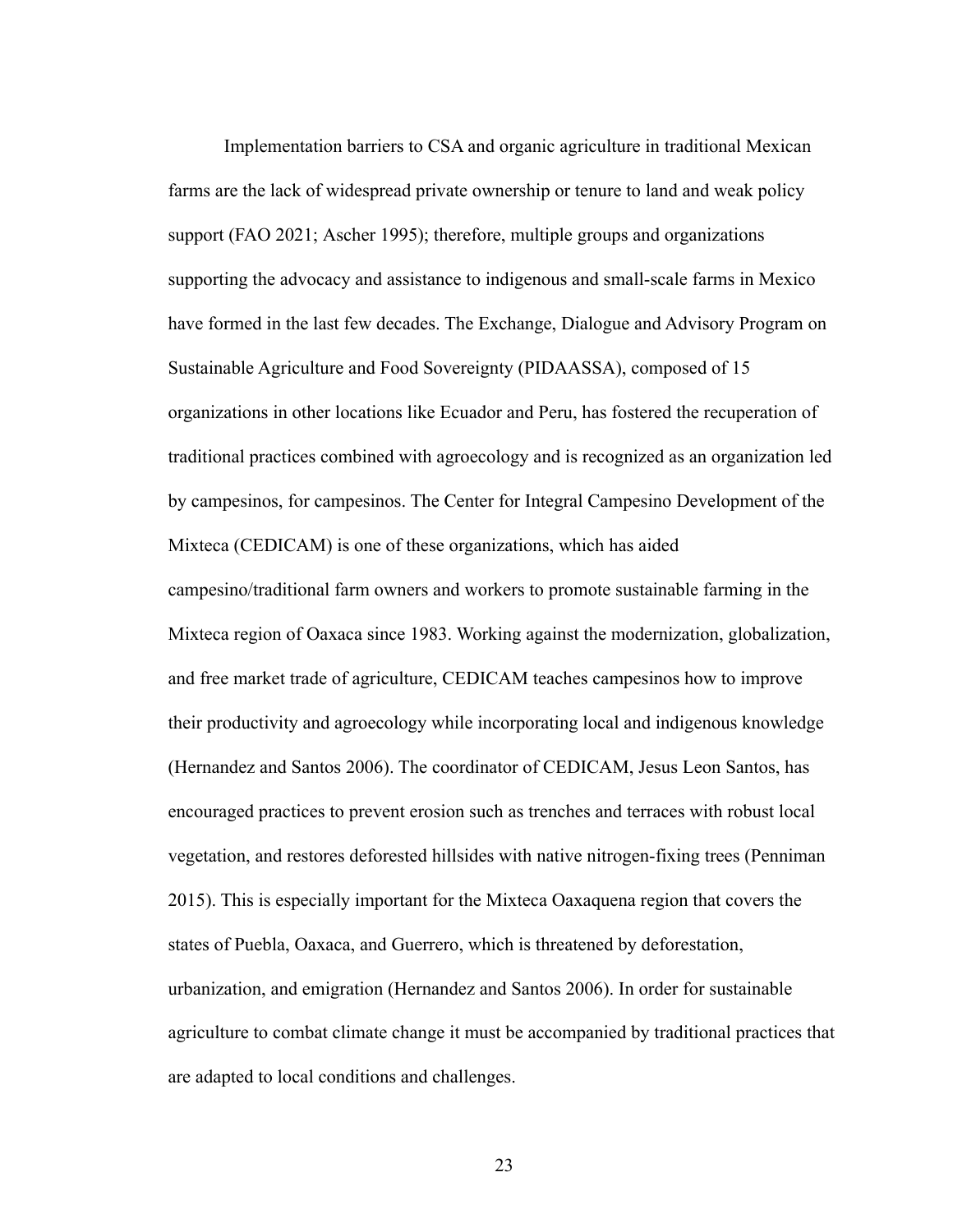#### Chapter 4: Climate Migration

On an international scale climate migration has been recognized as an issue, but the official title of "climate refugees" has yet to be adopted. Since there is little international or even national protection under the law, these climate or environmental migrants do not qualify for support because of reluctant migration. The working definition for environmental migrants, according to the International Organization for Migration, are people who leave their home either temporarily or forever due to "sudden or progressive" climate stressors such as floods, drought, typhoons, and more (Kumari et al. 2018). Until 2018, under the Global Compact for Safe, Orderly, and Regular Migration (GCM), international climate change and natural disaster migrants were recognized. Although displacement and climate migration might be considered negative, migration in other contexts is not necessarily bad. However, those migrating across states and cities in Mexico are often the poorest and most vulnerable, and are not provided assistance since they are migrating internally. Although the displacement of climate migrants cannot be considered "climate refugees", as it could undermine the current definitions and qualification of a refugee, perhaps in the future it could be incorporated under the umbrella as climate stressors become more extreme (Podesta 2019). For Mexican climate-stressed migrants, the country should instead focus on providing aid and resources to them depending on the severity and duration of their displacement.

Addressing climate migration in Mexico is an urgent issue, as over 100,000 new displacements occurred in 2020 alone, according to the Internal Displacement Monitoring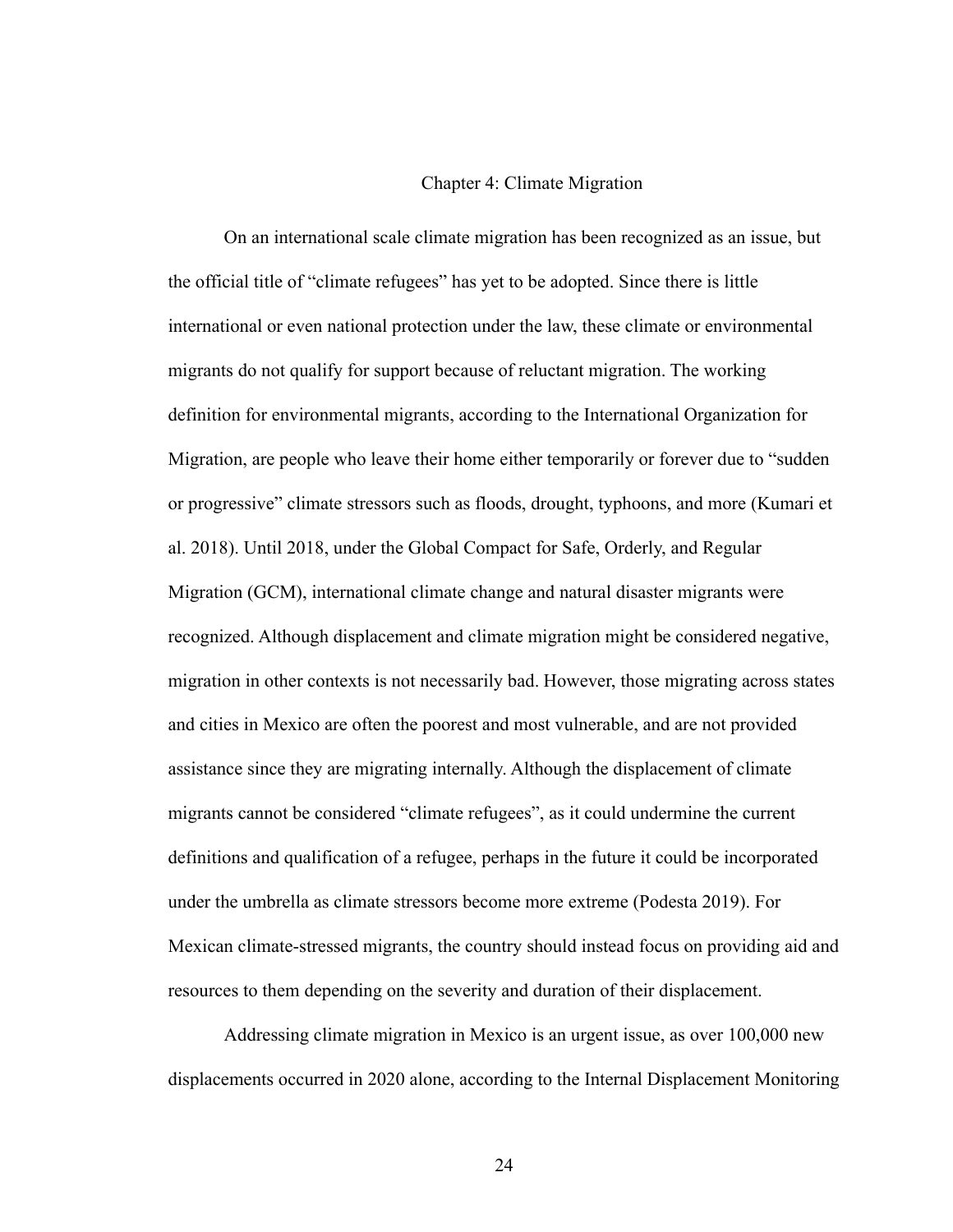Center. Upwards of 2.1 million climate migrants are expected by 2050 in Mexico and Central America, which does not include internal migrants, who are largely disregarded from provisions available to international migrants (Kumari et al. 2018). Meanwhile, migrant workers in Canada and the United States have the 3x1 Program, the Seasonal Agricultural Worker Program (SAWP), and others (Milan et al. 2016). Some of the serious weather events that prompted this displacement include Hurricanes Delta, Eta, Zeta, and Genevieve as well as wildfire in Hidalgo, Tropical Storm Gamma, Hanna, and others (IDMC 2021). These events cause resource scarcity of clean water and food, and, without social networks that create permanency or protection, even more are drawn to migrate. Other migrants may move cyclically away and back, which lessens the impact they could have on their home communities. Labor opportunities may exploit migrants and force them to accept low-wage, low-skilled jobs. Therefore, to adapt or reduce out-migration from rural areas, a multifaceted approach is needed to consider the advantages of remittances and government support (Milan et al. 2016).

Current disaster relief policies in Mexico have been gradually improving the consideration for aid, especially for small farmers. In 2003, the Component for the Attention of Natural Disasters (CADENA) Program was offered to states as a means to provide compensation coverage to small farmers who have undergone major natural disasters (FAO 2016). The budget for the program grew to US\$303.8 million from US\$8.4 million in ten years, as it has expanded to almost all states and has overall succeeded in reaching eligible farmers. Another 2003 provision targeting small and medium grain and oilseed farms was the Target Income Programme (Incentivo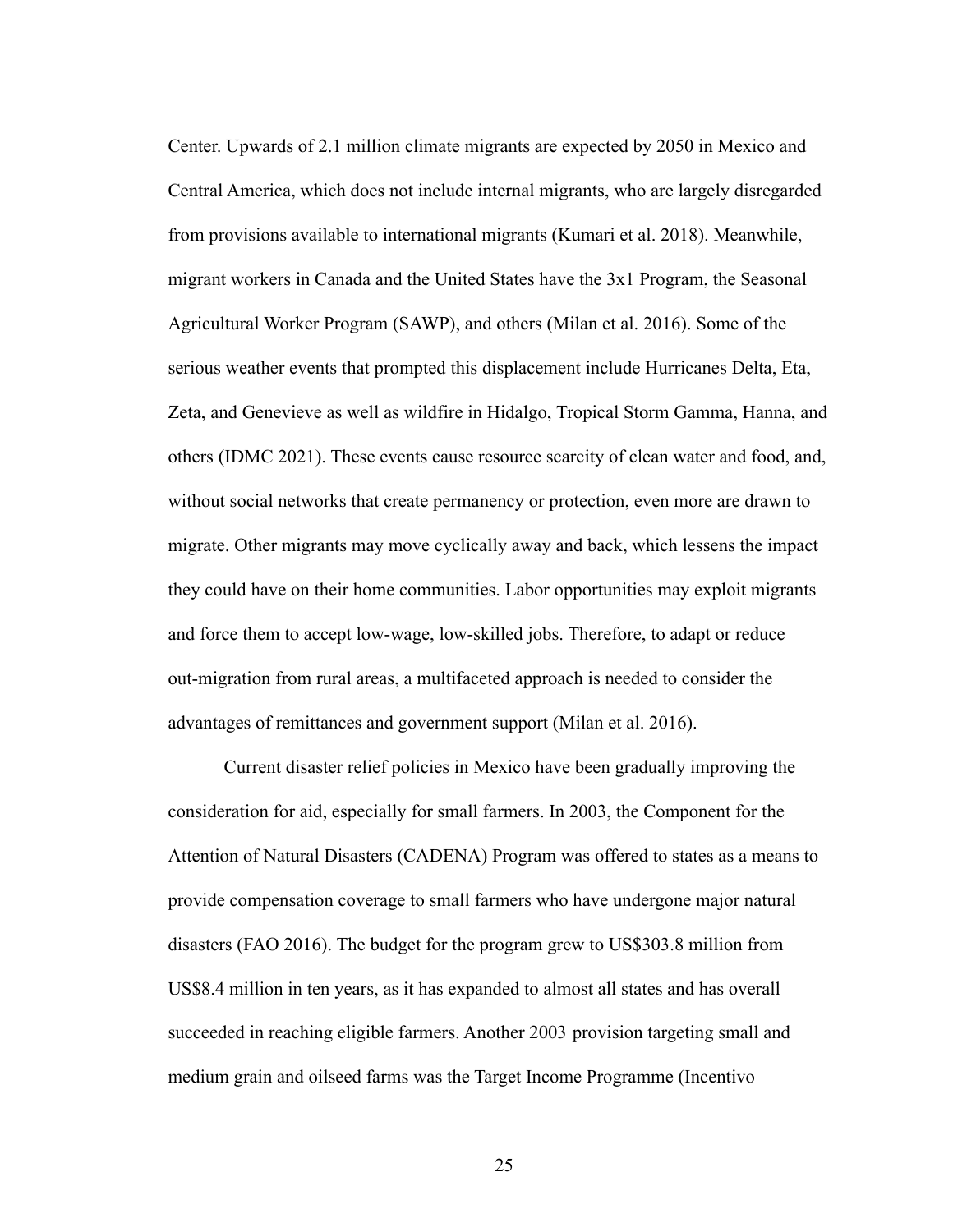Complementario al Ingreso Objetivo), which gave a minimum income that adjusted to market prices. In order to reduce food waste, redistribute food, and provide income to small farmers, the Rural Supply Programme (Programa de Abasto Rural) buys "food at minimum fixed prices" from marginalized rural farmers and food-insecure communities (FAO 2016). These programs are steps toward national recognition of the importance of small-scale, indigenous farms and forms to alleviate poverty among these groups.

Although other subsidies and programs are available to farmers, often only medium to large-scale farms obtain these benefits. Unequal access to such programs have forced small-scale farms to keep up with commercialization strategies that are built for mass-production. This intensified production is partly due to increased trade agreements, such as NAFTA, the Pacific Alliance (PA), and the Trans-Pacific Partnership (TPP), to boost economic growth. Another purpose of these pacts is to improve agricultural technologies for irrigation and energy through increased subsidies to farms in order to reduce poverty and strengthen competitiveness and employment opportunities. For example, from 2002 to 2016, electricity subsidies for irrigation have increased to 60 percent for all. However, this has also had environmental drawbacks with the overuse of water (FAO 2016). Also, small-scale farmers are largely excluded from enhanced irrigation technology and therefore subsidies. Larger issues come from the high U.S. subsidies in the United States, where artificially low prices outcompete small-scale Mexican farmers (UNCTAD 2013; Lara-Ponce et al. 2017). Increasing culturally-relevant financial and technical assistance offered by federal and state entities to small-scale Mexican farmers is vital (Parraguez-Vergara et al. 2018).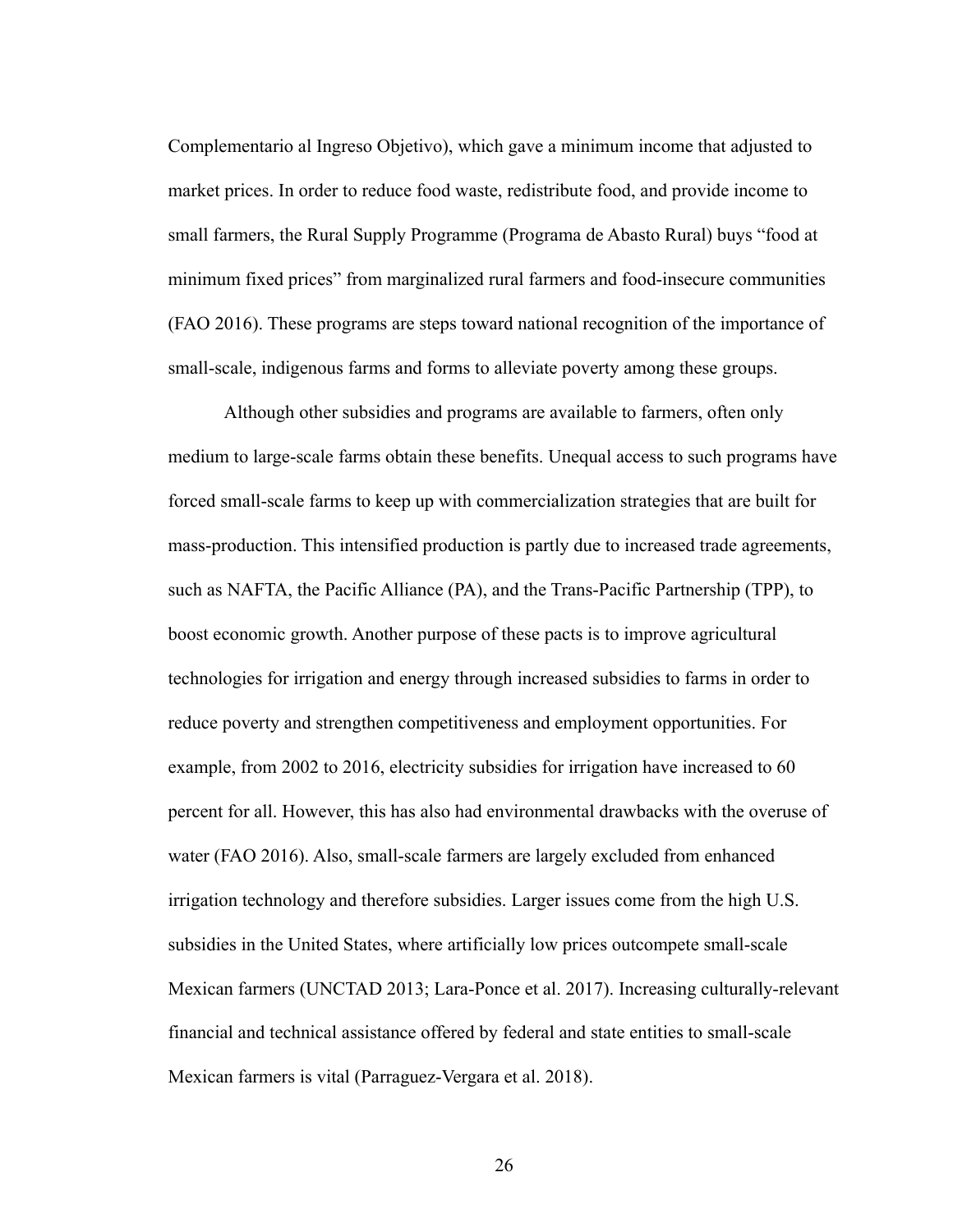### PART II: Clarifying State Trends

#### Chapter 5: Modeling Success and Failure in States

To assess state success or failure in alleviating poverty rates, especially among indigenous communities, econometric modeling was necessary for this policy analysis. The demographic variables included for each Mexican state are percent indigenous population, percent emigration population, percent rural population, percent population who speak an indigenous language, and average education level attained. The economic variables are Gross Domestic Product (GDP), GDP per capita, the extent of poverty and extreme poverty. A set of econometric models is created to perform a cross-state, multiple regression analysis at a given time, in this case the 2019 census. The models containing these similar measures of poverty could result in issues with collinearity. Therefore, a correlation matrix of all candidate variables is constructed to find variables with correlations higher than 0.75, which applies to the demographic and economic variables. Major variables that are highly correlated are the proportion of indigenous population and indigenous language with proportions of poverty and extreme poverty: a negative correlation between percent of emigrants and percent poverty; a positive correlation with percent indigenous language and percent rural population; and a positive correlation with percent rural population and both poverty measures. These results match with the patterns discussed in the introduction.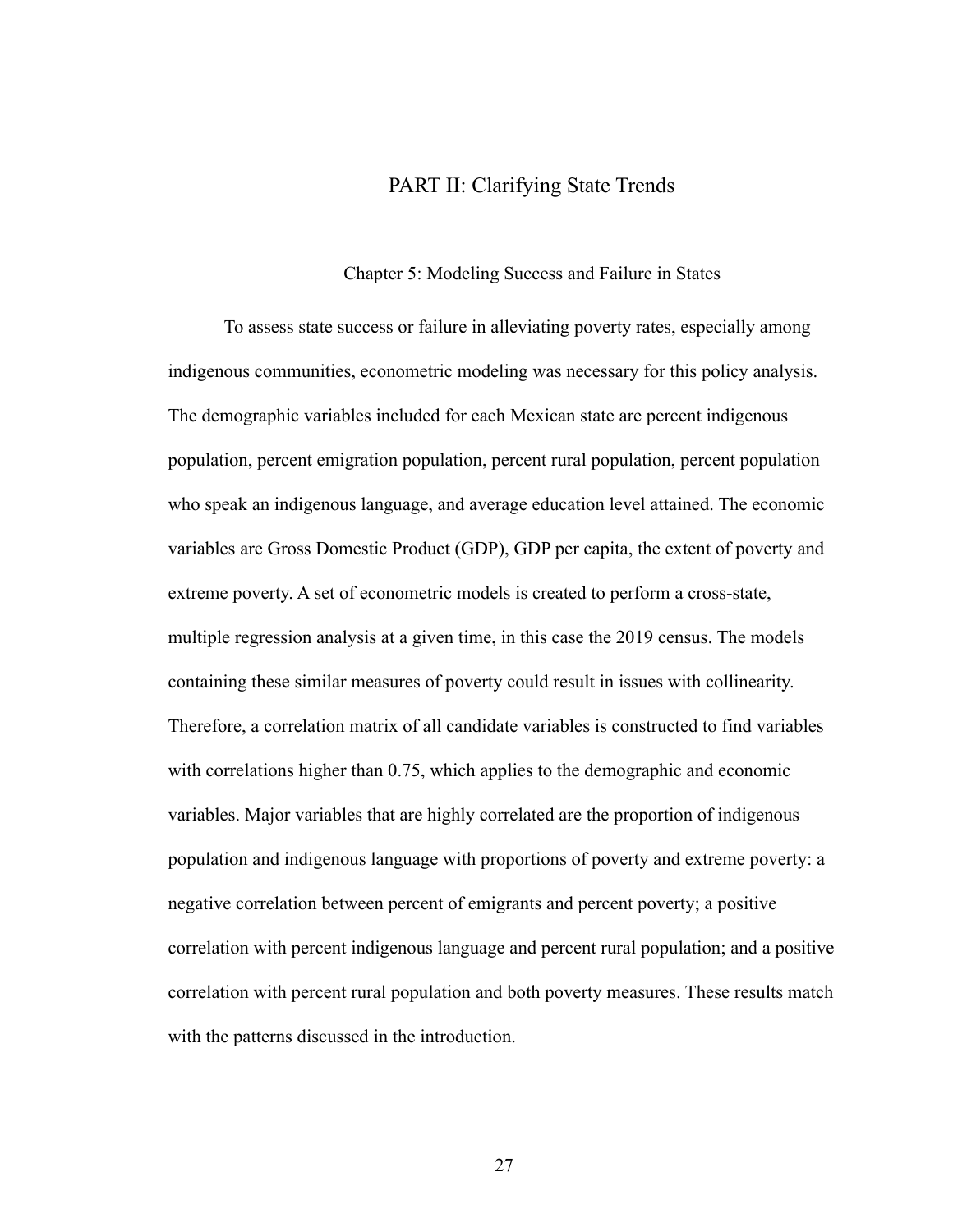The proportions of poverty, extreme poverty, rurality, and average education level cannot be included as independent variables within the same model, due to this simultaneity bias among the economic measures. Therefore, when constructing the regression model, the highest R-squared value dictated the best model for logGDP per capita, poverty, and emigration as the dependent variable. The purpose of these regression models is to identify which states have high logGDP per capita, lower poverty rates, and emigration levels in relation to other state measurements, holding all else fixed. It is important to note that when interpreting these data, the statistical significance does not matter in this case because the set is the entire universe of cases. It represents all 31 states of Mexico plus Mexico City. Identifying which states have relatively more success with poverty alleviation dictated which states were considered for this policy research.

The first regression model for GDP per capita, which had to be modified for reasons explained later, includes the independent variables of proportion of indigenous population, emigrant population, and average education level attained to achieve the highest R-squared. GDP per capita is also transformed to the logarithmic value to mitigate the effects of extreme values and make the distribution as normal as possible. Using the coefficients and constant of this regression model, a predicted logGDP per capita value for each state is calculated to compare to the actual value. The difference among these values demonstrates whether the state is succeeding (higher GDP per capita) or failing (lower GDP per capita) compared to the rest of the states. The greatest difference in success came from Campeche, known for its petroleum production, while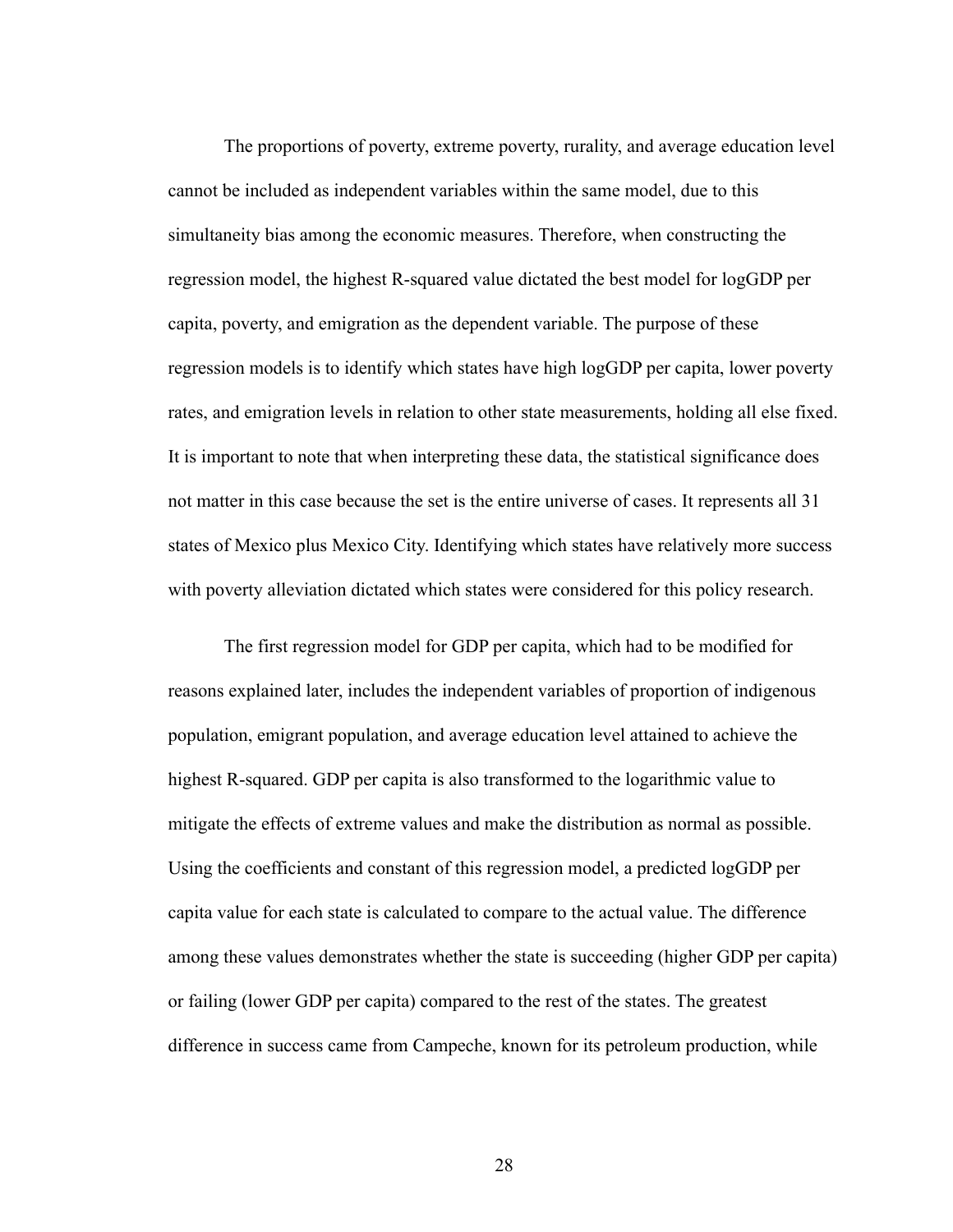the greatest difference in failure was Tlaxcala. The states on the verge of success versus failure include Tamaulipas, Aguascalientes, and México City. Some unsurprising success results include Nuevo Leon and Baja California Sur as these are known for being richer states. Some surprising successes include Oaxaca, Quintana Roo, and Michoacán, who have lower GDP per capita on average. Meanwhile, some unsurprising failures are Chiapas, Nayarit, Puebla, and Hidalgo, which are known for their large indigenous populations. Surprising failures are Sinaloa and México City, which are known as economic powerhouses contributing a sizable chunk to the GDP. Although this model attempts to control for other factors that could contribute to GDP per capita, it still is weak in accounting for the results.

The next model predicts poverty levels within states using the following independent variables: logGDP per capita, proportion of indigenous population, emigrant population, and rural population. Successful states represent those with lower actual poverty than predicted, and failure states are vice versa. The top successful states are Yucatan, Sinaloa, Hidalgo, Nayarit, and Oaxaca; while the least successful are Mexico City, Morelos, and Campeche. Other surprising results are Nuevo Leon, Queretaro, and Baja California as failures because, as previously mentioned, these are richer states. Many predominantly indigenous states also succeed except for Quintana Roo, Chiapas, and Puebla. Overall, when compared to the logGDP per capita model results, the poverty rate model success and failures do not always correlate to high or low GDP per capita, respectively. This is important as it reveals the shortcomings of a high GDP per capita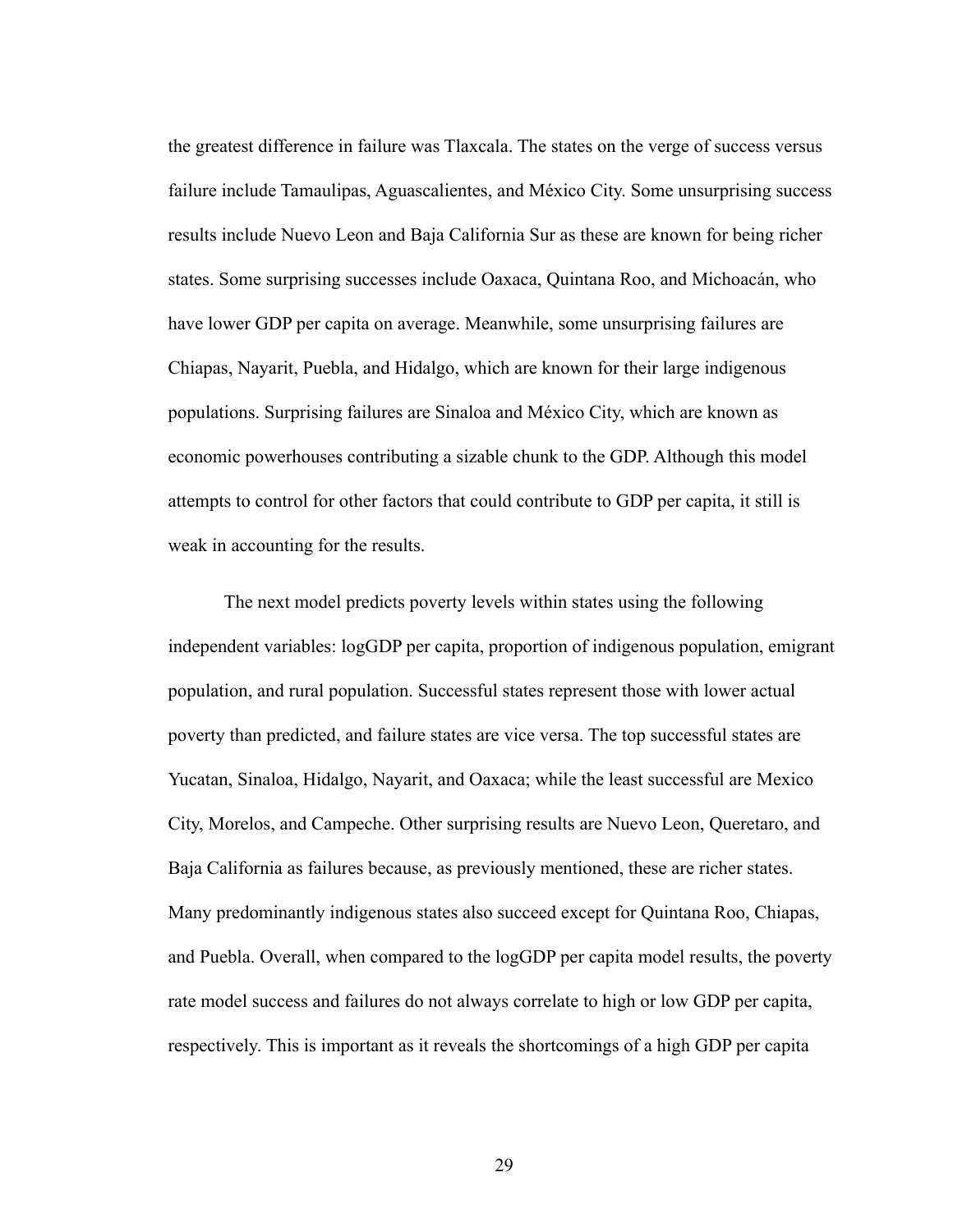because in actuality the state may have higher rates of poverty than expected, or factors outside of the model can account for this.

A final model is created for predicted emigration to see if states were experiencing more or less emigration than expected. The independent variables include logGDP per capita, and the proportion of indigenous and poverty populations. Again, the difference between actual and predicted emigration values revealed whether there is more or less emigration than expected. The states with more emigration than expected are Queretaro, Nuevo Leon, Quintana Roo, and Baja California Sur, while the ones with the least are Yucatán, Coahuila de Zaragoza, and Sinaloa. Large indigenous population states are a mixed bag, with Hidalgo, Chiapas, and Puebla having more actual emigration, while Campeche and Oaxaca have slightly less actual emigration than predicted. These results help dictate how migration within states varies and what reasons could be contributing to this variation. This points to the fact that increased emigration is not always inherently negative, as it could either signify mobility from tourism, economic factors, or other reasons.

Since the focus of this analysis is to see how indigenous peoples' livelihoods are differentially impacted, another regression analysis is conducted excluding the Mexican states with an indigenous population of less than 9.1 percent. This model excludes the eight states of Nuevo León, Zacatecas, Baja California, Tamaulipas, Guanajuato, Durango, Chihuahua, and Coahuila. Mexico City is also excluded in this model as it could present outlier effects on the data as a densely populated metropolitan area. This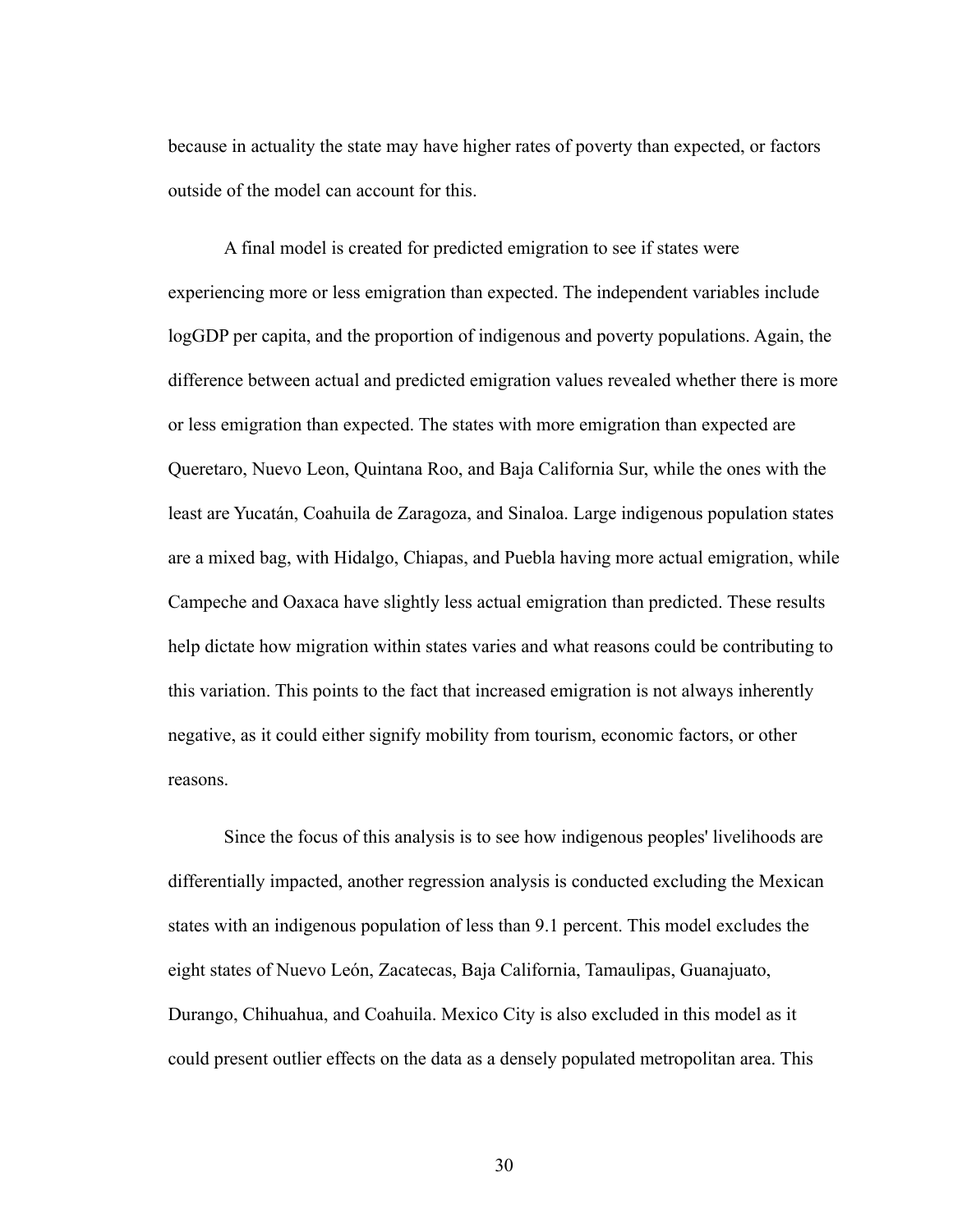way the effect of states with small indigenous populations is isolated and does not skew the distribution.

Similarly, starting with logGDP per capita as the dependent variable, the independent variables are the proportion of indigenous, emigrant, and poverty populations. This model has a lower R-squared value as it has fewer observations or states. Campeche remains the highest, with Tabasco, Queretaro, and Veracruz moving up from the original model as more successful than predicted. The less successful states are similarly placed relative to the original model, with Yucatán, Sinaloa, Michoacán, Nayarit, and Tlaxcala composing the bottom five states, respectively. Some states that switched from successful to failure were Guerrero, Jalisco, Michoacán, and Oaxaca, while only two states, Morelos and Puebla switched from failure to successful. The rest of the states match in success or failure with the original model results.

With predicted poverty, much of the same results are observed, with the model excluding low indigenous population states. Yucatán and Sinaloa remain the top two states with lower actual poverty rates than predicted, while Veracruz, Campeche and Morelos make up the bottom three states. The only states that switched from success to failure outcomes are Colima, the State of Mexico, and Tlaxcala, which go from failure to success and Hidalgo just barely goes from success to failure (a stark difference as before it was in third place for predicted success). Meanwhile, for emigration Yucatán, Sinaloa, and Sonora remain among the states with the least emigration, and Queretaro, Quintana Roo, and Baja California Sur remain the highest. Only three switches are observed, with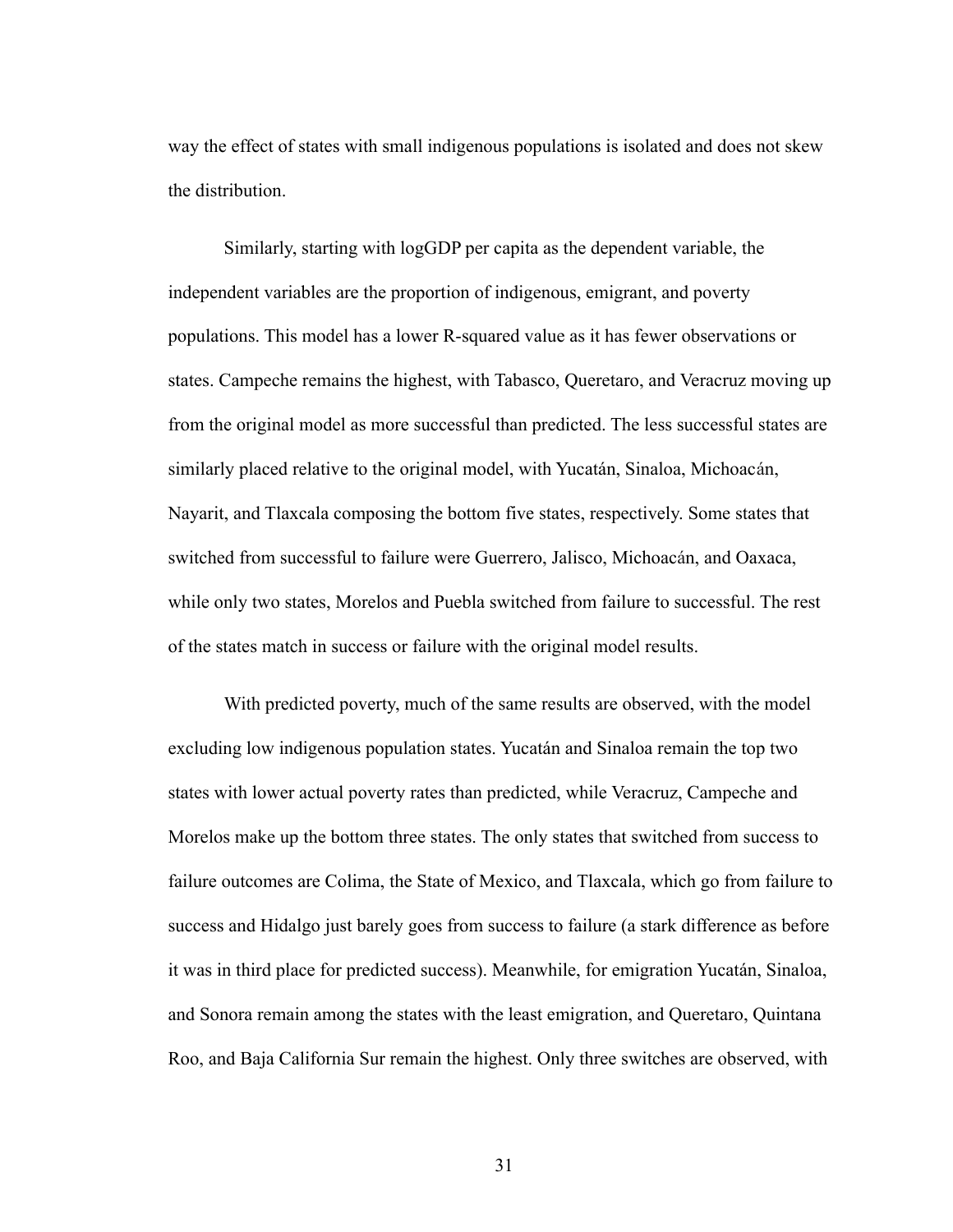the State of Mexico and Nayarit going from more to less emigration and Oaxaca resulting with more emigration observed with the new model.

The major findings from all of these regression analyses are that migration and poverty rates are not necessarily correlated, and high logGDP per capita does not correspond to lower predicted poverty rates. From the results in both versions of the model for emigration, states that have higher poverty rates do not experience higher migration rates. With or without controlling for other variables, people in poorer states have lower migration rates. This implies that people do not migrate often, which could be due to financial limitations, people wanting to stay with family, or lack of confidence to leave. Since poverty does not necessarily dictate higher emigration patterns, the states surprisingly retain people. Another observation made from both the poverty and emigration prediction models excluding less indigenous states, is that several state predictions stayed consistent all across with less emigration, lower logGDP per capita, and lower poverty rates. These states are Yucatan, Sinaloa, Michoacán, Aguascalientes, and Sonora. Either way, the policies adopted by these states may be appropriate if they are retaining more people than predicted. Another note is that any surprising negative results could imply that there may be a problem with policies that have been adopted in that state. These findings will continue driving this policy analysis, as the thesis dives deeper into how state policies impact logGDP per capita, the proportion of poverty, and emigration levels.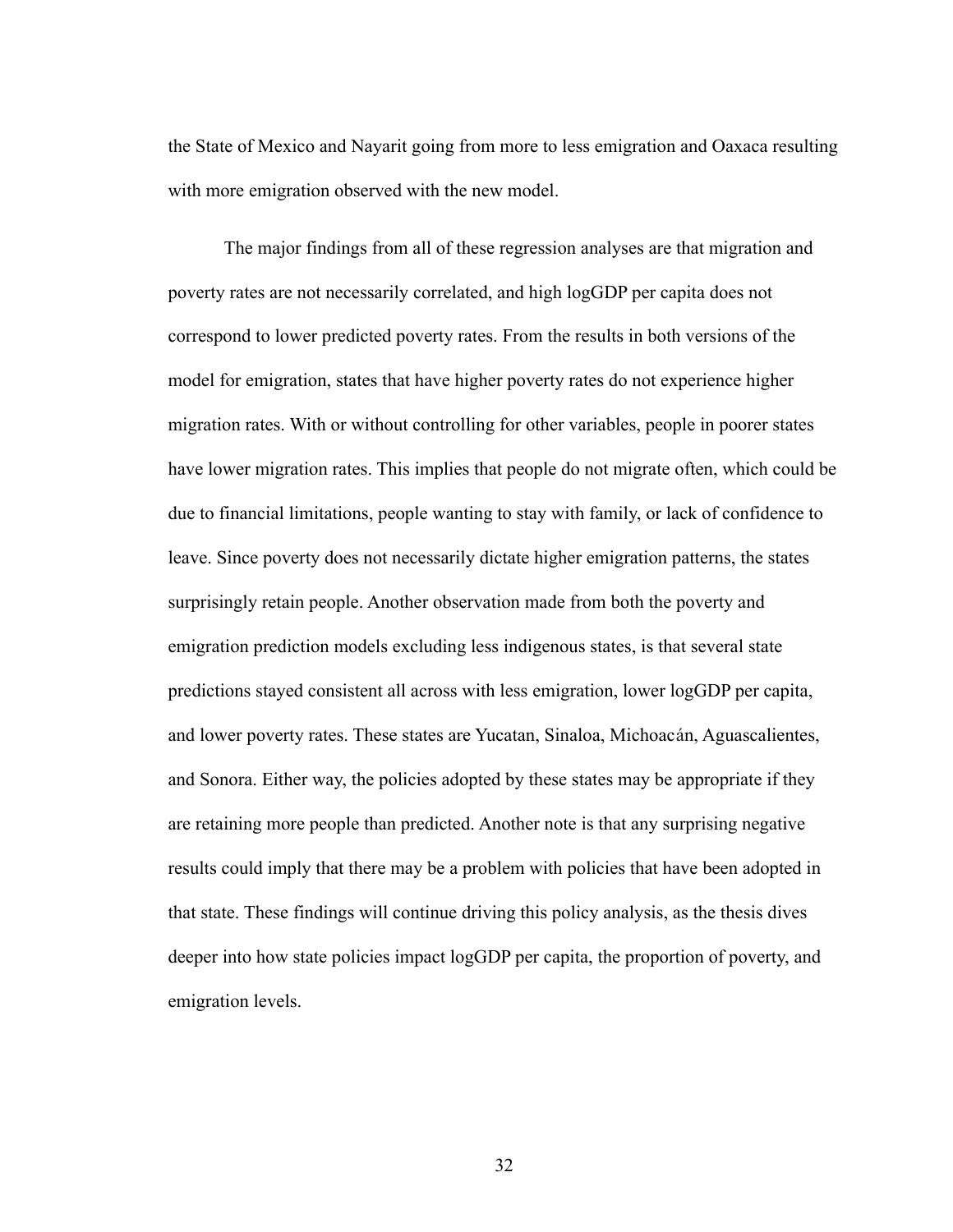Chapter 6: States of Interest with Low Emigration, Low Poverty, Low GDP

The five states highlighted for their low logGDP, proportion of poverty, and emigration under the model excluding less indigenous states, vary in demographics, but agricultural factors could explain such a pattern. The states of Yucatán, Sinaloa, Michoacán, Aguascalientes, and Sonora vary in indigenous population from 12.8 to 65.4 percent, meaning other factors besides indigeneity could explain this pattern observed. In 2021, the top five states with the highest agricultural productivity are Jalisco, Veracruz, Oaxaca, Chihuahua and Sinaloa, producing a cumulative amount of 114 million tons of agricultural products (Gobierno 2021). Although Sinaloa is the only one that makes this top five, the other identified states are also large producers in agriculture and or livestock. Michoacán makes up about 14 percent of total agricultural value in the country in 2018, with only around 8,600 fish and agriculture workers; while Sonora, with a workforce of almost 29,000, makes up about 7 percent of agricultural value in the country in 2018 (Agroproductores 2018). In Yucatan, out of the over 100,000 people involved in the primary sector in 2020, about 60 percent worked in agriculture and almost 30 percent in livestock while the rest worked in fishing (SADER 2020b). For Aguascalientes, its small geographical size and large urban area limits its agricultural capacity, but it also profits from livestock (SADER 2020a). These five states have varying productivity and contributions in the primary sector, specifically agriculture; therefore, other factors or policies could be influencing this pattern.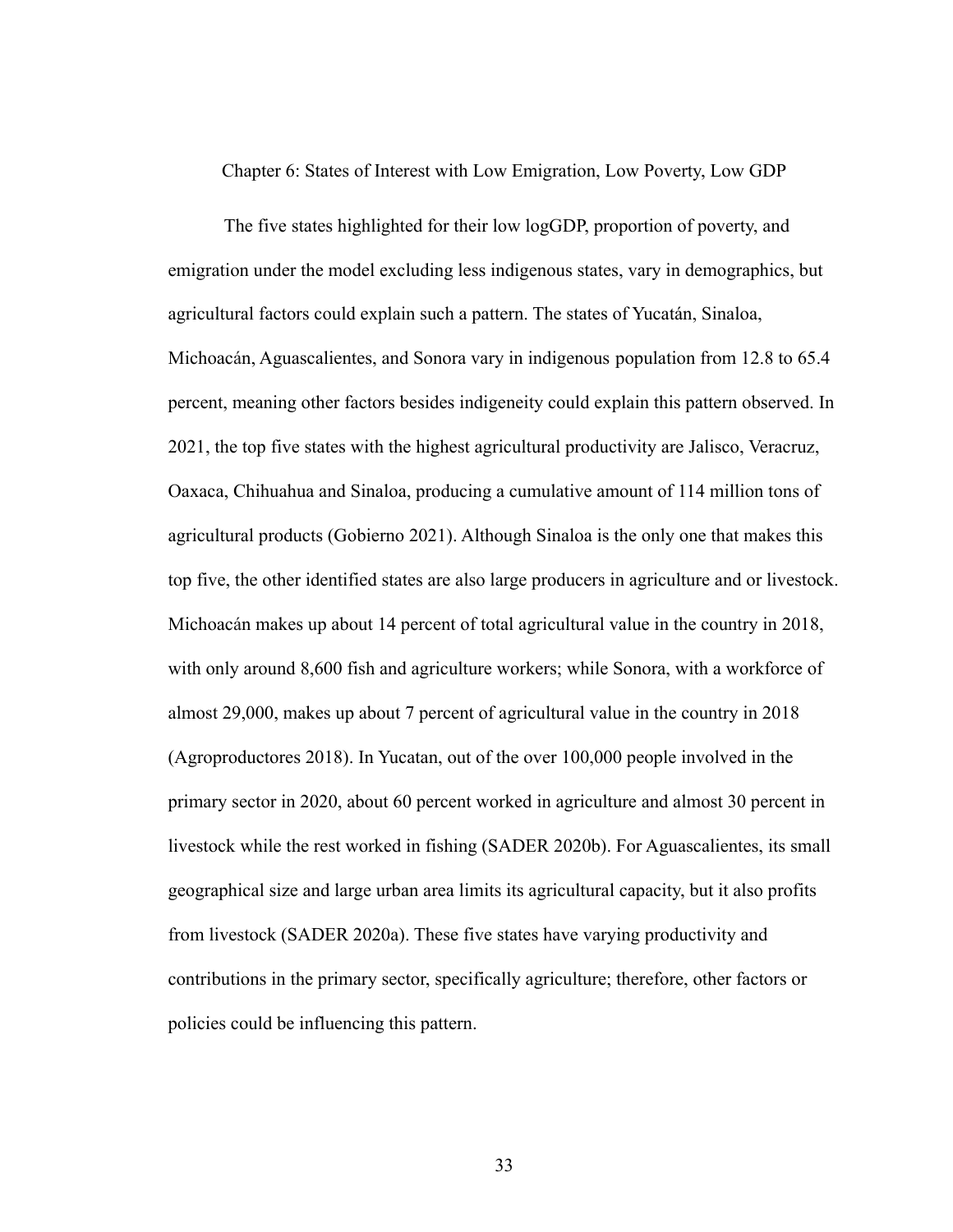### *SINALOA*

Starting with Sinaloa, the state contributes over 12.5 million tons of agricultural products, with their top products being maize, sorghum, and jitomate, a type of tomato (Gobierno 2021). In 2020, the total value of this production neared 61 billion pesos, almost 10 percent of the total national level (CODESIN 2021). For the poverty rate, indigeneity, and emigration, 30.9 percent of the population is experiencing poverty, and only 2.7 percent are under extreme poverty, while the proportion of emigrants is 4.4 percent, and 12.8 percent of the population is indigenous. Recognizing the employment and economic importance of the agricultural sector, the Secretary of Agriculture and Livestock of Sinaloa prioritizes cost-effectiveness, sustainability practices, modernization of infrastructure and equipment, and access to national and international markets (Sinaloa 2022). A significant difference between Sinaloa and the rest of the country is that about two-thirds of the agricultural land-holders are large-scale farmers, with the rest being mostly medium scale and few small-scale. The opposite is observed in the country as a whole with the majority being smallholders (World 2014). This dynamic impacts agricultural production, employment, and environmental systems.

The evolution of agricultural production in Sinaloa has allowed for booming export markets and innovation in sustainability. The main high-value crops are tomatoes, peppers, mangos, and cucumbers, making agriculture total 11 percent of the state GDP. One initiative the state government is implementing is climate-smart agriculture, which promotes water saving, climate adaptation, and other productivity actions. Investing in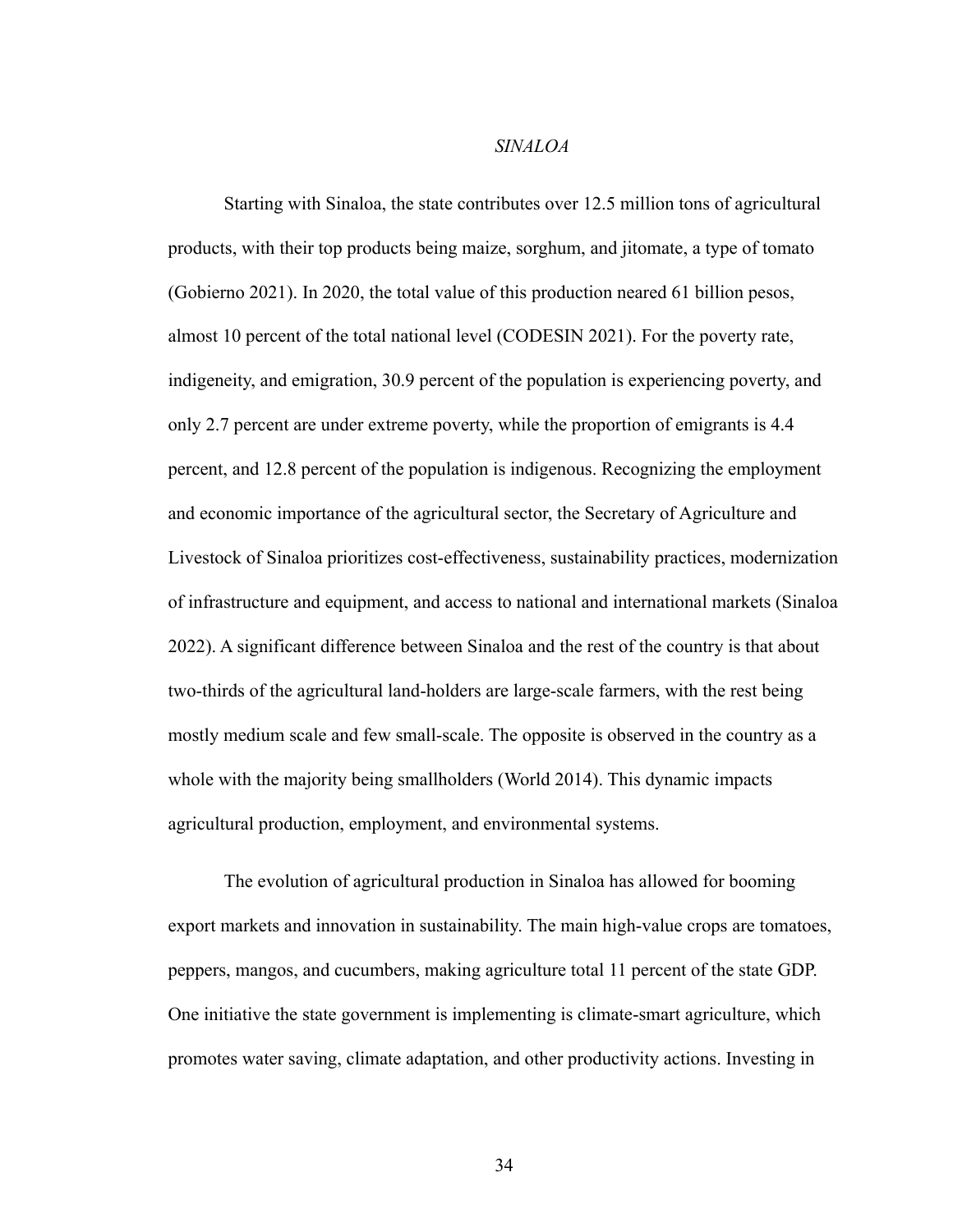such practices will improve irrigation infrastructure, greenhouses, crop diversity, and precise pesticide or fertilizer application. Many of these are already updated practices, as Sinaloa utilizes greenhouses or protective measures for their high value crops, and an average of 61.7 kilograms per hectare of pesticides, only half compared to other Latin American countries and OECD countries (World 2014). Some of the effects of climate change that the state is already experiencing are more severe droughts, frosts, and temperature changes, which have all happened in the span of the last decade (World 2014). The Sinaloan government recognizes the need for long-term management planning of the agricultural sector, in order to maintain high productivity and profitability.

The idea of shared prosperity is in dispute in Sinaloa, as the large landholders obtain most of the profit, while farmworkers often migrate within the state during various seasons or have unstable employment. The busy time of the year is harvesting in autumn and winter, which leaves agricultural workers under-unemployed between June and September, unless they seek employment elsewhere. Some of the challenges observed in Sinaloa are similar to other states where there is little government support or provision for financial and technical assistance. In addition to the increased commercialization and globalization of agriculture, price fluctuations cause varying profits from year to year (World 2014). Both the private and public sectors of the state need to combine forces to provide landholders and workers with safeguards against climate and unemployment through climate-smart agriculture and government interventions.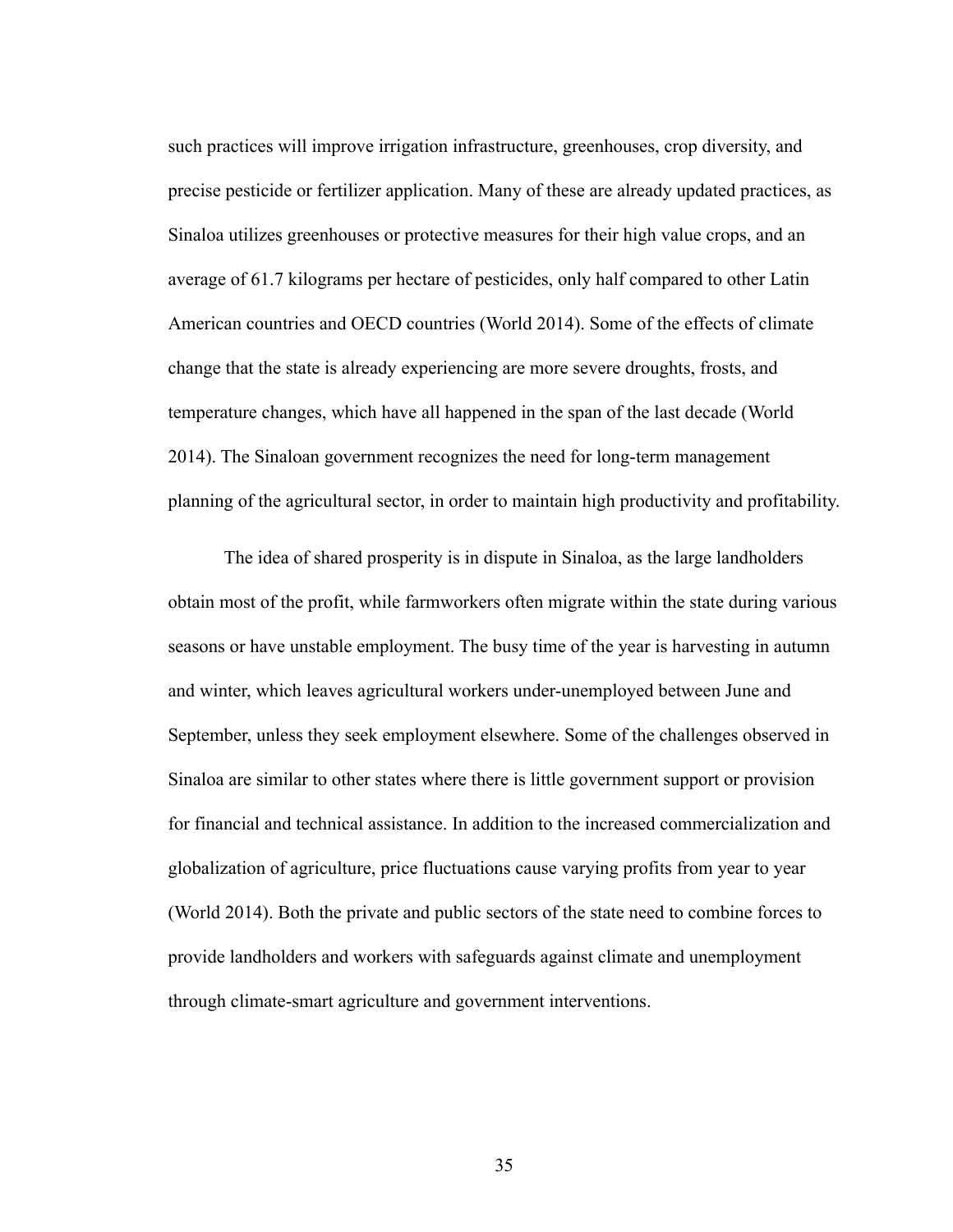Climate change also has impacted crop production; therefore, other state-wide programs need to be considered such as disaster preparedness; infrastructure improvements; protected agriculture such as greenhouses, shadehouses, and tarp crop coverings; and climate-adaptive strategies. One way that productivity has advanced is through non-governmental farms associations to mobilize farmers, such as the Confederation of Agricultural Associations of the State of Sinaloa (CAADES) (World 2014). Climate warning systems and improved irrigation technologies could provide insurance buffers for farms during drought years. Also, water companies can lead drought preparedness, as in the case of the Taxtes Irrigation Module and Aupa Montelargo, who provide irrigation aid. Current state programs that encourage sustainable agriculture provide subsidies and technical assistance through the Secretariat for Agriculture, Livestock and Fisheries (SAGYP) and the Council for the Development of Sinaloa (CODESIN). However, federal entities still remain the largest contributors to such practices in Sinaloa (World 2014). These supportive policies and entities will remain important when considering recommendations to promote climate adaptive practices later in this thesis.

# *MICHOACÁN*

The state of Michoacán is one of the largest agricultural producers in Mexico, contributing to 13.3 percent of the national value. Michoacán produces 120 million tons with agriculture covering 1.1 billion hectares of land, and agricultural products valuing up to 80 billion pesos (Agroproductores 2018). Some of their most profitable crops are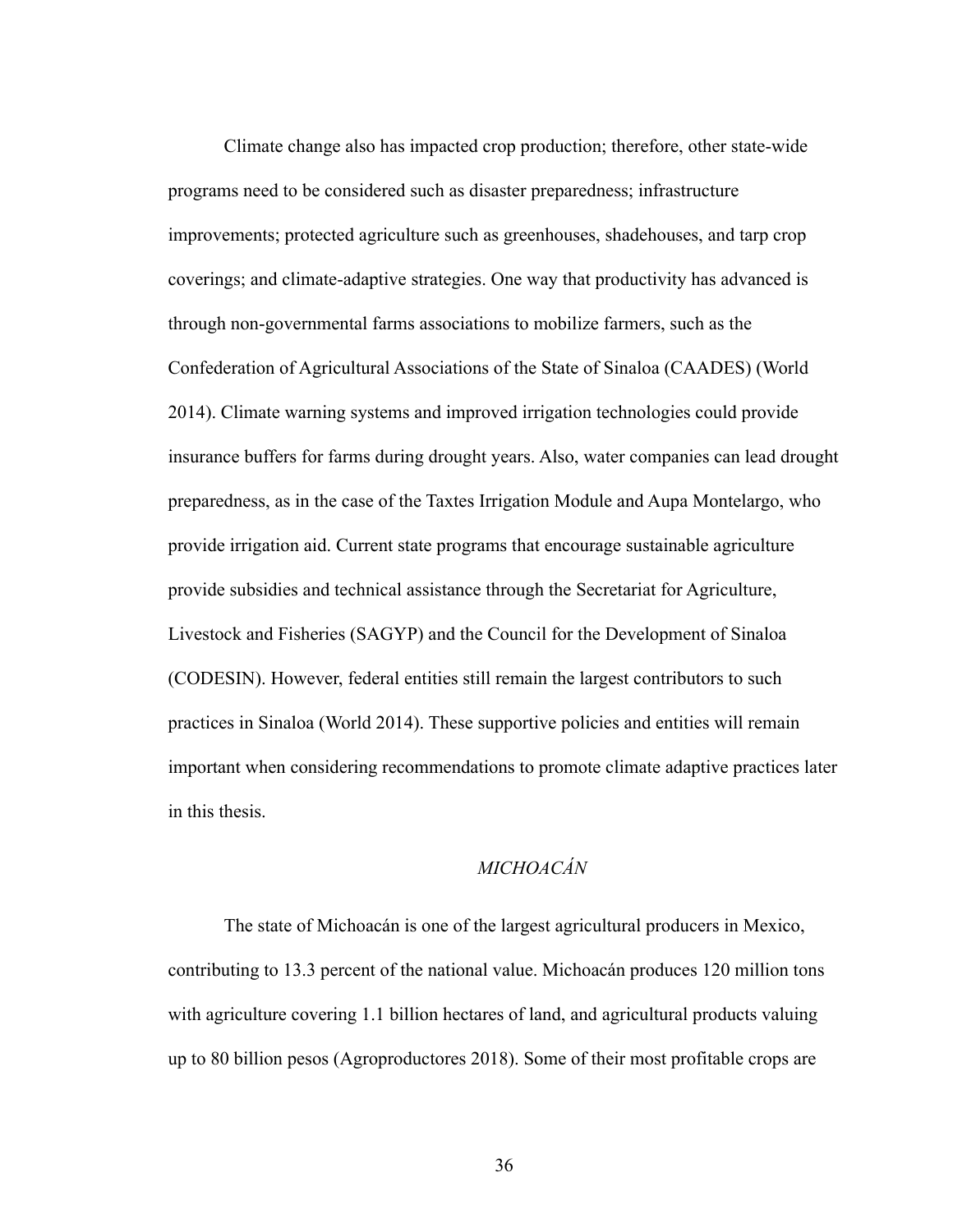maize, avocado, strawberry, blackberry, hay, sorghum and lime (Agroproductores 2020). Four crops make up 70 percent of total land planted: maize, avocado, sorghum, and grass (Orozco-Ramírez et al. 2017). The state provides 4.4 percent of the total national value in agriculture, and around 1.5 percent for fishing (Agroproductores 2020). The state has a poverty rate of 46 percent and 6 percent extreme poverty rate, with an indigenous population of about 27.7 percent and emigrant population of 4.4 percent (INEGI 2020a  $\&$ b). Michoacán has high agro-biodiversity with some traditional indigenous agriculture, but large landholders are on the rise as most of the profits are reaped in larger farms. NAFTA also influenced this expansion since the mid 1990s, as Michoacán's global market opportunities opened up. The state also experienced large migrations at this time as people moved to the United States, changing rural communities. This also caused a reduction in local consumption of beans and maize, in turn reducing their cultivation, with beans being replaced by meat or other protein sources (Orozco-Ramírez et al. 2017)**.**

Avocados alone contribute 40.4 percent of the total agricultural production value in the state at 34.4 billion pesos, making it the most valuable product warranting the name of "green gold" (Agroproductores 2020; Lanza 2021). During the 1970s, Hass avocados were first tested on Michoacán land in the Uruapan and Meseta Purépecha region, composed of 11 municipalities (Curry 2021). As the powerhouse of the Michoacán economy, almost 1.7 million tons of avocados are produced every year, about three-fourths of the total national production (Agroproductores 2020; Mondragon and Lopez-Portillo 2020). Michoacán is currently the only state with the regulations in place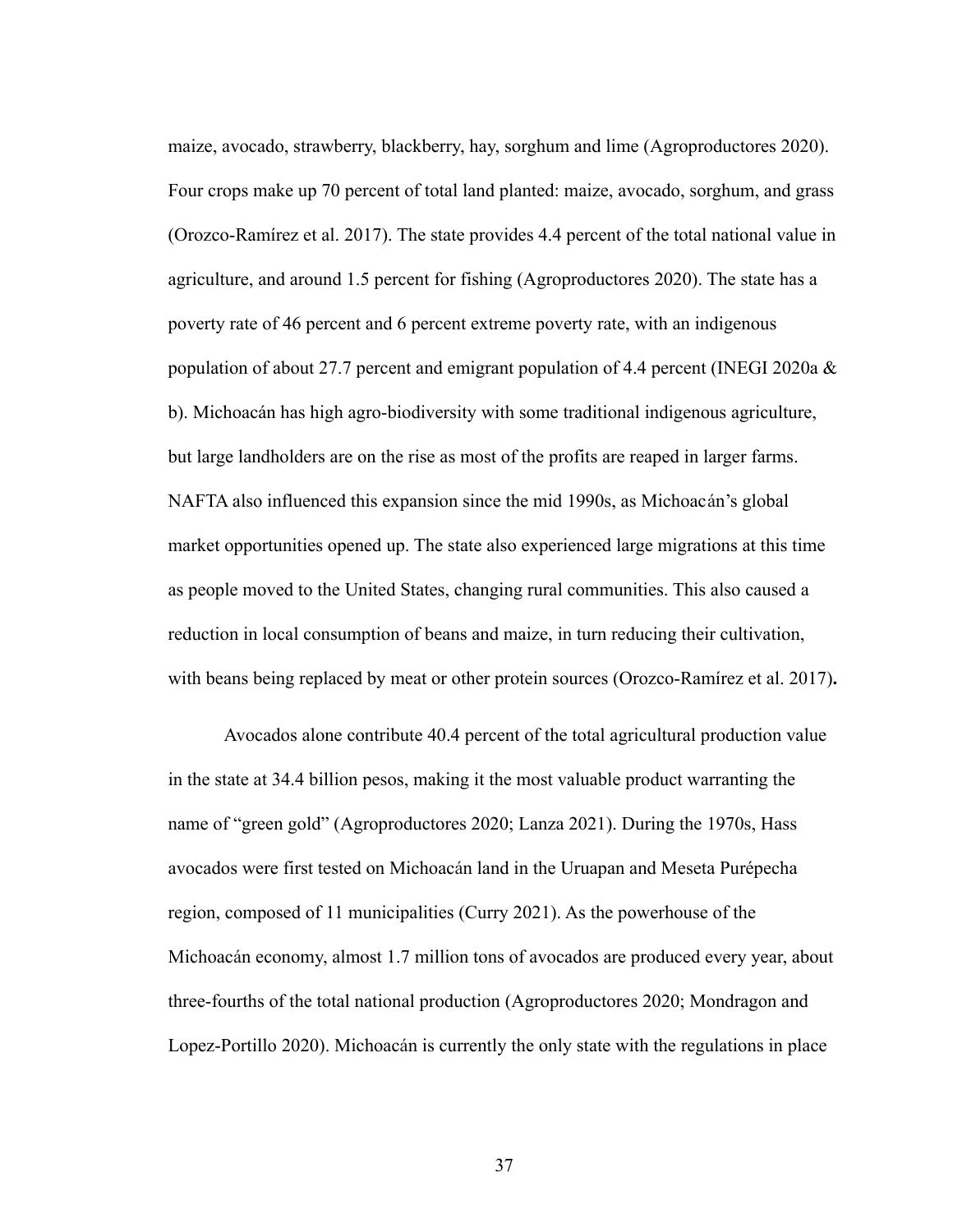to export Hass avocados to the United States, with Jalisco underway of being approved, and they are able to produce them year around (Martin 2020). This regular production requires heavy pesticide use and often results in loss of biodiversity and health implications in the local community. When avocados' rising popularity and profitability first began, it pushed out the illegal plantations of marijuana and poppy (Curry 2021). The economic impact of avocados is experienced both in the United States and Mexico, as 82 percent of U.S. avocado sales are from Mexico, creating an output of \$6.5 billion dollars, while thousands of employment opportunities have been created in Mexico. Michoacán farmers have benefited from government subsidies and cash transfers, due to this economic growth, which also allows for more competitive wages and lowers the probability of migration (Lanza 2021). However, the economic benefits have been heterogenous, in that certain communities remain in high poverty. Violence rates from criminal groups, such as drug traffickers and cartels, has also increased as they terrorize locals and landowners for resources and land (Linthicum 2019). Therefore, poverty alleviation is minimal across the state, especially in rural and indigenous populations, while large-scale farmers concentrate most of the power and wealth in the avocado industry (Curry 2021). Despite the lucrative export economy avocados have brought unexpected; consequences both social and environmental threats have created an unsustainable market and domestic issues.

In the face of climate change, Michoacán's economic and agricultural vulnerabilities are in danger, as forested zones and valleys of varying climates are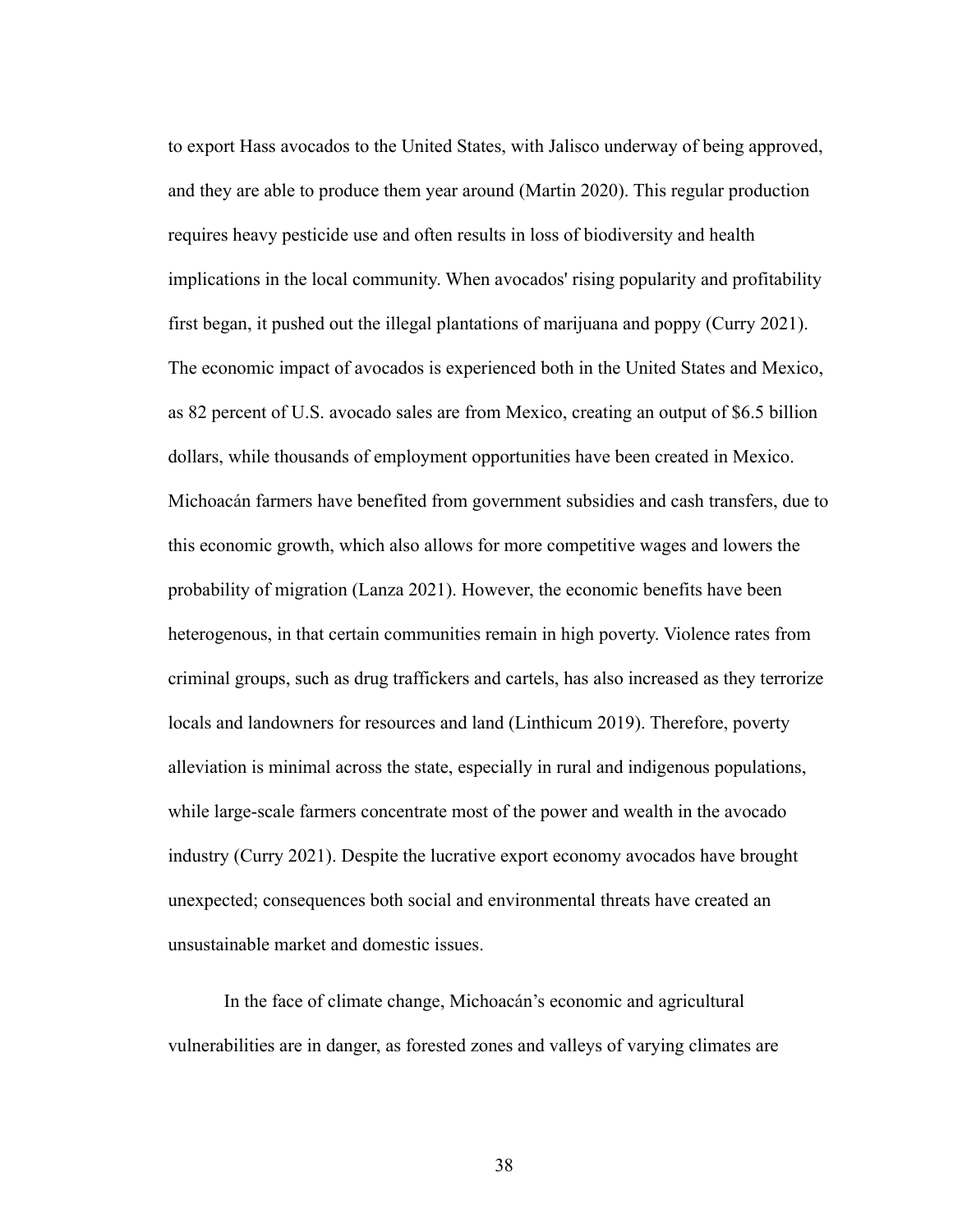overwhelmed with agricultural production (Orozco-Ramírez et al. 2017). Since two large mountain ranges, the Neovolcanic Belt and the South Sierras cross through Michoacán, there is a focus on developing in the central west Valley where avocado and lime production has skyrocketed. Avocados need a humid and temperate climate, and Michoacán has rich volcanic, andosol soil perfect for production (Linthicum 2019; Curry 2021). However, with deforestation, between 30 and 40 percent solely in Michoacán (Mondragon and Lopez-Portillo 2020), to make space for avocado orchards, could have a negative impact on this ideal climate in the future. Aquifers are declining, as almost 70 percent of the water supply is directed to agriculture. The lack of crop diversification could also lead to soil depletion, increased crop-disease risk, and negative effects on the local ecosystem due to the heavy use of agrochemicals and forest fragmentation. The Michoacán government has done little to mitigate or regulate the negative effects of such land-use changes (Vega-Rivera and Merino-Perez 2021). Without prompt intervention to slow down or improve the avocado industry, the environment and local communities will continue suffering the brunt of the consequences.

### *SONORA*

Sonora is the only state from this list that borders the United States, with implications for agricultural export, productivity, and technology. In 2016, around 760,000 hectares of land were devoted to agriculture, with about 694,000 hectares having irrigation (SAGARHPA 2016). The six million tons of agricultural production brought in 40 billion pesos in 2017 (Agroproductores 2018). Their top value crops are wheat,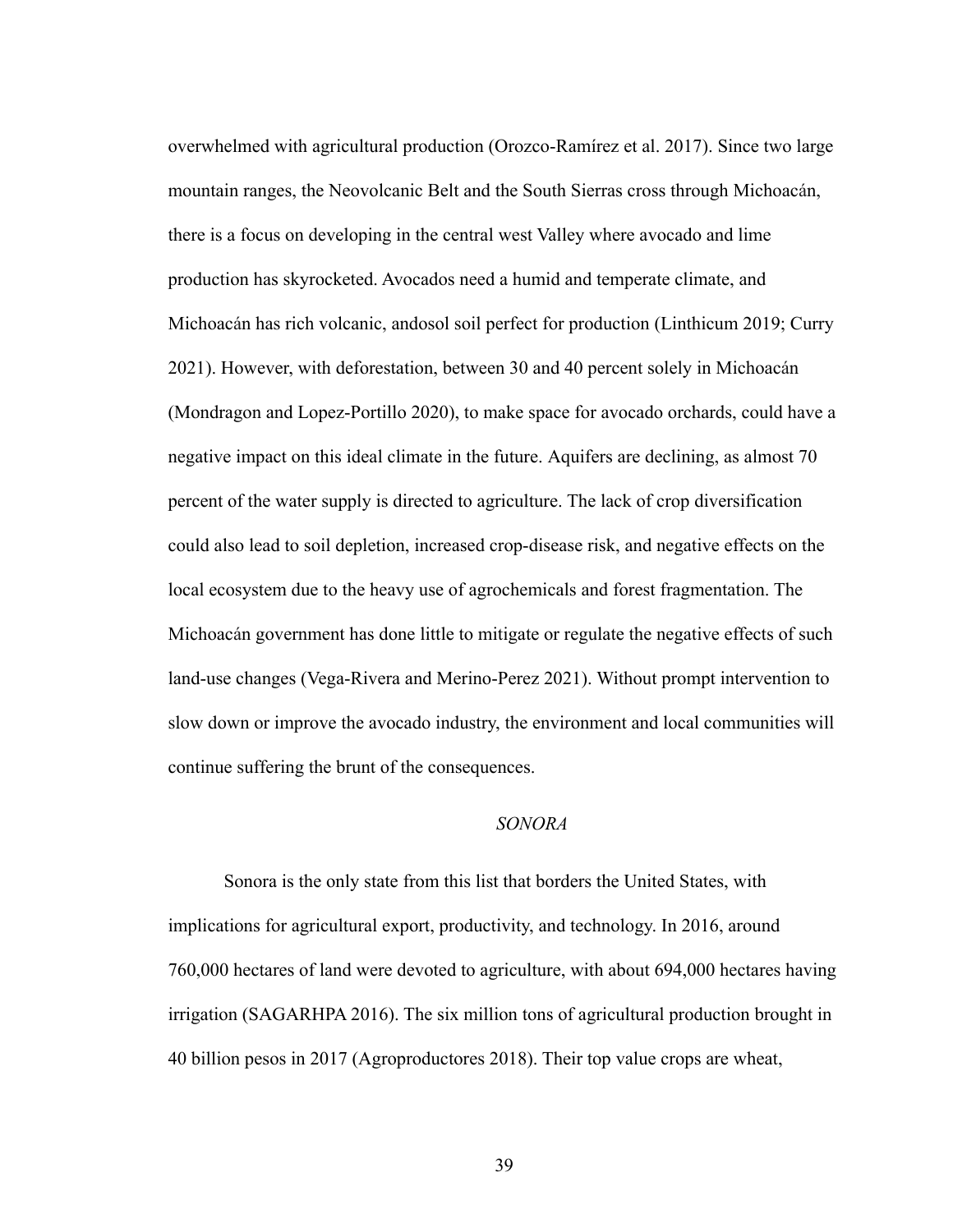asparagus, potatoes, watermelon, garbanzo, and other fruits and vegetables, which are often destined to the United States. Sonora is the 5th largest producer in the world of asparagus and the second largest for pecans (SAGARHPA 2016). The cultivation of these crops massively increased once Sonora improved its sanitation status to meet the requirements for global exportation. Through 14 municipal programs to boost agricultural sanitation, and developed technology for commercialization, agriculture has become 56 percent of Sonora's GDP in the primary sector. This rise in modernization is also due to NAFTA, as Sonora has benefited from globalization and the free market (Hernandez-Perez 2019). However, this economic opportunity came at the cost of exploitation of human labor and natural resources.

Despite having large deserts, with the help of aquifers, groundwater, and river dams, irrigation was made possible for Sonora. Both irrigated and rainfed land results in around 5.5 million tons of annual production. However, unsustainable irrigation techniques like overflooding land through gravity or pumping can waste up to four billion gallons of water a year. This irrigation technique is often used in southern Sonora and some parts of the Sierra region (SAGARHPA 2016). In the face of intensifying droughts, this poor efficiency in the use of water could cost the state more than basic improvements in hydraulic infrastructure. These consequences were already observed in 2021, as southern Sonora had to stop irrigating about 100,000 hectares of land due to prolonged droughts, and is currently uncultivated. One way to mitigate these effects is using organic materials to help retain soil moisture (Sequia 2021). Typically the state experiences the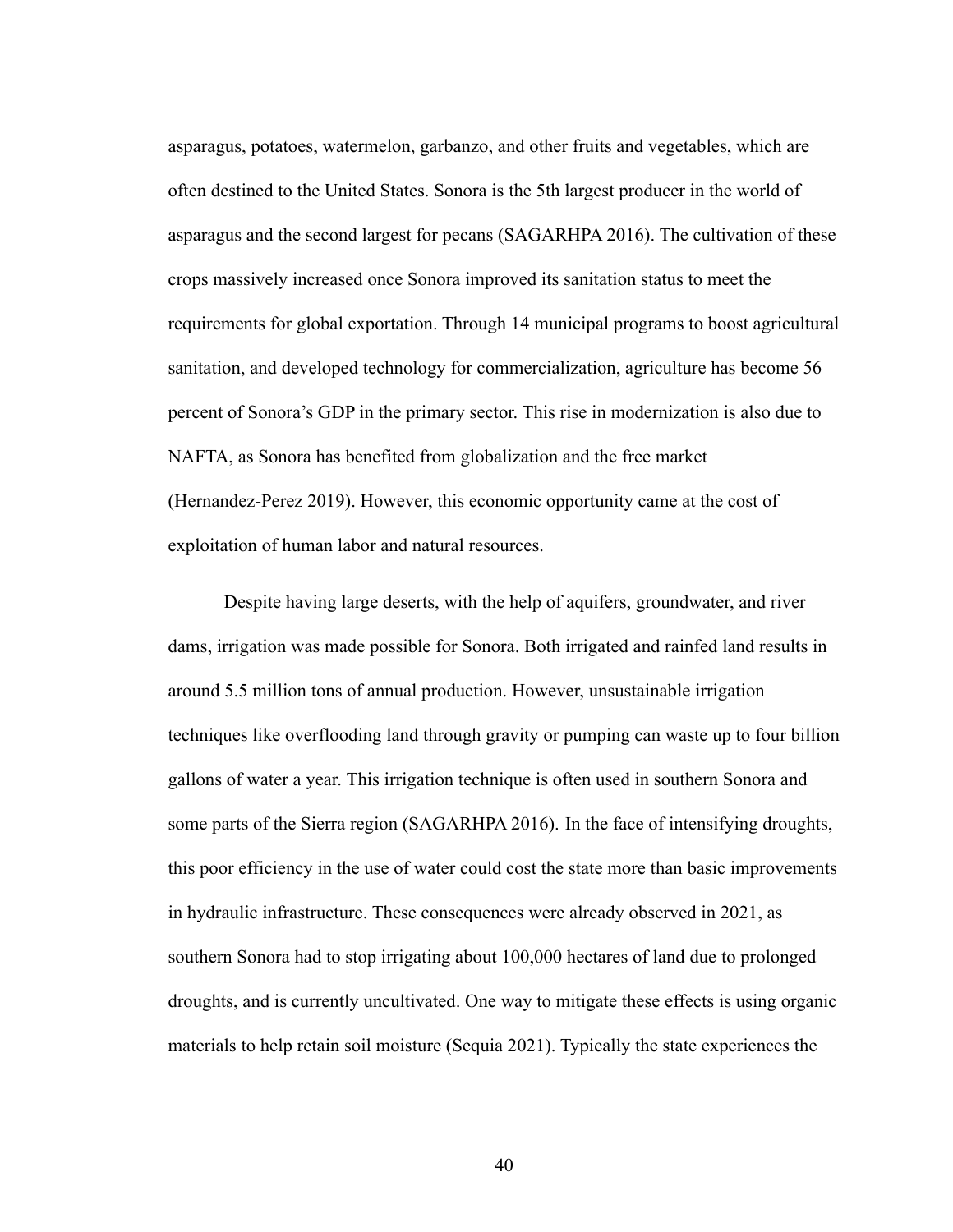rainy season in late summer or early fall in preparation for cultivation, but this drought will cost one million tons of product. Aquifers are also of serious concern, as the replacement time for groundwater is much slower than dammed water. Saltwater intrusion in areas near the coast of the state contaminates groundwater and makes it unsuitable for drinking and agriculture.

Due to Sonora's success with the passing of NAFTA, it is considered a reference to a successful, competitive agriculture industry. Undergoing several technological innovations and modernization since the 1980s, the Sonoran government is recognizing the need for an agricultural system that revolves around state priorities rather than solely catering to transnational, private interests (Hernandez-Perez 2019; Flores 2020). The state must go further to restore previous practices that emphasize state consumption rather than market demand (Sierra 2007). Forms of such policies would promote organic, sustainable agriculture; access to technological assistance or agronomists; a more democratic financial system for rural areas; and reorientation to more staple crops (Hernandez-Perez 2019). Although commercialized agriculture has aided Sonora in becoming an export-intensive state, combining this system with more sustainable or traditional options could help refocus agriculture production to state consumption.

# *YUCATÁN*

With its combined production in agriculture, livestock, and fishing, Yucatán is part of the described group pattern because of its successes in these areas and possibly other factors. Yucatán has the highest indigenous population from these five states at 65.4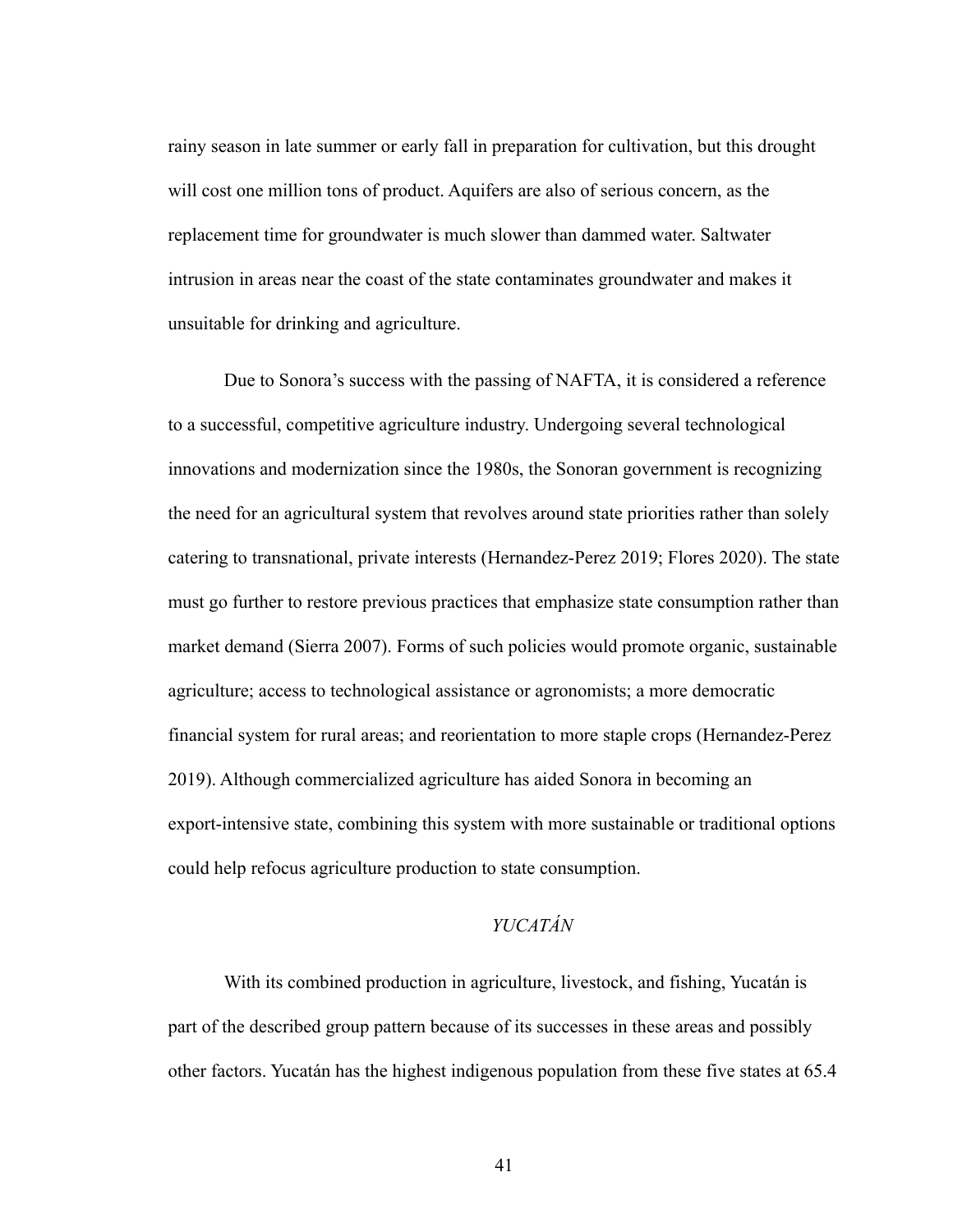percent indigenous, with 40.8 percent of the population experiencing poverty, and 6.7 percent emigrants. However, similar to the state of Aguascalientes and Jalisco, Yucatán has a low rural population of 14 percent (INEGI 2020). Three municipalities in Yucatán focus on agricultural production with the top crops being pastos (hay), grain maize, and oranges. For livestock there is a focus on pig, chicken, and beef, while for fishing it is octopus, grouper fish/sea bass, and lobster (SADER 2020b). In 2017, Yucatán experienced a drop in production due to several factors, but especially climatic consequences, such as drought that hit major cultivation areas. These drought periods are expanding to up to seven months out of the year, yet the production value still increased to almost 4 billion pesos that year, up 7.6 percent from 2016 (Yucatán 2019). Meanwhile, the 2020 total international exports of fruits and vegetables were valued at over \$20 million, with the United States being the top buyer (Yucatán 2022). In 2019, the Yucatán Secretary of Rural Development (SEDER) had increased their budget for agriculture to 500 million pesos, which reached an additional 9,000 small-scale farmers. This investment has allowed for improved technologies to boost production to up to 5.5 billion tons a year, composing 2.1 percent of the national agricultural production (Chan 2020). Yucatán's economic growth in agriculture and other primary sectors has created a promising future for production.

A notable difference from other state agricultural land is that about a third of Yucatán's land utilizes milpa, a traditional Mayan growing technique. Maize, sweet potato, pumpkin, and various legumes as cover crops are grown under the system of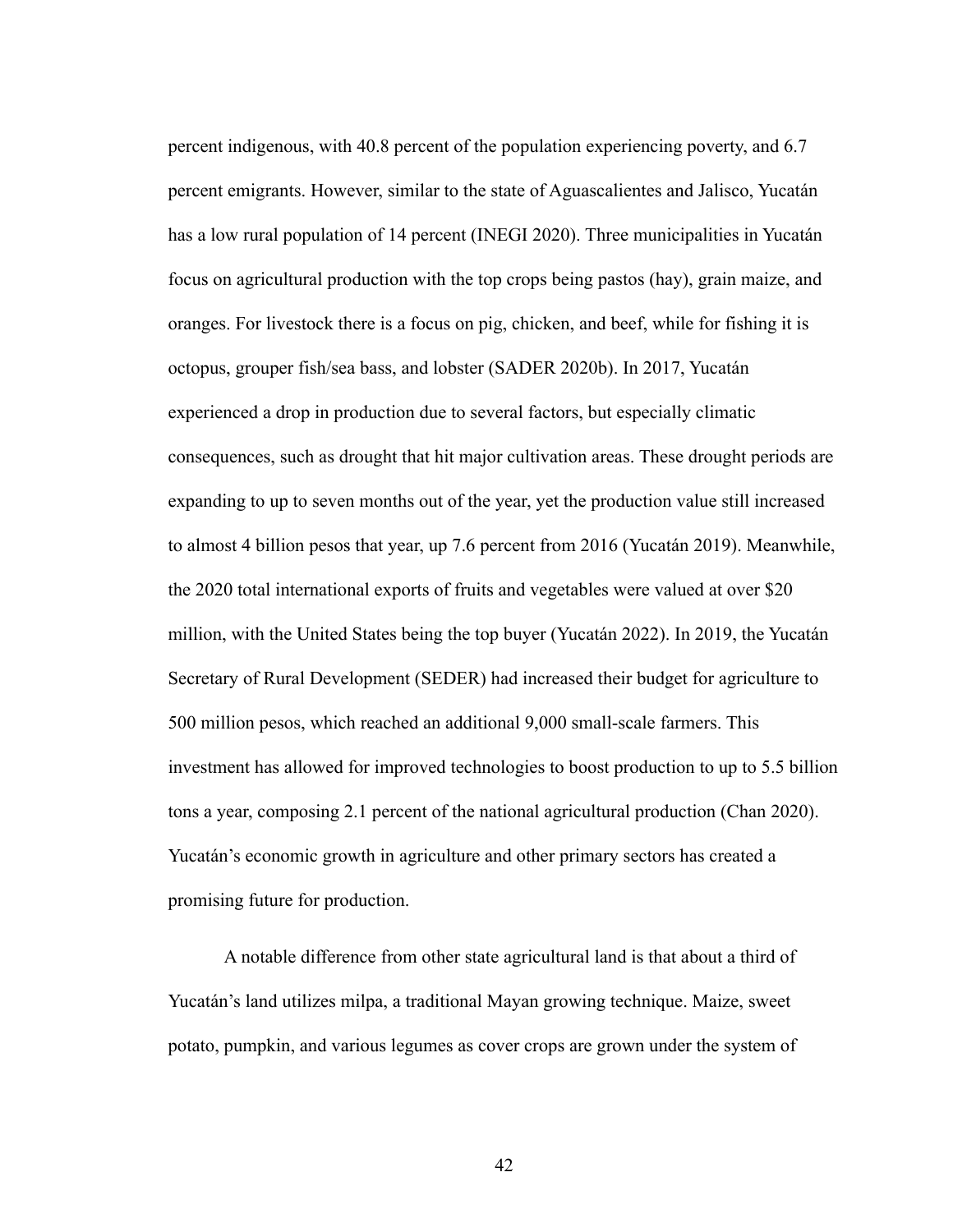milpa. This system is utilized in subtropical and tropical areas, and around 800,000 hectares in Yucatán are under this cultivation technique, producing over half of the maize for the state. The traditional "communal use" culture within the indigenous communities of Yucatán has allowed for diversification of techniques and crops, but less participation in global or external markets (Garcia et al. 2021), which differs from the other states included in this thesis. Communal use allows for more political inclusion and community-driven norms, while still maintaining tradition within the indigenous group, as outsiders often are not allowed to work the lands. Following a system similar to slash-and-burn agriculture, the migratory nature of the system is meant to take advantage of all the natural resources in the tropical areas. Potentially problematic changes for the milpa system are shortened fallow periods and less agrodiversity, which has reduced the fertility of the lands. Other versions of milpa exist that are more modern or ecologically-friendly, such that they require minimum tillage or plowing. Deforestation and deliberate burns are also dropping in areas such as Xohuayan that have diverse, sustainable systems, although this does not apply to most areas in the state. Finally, the younger generations often migrate outside of Yucatán to other Mexican states or the United States to pursue employment, which could reduce the amount of small-scale cultivated land because of the labor shortages (Garcia et al. 2021). With the increasing drought periods and changing demographics, the traditional milpa systems could benefit from climate adaptive strategies that will still allow for greater productivity.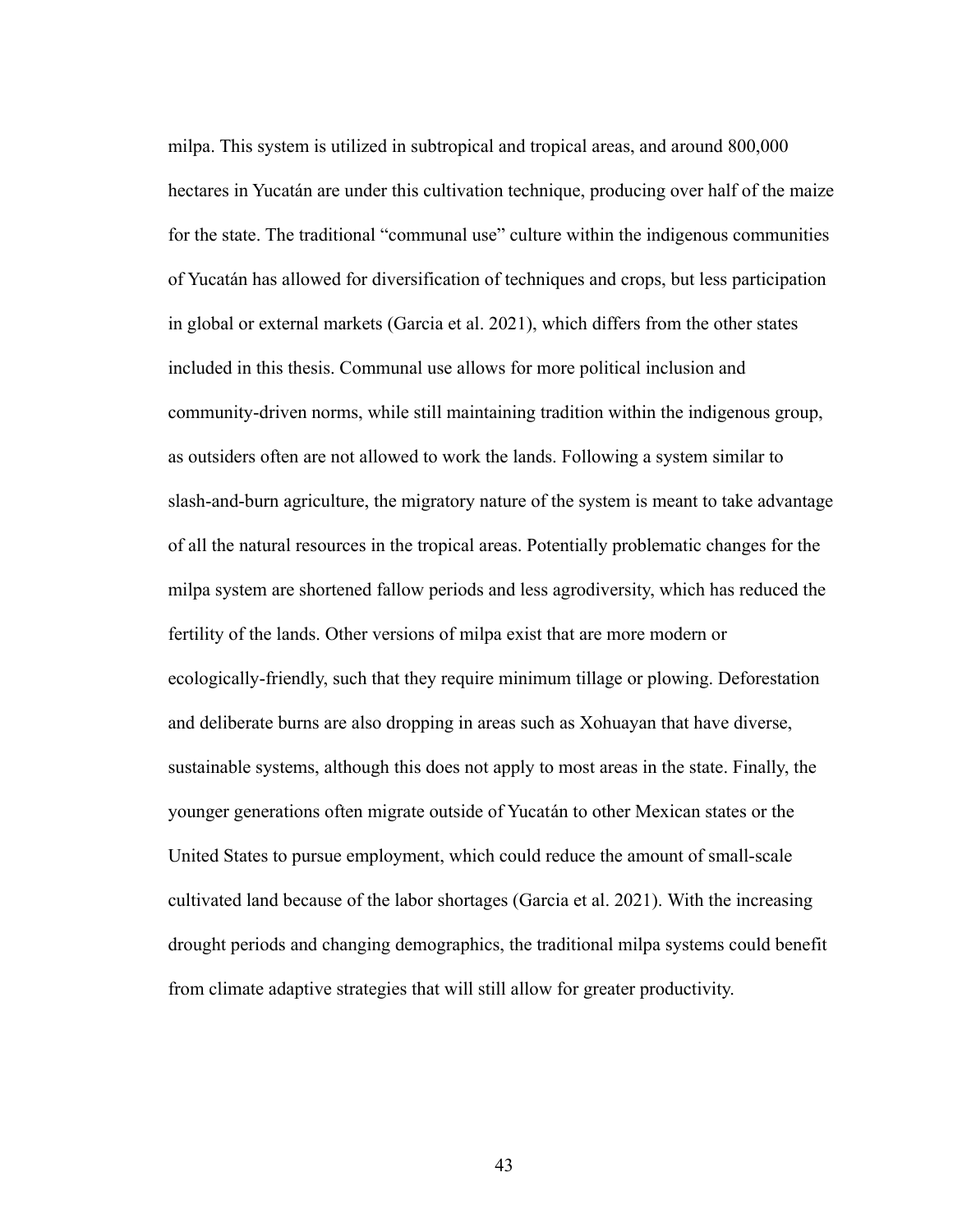## *AGUASCALIENTES*

In Aguascalientes, almost 81 percent of the population lives in the city, while only 4.5 percent work the primary sector with agriculture production in two municipalities. The state's poverty rate is 26.2 percent, with 1.2 percent of the population in extreme poverty in 2018, which goes hand in hand with the small indigenous population making up only 11.7 percent in 2015 (INEGI 2020a). Although Aguascalientes used to be ruled by three main indigenous groups, many of these people were either killed or displaced by war and epidemics in the rise in Spanish colonial power (Schmal 2015). About 35.7 percent of the land is irrigated, while around 64 percent is only periodically cultivated, with their most cultivated crops being maize, beans, tomatoes, and guayaba. In 2020, the primary sector brought in 8.6 billion pesos, but most of this comes from livestock (SADER 2020a). Since Aguascalientes has the least agricultural potential among those discussed in this thesis, much of its wealth comes from other industries such as textiles, electronics, and automobile parts, and its centralized location allows for easy access and transportation to major cities such as Mexico City (Schmal 2015).

Similar to other parts of Mexico, Aguascalientes struggles with inefficient water usage, overexploited lands, and polluted waterways, due to underinvestment in agriculture and rural development. The inadequate climate, with unstable rainfall, limits the potential for annual cultivation, which is why most of the agricultural land is only periodically used; instead cattle and other livestock industries are more prevalent (CODEGEA 2010). The typical growing season occurs from May to September, when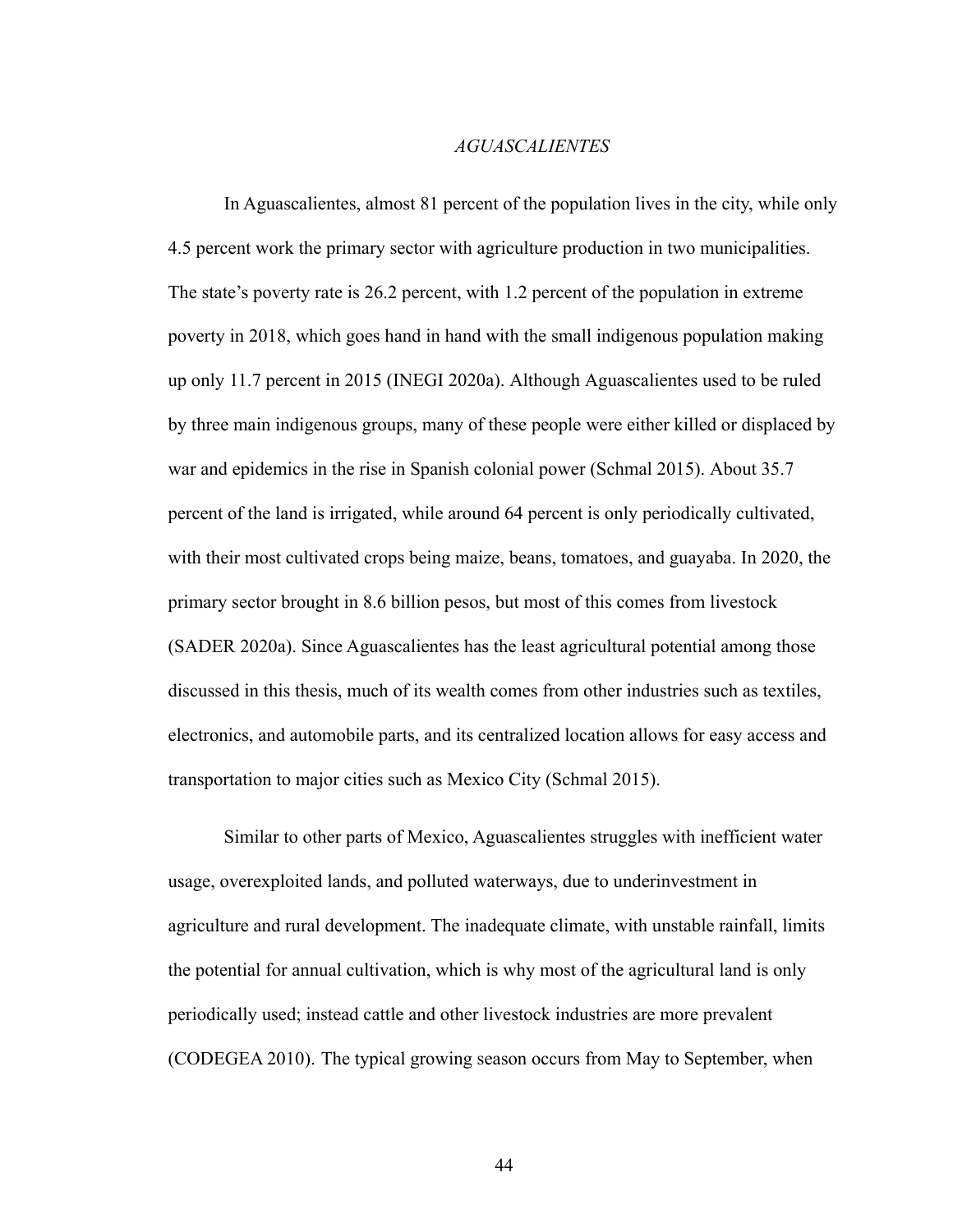precipitation is highest (Ruiz-Alvarez et al. 2020). The maize and alfalfa currently grown is partly used to feed this livestock. Furthermore, eroded soils and lack of proper irrigation systems have made agriculture a non-competitive industry with little prospect. This impacts those currently in agriculture; as this could promote migration from rural and agricultural areas. Agriculture production could be improved through active soil restoration, drought-tolerant crops, and short-cycle crops (CODEGEA 2010; SADER 2019; Ruiz-Alvarez et al. 2020). Since the extraction of water and resources is much higher than natural recharge rates, Aguascalientes will have to implement holistic policies that consider infrastructure investments and climate-adaptable, region-specific strategies.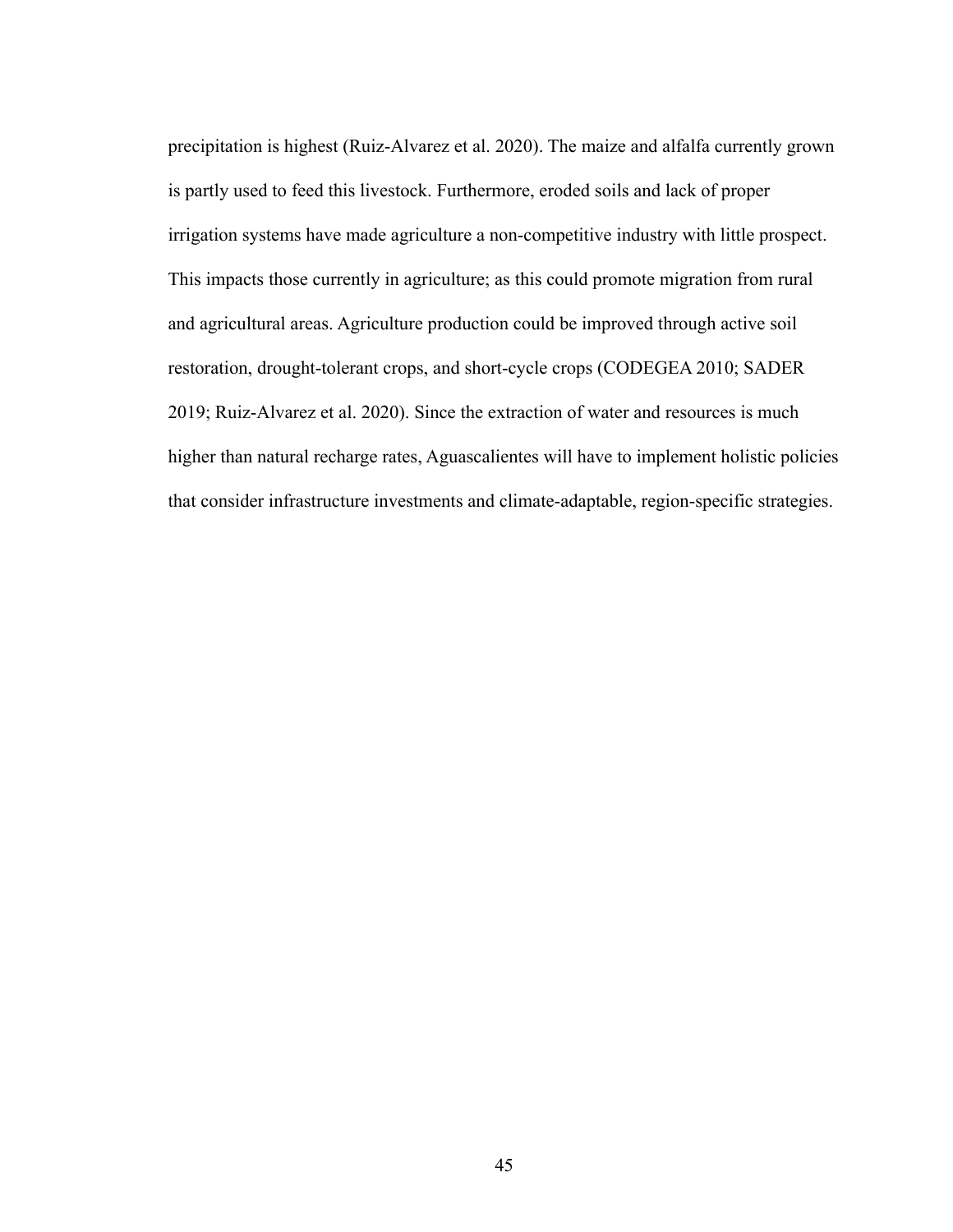# PART III: Conditioning Factors and Past Policies

Chapter 7: Policy Support for Large-Scale versus Small-Scale Livelihoods

To identify policies Mexico could benefit from implementing, it is necessary to discuss the conditioning factors of why small-scale and indigenous farmers are migrating. Indigenous people are leaving their land because of poverty, limited wage opportunities, lack of infrastructure, and weak policy protections. The previous discussion of specific Mexican states highlights how these issues vary by region, but that it is possible to mitigate migration, raise GDP per capita, and lower poverty rates. Although low migration and poverty rates are signs of success, these states' low GDP per capita is contradictory to this pattern and needs further analysis. Agriculture and other primary industries are crucial for thousands of jobs in the state and national market. However, the ways in which each state is contributing to pro-campesino, traditional and sustainable agriculture is still unknown. What those policies are will be further discussed in this chapter.

Omnipresent support for large producers from government entities has created an economic strategy to financially aid large landholders with not much going to small landholders, which has made it more difficult to compete in the market. To compensate for this, the national government has provided social welfare funds for the rural poor instead. Agrarian reform was first prioritized by the Mexican government in the 1930s, when pro-peasant policies restored ejidatario systems and redistributed commercial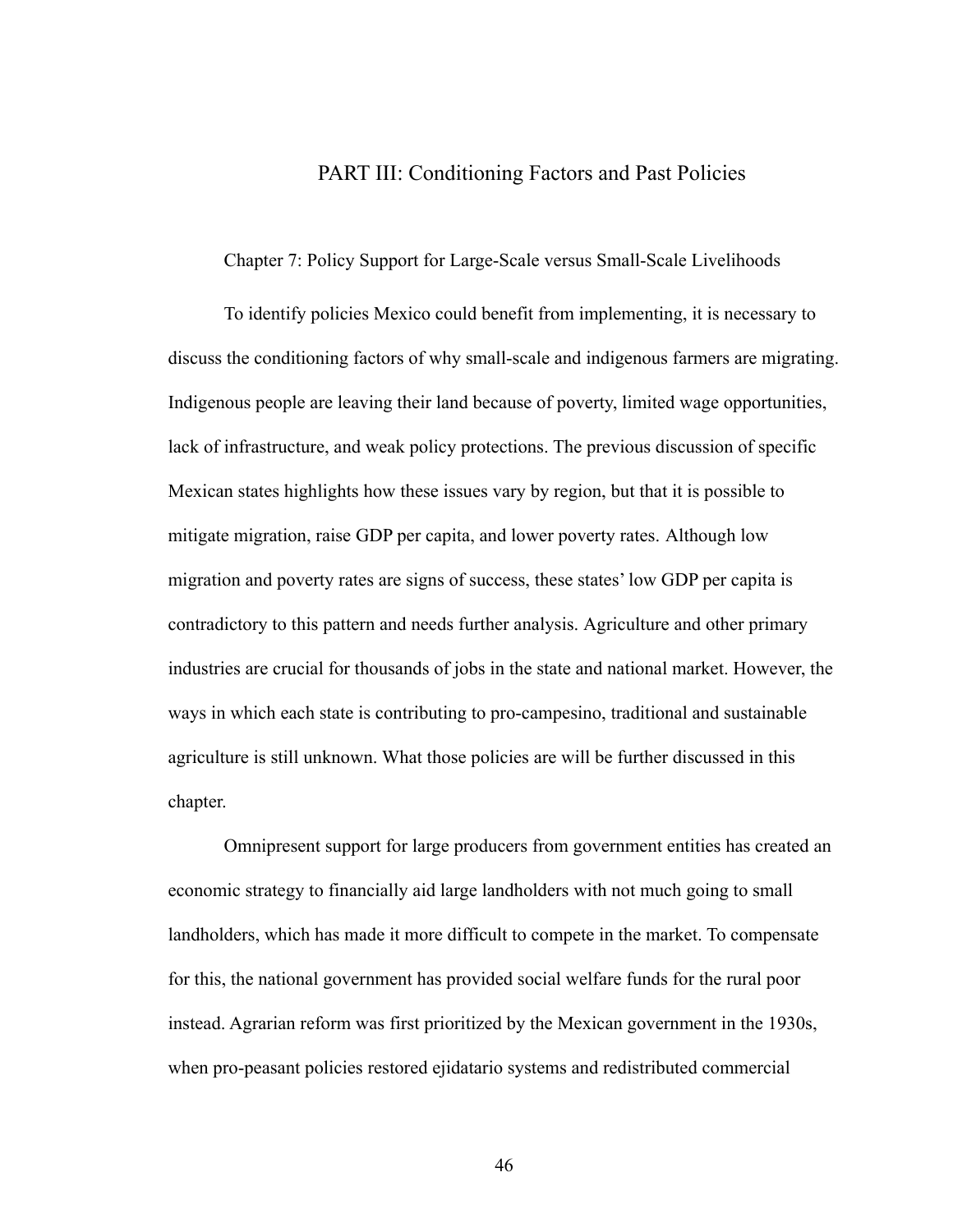farmlands to rural populations. Yet, the short-lived policies rebounded by the 1940s when substantial investment was made in northern Mexico and irrigation systems to large landholdings. A reinstated interest in pro-peasant policies came about in the 1970s, but had little success at reaching their target population. The large decline in agricultural employment is partly due to NAFTA, where consequences in migration and poverty were observed in rural areas as thousands of people were left jobles**s** (Fox 2010). Low-quality education, inaccessible healthcare, and social welfare programs perpetuate this cycle of migration, in that economic opportunities are pursued outside of rural and agricultural communities. The unequal distribution of subsidies, infrastructure investment, cash transfers, and support prices from the federal government across states during urbanization has created a stark difference between large-and small-scale farms.

#### *NATIONAL POLICIES FOR RURAL SOCIAL WELFARE AND ECONOMY*

An example of a social welfare program directed at the rural poor starting in the 1990s include conditional cash transfers through the Progresa program, which has had mixed results in poverty alleviation. The program is meant to provide short term poverty relief through direct payments to the poorest initiated because of the petroleum crisis in the 1980s and an economic crisis in the mid 1990s (Licona et al. 2019). Therefore, this cash transfer program becomes the main social welfare opportunities that require specific behaviors from the beneficiaries. A previous era of pro-peasant economy was last experienced in the 1930s, when agrarian reform redistributed lands to campesinos. In 1991, another sweeping reform strengthened the land-use rights and individual titling to ejido communities, which make up half of Mexico's agricultural land (FAO 2016). This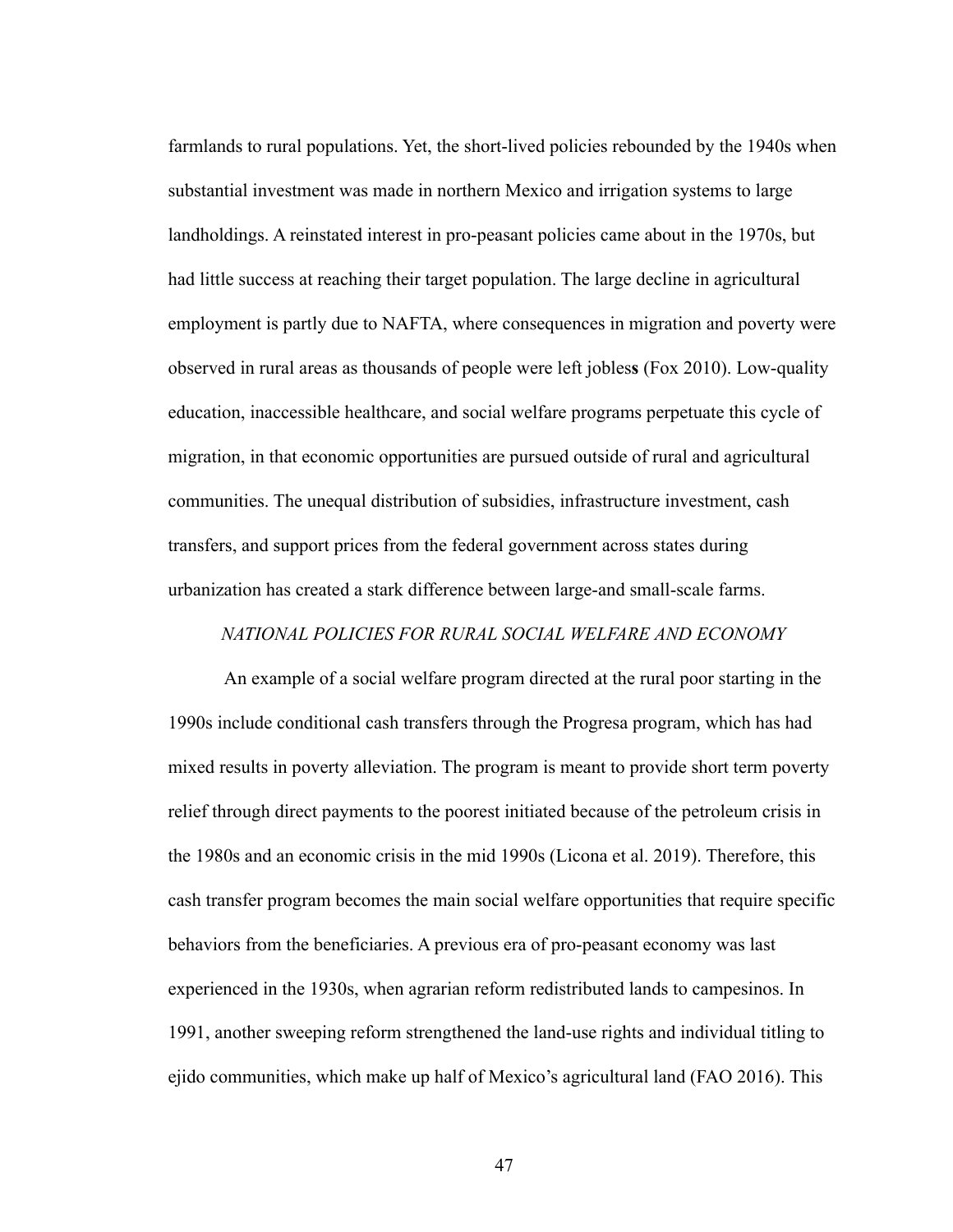opened up the possibilities to produce and participate in agricultural programs. Originally introduced as the Progresa-Oportunidades-Prospera (POP) program, Progesa became a means to increase the rural poor's income by around 30 percent to increase education and healthcare among women and children (Fox 2010; Licona et al. 2019). The conditions require health-care visits and nutritional education for children and pregnant women, which included monthly transfers of 90 pesos (equivalent to 232.38 pesos in 2022) directly to women in the first years of the program (Gertler and Boyce 2001). The Mexican government claimed success, such as improved nutrition and health along with reduced extreme poverty. Yet, breaking the generational cycle of poverty still has not been achieved (Licona et al. 2019). Program deficiencies in education quality and inconsistencies in coverage, despite serving over ten percent of Mexican families, has made the program insufficiently effective.

A progressive, pro-peasant federal policy was established in 1993 called Procampo, Programa de Apoyos Directos al Campo, through a newly created agency of Marketing Support and Services Agency (ASERCA). The expected consequences from NAFTA such as decreased competitiveness and market power of domestic producers due to the high subsidies from partner countries, drove the Mexican government to enforce Procampo for a planned 15 years to mitigate these potentially harmful effects. With a fixed per hectare per harvest payment system, Procampo was meant to replace other federal programs like guaranteed prices for producers. Procampo also differed from other programs as its target population was rural farmers with five hectares or less, some of the poorest in the country, who also harvest for self-consumption (Fox 2010).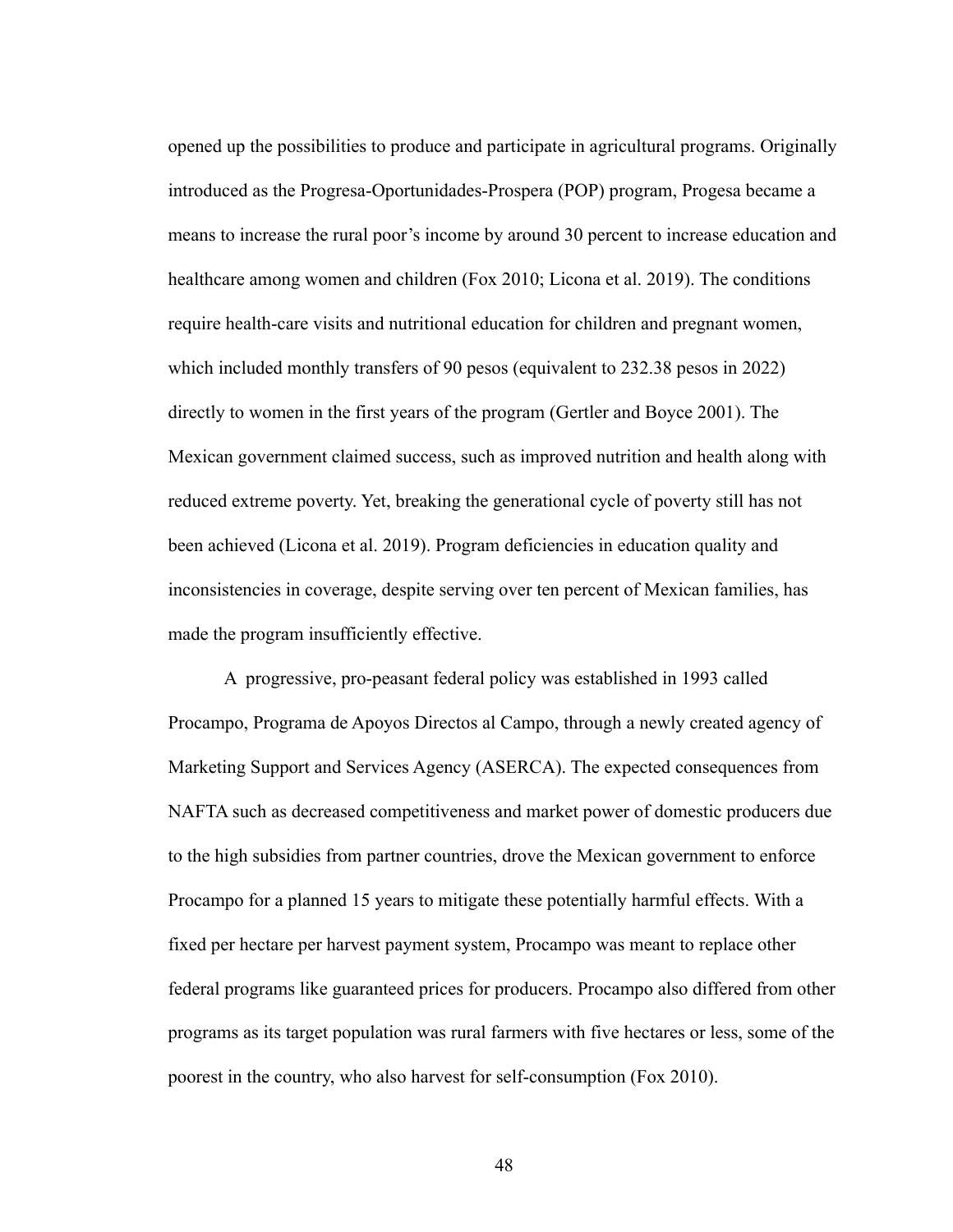Although more redistributive in its approach and reaching over 2.6 million people by 2013, Procampo's flaws exacerbated inequality between smallholders and large holders, due to unimplemented caps on the size of landholdings that could qualify for the payments. Because of the regressivity of agricultural subsidies, the program also fails to address the root cause of economic opportunity (SAGARPA 2009). As emphasized earlier, the majority of Mexican farms are small-scale, subsistent, and located in rural areas, with indigenous smallholder farms accounting for a quarter of Mexico's farms. From 1993 to 2006, payments ranged US\$100 or less per hectare, with some alterations made for additional funding in rain-fed land, indigenous municipalities, and smaller farms<sup>1</sup>. Payment ceilings were set at  $100,000$  pesos, but this was not always followed. Yet, over half of the subsidies were given to large-scale farms. The lack of urgency and initiative to change these faulty policy standards were partially the result of political influence from large landowners and ruling national parties. As of the last report of Procampo in 2012, 14.65 billion pesos were spent, with an expected 2013 level of 14 billion pesos. However, government reports do not have data beyond 2013 (SAGARPA 2013).

Even though the Mexican government claims Procampo had received international support because it does not distort the market by focusing on production and price rather than land, organizations like the World Bank have expressed concern for Procampo's questionable fine print. For example, the Ingreso Objetivo program established a minimum national price in 2003 to balance fluctuating international price

<sup>&</sup>lt;sup>1</sup> In 2006, 60 percent of land eligible for Procampo were farms under five hectares (SAGARPA 2013).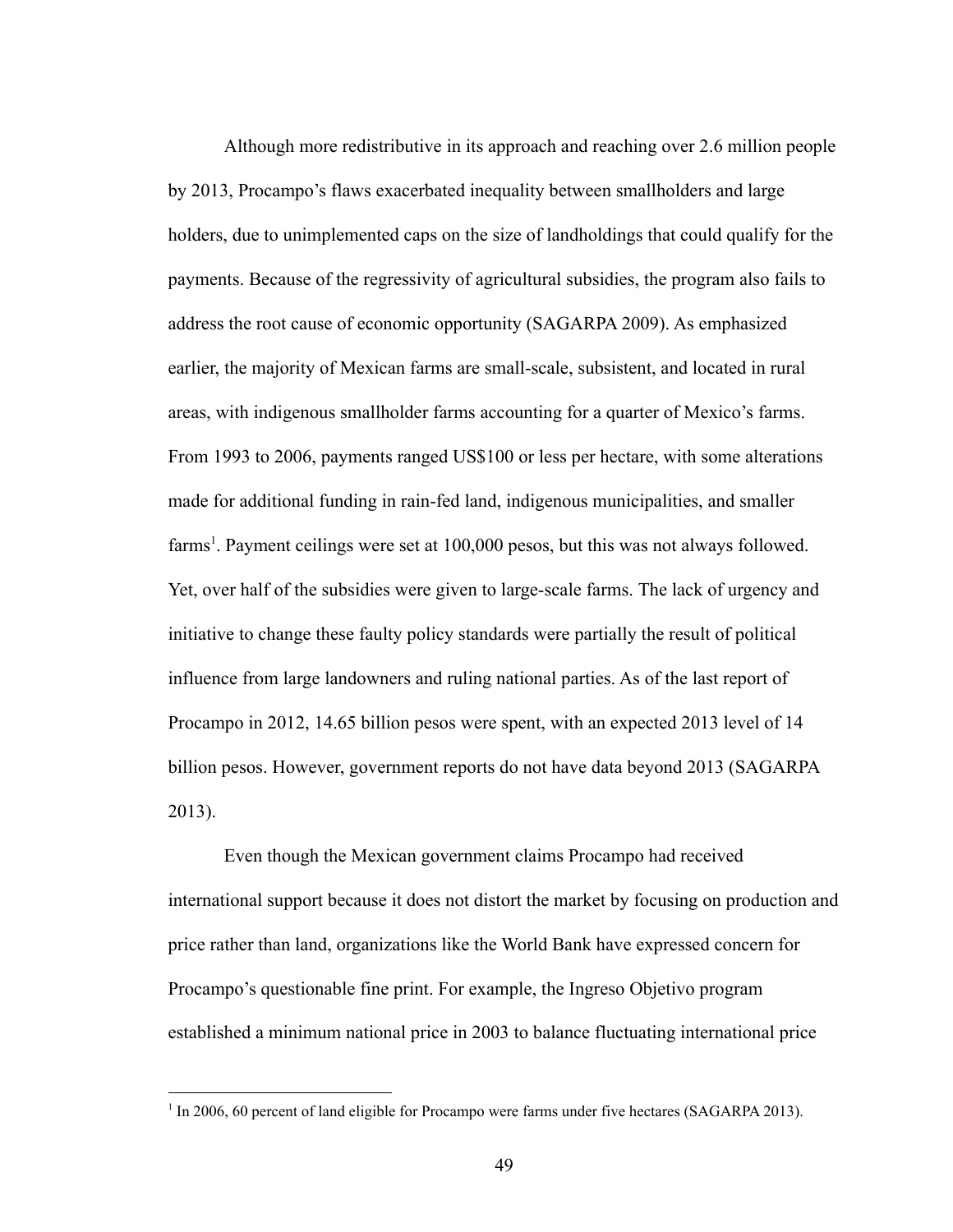markets (FAO 2016). However, four northern states<sup>2</sup> reaped over 70 percent of the program benefits until 2009. Furthermore, irrigated farmland, which typically exists in wealthy or larger farms, received Procampo payment twice a year (Fox 2010). Although Procampo has made small incremental improvements in reducing out-migration and increasing income, it could be redesigned to allocate more of their budget on their target population rather than also serving large landholders (SAGARPA 2009). In addition, environmental concerns could arise with Procampo since it prompts farmers to always cultivate their lands that traditionally were left fallow. An equity approach, instead of an equal opportunity approach, is necessary for future pro-peasantry policy.

When compared to Progresa, Procampo may have a greater potential for improving food security, by promoting both production and consumption. The assessment of the multi-layered reasons as to why one program could have more success than the other is because of the gender differences in the direct recipient and the investment capacity of the cash transfer. Women could invest directly to their families through Progresa, while male farmers could, who receive about 90 percent of the Procampo transfers, invest in the land through the program (Fox 2010). However, since eligible households can benefit from both programs simultaneously, both have the prospect of alleviating poverty and improving food security (Ruiz-Arranz 2006). Procampo may take longer to provide results, while Progresa provided immediate income and health changes. Progresa ended in 2019 due to significant challenges, especially ineffective implementation of a target population through corrupted systems that cost Mexico

<sup>2</sup> Sinaloa, Sonora, Tamaulipas, Chihuahua (Fox 2010).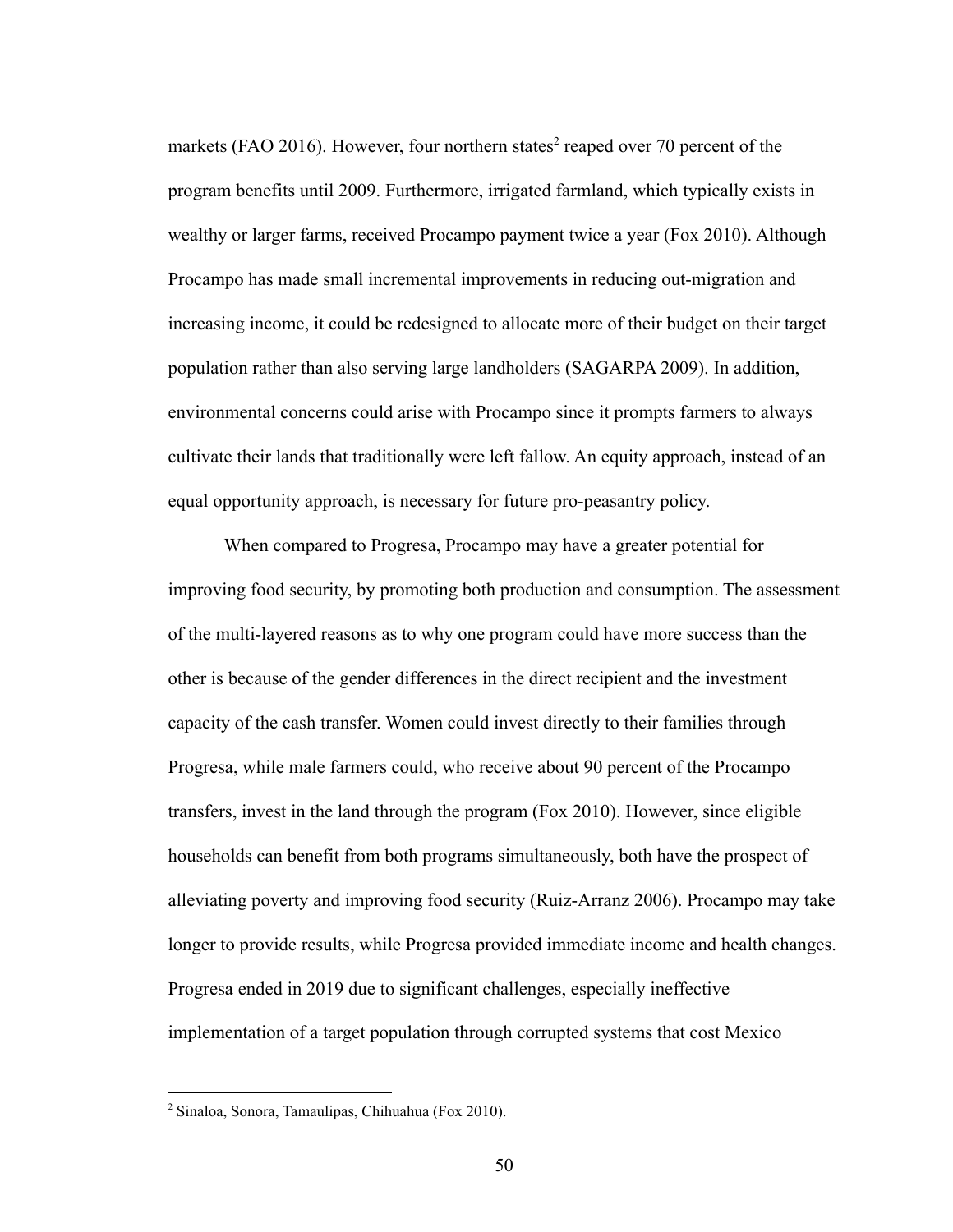millions of pesos that were not able to reach the poorest rural communities (Licona et al. 2019).

Meanwhile, Procampo is under a new name, the Producción para el Bienestar (PpB) program, which serves a similar purpose to support poor, rural farmers with a starting budget of nine billion pesos in 2019. Reform policies for PpB in 2022 include additional payments for coffee, cacao, honey, and sugarcane producers; 30 percent of the beneficiaries must be women; and 53 percent of the beneficiaries must be indigenous (SADER 2022). Depending on the type of grain grown on the farm, producers with two to five hectares can now receive between 6,000 pesos or 10,000 pesos annually, while 5-20 hectare grain farms will receive 1,200 pesos per hectare per year. Chia and amaranth farms can receive 3,000 pesos per hectare or up to 24,000 pesos annually. While for honey, coffee, and cacao producers, the payments are slightly higher, but they cannot exceed 24,000 pesos per year (SADER 2022). These policy changes offer promising improvements to expanding financial transfers to small-scale farmers. Under the current Lopez Obrador administration, other federal programs expanding infrastructure and agricultural capacity in 2022 include the Guaranteed Prices for Peasant Producers, Rural Roads, Fertilizers for Wellbeing (under Alianza), and Planting Life (Gobierno 2022).

The Strategic Food Security Project (PESA) created in 1994 and designed by the FAO is an example of international organizations aiding Mexico's agricultural policy and rural development since 2002. Funded by SAGARPA, the project focused on highly marginalized communities by providing technical assistance and tools developed by the FAO, especially after the FAO recognized how Mexican governmental programs were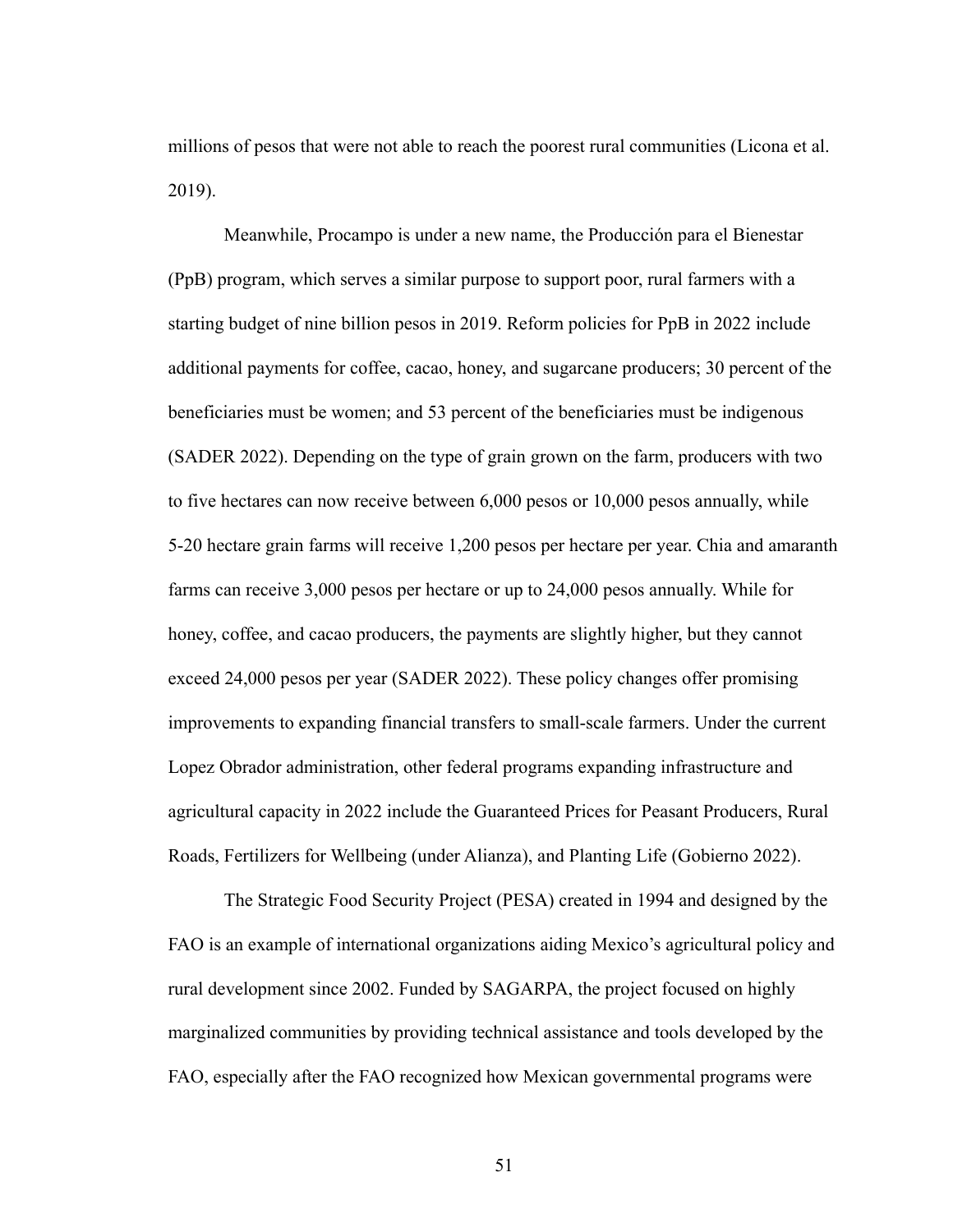failing to reach the rural poor. The methodology included local stakeholders and families to decide on a strategy of food security and an economic development action plan. This community participation allows for region-specific planning and challenges, which allows for community evaluation of such projects and recommend changes. In 2013, PESA was aligned with the National Crusade Against Hunger (CNCH), where malnutrition and hunger coalesced with low-agricultural productivity levels (Zapata et al. 2016; AMBIO 2018). The diversity of projects can include anything from the promotion of hygiene, conservation, and food preparation to income opportunities such as ecotourism, organic production, raising livestock, or water catchment systems (CONEVAL 2014). Oaxacan and Chiapan local organizations or companies have also collaborated with PESA and FAO initiatives, such as the Cooperativa AMBIO, which focuses on the sustainable management of natural resources (AMBIO 2018). Even though PESA has expanded its access to municipalities, and funding increased from 600 million pesos in 2007 to 3.3 billion pesos in 2015, the breadth of PESA fosters a lack of self-evaluation and success analysis on an institutional level, which causes bureaucratic problems in local assistance and resources. This is due to the fact that Agencies of Rural Development (ARDs), professionals monitoring and providing the support must be created for PESA to be established in a locality (Bennett et al. 2013). Therefore, PESA, like the previously-mentioned federal programs, has space for improvement.

*STATE POLICIES FOR RURAL SOCIAL WELFARE AND ECONOMY*

In addition to federal programs, decentralized programs run by all Mexican states, such as the Alianza para el Campo (ApC), has operated since 1996 and has offered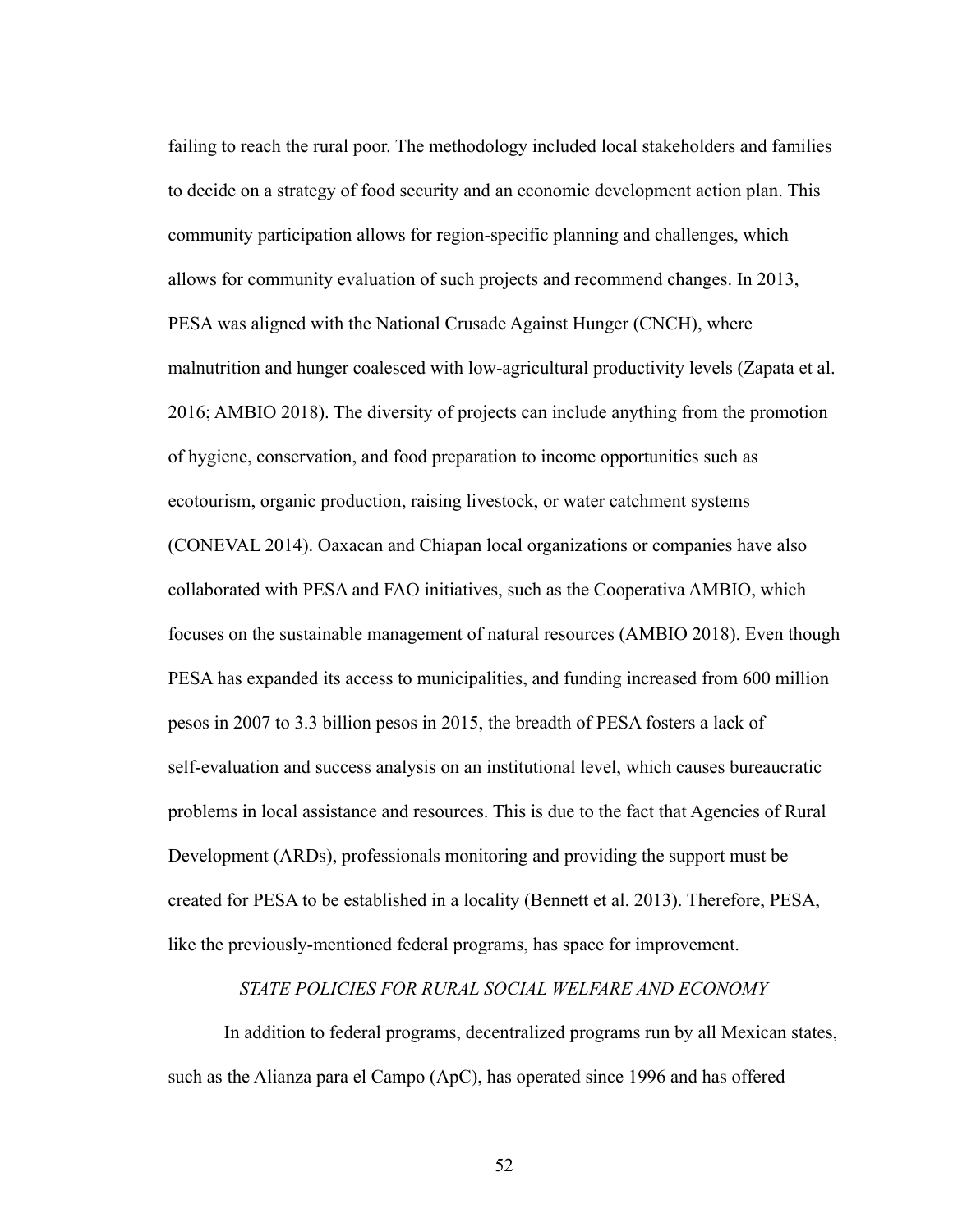investment subsidies to small-scale farmers. Alianza differs from Procampo in that subsidies are given to project-based applications describing the purpose of the investment. This can vary over farm equipment, infrastructure, supplies, and professional consultations. Subprograms of Alianza are Rural Development subprogram and the Agricultural Support subprogram, targeted to poor rural communities; however, according to the FAO, many of these programs lack consistent objectives and data. Overly complicated, onerous applications, and the high upfront costs of investment, create barriers for low-income producers, whom this program is supposed to support. The bureaucratic nature of the program favored larger producers, who could more easily apply. They are also in more productive, wealthier states with irrigated lands; these producers also have more political influence and investment capacity. Between 2002 and 2009, the states of Oaxaca, Chiapas, and Veracruz, comparatively poor states, received high total allocations from Alianza, yet so did the rich states of Jalisco and Sonora. Due to an inconsistent formula determining federal fund distribution to states, long-term planning and implementation for states was very challenging. Subprograms under Alianza specific to rural communities are Development of Rural Means Capacity (PRODESCA), Strengthening Rural Organizations (PROFEMO), and Support for Rural Investment Projects (PAPIR), which have had mixed effects (Palmer-Rubin 2010; Fortalecimiento 2016). Despite these progressive, decentralized efforts, Mexican states still struggle providing access to these resources for their target rural population due to the aforementioned barriers.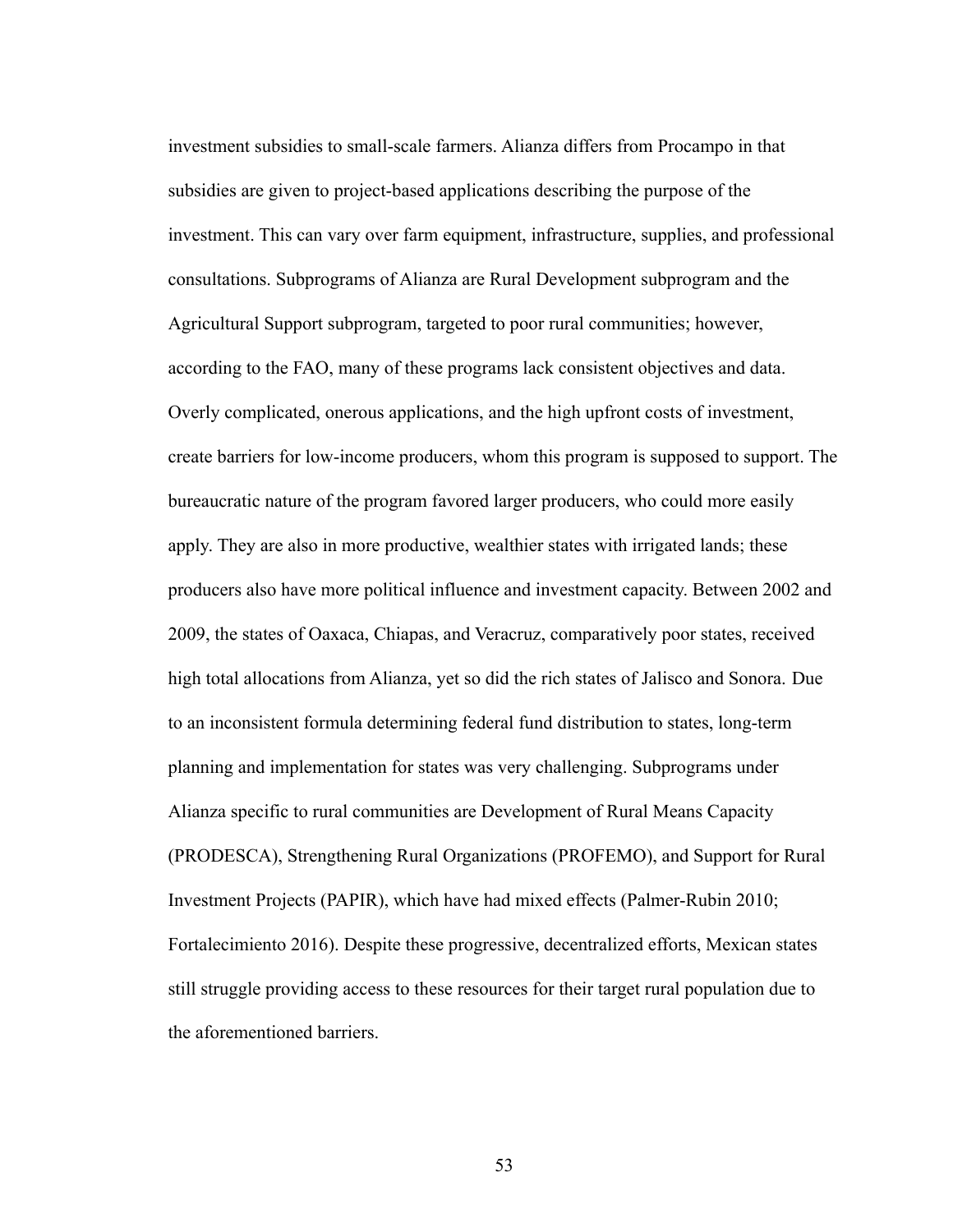## *SINALOA*

In the state of Sinaloa, the main agricultural policy issues to address are financial support, especially for small-scale farmers, which impacts employment, migration, adaptation to climate change, and public services. Sinaloa has a booming agribusiness, with large landholders having strong technologic and financial resources for investments, with the potential for greater sustainability initiatives and development of pro-small-scale farming policies. In 2017, a program to support small producers was introduced, the "Componente de Extensionismo, Desarrollo de Capacidades y Asociatividad Productiva (CEDCAP)" (SAGARPA 2018). This program extended aid to rural producers to help in the transition to more appropriate technology, especially those with in-access to the market, relying solely on subsistence farming. To facilitate the implementation of climate-smart technology, various techniques such as drip irrigation, cover crops, and precision agro-chemical application are used in some farms, but could be more widespread through productivity assistance and subsidies. The Secretary for Agriculture, Livestock and Fisheries of Sinaloa (SAGYP) works with the federal government to provide this assistance, such as the Trust Fund for Rural Development (FIRA), which provides energy efficiency grants. Economic development agencies such as CODESIN, have consulted the government with hydro-electric projects for agricultural production, but most of these initiatives center on private sector actors and foreign investment (World 2014)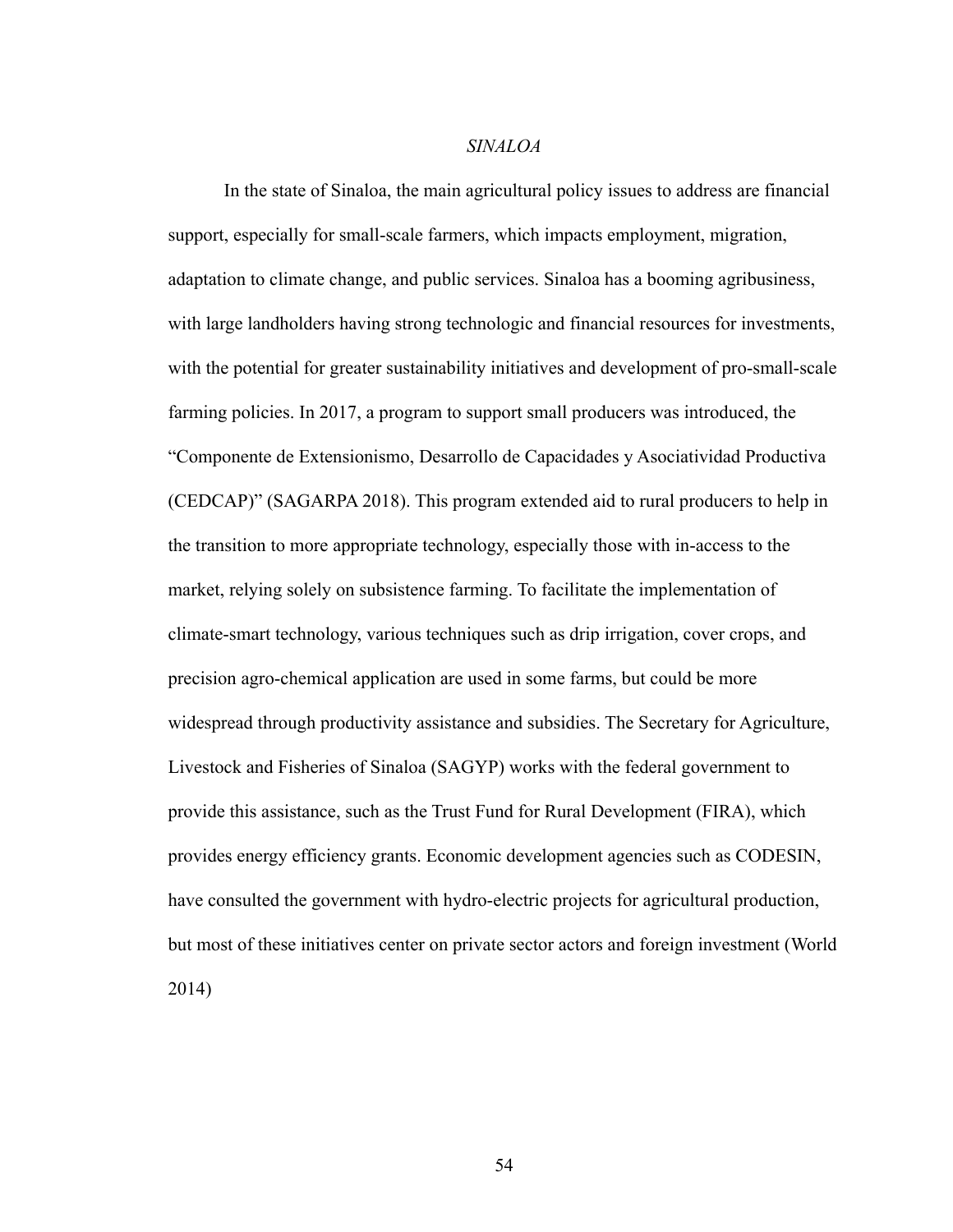# *MICHOACÁN*

Some agricultural issues in need of policy action in Michoacán are the lack of crop and economic diversification, unequal distribution of wealth, and the underdevelopment of agribusiness (Ortiz-Paniagua 2017; Delfin-Ortega and Valencia 2015). These issues build upon each other in which wealth generated through international exports is not being distributed to municipalities in need. The agribusiness sector requires better implementation of technological or innovation programs to improve its production systems (Delfin-Ortega and Valencia 2015). Recent efforts to promote rural development occurred through the Secretary of Rural Development and Agri-food Program (PDS-SEDRUA) 2015-2021 to transform the state's self-sufficiency and competitiveness (Maurin et al. 2016). Increasing local, national, and international market opportunities, aggregating product value, as well as technological adoption policies, are outlined in various subprograms. A future focus under consideration for Michoacán is the generation of agricultural value during 2022 to 2024, which could improve the market for other fruits to the value level of avocados (Michoacán 2022). An environmentally friendly initiative called Agrosano is a follow up to the Sustainable Agriculture program, where 132 million pesos will be dedicated to producing organic fertilizers, criole seeds, bio-supplies, and biodigesters to reduce the use of agrochemicals within the next few years (Rios 2022). Although these initiatives have promise, it is not clear whether the rural poor will greatly benefit from these programs (Torres 2022).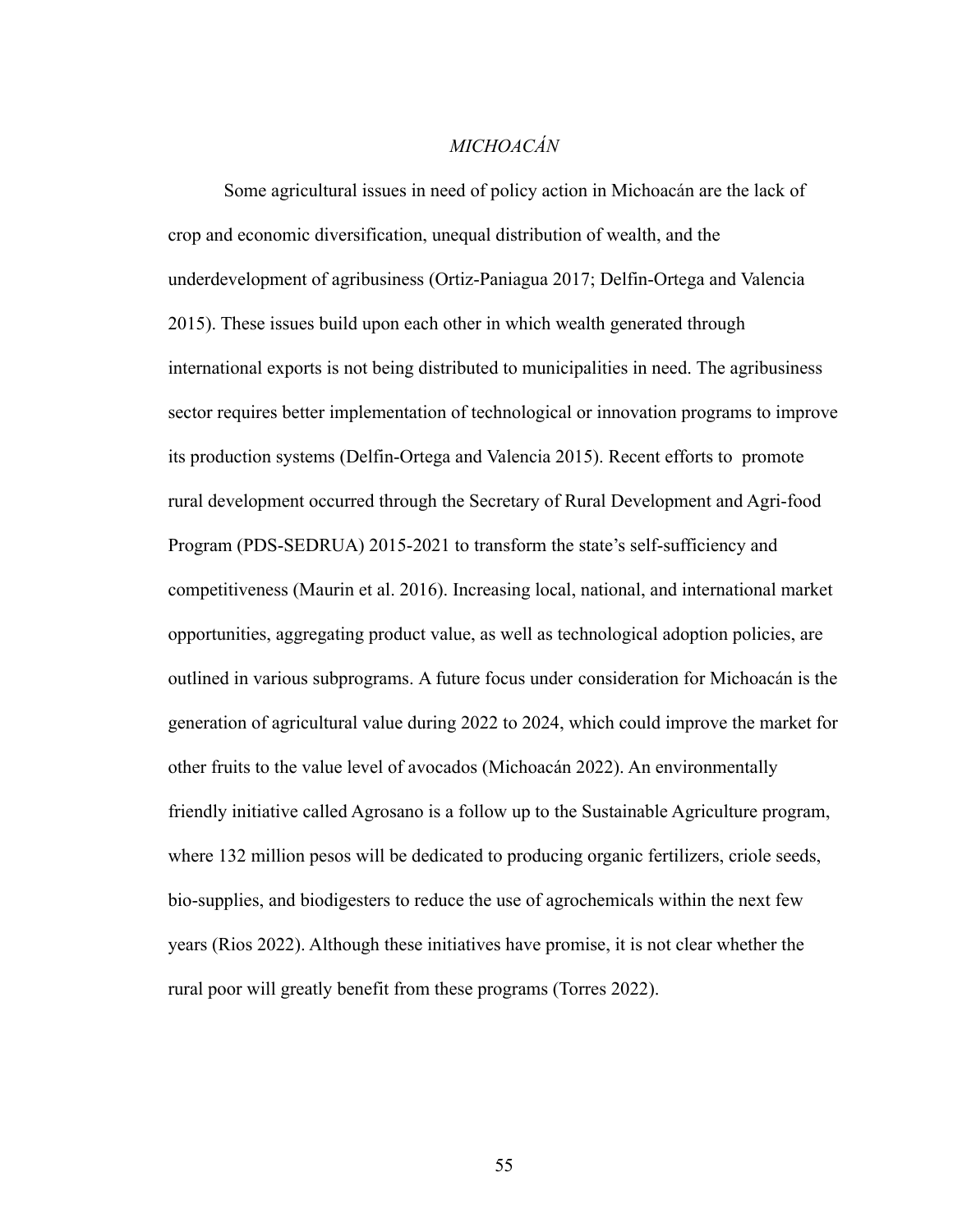### *SONORA*

Sonora is one of the most capital-intensive, productive, and irrigated states in Mexico, which makes it one of the wealthiest in agriculture (Palmer-Rubin 2010). Sonora's relative success comes from electric-dams and extensive irrigation systems that provide over 6.8 billion cubic meters of water annually (SAGARHPA 2016). However, its greatest strength is also its greatest weakness, as rainfall has dramatically decreased and forced thousands of acres to go uncultivated due to the long-lasting drought and outdated irrigation systems (Romo 2021). The System of Agricultural Innovation (SIA) is an international concept that promotes the advancement of economic and social services that successfully apply technology in agriculture. In Sonora, SIA played out by integrating hybrid seeds, machinery, drip irrigation, private transnational corporations, and diverse export crops produced mainly by large-scale farms. Agro-exports have skyrocketed Sonora's commercial crop value, leading to a growth in GDP over time; however, this poses significant barriers to any producers wanting to enter the market (Sierra 2007). The fast-paced infrastructure changes transformed certain areas like the Valle del Yaqui and Valle de Mayo that traditionally produced crops, which switched to mechanized farming for wheat and cotton (Flores 2020; PIEAES 2021).

The rural poor's role in this growth has largely been through labor on large-scale farms, but they have not reaped the economic benefits nearly as much. Small-scale producers lack financial resources, and the Sonoran government is troubled by the influx of rural migrants into urban areas. Therefore, the Sonoran government is considering ecosystem service payments, where rural areas conserving natural resources could get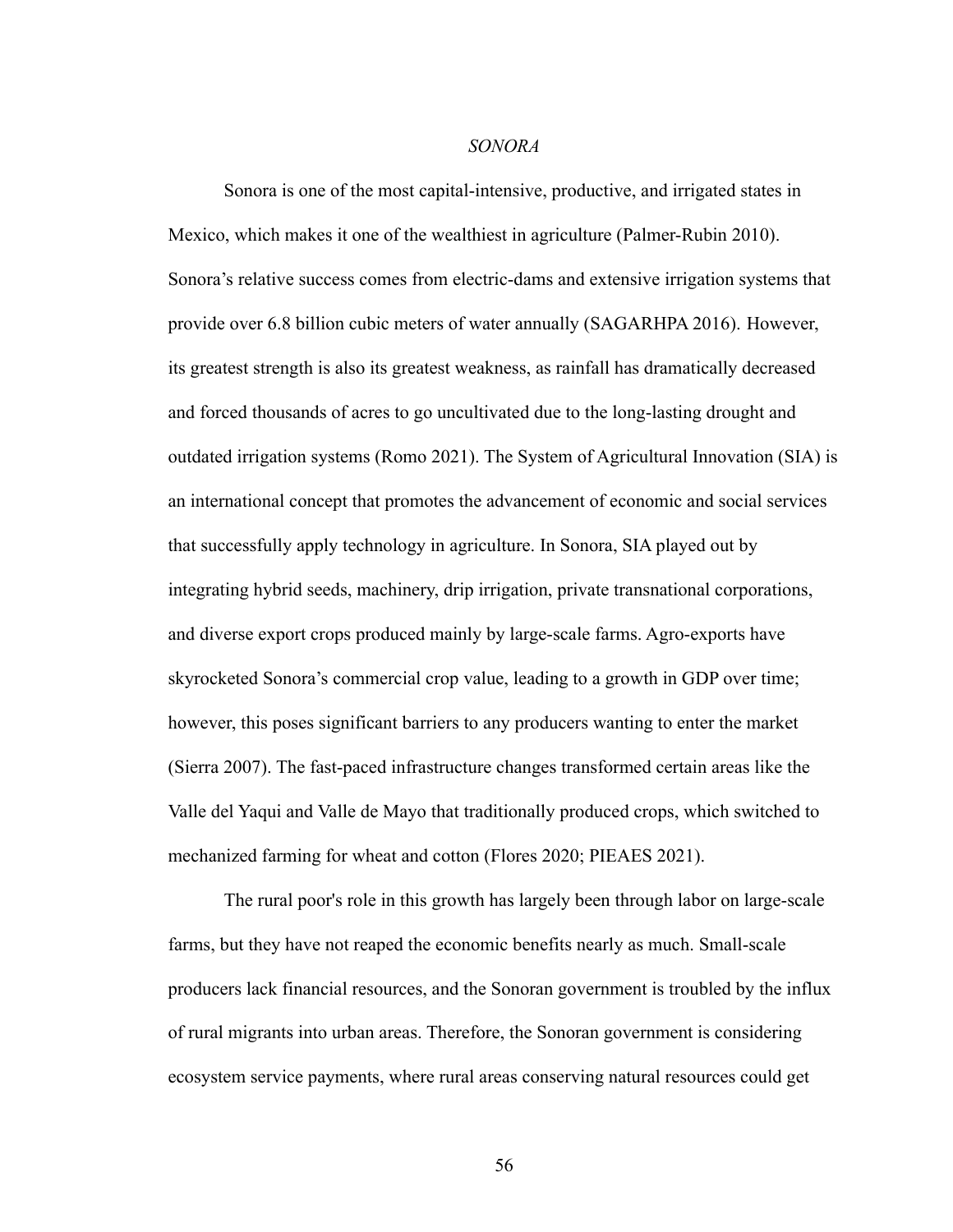paid for their efforts (SAGARHPA 2016). However, more action is needed to produce rural jobs or access to the agricultural market in Sonora. Currently, the Sonoran government is agreeing to provide accessible credit for specific small-scale producer projects by eliminating the paperwork that typically creates technical barriers and time lags (FND 2022). With Sonora's overexploited lands and changing rain patterns, the state government is forced to consider how the large-scale grain farms could aid in the future food crisis through sustainable agriculture (PIEAES 2021).

# *YUCATÁN*

As mentioned earlier, the state of Yucatán dedicates one third of its agricultural lands to the milpa system, which is threatened by overexploitation of land, large-scale agriculture, worsening weather, and migration from agricultural lands (Garcia et al. 2021). Over exploitation comes in a variety of forms, from reduction in fallow periods to increased industrialization of the bovine and pig industries (Garcia et al. 2021; Connor et al. 2021). Climate change has brought about harmful rainfall that wipes out fields; in response, rural communities have attempted to incorporate more climate-smart agriculture or an improved milpa system, which would minimize deforestation and implement fertilizers and irrigation (Popkin 2017). International support from the Nature Conservancy (TNC) has fostered the Yucatán Peninsula jurisdictional program for "forest conservation, sustainable rural development, and reducing emission from deforestation and forest degradation (REDD+)", which includes the states of Yucatán, Quintana Roo, and Campeche (Varns et al. 2018)**.** The Direct Support to Rural Development (PADDER) is a state program directed to agricultural communities for economic aid, but there is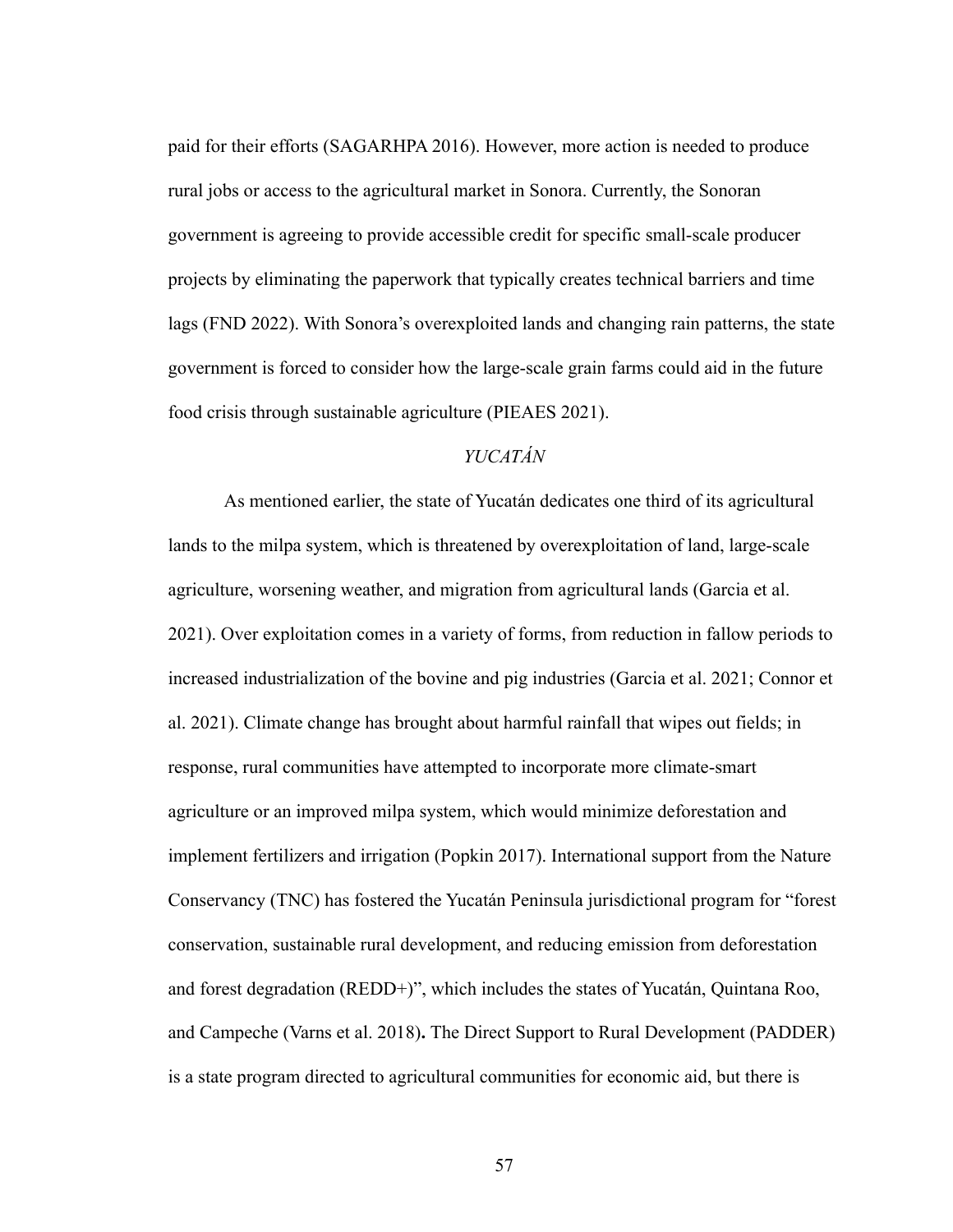currently no emphasis on poor or indigenous producers. Subsistence producers in Yucatán consume 25-75 percent of their milpa crop, with agriculture bringing in 30-50 percent of a family's income. Most commercialized crops go directly to local consumption (Dorantes 2021). The state government is prioritizing productivity growth and has invested 1.285 billion pesos from 2018-2021, and observed 30 percent growth in product value since 2018 (Quadratin 2022). Another project underway is the Tren Maya, which will connect tourist zones to boost the economy in five southern Mexican states, 1,525 kilometers of track running through Yucatán, Chiapas, Tabasco, Campeche, and Quintana Roo (Turismo 2022). These states contain high concentrations of indigenous populations, and the train will ideally serve agricultural producers in these communities. The local producers of Yucatan, who practice community-driven agriculture ["unidades familiares agricolas (UFA)"], are determined to maintain their livelihoods and reduce migration to economic opportunities in tourist areas. State programs that promote diverse croplands that protect forests, increased local market and employment opportunities<sup>3</sup>, and government investment or subsidies would allow for year-round income for rural growers (Dorantes 2021).

## *CHIAPAS*

As one of Mexico's top producing agricultural states with an agricultural workforce size equivalent to Veracruz and Michoacán, Chiapas' indigenous communities have had a significant impact on promoting sustainable agriculture in the state since the 1990s (DataMexico 2021). The creation of alternative markets and networks has allowed

<sup>&</sup>lt;sup>3</sup> Agroforestry, fruit tree production, and livestock are potential market avenues (Dorantes 2021).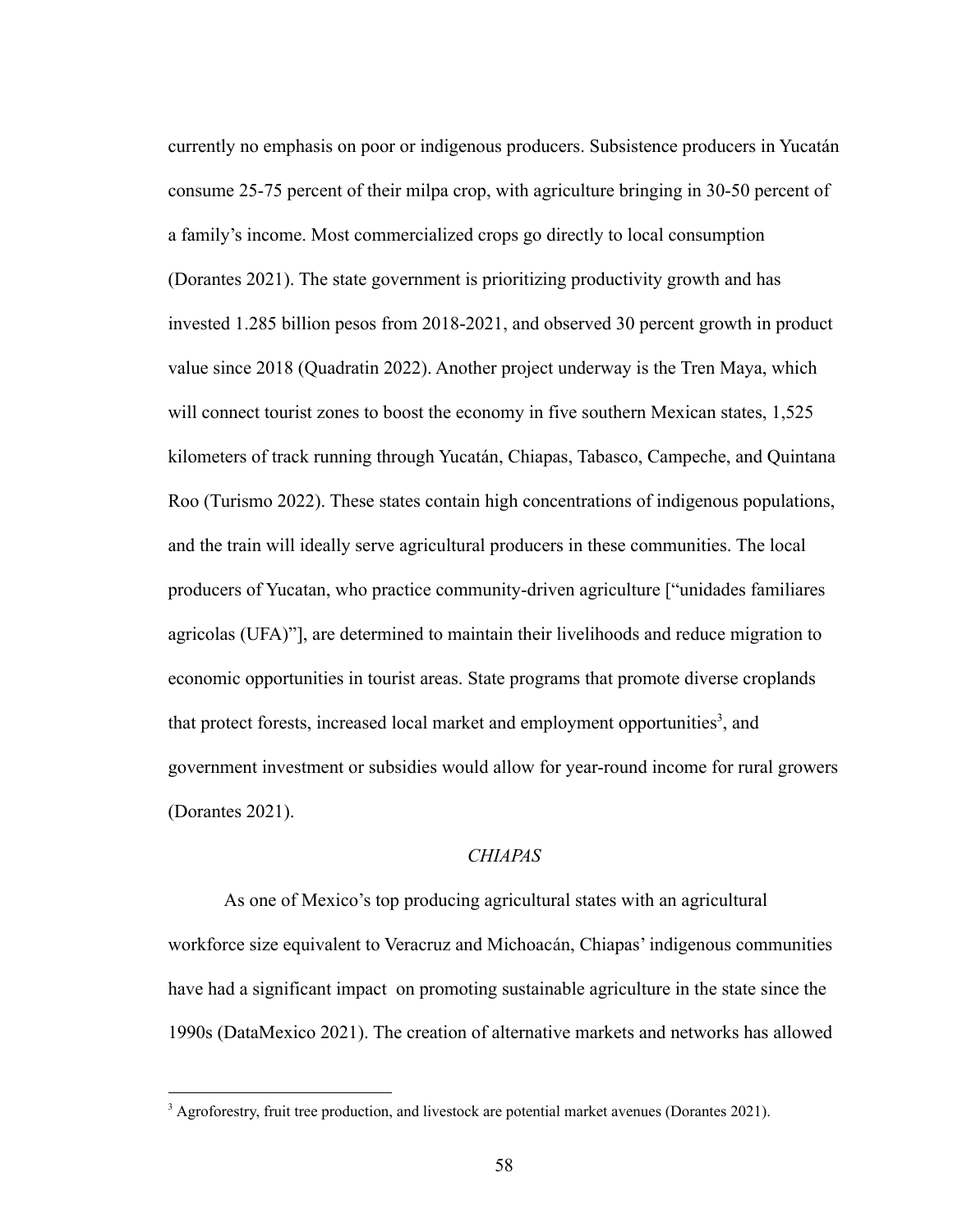Chiapas to maintain communal knowledge and land-use, while adapting to globalization and agro-export industries. As Mexico is one of the top ten coffee producers, Chiapas is Mexico's largest producer (Garcia and Santiago 2006). The coffee market offers price premia for organic coffee and other crops that would otherwise go for a fraction of the price domestically (Nigh 1997; Martinez-Torres 2008). This sparks a food security issue in which organic coffee is predominately exported and takes over lands that could be used for domestic product cultivation (Garcia and Santiago 2006). Since Chiapas did not benefit from past rural infrastructure investments such as irrigation and roadways, small-scale producers are at a severe disadvantage for starting up an organic farm. Barriers still exist when small-scale producers want to gain access to the organic market, as social capital and professional and organizational networks are necessary to obtain organic certification and commercialization (Martinez-Torres 2008). Organizations supporting the growth of organic production since the 1990s are ISMAM, Arte Natura, Red de Maíces Criollos de los Altos de Chiapas, and the Union de Productores Maya Vinic, which provide network opportunities and aid for the organic farm transitions (Nigh 1997; Garcia and Santiago 2006; FAO 2022).

Organic farming can be an intermediate employment opportunity since poor, rural producers do not need expensive technology or large plots of land, but the increased labor intensity of organic farming could incur more expense. Depending on the situation, family or community labor could be used to compensate for this. Chiapas' mixed forest and jungle environment are ideal for traditional coffee cultivation that requires layers of trophic vegetation that provide shade for the coffee plant and ground cover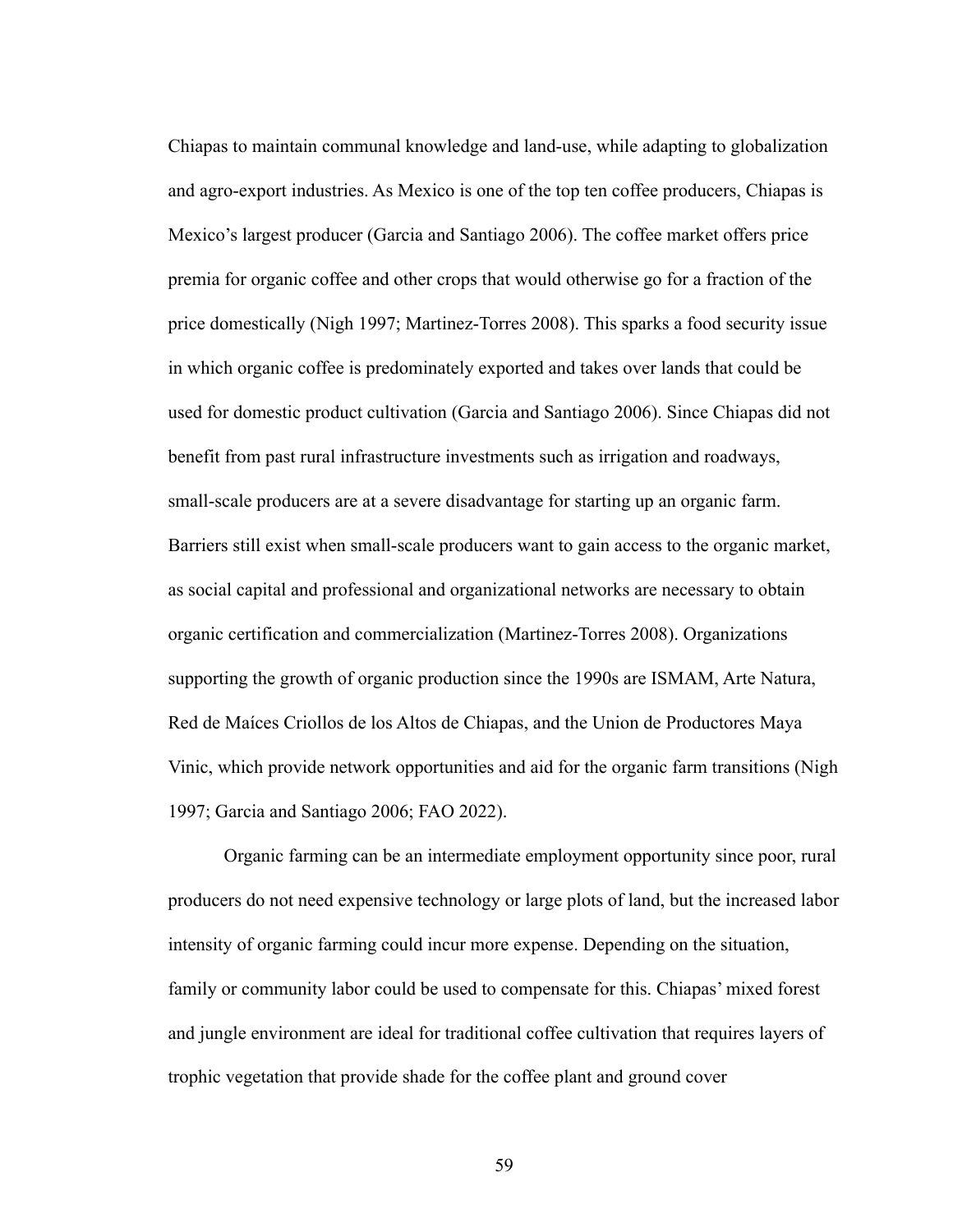(Martinez-Torres 2008). Although productivity levels vary based on altitude, soil quality, and weather, producers can see similar productivity results using chemical or organic inputs, which does not include long-term benefits gained such as soil health. Ecological impacts, in conjunction with technology or mechanized agriculture, degrades soil quality where erosion and cover growth or decomposed organic matter are severely impacted. In anticipation of climate change, indigenous and rural, poor farmers have adopted several strategies to safeguard against warming temperatures, decreased rainfall, changing growing seasons and northern winds, and vegetation loss in mountainous areas (Sanchez-Cortes and Chavero 2011).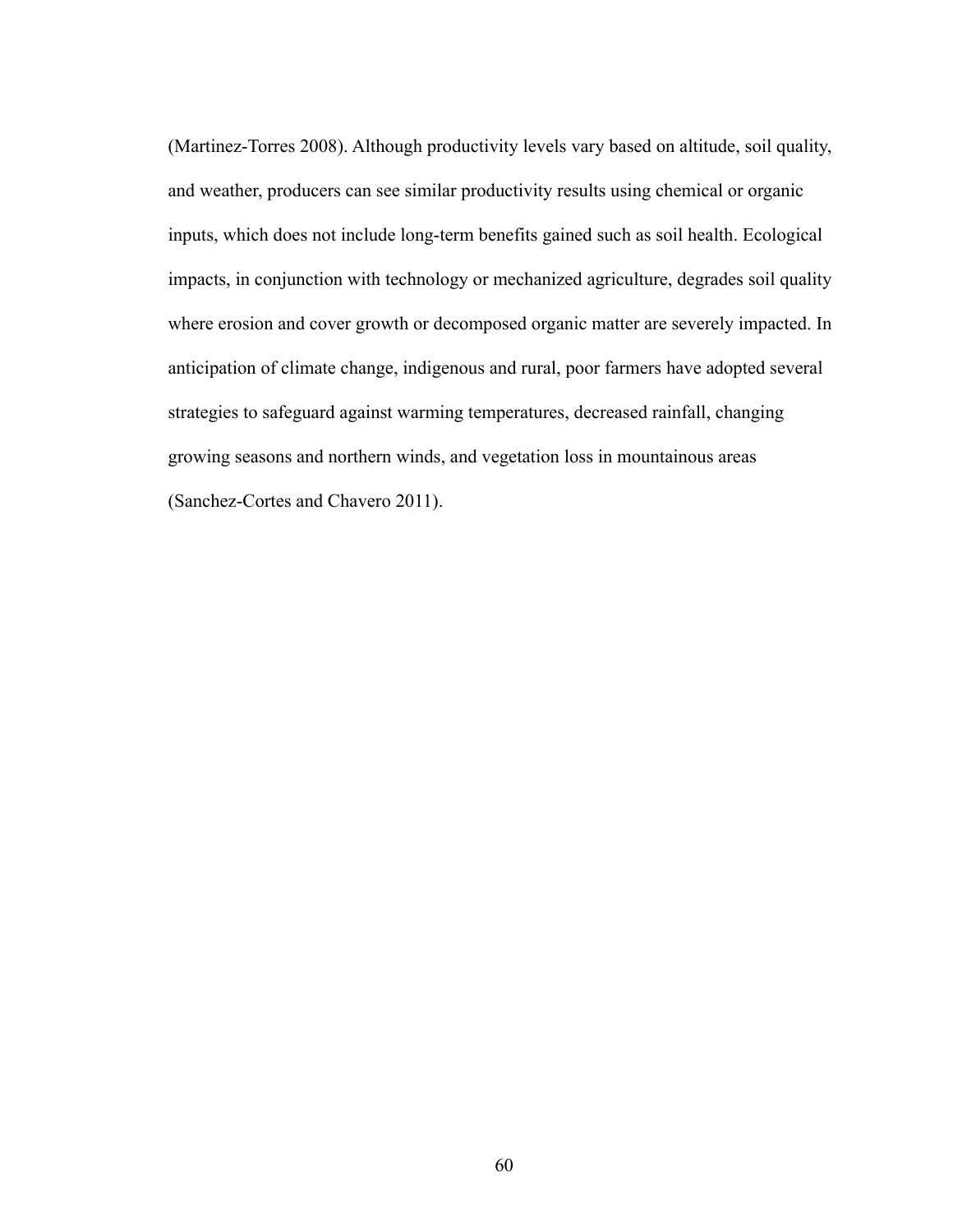## PART IV: Projections of Recent and Future Policy Goals

### Chapter 8: Migration and Poverty Alleviation

The previous chapter introduced ways the federal and state governments of Mexico have navigated the issues tied to climate migration, rural development, and rural employment opportunities. Projections of future programs may spark some optimistic outlooks for the Mexican agricultural economy. Many of the aforementioned initiatives and programs have had mixed success and some were even terminated as their target audience (indigenous, rural poor, small-scale producers) was rarely reached. Although each of the state governments had its own strategy to combat climate migration or unemployment, a general trend is observed in which both sustainable and climate-smart agriculture in large-scale and small-scale farms is instated as a means to promote long-term solutions. Therefore, the synergy between small-and large-farms has the potential to construct a solid foundation for domestic and export consumption. The future of Mexico is dependent on whether federal, state, and local governments can collaborate on programs and resources to mitigate the problems of food security and migration. Wide-spread adoption of sustainable agriculture could prevent further environmental destruction and restoration of both agricultural and wild lands (PIEAES 2021). In regard to uplifting rural communities, the inaccessibility to participate in the market; to obtain loans, subsidies, and credits; and to support infrastructure improvements are the driving forces behind economic migration. Climate migration is induced by worsening droughts,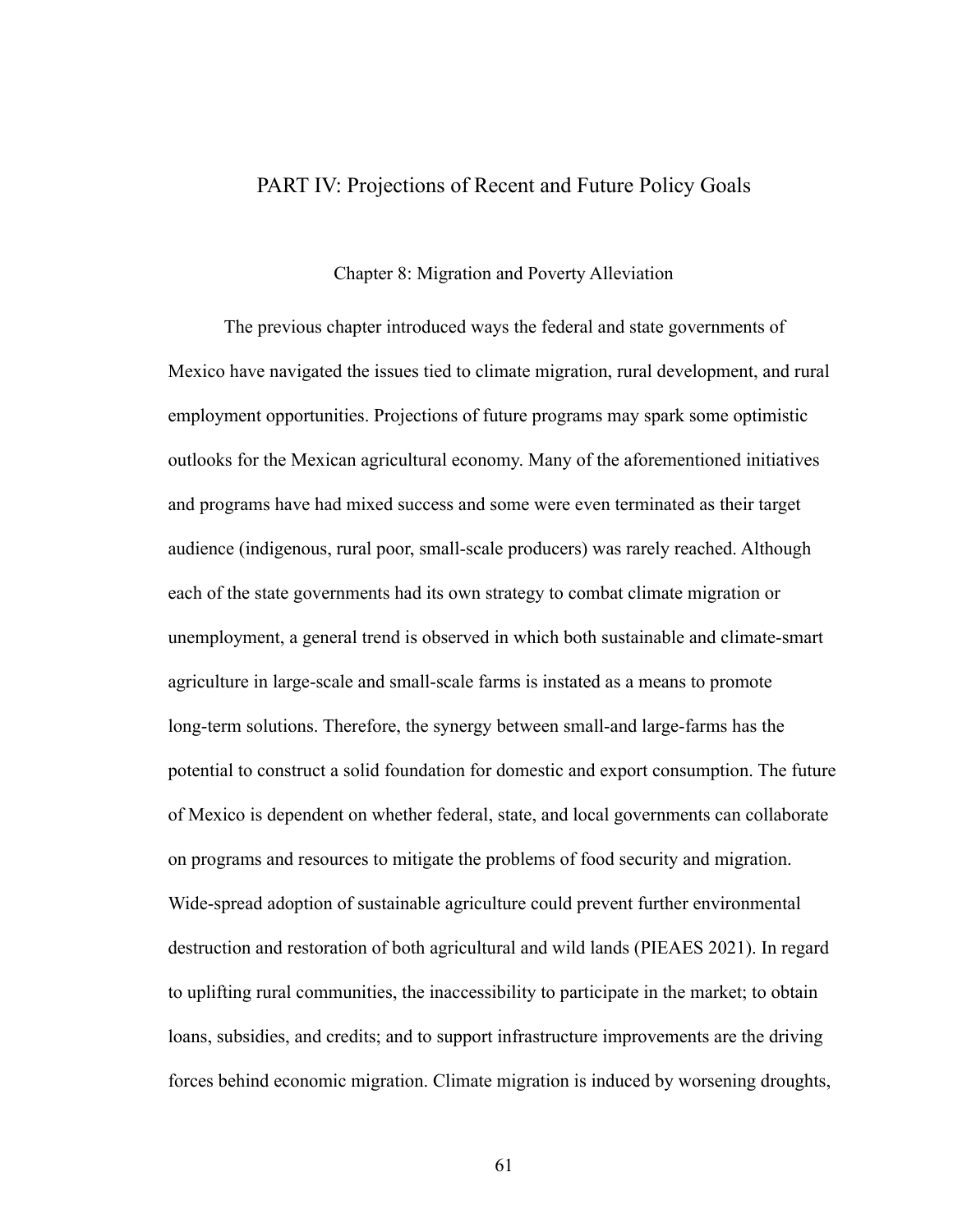warming temperatures, unpredictable rainfall, deforestation, deteriorating soil quality, and extreme tropical cyclones. These conditions exacerbate poverty and inadequate social programs have failed at addressing the root causes.

Within the past decade, international agreements that address climate migration or rural out-migration include Mexico's commitment to the 17 Sustainable Development Goals (SDGs), the United Nations Development Program, the Global Compact for Safe, Orderly, and Regular Migration, and the Paris Agreement (CEPAL 2021). However, current projections for Mexico do not demonstrate sufficient alignment and action to reach these goals. The Covid-19 pandemic has reduced the likelihood of reaching several 2030 goals that could engage indigenous people, women, and afro communities in climate resilience initiatives as well as creating temporary job programs for migrant populations (United 2021). With aid from the Global Environmental Fund (GEF) and the German Cooperation fund (GIZ), biodiversity and agricultural projects are underway that center on ecosystem restoration and fragmentation, agrobiodiversity through traditional farming, and conservation (FAO 2022).

Greater emphasis should also be placed on in-place adaptation, facilitation of internal migration, and post-migration preparation that would safeguard against a cycle of poverty. In-place policies could range from expanding climate-smart or organic agriculture, programs that preserve traditional knowledge, marketing or technology training, or government subsidies or investments (Kumari et al. 2018; Parraguez-Vergara et al. 2018). Enabling internal mobility include programs like CADENA, where its humanitarian aid stretches from reconstruction from natural disasters and economic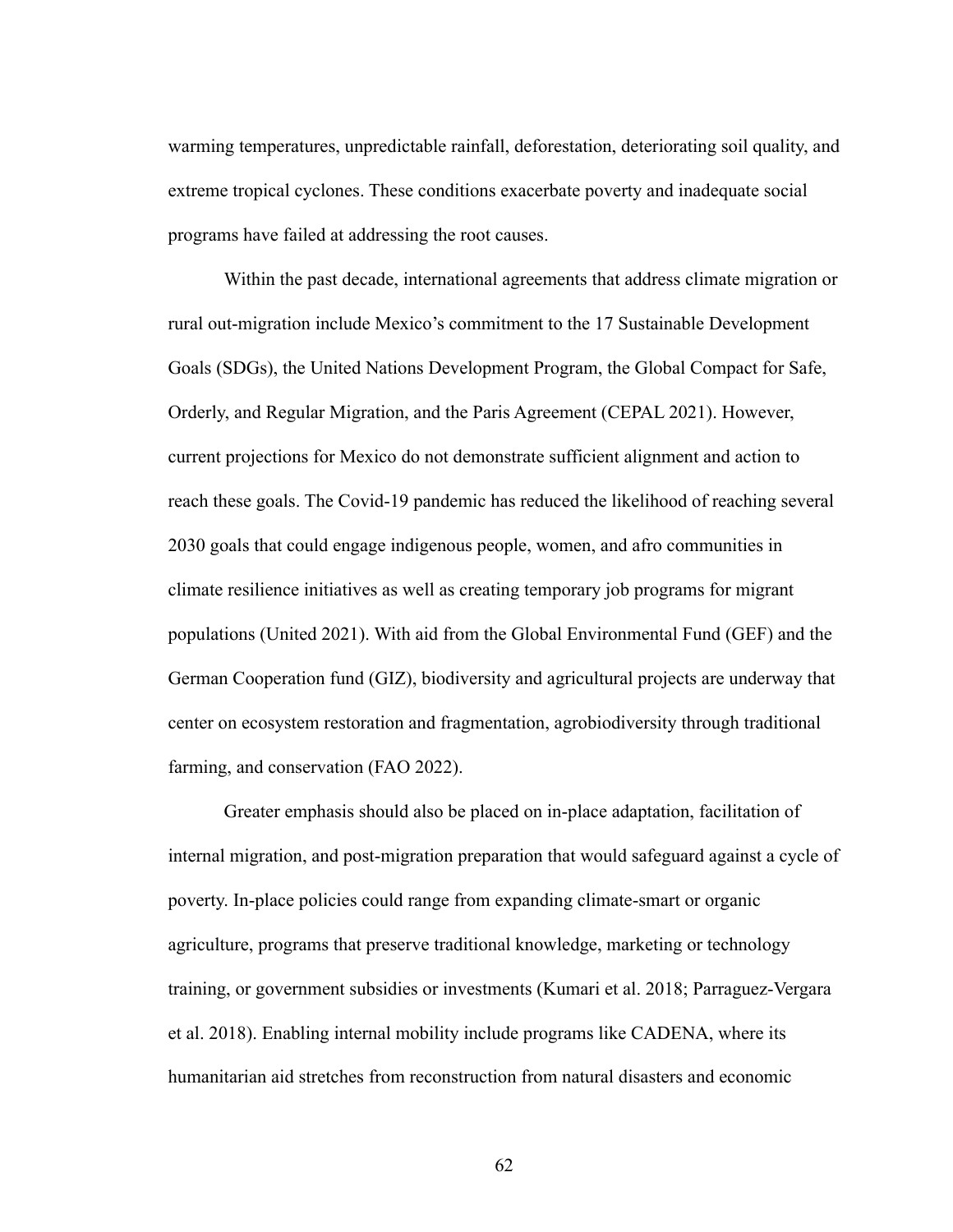revitalization through education and resilience-building (CADENA 2022). These actions are linked to post-migration where services and labor markets for migrants through skills training, legal support, and information provision can facilitate their transition (Kumari et al. 2018). These international agreements are a great starting point for international migrant protections, but more needs to be done for internal migrants.

One of the economic issues that needs to be further addressed is the inconsistent flow of income, since unpaid family labor and paid seasonal farm labor dominate most rural or agricultural employment. Post-NAFTA unpaid family labor decreased for a variety of reasons, while seasonal paid labor rose (Fox 2010). Income/livelihood diversification through migration into urban areas or other local markets covers the typical choices rural workers make to get by throughout the year. A single family member leaving to send remittances back home could remove the risks of the entire family migrating, while providing another income source (Milan et al. 2016; Escobar 2020). Some other alternative income opportunities include leasing/renting one's land or selling land to developers or agri-businesses, which could lead to loss of de facto and usufruct rights (Lara-Ponce et al. 2017; Vega-Rivera and Merino-Perez 2021). The standardization of minimum wage is also essential for procuring the breadbasket necessities. In 2019 and 2020, national efforts to increase the minimum wage by 22 percent has lifted millions of people to a livable wage, where agricultural producers are paid around 213.39 pesos (US\$10.67) daily and agricultural workers given 172.87 pesos (US\$8.66) a day (Secretaria 2021; Secretaria 2022). Although policy solutions will vary by region (e.i. Michoacán and Sinaloa have greater seasonal worker populations),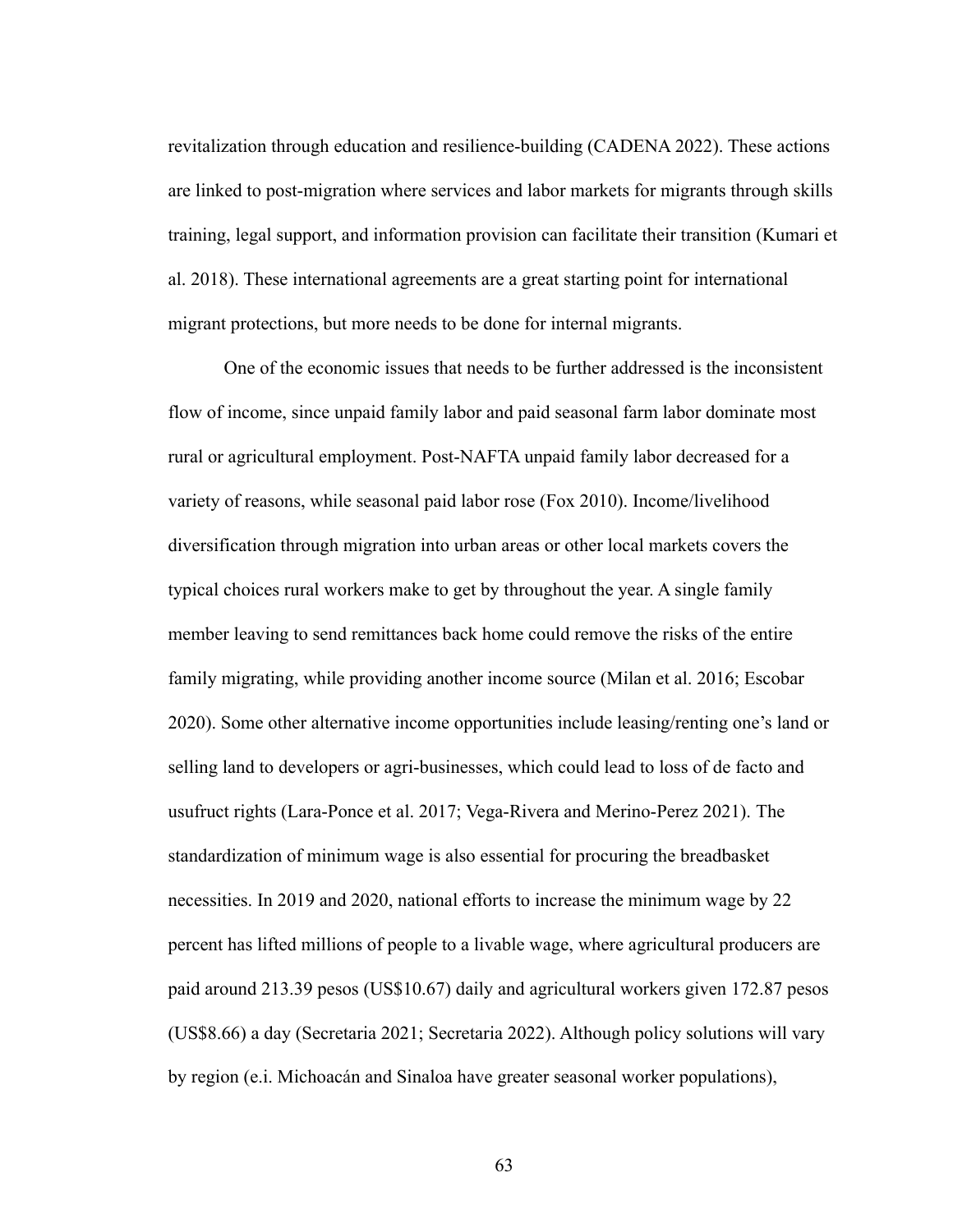ensuring that all farmworkers and owners are guaranteed a living wage is crucial to community cohesion, livelihoods, and land-use sovereignty.

Poverty alleviation through social programs is possible if there is a focused population who can only receive these benefits and a system of checks and balances is established for bureaucratic processes. Since targeted investment to rural farmers though public policies and programs has not been enough to alleviate poverty and employment instability, private actions could aid in the process of mitigation. These Public-Private-Partnerships can enhance intersectional policies that require multiple perspectives and solutions (UNCTAD 2013). Some options could implement lendable funds with low-interest rates or alternatives to collateral, specifically for rural, poor producers (Palmer-Rubin 2010). Many small-scale farmers struggle with receiving sufficient funding; therefore, access can be expanded by removing such barriers.

#### *GENDER IN EL CAMPO*

Gender dynamics in the agriculture sector has weakened women's potential influence in decision making, especially indigenous women. When it comes to economic resources, Mexican women face greater inequalities, especially in agriculture that continues to be a male-dominated industry (UNDP 2020). Women are less likely to receive an income for their labor, in general; however, prospective trends show the number of unpaid women in the campo has fallen from 26 to 13 percent from 2010 to 2015. Other trends include less women working on their own land as well as women typically being in charge of shepherding and domestic work (Escobar 2020; Paraguez-Vergara 2018). Other traditional gender roles would include stocking seeds,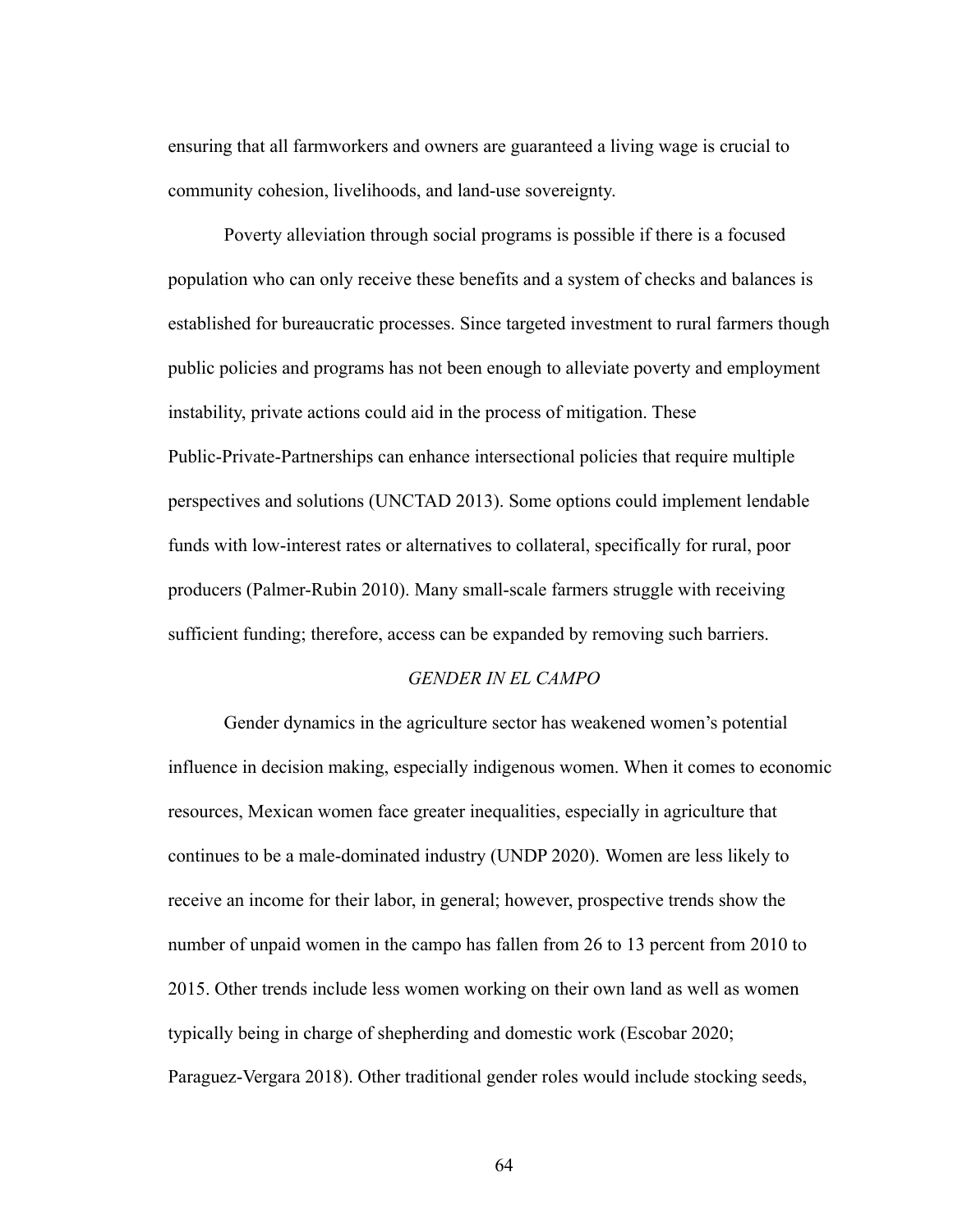domesticating seeds, creating medical plant uses, producing artesanal products, managing water and wood, and preparing food (Instituto 2015). Over ten million poor, rural women, 60 percent living in poverty, are often tied to their communities: their lives dictated by local culture and markets. Despite these issues, Mexican rural women are responsible for over half of the national food production (Instituto 2019). Many rural women are also indigenous, facing greater forms of oppression with even less resources. Making up such a large portion of the population and economic power, poor, rural women deserve financial support for their livelihoods. The most progressive policy described earlier, Progresa, attempted to address the issues of healthcare and education access inequality, but did not entail efforts to increase the number of female landowners. Therefore, it is necessary to empower Mexican rural women to pursue better income opportunities, and politically support them through access to property rights in order for them to benefit from agricultural cash transfers and investment support programs (Instituto 2019).

Recent federal policy efforts by the National Institute for Women (INMUJERES) strive for gender equality and to reduce violence against women through migratory protections, climate justice, sexual health resources, and economic empowerment. Although the majority of the INMUJERES' work revolves around the femicides currently experienced in Mexico, the intersection between women and climate change is evolving. Involving women in sustainability and environmental decisions is essential for local conservation. The connection of gender to climate change and human rights was highlighted in the 2022 convention of the Commission on the Status of Women (CSW). INMUJERES pushed the importance of mitigating the risks that come from the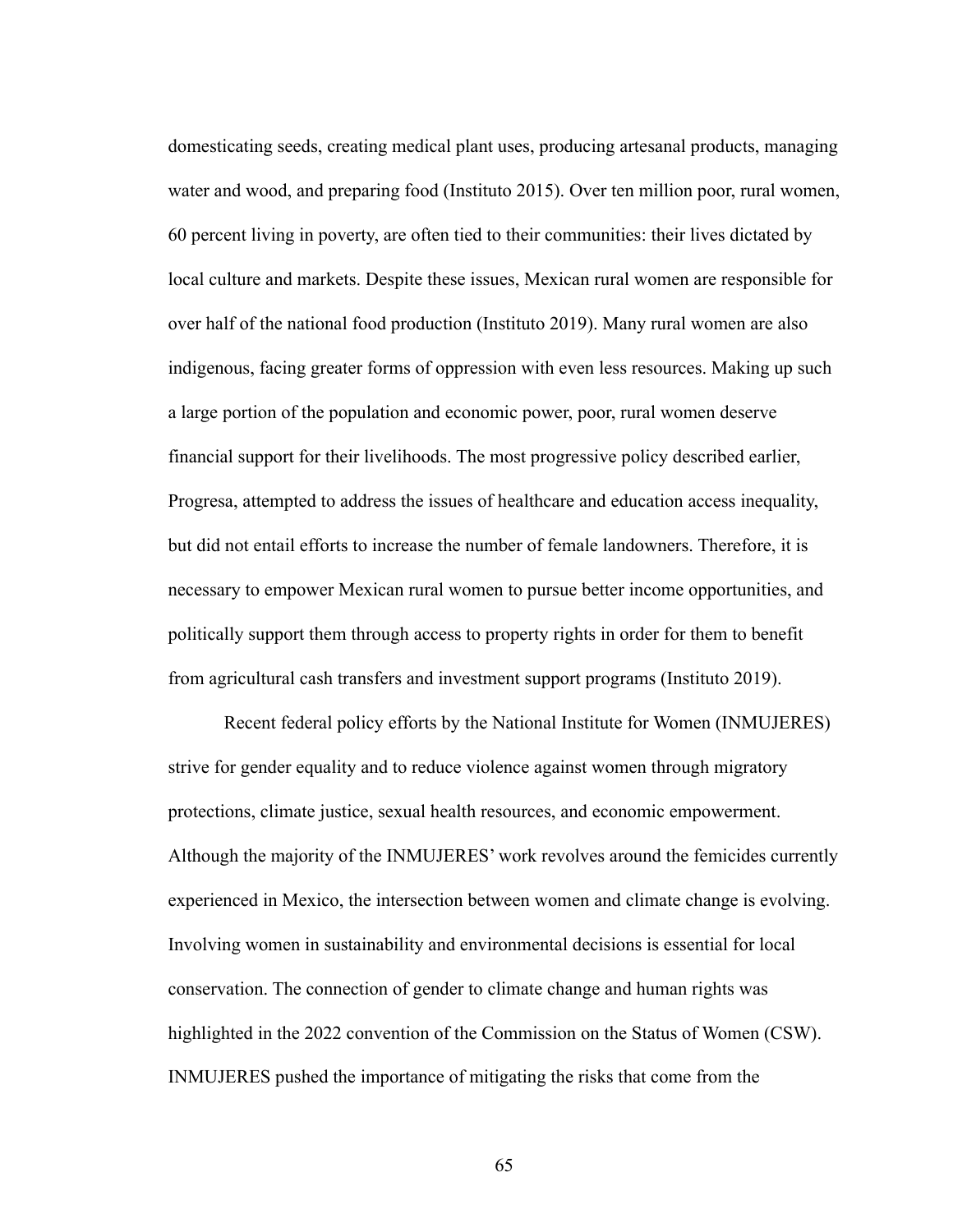environmental damages and socioeconomic challenges of climate change at the convention. In 2014, the Mesa Interinstitucional: Rural, Indigenous, and Campesina Women (MMRIC) was formed by INMUJERES to expand the understanding and importance of women's empowerment. Now under the Agrarian Law, at least 40 percent of commissary and supervisory groups have to be women, so they, too, have a stake as landholders in climate-change and land-use issues (Instituto 2022). Additionally, the Program for Temporary Employment was created for rural women to utilize monetary aid for community or family projects, such as compost or mushroom production, artisanal product making, and beekeeping. Twelve Mexican states underwent projects directed at indigenous, rural women in 2018, including Michoacán, Chiapas, Sonora, and Yucatán (Mexico 2018). Institutional and local changes for women are promising, but still have a long way to go to achieve gender equality.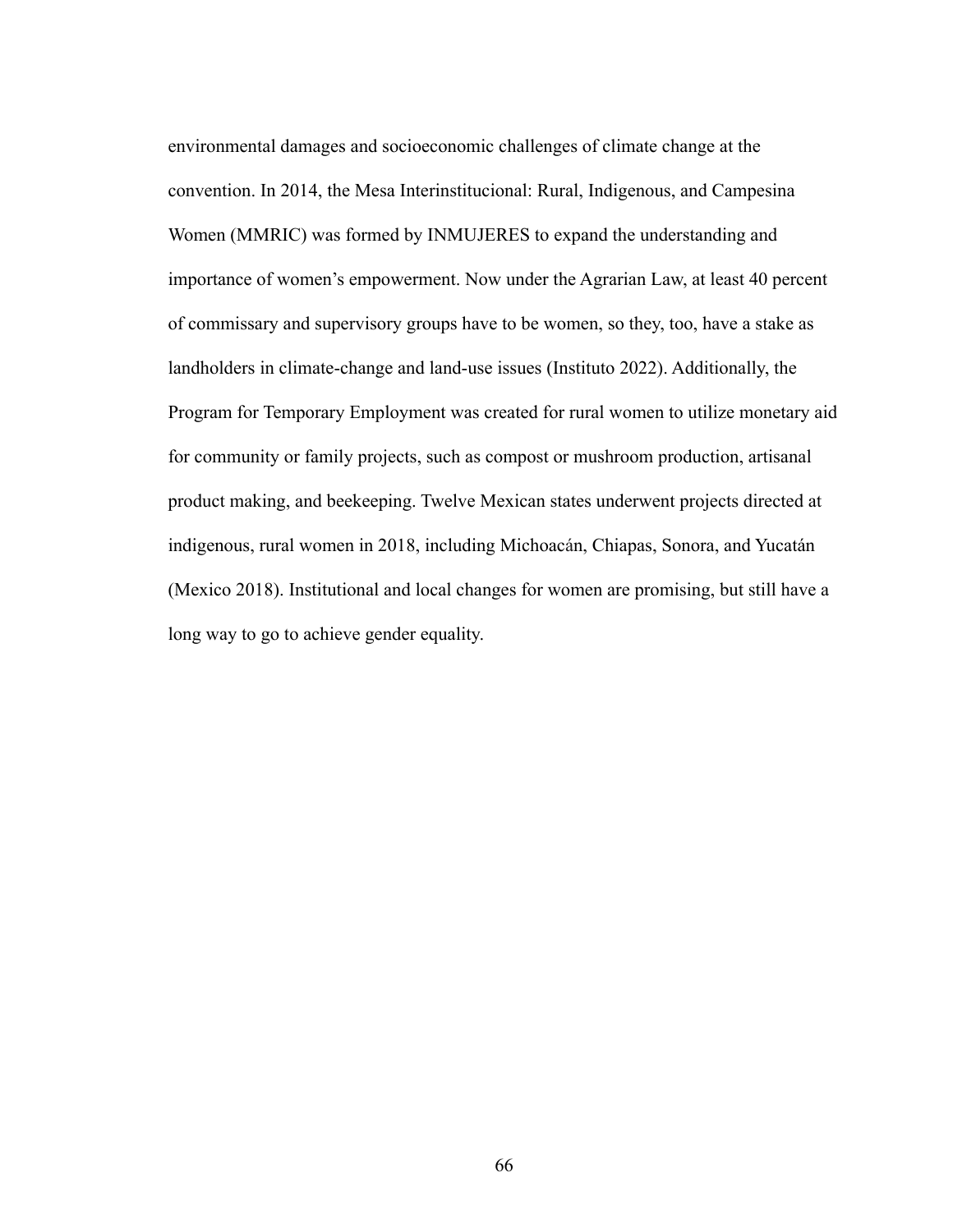## Chapter 9: Indigenous Adaptations and Policies

If the history and lineage of indigenous Mexico is to be preserved, the success and challenges of indigenous people cannot be forgotten. Non-discriminatory opportunities for self-employment and commercialization are necessary to uplift families out of poverty. Public service information and documents need to be available in indigenous languages, especially in the top indigenous-speaking states (Oaxaca, Yucatán, and Chiapas), which are vital for equitable opportunities. In regard to food sovereignty, many staple crops such as beans, maize, and rice have dropped in production and been replaced by agro-exports like fruits. Instead, these traditional foods are imported, which disregards the value of native crops and agriculture systems, and makes self-sufficiency for the rural poor more difficult (UNCTAD 2013). Indigenous municipalities struggle to receive federal funding for rural development, despite their culture and economics relying on small-scale labor (Fox 2010; Perez 2014).

In 2019, the National Institute for Indigenous Peoples (INPI) forged protections for the 68 recognized indigenous groups (Naciones 2019). After decades of exclusion, the INPI program is planned to last from 2018-2024, dedicating policies to indigenous and Afromexican well-being (INPI 2018). The program Economic Strengthening of Indigenous Peoples and Communities (PROECI), for example, supports economy-building projects in eco-tourism, conservation, and community impact (INPI 2020). Other federal programs supporting rural development include Dignified Indigenous Living for home improvement, Comprehensive Indigenous Development, and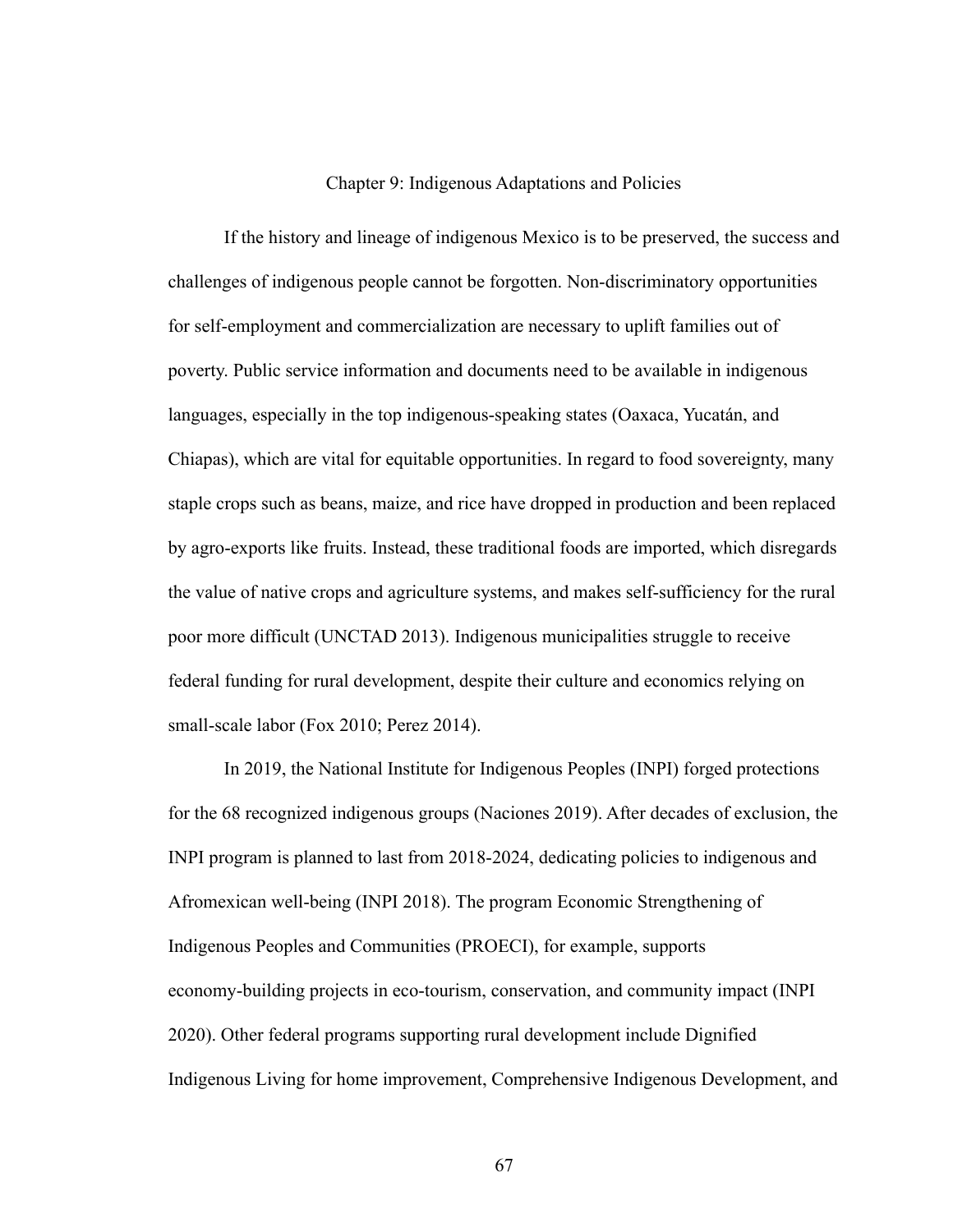the Indigenous Infrastructure program, which spent 2 billion pesos in 2019, but was not active in 2021 (Consejo 2021). Transnational indigenous political groups could help connect isolated groups to economic opportunities as well, such as the International Forum for Indigenous Women (FIMI), Support Fund for Indigenous Peoples (IPAF), The Christensen Fund (TCF), the Indigenous Partnership for Agrobiodiversity and Food Sovereignty (TIP), and the Indigenous Ways of Knowing and Learning Initiative (FMICA) by the Tamalpais Trust (Tierney 2016). Many Mexican institutions have taken the first step in recognizing the importance of indigenous people, but now they must follow through with their prospective plans.

Organic agriculture, agroforestry, and natural resource conservation, coupled with indigenous knowledge and practices, could mitigate the issues of migration and sustainability. Regional organizations like CEDICAM are already promoting native seeds, integrating livestock with agriculture, incorporating cover crops, trenches to reduce erosion, and reforestation through community workshops and information exchange (Hernandez and Santos 2006). One strategy to boost moisture retention and biodiversity is limiting deforestation, as trees retain moisture and attract species (Sanchez-Cortes 2011). Agroforestry has been a successful practice in Zapotec and Maya communities; it does not clear land, and allows wildlife and ecosystem services to coexist, similar to conservation agriculture (Penniman 2015; Lara-Ponce et al. 2017). Agroforestry systems can be shade-grown cocoa or coffee, milpas, silvopastoral, and subsistence gardens, which can also contribute to carbon storage (Comisión 2020). Outside influences from agribusiness, however, discourages such systems from being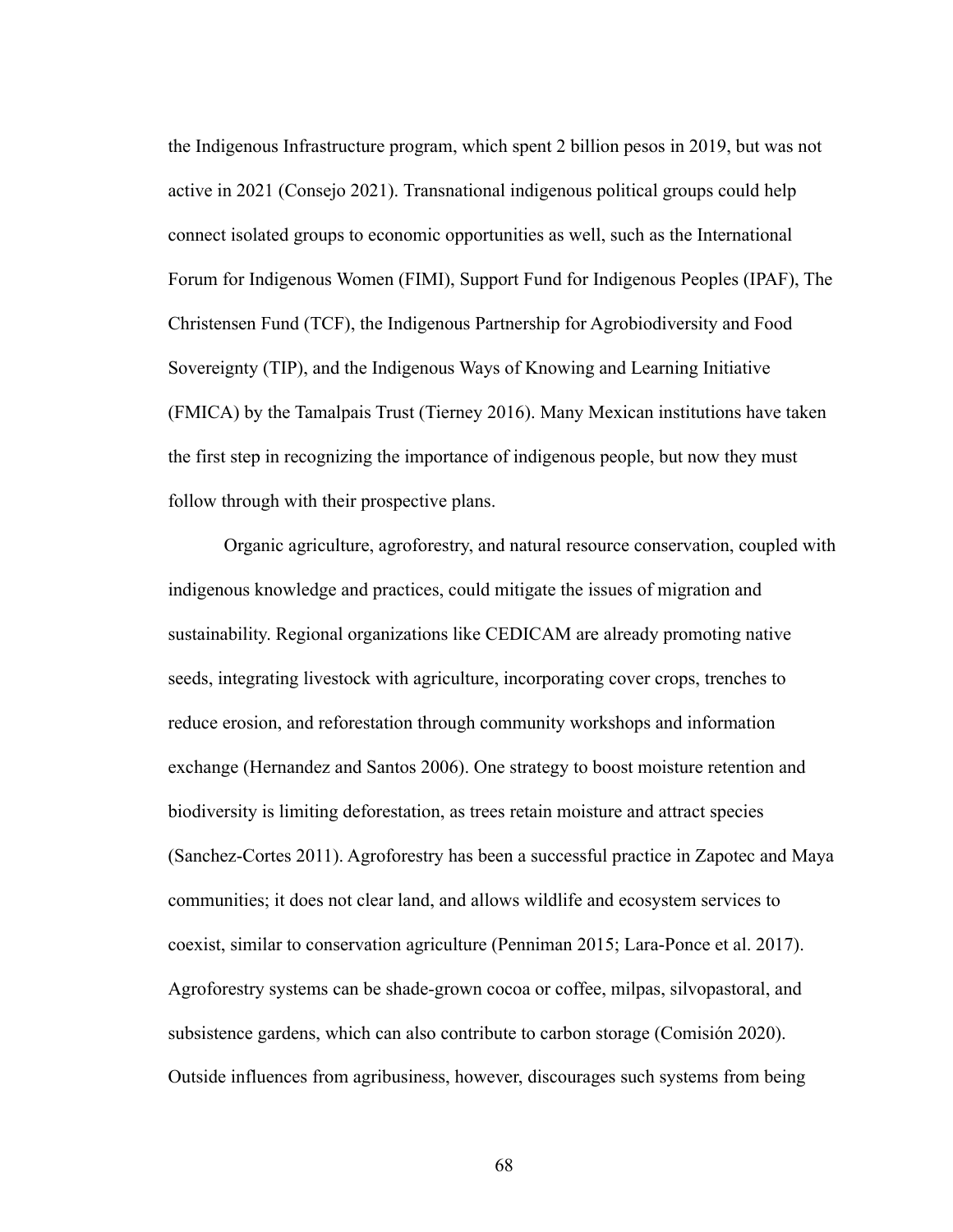adopted. Expanding organic smallholder certification through non-profit support, for example the Mexican Network of Tianguis and Organic Markets (REDAC), could promote political action and financial aid to access markets. REDAC's efforts have fostered an organic movement for local and regional producing smallholders (Rindermann and Cruz 2015). Communities that depend on natural resources in protected areas, could apply for subsidiary support through the Sustainable Development Conservation Program (PROCODES) 2020, that provides technical training and conservation project aid (PROCODES 2020). Optimistically, organic agriculture and agroforestry remain one of the highest adopted sustainable practices in Mexico (World 2015).

Protected and climate-smart agriculture (CSA) could be more commonly used in the future where climate change will impact the consistency of weather patterns and create uncertainty in crop yields. Protected agriculture is anything that involves structures or techniques that prevent crops from adverse environmental issues such as freezing temperatures and hail. Highly technified structures like greenhouses, hydroponics, fertigation to less technified techniques like mulch, plastic covers, and thermal blankets could all contribute to the protection of crops (Aurelio and Escobar 2016). However, these techniques are more accessible in wealthier states like Sonora, Sinaloa, Baja California, and Michoacán and not readily available to poorer areas because of the resource and labor costs of installations. Nonetheless, larger farms could benefit more from having more advanced technology, especially in the context of climate change to prevent product loss. For CSA, agribusiness and small-scale farms can implement

69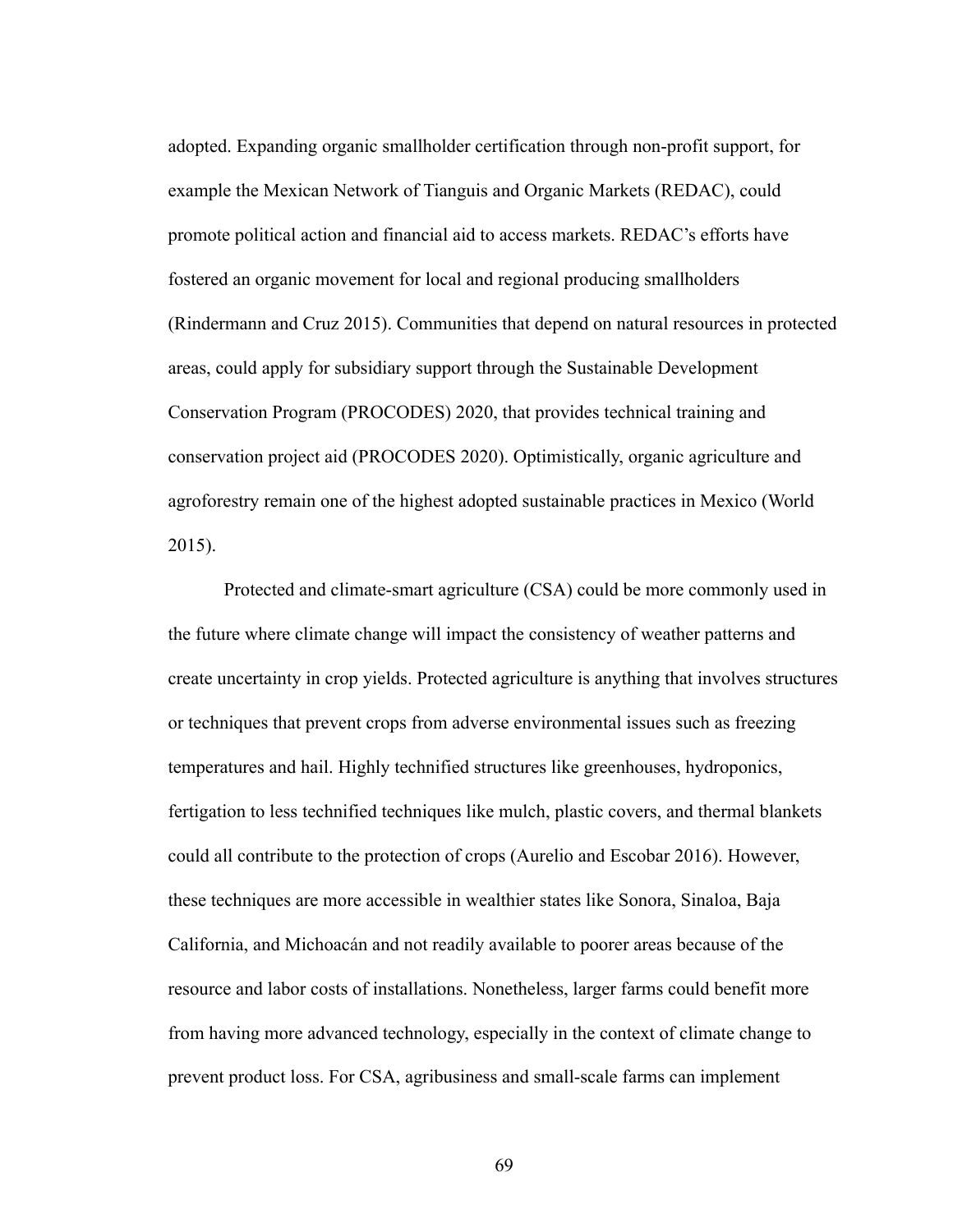renewable energy, sustainable waste management, crop rotation, and biodigesters. Sinaloa and Chiapas have made promising progress toward CSA from energy-efficient technologies and silvopastoral systems. The utmost challenge of climate change for Mexico is water scarcity in Mexico. Therefore, possible CSA techniques are "water harvesting, well perforation, water reservoirs, contour ditches, accurate irrigation scheduling", along with drip irrigation (World 2015). Since these practices require extensive infrastructure changes, some starter practices are cover crops, minimum tillage, and biofertilizers. If such investments in protected agriculture and CSA are to be accomplished, further collaboration between public, private, and international entities is necessary.

Ecotourism has emerged as a means to protect indigenous lands or uncultivated forests without forgoing the economic loss or subsistence of agriculture. As one of the top five countries in biodiversity, Mexico is challenged by several problems threatening this species richness, such as land-use changes, wildfires, invasive species, climate change, and infrastructure expansion. Ecotourism allows for a diversified rural economy stimulating jobs to improve income and migration rates (Mondragon and Lopez-Portillo 2020). Contributing to an average of 8.5 percent<sup>4</sup> of GDP with upwards of 20 million tourists a year, tourism has the potential to be both beneficial and exploitative as an emerging industry. Ensuring that small businesses and indigenous groups are included in the market opportunities will dictate the income distributional effects of tourism.

<sup>4</sup> Tourism's contribution to GDP dropped to less than 7 percent during the Covid-19 pandemic (INEGI 2020c).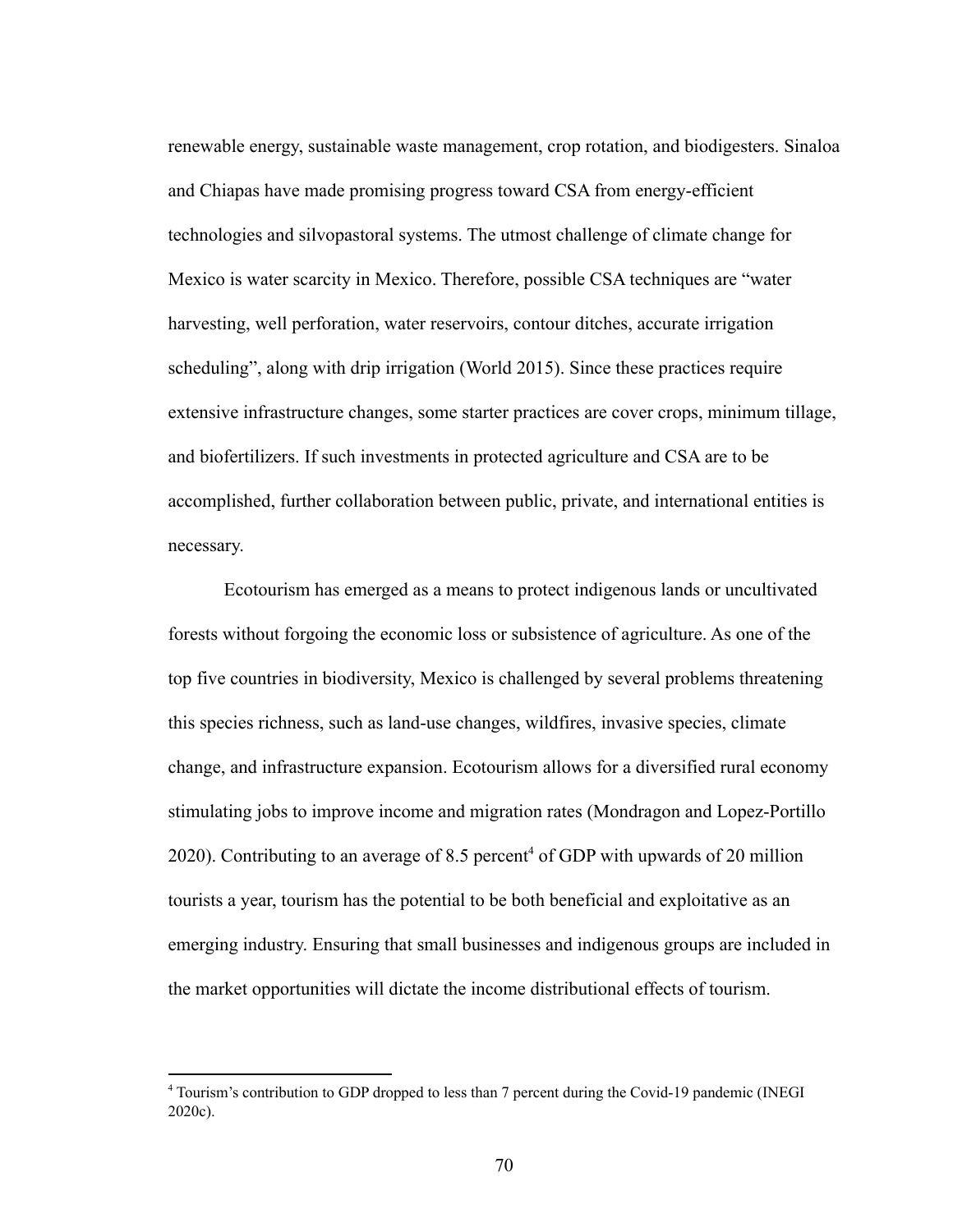Transportation is a limiting factor to tourism expansion, but projects like the Tren Maya plan to mitigate this issue (OCDE 2017; Turismo 2022). The 2030 Sustainable Tourism Strategy, as part of the National Development Plan of 2019-2024, will serve as a tool to boost social welfare, bioculturalism, and environmental responsibility and strengthen the "Pueblos Magicos" program with 132 locations (Turismo 2021). Government investments to diversify or create tourism projects, especially for small-scale businesses and indigenous groups, should be of top priority.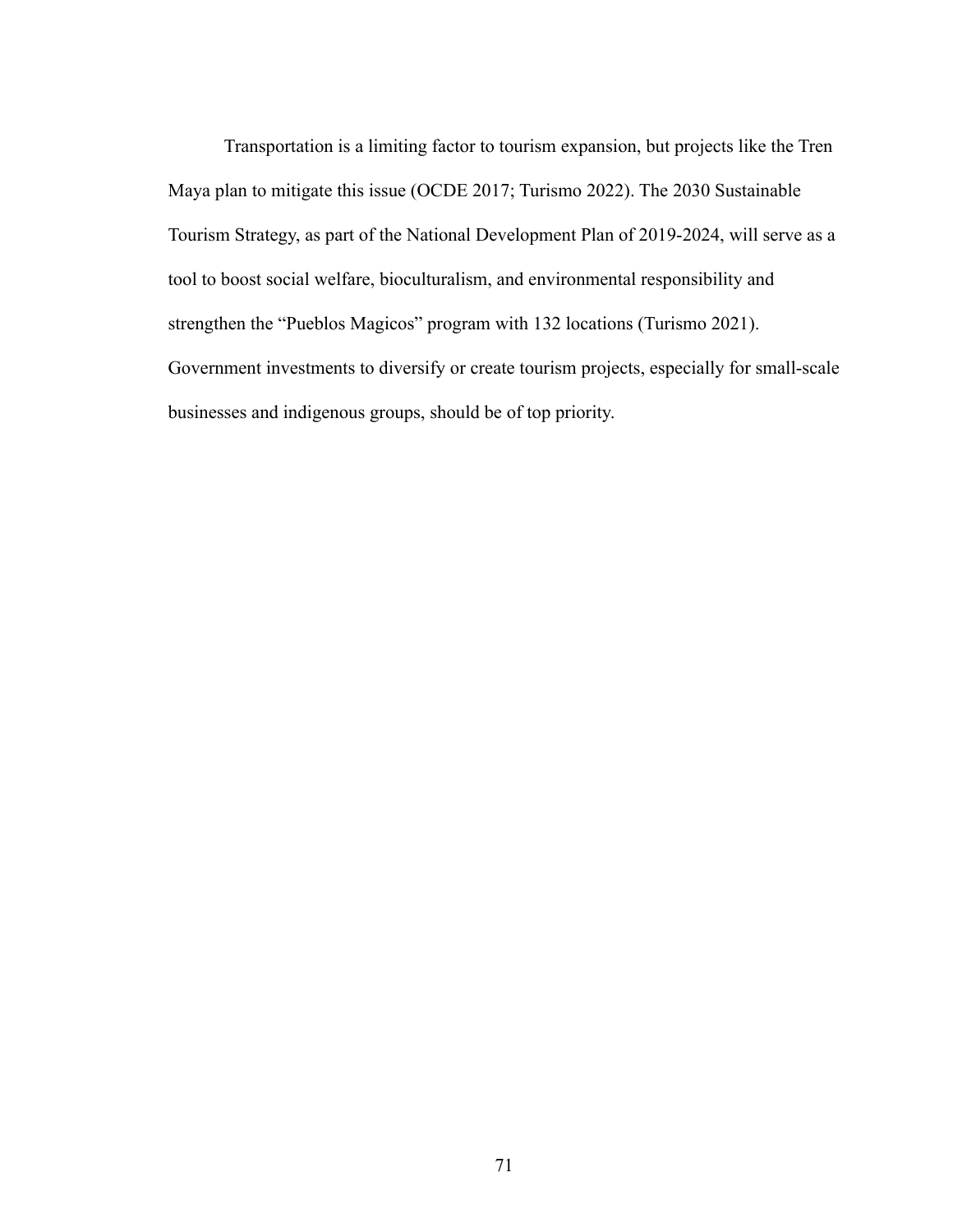## Chapter 10: Food Security and Agricultural Policy

International efforts to boost agricultural production, specifically within the maize and wheat industries, are occurring through the cooperation between the International Maize and Wheat Improvement Center (CIMMYT), the 2010-2020 MasAgro Program, and SAGARPA (IICA 2016). MasAgro plans to improve wheat and maize production by modifying seeds to better withstand drought and low-quality land. White and yellow maize represent 14.5 percent of the agricultural GBP and most of it going towards human consumption. The potential for maize expansion exists mostly in the southern and central regions (SAGARPA 2017). Wheat is mainly planted in wealthier, large-scale agriculture states. CIMMYT germplasm banks and labs contain over 28,000 maize seed varieties and over 152,000 wheat varieties, which facilitates hybridization. The future of MasAgro is developing sustainable technologies and seed varieties to continue increasing yields, particularly in rainfed lands (IICA 2016). This type of international collaboration to prepare for food insecurity and rising domestic food prices could be more common in the future to address global climate change.

Traditional maize has undergone several changes over the years, including the possible extinction of Creole maize breeds (Lara-Ponce et al. 2017). Indigenous groups have formed to protect these seeds such as the Network in Altos of Chiapas for Creolle Maize, primarily led by indigenous women (FAO 2022). Since the capacity for small-scale agriculture does not align with mass production initiatives, other systems such as milpa intercalated in fruit trees (MIAF) could serve as alternatives. Systems that

72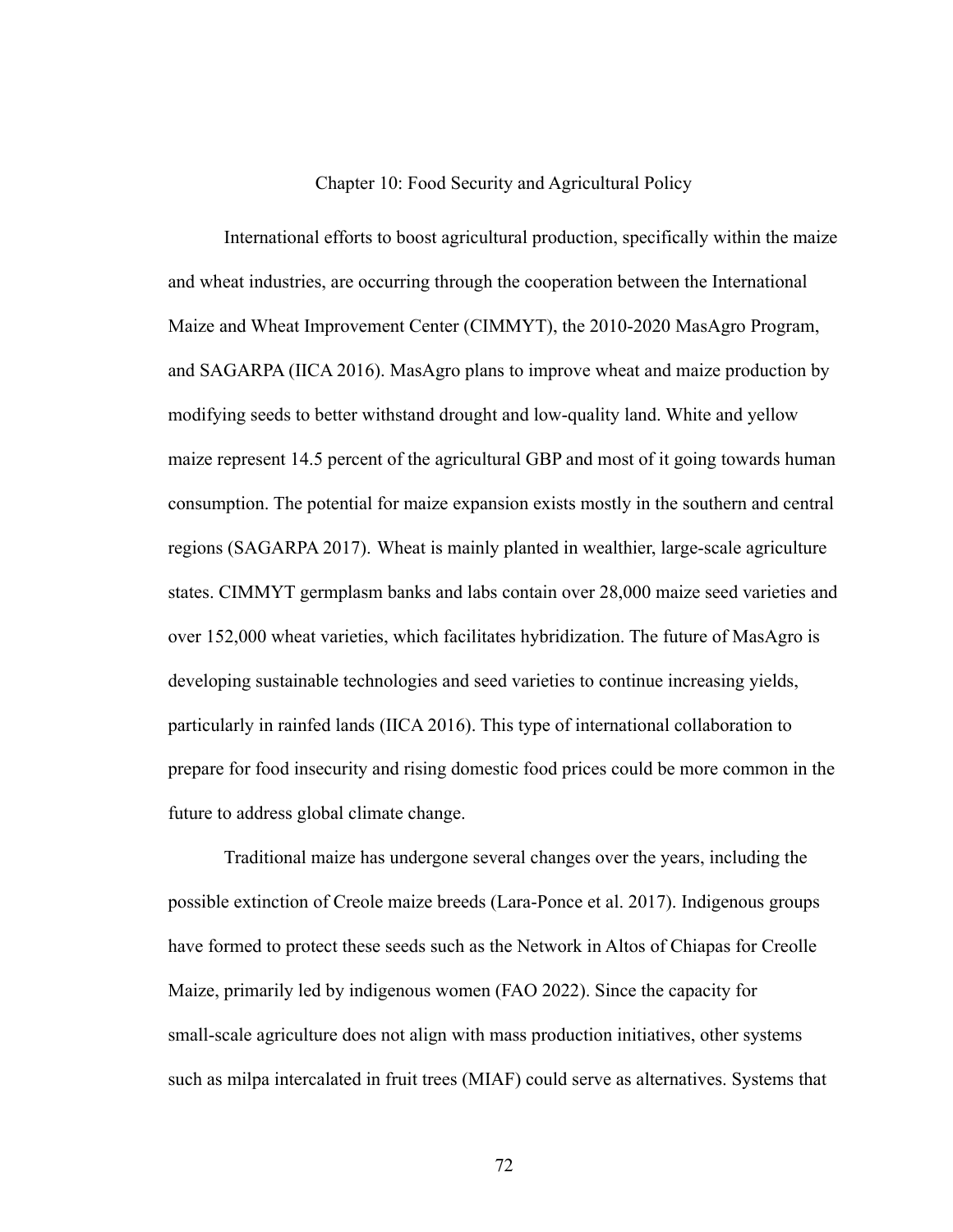value traditional agriculture, with improvements from modern techniques like conservation agriculture, are advancements that center small-scale farms (Fernandez et al. 2017). It remains in question how continued modification of maize will impact indigenous seeds from small-scale farms, but it may arguably reduce native seed biodiversity, and, along with it, traditional maize production (Orozco-Ramírez et al. 2017). Either way, both initiatives are necessary for each farming scale to participate in the market and promote food security.

Mexico's Agriculture Sectoral Plan for 2019-2024, which uses over half of its investments on food security and transnational financing, has allowed for mitigation and sustainability projects in forested areas (World 2015). Through 2020 and 2021, Mexico's Congress restructured the financing and administration of programs such as the National Financing of Agricultural Development (FND), which would merge credit granting, insurance, and project financing. For agriculture and rural development, there are three focus areas to improve: self-sufficiency, poverty, and producer income through programs like Sowing Life and area-based payments. However, loopholes exist in these programs, in that sometimes producers are incentivized to deforest an area and replant with the help of Sowing Life (OECD 2020). With transnational support through the Reducing Emissions from Deforestation and Forest Degradation (REDD+) initiative, CONAFOR can collaborate with state and local governments. Many states with high indigenous populations such as Oaxaca, Yucatan, and Quintana Roo now have established REDD+ projects that promote production without deforestation (Alianza 2022). The complexity of such multi-level policies creates transparency and representation issues for rural and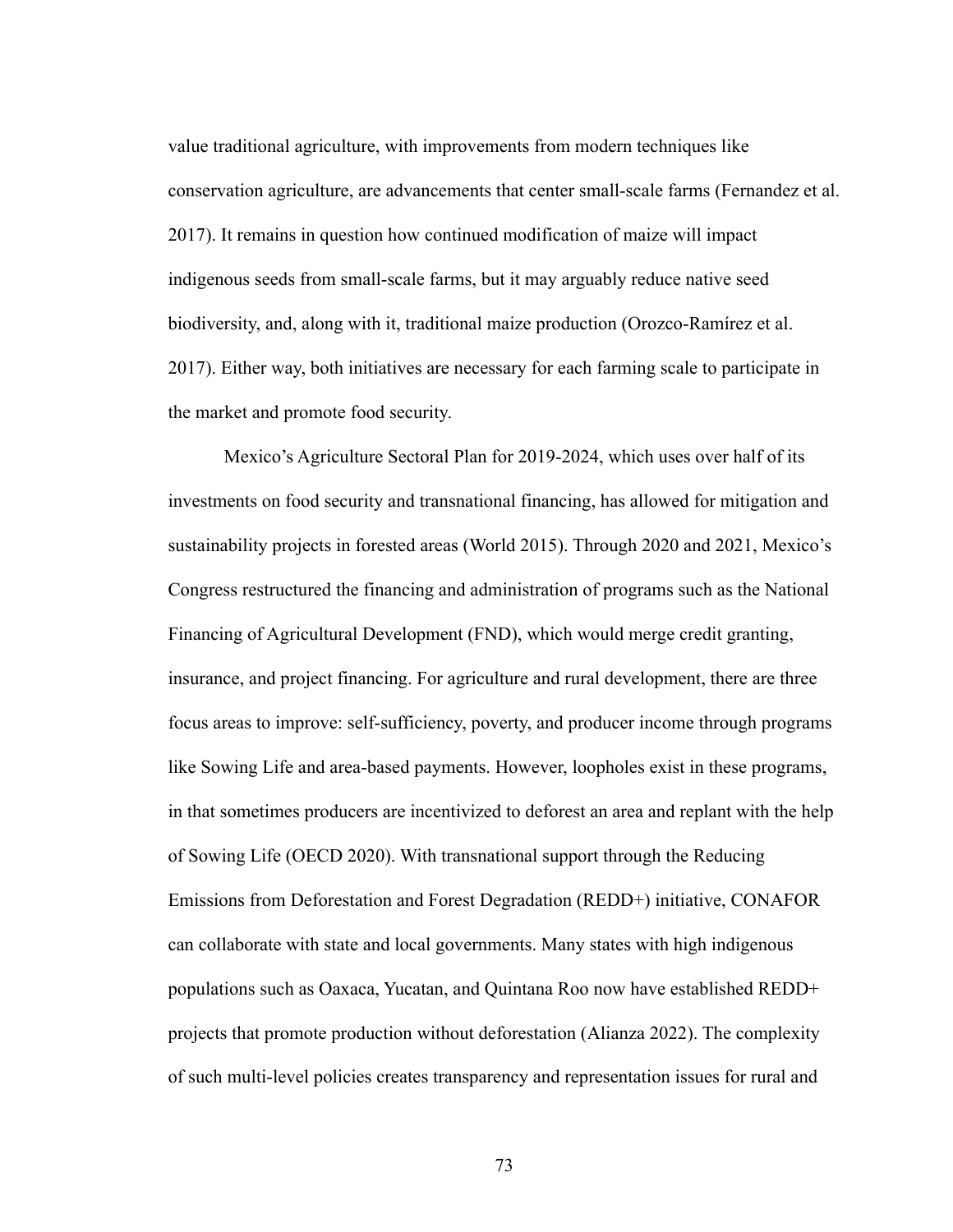indigenous groups, in which the federal government responded with local-based consultations from 2015 to 2017 (Špirić 2018). This underlines the challenges of implementing top-down strategies; REDD+ has been subjected to considerable criticism, and further analysis is needed to extrapolate program improvements.

Food security risks from the biofuel industry could further put rural areas in danger, despite the economic benefits of job creation. Transitioning into a low-carbon, fossil fuel economy, in 2012 Mexico was expecting a US\$2-4 billion profit in the bioethanol, biodiesel, and bioelectricity industries. This could allow for diversification of income in rural areas that grow biofuel crops (UNCTAD 2013). However, since most first-generation biofuels are produced with sugarcane and corn, this superseded self-sufficiency crops for the rural poor and caused land-use conflicts (Trigo et al. 2015). Second generation biofuels could potentially diminish this problem since they are produced with nonedible biomass such as residual waste or lignocellulosic materials. However, globally there has yet to be a commercially viable second generation conversion process (Kularathne et al. 2019). Similarly in Mexico, second generation biofuels are technologically viable through blue agave, sugarcane bagasse, and corn stubble, but production costs are too high. Viable areas for this industry exist in the Gulf of Mexico and the Pacific regions. Furthermore, as a developing country, Mexico would need to ensure biofuel producers have equal access and competitiveness in the global economy, but the institutional framework and fiscal policy is not developed enough (Bautista-Herrera 2021; Sosa-Rodriguez and Vazquez-Arenas 2021). Nevertheless, second generation biofuels could still have the potential to create jobs, reduce greenhouse

74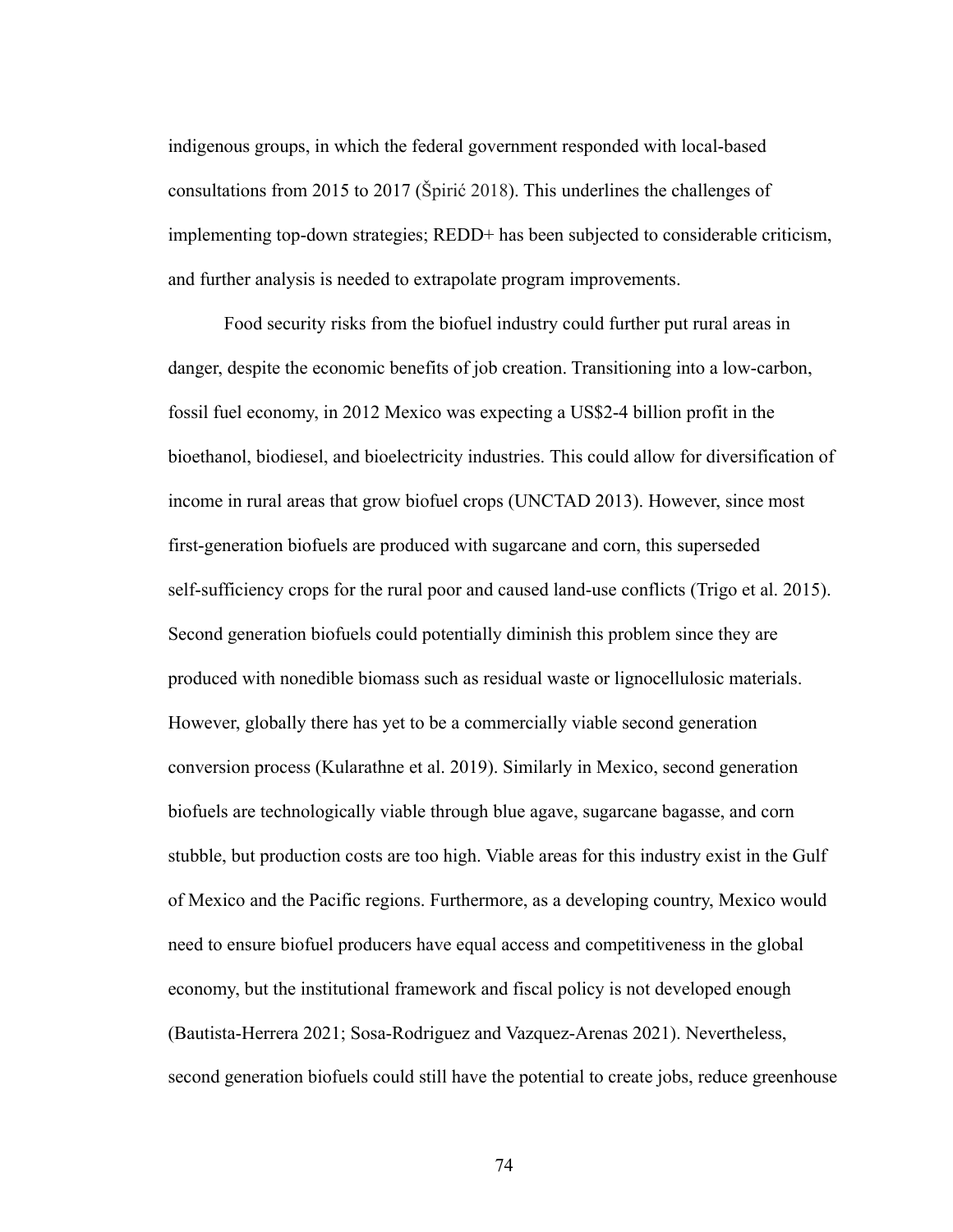gas emissions, and advance renewable energy sources, but not at the expense of rural land.

Steps to be taken nationally to prepare for climate change's uncertainty are weather advisory reports for producers, especially for droughts and frosts, insurance protections against adverse environmental events, and seedbanks. Regional reports would allow farmers to prepare for inclement weather through protective or conservation practices. The project "Masagro Movil" is an example of a weather and price database to enhance farmer knowledge. The monitoring system around the Observatory of the Maya Forest (OSM) in the Yucatán Peninsula also provides monitoring of forest threats, along with a Productive Zoning Map, which local stakeholders can utilize for land-use planning (Alianza 2022). Insurance protections for the producer now exist through the National Organism for the Integration of Insurance Funds (OINFA) and AGROASEMEX. According to CIMMYT, almost 30 percent of farmers have insurance, but efforts to expand access are crucial for the future (World 2015). These are a few safeguard rural producers can take to prepare for and protect against the uncertainty of climate change.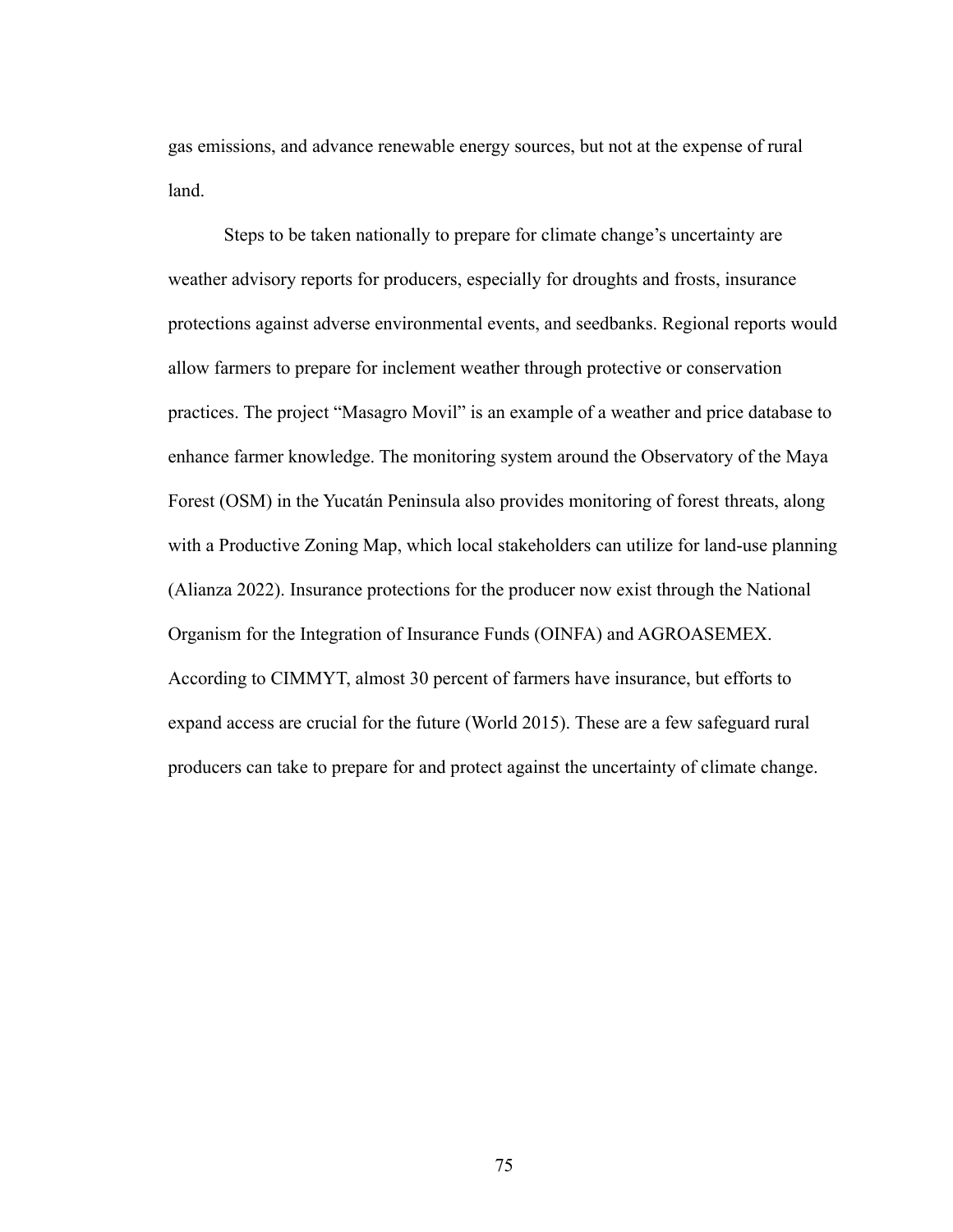## Chapter 11: CONCLUSION

Mexico has prospective policies that could significantly improve the livelihoods of the rural poor and indigenous people, while preparing for the climate crisis and the inevitable consequences of migration and disasters. The National Development Plan of 2019-2024 highlights several sustainability objectives; inequality reduction initiatives, and institutional improvements for economic, social, and political welfare (SEGOB 2019). The current administration seems determined to promote the prosperity of both the people and the environment. By forming new commission and program initiatives, Mexico can continue to learn from past policy errors and limitations to improve their 2024 and 2030 plans. Although the political commitment for change is present, the capacity and resources to reach future goals is constrained. These obstacles prevent Mexico from following through with promises made on the international stage, especially when it comes to climate change. Without large-scale national, state, and local policies that focus on poverty alleviation and employment opportunities for this targeted group, they will continue to suffer the consequential burdens of climate change. Through involvement of multi-level entities from the local to the international, collaborations with NGOs, academic researchers, and development assistance agencies, Mexico has the possibility to minimize the damage of the climate crisis.

As one of the top ten food producing countries in the world, Mexico must adapt to challenges of food insecurity, while prioritizing its domestic consumers. Although several examples throughout this thesis described cases in which agro-exports surpass domestic

76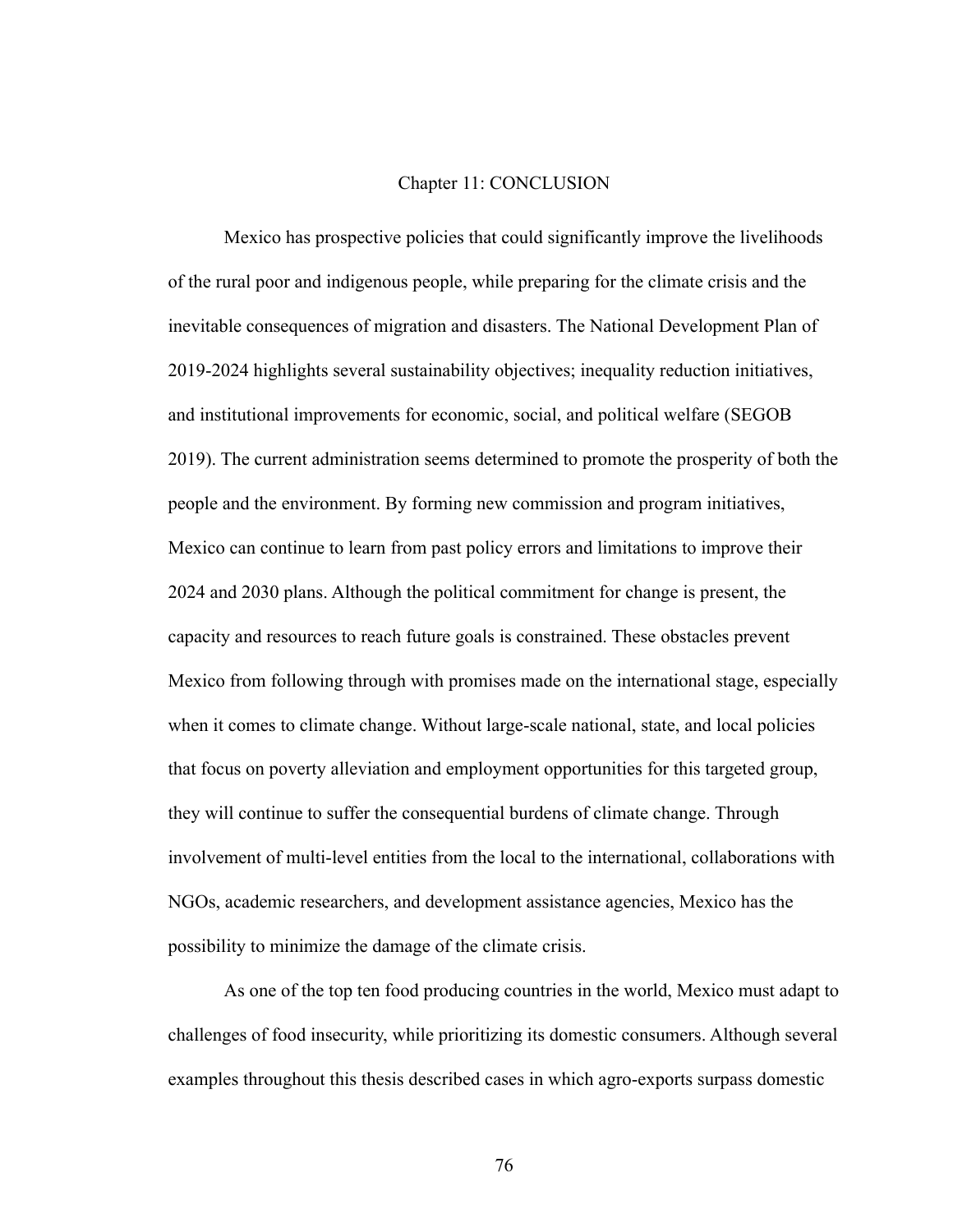production, small-scale producers exist as possible solutions to food insecurity on a local level. This would be dependent on regional development needs, for which certain capabilities are limited by topography, infrastructure, and labor. Medium-to large-scale farmers should also prosper, but not at the expense of small-scale farming. Focusing efforts on carefully targeted populations whether it is small-scale farmers, the rural poor, and/or indigenous people would allow a program to achieve greater success. These programs must cater alternative forms of agriculture to rural areas such as climate-smart techniques, expanded agroforestry and organic certification, and improved indigenous systems that could create market opportunities on a local level. At the same time, sustainability programs could promote short and long term goals against the climate crisis. Strategies that prioritize the welfare of these communities are essential for alleviating poverty and inequality across the country.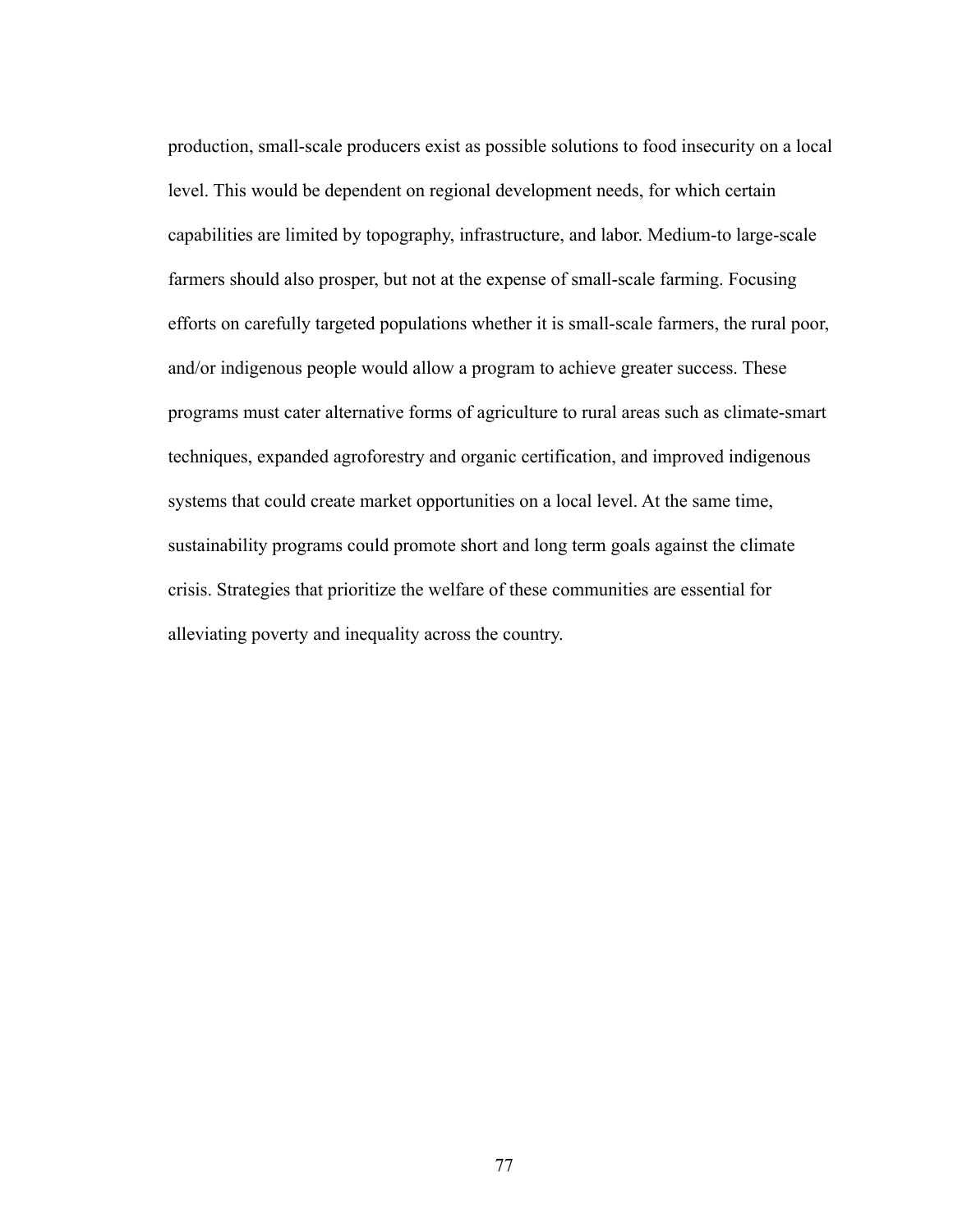| Table 1: Mexican States Population Demographics |  |  |  |
|-------------------------------------------------|--|--|--|
|-------------------------------------------------|--|--|--|

|                 |              |            | Percent  | Percent           | <b>Percent</b>    |              |                | Percent        |                  |  |
|-----------------|--------------|------------|----------|-------------------|-------------------|--------------|----------------|----------------|------------------|--|
|                 | <b>Total</b> | <b>GDP</b> | Indigen- | Emigrant          | Percent           | <b>Rural</b> | Percent        | <b>Extreme</b> | Level of         |  |
|                 | Population   | per        | ous Pop  | <b>Population</b> | <b>Indigenous</b> | Population   | <b>Poverty</b> | <b>Poverty</b> | <b>Education</b> |  |
| <b>State</b>    | 2019         | capita     | 2015     | 2020              | Language          | 2020         | 2018           | 2018           | 2020             |  |
| Aguascalientes  | 1,425,607    | 214,835    | 11.7     | 6.2               | 0.3               | 16           | 26.2           | 1.2            | 10.3             |  |
| Baja California | 3,769,020    | 214,003    | 8.5      | 7.7               | 1.5               | 6            | 23.3           | 1.6            | 10.2             |  |
| Baja California |              |            |          |                   |                   |              |                |                |                  |  |
| Sur             | 789,447      | 272,719    | 14.5     | 11.7              | 1.5               | 9            | 18.1           | 1.5            | 10.3             |  |
| Campeche        | 928,363      | 672,829    | 44.5     | 4.4               | 11.5              | 25           | 46.2           | 9.8            | 9.6              |  |
| Chiapas         | 5,543,828    | 59,756     | 36.1     | 3                 | 27.9              | 51           | 76.4           | 29.7           | 7.8              |  |
| Chihuahua       | 3,741,869    | 212,975    | 7.3      | 4.7               | 2.7               | 13           | 26.3           | 2.6            | 10               |  |
| Cuidad de       |              |            |          |                   |                   |              |                |                |                  |  |
| México          | 9,209,944    | 401,566    | 8.8      | 7.4               | 1.5               | N/A          | 30.6           | 1.7            | 11.5             |  |
| Coahuila de     |              |            |          |                   |                   |              |                |                |                  |  |
| Zaragoza        | 3,146,771    | 270,986    | 6.9      | 4.6               | 0.2               | 8            | 22.5           | 1.4            | 10.4             |  |
| Colima          | 731,391      | 200,995    | 20.4     | 8.1               | 0.6               | 10           | 30.9           | 2.4            | 10               |  |
| Durango         | 1,832,650    | 150,331    | 7.9      | 4.1               | 2.4               | 28           | 37.3           | 2.2            | 9.7              |  |
| Guanajuato      | 6,166,934    | 157,641    | 9.1      | 3.3               | 0.2               | 28           | 43.4           | 4.2            | 9                |  |
| Guerrero        | 3,540,685    | 88,946     | 33.9     | 3.8               | 15.3              | 40           | 66.5           | 26.8           | 8.4              |  |
| Hidalgo         | 3,082,841    | 122,892    | 36.2     | 8.7               | 14.2              | 43           | 43.8           | 6.1            | 9.4              |  |
| Jalisco         | 8,348,151    | 196,634    | 11.1     | 6.9               | 0.8               | 12           | 28.4           | $\overline{3}$ | 9.9              |  |
| Estado de       |              |            |          |                   |                   |              |                |                |                  |  |
| Mexico          | 16,992,418   | 119,357    | 17.0     | 5.8               | 2.7               | 13           | 42.7           | 4.9            | 10.1             |  |
| Michoacán de    |              |            |          |                   |                   |              |                |                |                  |  |
| Ocampo          | 4,748,846    | 119,913    | 27.7     | 4.4               | 3.6               | 29           | 46             | 6.1            | 8.6              |  |
| Morelos         | 1,971,520    | 128,481    | 28.1     | 7.3               | $\overline{2}$    | 18           | 50.8           | 7.4            | 9.8              |  |
| Nayarit         | 1,235,456    | 130,592    | 22.2     | 7.7               | 5.4               | 28           | 34.8           | 5.9            | 9.7              |  |
| Nuevo Leon      | 5,784,442    | 319,062    | 6.9      | 11.8              | 1.2               | N/A          | 14.5           | 0.5            | 10.7             |  |
| Oaxaca          | 4,132,148    | 84,200     | 65.7     | 6.2               | 32.2              | 51           | 66.4           | 23.3           | 8.1              |  |
| Puebla          | 6,583,278    | 116,299    | 35.3     | 4.8               | 11.3              | 27           | 58.9           | 8.6            | 9.2              |  |
| Queretaro       | 2,368,467    | 225,049    | 19.2     | 11.3              | 1.7               | 21           | 27.6           | 2              | 10.5             |  |
| Quintana Roo    | 1,857,985    | 201,600    | 44.4     | 13.2              | 16.6              | 10           | 27.6           | 3.5            | 10.2             |  |
| San Luis Potosi | 2,822,255    | 184,774    | 23.2     | 4.5               | 10                | 33           | 43.4           | 7.3            | 9.6              |  |
| Sinaloa         | 3,026,943    | 170,651    | 12.8     | 4.4               | 1.4               | 24           | 30.9           | 2.7            | 10.2             |  |
| Sonora          | 2,944,840    | 262,726    | 17.8     | 5.3               | 2.4               | 12           | 28.2           | 2.6            | 10.4             |  |
| Tabasco         | 2,402,598    | 216,705    | 25.8     | 2.9               | 2.7               | 41           | 53.6           | 12.3           | 9.7              |  |
| Tamaulipas      | 3,527,735    | 201,260    | 6.3      | 5                 | 0.7               | 10           | 35.1           | 3.3            | 10.1             |  |
| Tlaxcala        | 1,342,977    | 101,684    | 25.2     | 5.5               | 2.7               | 17           | 48.4           | 3.1            | 9.8              |  |
| Veracruz        | 8,062,579    | 128,820    | 29.3     | 4.3               | 9.2               | 38           | 61.8           | 17.7           | 8.7              |  |
| Yucatan         | 2,320,898    | 149,831    | 65.4     | 6.7               | 28.9              | 14           | 40.8           | 6.7            | 9.6              |  |
| Zacatecas       | 1,622,138    | 127,019    | 7.6      | 4.6               | 0.3               | 37           | 46.8           | 3.4            | 9.2              |  |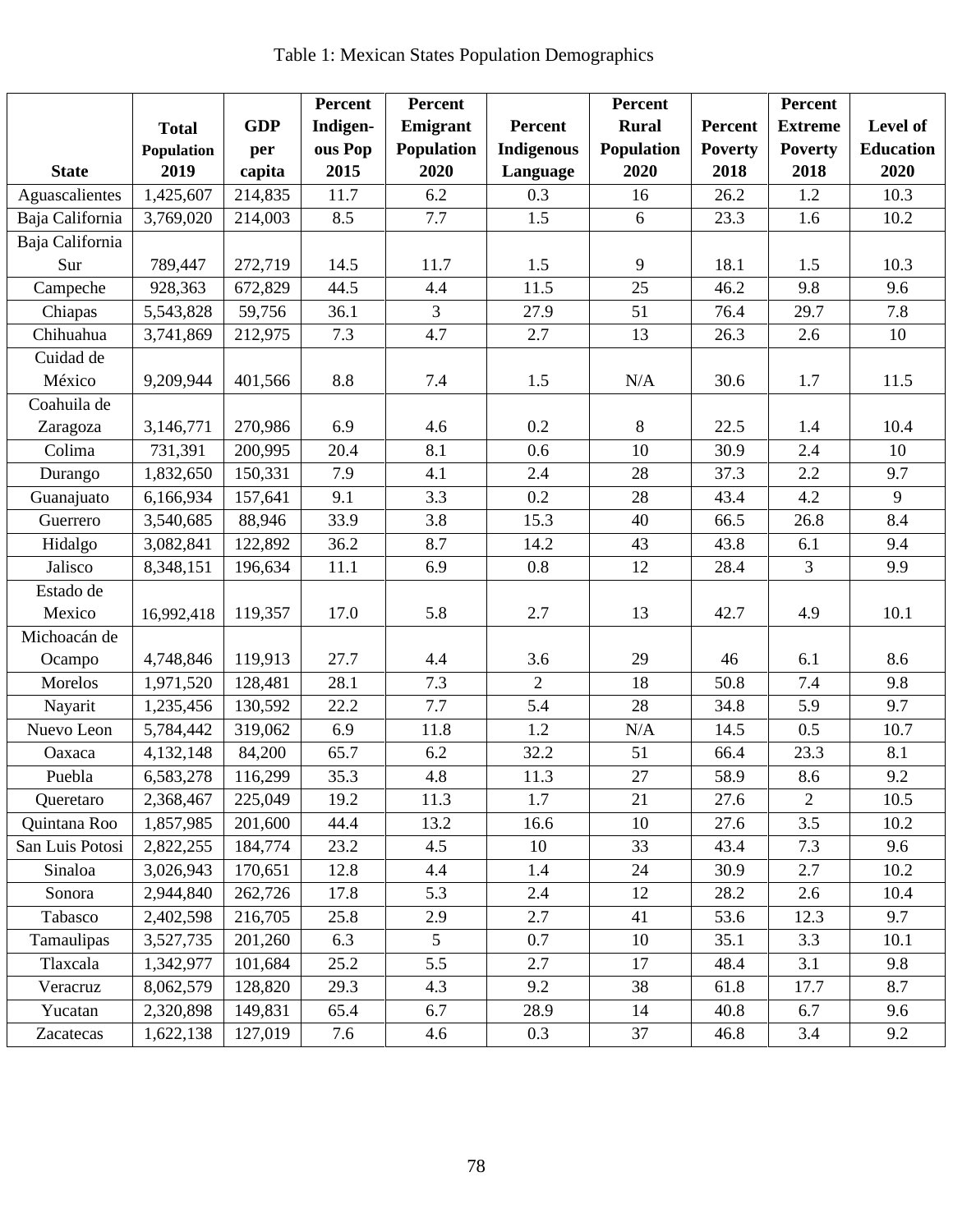## Table 2: Predicted logGDP per capita, Percent Poverty, and Percent Emigrant by Mexican States

| <b>State</b>        | logGDP<br>per                | Predicted<br>logGDP<br>per | <b>Difference</b><br>logGDP | logGDP per<br>capita<br><b>Success/Failure</b> | <b>Predicted</b><br>Percent | <b>Difference</b><br>Percent | Percent<br><b>Poverty</b><br><b>Success/Failure</b> | Predicted<br>Percent<br>Emigration | <b>Difference</b><br>Percent<br><b>Emigrants</b> | More/Less<br>Predicted<br>Percent<br><b>Emigrants</b> |
|---------------------|------------------------------|----------------------------|-----------------------------|------------------------------------------------|-----------------------------|------------------------------|-----------------------------------------------------|------------------------------------|--------------------------------------------------|-------------------------------------------------------|
| Aguascalientes      | capita<br>$\overline{12.28}$ | capita                     | per capita                  |                                                | <b>Poverty</b><br>30.98     | <b>Poverty</b><br>4.78       |                                                     |                                    |                                                  |                                                       |
|                     |                              | 12.33                      | 0.05                        | Failure                                        |                             |                              | <b>Success</b>                                      | 7.49                               | 1.29                                             | Less                                                  |
| Baja<br>California  | 12.27                        | 12.22                      | $-0.05$                     | Success                                        | 22.99                       | $-0.31$                      | Failure                                             | 7.75                               | 0.05                                             | Less                                                  |
| Baja                |                              |                            |                             |                                                |                             |                              |                                                     |                                    |                                                  |                                                       |
| California Sur      | 12.52                        | 12.19                      | $-0.32$                     | <b>Success</b>                                 | 15.82                       | $-2.28$                      | Failure                                             | 8.96                               | $-2.74$                                          | More                                                  |
| Campeche            | 13.42                        | 12.14                      | $-1.27$                     | Success                                        | 38.12                       | $-8.08$                      | Failure                                             | 5.18                               | 0.78                                             | Less                                                  |
| Chiapas             | 11.00                        | 11.16                      | 0.16                        | Failure                                        | 71.69                       | $-4.71$                      | Failure                                             | 2.06                               | $-0.94$                                          | More                                                  |
| Chihuahua           | 12.27                        | 12.19                      | $-0.08$                     | <b>Success</b>                                 | 31.42                       | 5.12                         | Success                                             | 7.07                               | 2.37                                             | Less                                                  |
| Cuidad de<br>México | 12.90                        | 12.94                      | 0.04                        | Failure                                        | 15.27                       | $-15.33$                     | Failure                                             | 5.51                               | $-1.89$                                          | More                                                  |
| Coahuila de         |                              |                            |                             |                                                |                             |                              |                                                     |                                    |                                                  |                                                       |
| Zaragoza            | 12.51                        | 12.41                      | $-0.10$                     | <b>Success</b>                                 | 27.19                       | 4.69                         | Success                                             | 7.42                               | 2.82                                             | Less                                                  |
| Colima              | 12.21                        | 12.15                      | $-0.06$                     | Success                                        | 28.35                       | $-2.55$                      | Failure                                             | 7.51                               | $-0.59$                                          | More                                                  |
| Durango             | 11.92                        | 12.04                      | 0.12                        | Failure                                        | 42.10                       | 4.80                         | Success                                             | 5.53                               | 1.43                                             | Less                                                  |
| Guanajuato          | 11.97                        | 11.69                      | $-0.28$                     | Success                                        | 43.64                       | 0.24                         | Success                                             | 4.42                               | 1.12                                             | Less                                                  |
| Guerrero            | 11.40                        | 11.46                      | 0.06                        | Failure                                        | 61.18                       | $-5.32$                      | Failure                                             | 3.17                               | $-0.63$                                          | More                                                  |
| Hidalgo             | 11.72                        | 11.88                      | 0.16                        | Failure                                        | 50.19                       | 6.39                         | <b>Success</b>                                      | 7.24                               | $-1.46$                                          | More                                                  |
| Jalisco             | 12.19                        | 12.09                      | $-0.10$                     | <b>Success</b>                                 | 28.65                       | 0.25                         | <b>Success</b>                                      | 7.14                               | 0.24                                             | Less                                                  |
| Estado de           |                              |                            |                             |                                                |                             |                              |                                                     |                                    |                                                  |                                                       |
| Mexico              | 11.69                        | 12.26                      | 0.57                        | Failure                                        | 38.03                       | $-4.67$                      | Failure                                             | 5.69                               | $-0.11$                                          | More                                                  |
| Michoacán de        |                              |                            |                             |                                                |                             |                              |                                                     |                                    |                                                  |                                                       |
| Ocampo              | 11.69                        | 11.52                      | $-0.17$                     | <b>Success</b>                                 | 50.69                       | 4.69                         | Success                                             | 6.06                               | 1.66                                             | Less                                                  |
| Morelos             | 11.76                        | 12.10                      | 0.34                        | Failure                                        | 40.00                       | $-10.80$                     | Failure                                             | 5.09                               | $-2.21$                                          | More                                                  |
| Nayarit             | 11.78                        | 12.01                      | 0.23                        | Failure                                        | 41.01                       | 6.21                         | Success                                             | 7.54                               | $-0.16$                                          | More                                                  |
| Nuevo Leon          | 12.67                        | 12.38                      | $-0.30$                     | <b>Success</b>                                 | 8.02                        | $-6.48$                      | Failure                                             | 8.71                               | $-3.09$                                          | More                                                  |
| Oaxaca              | 11.34                        | 11.37                      | 0.03                        | Failure                                        | 71.87                       | 5.47                         | Success                                             | 6.25                               | 0.05                                             | Less                                                  |
| Puebla              | 11.66                        | 11.87                      | 0.21                        | Failure                                        | 51.93                       | $-6.97$                      | Failure                                             | 4.37                               | $-0.43$                                          | More                                                  |
| Queretaro           | 12.32                        | 12.33                      | 0.01                        | Failure                                        | 24.78                       | $-2.82$                      | Failure                                             | 7.87                               | $-3.43$                                          | More                                                  |
| Quintana Roo        | 12.21                        | 12.23                      | 0.02                        | Failure                                        | 26.12                       | $-1.48$                      | Failure                                             | 10.38                              | $-2.82$                                          | More                                                  |
| San Luis            |                              |                            |                             |                                                |                             |                              |                                                     |                                    |                                                  |                                                       |
| Potosi              | 12.13                        | 12.05                      | $-0.08$                     | Success                                        | 46.40                       | 3.00                         | Success                                             | 5.52                               | 1.02                                             | Less                                                  |
| Sinaloa             | 12.05                        | 12.33                      | 0.28                        | Failure                                        | 40.33                       | 9.43                         | Success                                             | 7.03                               | 2.63                                             | Less                                                  |
| Sonora              | 12.48                        | 12.44                      | $-0.04$                     | Success                                        | 31.31                       | 3.11                         | Success                                             | 7.41                               | 2.11                                             | Less                                                  |
| Tabasco             | 12.29                        | 12.16                      | $-0.13$                     | Success                                        | 52.10                       | $-1.50$                      | Failure                                             | 3.61                               | 0.71                                             | Less                                                  |
| Tamaulipas          | 12.21                        | 12.23                      | 0.02                        | Success                                        | 29.84                       | $-5.26$                      | Failure                                             | 5.39                               | 0.39                                             | Less                                                  |
| Tlaxcala            | 11.53                        | 12.14                      | 0.61                        | Failure                                        | 44.50                       | $-3.90$                      | Failure                                             | 5.60                               | 0.10                                             | Less                                                  |
| Veracruz            | 11.77                        | 11.59                      | $-0.18$                     | <b>Success</b>                                 | 54.28                       | $-7.52$                      | Failure                                             | 3.11                               | $-1.19$                                          | More                                                  |
| Yucatan             | 11.92                        | 12.17                      | 0.26                        | Failure                                        | 50.62                       | 9.82                         | Success                                             | 10.26                              | 3.56                                             | Less                                                  |
| Zacatecas           | 11.75                        | 11.76                      | 0.00                        | Success                                        | 46.17                       | $-0.63$                      | Failure                                             | 3.94                               | $-0.66$                                          | More                                                  |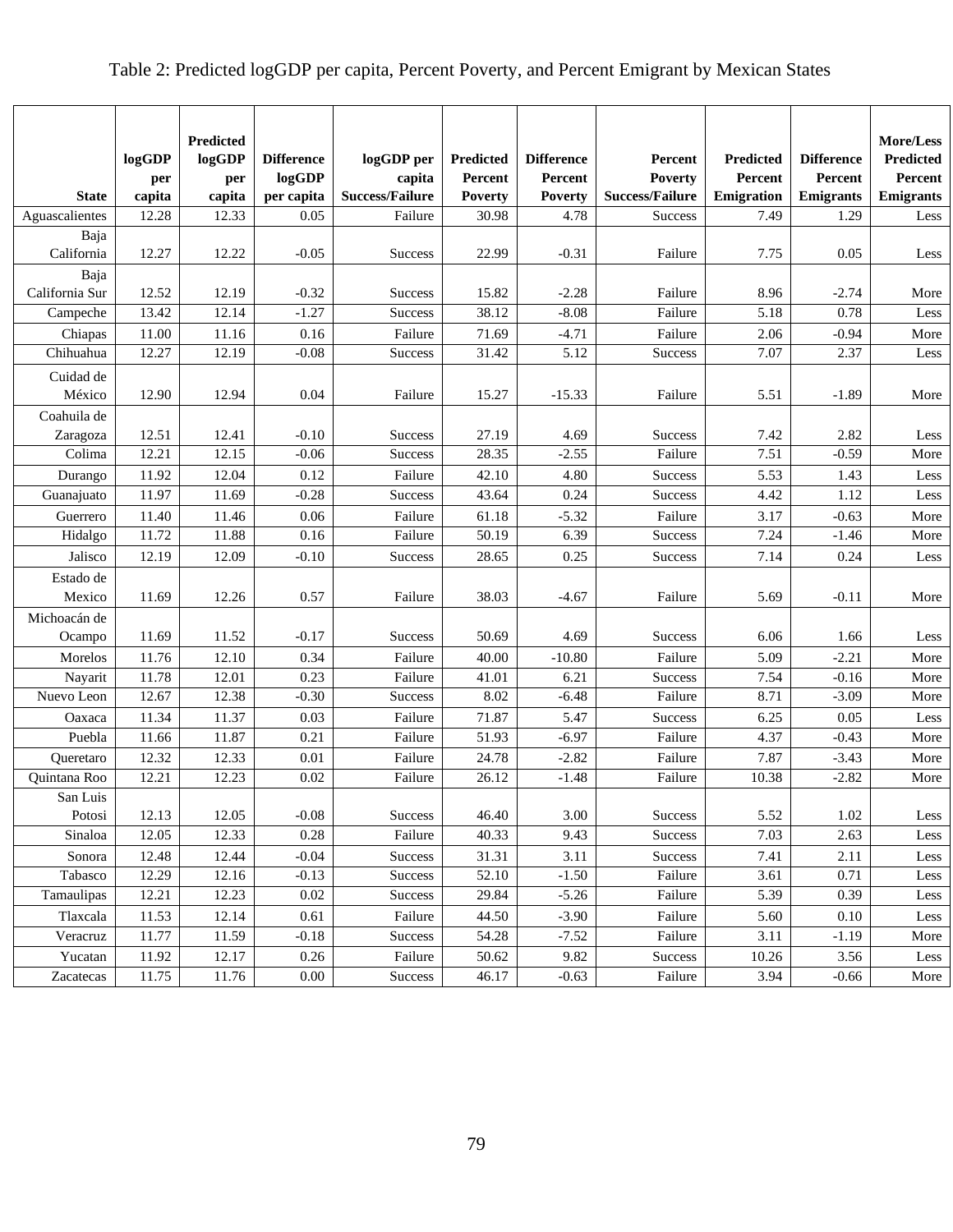## Works Cited

Agroproductores. "Principales estados agrícolas de México." *Agroproductores*, 10 Nov. 2018, [https://agroproductores.com/principales-estados-agricolas-de-mexico/.](https://agroproductores.com/principales-estados-agricolas-de-mexico/)

Agroproductores. "Producción agroalimentaria de Michoacán." *Agroproductores*, 14 Feb. 2020, <https://agroproductores.com/produccion-agroalimentaria-de-michoacan/>.

Alianza México REDD+. "The Mexico REDD+ Program: Preparing Mexico to Reduce Emissions Caused by Deforestation and Forest Degradation." *USAID | The Nature Conservancy | Rainforest Alliance | Woods Hole Research Center | espacios naturales y desarrollo sustentable*, 2022,

[https://www.nature.org/content/dam/tnc/nature/en/documents/LogrosFinales\\_PolicyBrief](https://www.nature.org/content/dam/tnc/nature/en/documents/LogrosFinales_PolicyBrief_ENG.pdf) [\\_ENG.pdf.](https://www.nature.org/content/dam/tnc/nature/en/documents/LogrosFinales_PolicyBrief_ENG.pdf)

AMBIO. "STRATEGIC FOOD SECURITY PROJECT (PESA)." *AMBIO*, 23 Jan. 2018, [https://ambio.org.mx/en/proyecto-estrategico-de-seguridad-alimentaria-pesa/.](https://ambio.org.mx/en/proyecto-estrategico-de-seguridad-alimentaria-pesa/)

Ascher, William. "Community Natural Resources Management Policies in Colombia and Mexico." *Great Policies: Strategic Innovations in Asia and the Pacific Basin, eds. John D. Montgomery and Dennis A. Rondinelli, Praeger*, p. 199-221, 1995.

Astier, Marta; Argueta, Jorge Quetzal; Orozco-Ramirez, Quetzalcoatl; Gonzalez, Maria V.; Morales, Jaime; Gerritsen, Peter R. W.; Escalona, Miguel A.; Rosado-May, Francisco J.; Sanchez-Escudero, Julio; Saldaña, Tomas Martinez; Sanchez-Sanchez, Cristobal; Barrera, Rene Arzuffi; Castrejon, Federico; Morales, Helda; Soto, Lorena; Mariaca, Ramon; Ferguson, Bruce; Rosset, Peter; Ramirez, Hugo; Jarquin, Ramon; Garcia-Moya, Fabian; Ambrosion, Mirna; and Gonzales-Esquivel, Carlos. "Back to the roots: understanding current agroecological movement, science, and practice in Mexico." *Agroecology and Sustainable Food Systems*, vol. 41, nos. 3-4, 2017, p. 329-348, <http://dx.doi.org/10.1080/21683565.2017.1287809>.

Aurelio, Bastida Tapia and Escobar, Georgina Flores. "Tecnologías y Estructuras de la Agricultura Protegida Mexicana." *Congreso Nacional de Riego y Drenaje COMEII 2016*, 2016,

<http://www.riego.mx/congresos/comeii2016/ponencias/extenso/COMEII-16020.pdf>.

Ávila, José Luis. "Población y desarrollo rural en México." *Comité Especial de Población y Desarrollo de la Comisión Económica para América Latina*, July 2012, [https://www.cepal.org/sites/default/files/presentations/5-2joseluisavila\\_0.pdf.](https://www.cepal.org/sites/default/files/presentations/5-2joseluisavila_0.pdf)

Bautista-Herrera, Adrian; Ortiz-Arango, Francisco; Alvarez-Garcia, Jose. "Profitability Using Second-Generation Bioethanol in Gasoline Produced in Mexico." *Energies | MDPI*, vol. 14, 2021, https://doi.org/10.3390/ en14082294.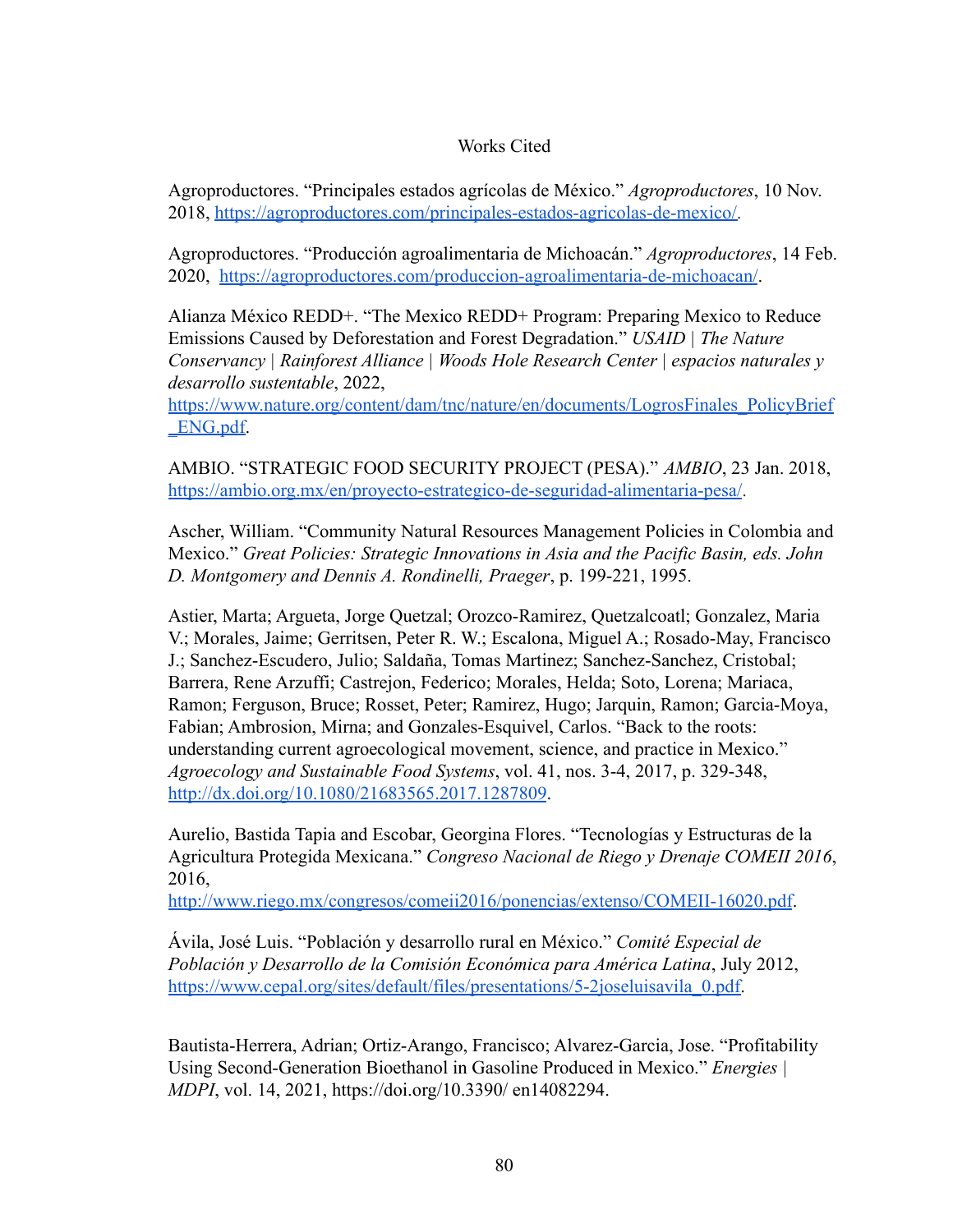Boege, Eckart and Carranza, Zinnia. *Agricultura Sostenible Campesino-Indigena, Soberanía Alimentaria y Equidad de Género*. PIDAASSA, Sept. 2009.

Bridgewater, Peter and Rotherham, Ian D. "A critical perspective on the concept of biocultural diversity and its emerging role in nature and heritage conservation." *People and Nature*, vol. 1, no. 3, 19 July 2019, p. 291-304, [https://doi.org/10.1002/pan3.10040.](https://doi.org/10.1002/pan3.10040)

CADENA. "CADENA MÉXICO." *CADENA*, 2022, [https://cadena.ngo/en/mexico/.](https://cadena.ngo/en/mexico/)

CEPAL. "Autoridades de América Latina y el Caribe revisarán los avances y desafíos en la implementación del Pacto Mundial para la Migración Segura, Ordenada y Regular." *Comisión Económica para América Latina y el Caribe (CEPAL)*, 1 Apr. 2021, [https://www.cepal.org/es/noticias/autoridades-america-latina-caribe-revisaran-avances-de](https://www.cepal.org/es/noticias/autoridades-america-latina-caribe-revisaran-avances-desafios-la-implementacion-pacto#:~:text=El%20Pacto%20Mundial%20para%20la,su%20naturaleza%20transnacional%20y%20multidimensional) [safios-la-implementacion-pacto#:~:text=El%20Pacto%20Mundial%20para%20la,su%20](https://www.cepal.org/es/noticias/autoridades-america-latina-caribe-revisaran-avances-desafios-la-implementacion-pacto#:~:text=El%20Pacto%20Mundial%20para%20la,su%20naturaleza%20transnacional%20y%20multidimensional) [naturaleza%20transnacional%20y%20multidimensional](https://www.cepal.org/es/noticias/autoridades-america-latina-caribe-revisaran-avances-desafios-la-implementacion-pacto#:~:text=El%20Pacto%20Mundial%20para%20la,su%20naturaleza%20transnacional%20y%20multidimensional).

Chan, Oscar. "Crecen expectativas en la producción agrícola." *Novedades Yucatán*, 11 Mar. 2020,

[https://sipse.com/novedades-yucatan/produccion-agricola-yucatan-campo-ampliacion-nu](https://sipse.com/novedades-yucatan/produccion-agricola-yucatan-campo-ampliacion-nuevos-mercados-358535.html) [evos-mercados-358535.html.](https://sipse.com/novedades-yucatan/produccion-agricola-yucatan-campo-ampliacion-nuevos-mercados-358535.html)

CODEGEA. "Diagnóstico Sectorial del Estado de Aguascalientes 2010." *Comision para el Desarrollo Agropecuario del Estado de Aguascalientes (CODEGEA) | SAGARPA*, May 2010,

[https://www.aguascalientes.gob.mx/sedrae/see/info-estatales/Otrostrabajosrealizados/Dia](https://www.aguascalientes.gob.mx/sedrae/see/info-estatales/Otrostrabajosrealizados/Diagnostico%20AGS_mat_2010.pdf) [gnostico%20AGS\\_mat\\_2010.pdf.](https://www.aguascalientes.gob.mx/sedrae/see/info-estatales/Otrostrabajosrealizados/Diagnostico%20AGS_mat_2010.pdf)

CODESIN. "Sinaloa en Números." *CODESIN*, vol. 29, June 2021, [https://sinaloaennumeros.codesin.mx/wp-content/uploads/2021/06/Reporte-29-del-2021](https://sinaloaennumeros.codesin.mx/wp-content/uploads/2021/06/Reporte-29-del-2021-de-Agricultura-en-sinaloa-2020.pdf) [de-Agricultura-en-sinaloa-2020.pdf.](https://sinaloaennumeros.codesin.mx/wp-content/uploads/2021/06/Reporte-29-del-2021-de-Agricultura-en-sinaloa-2020.pdf)

Comisión Nacional Forestal. "Sistema Agroforestales Maderables en México." *Gobierno de México | Secretaría de Medio Ambiente y Recursos Naturales*, 11 June 2020, [https://www.gob.mx/conafor/documentos/sistemas-agroforestales-maderables-en-mexico.](https://www.gob.mx/conafor/documentos/sistemas-agroforestales-maderables-en-mexico)

CONEVAL. "Diagnóstico sobre alimentación y nutrición: Informe ejecutivo." *CONEVAL*, 2014,

[https://www.coneval.org.mx/Evaluacion/ECNCH/Documents/Diagnostico\\_sobre\\_aliment](https://www.coneval.org.mx/Evaluacion/ECNCH/Documents/Diagnostico_sobre_alimentacion_y_nutricion_270715.pdf) acion y nutricion 270715.pdf.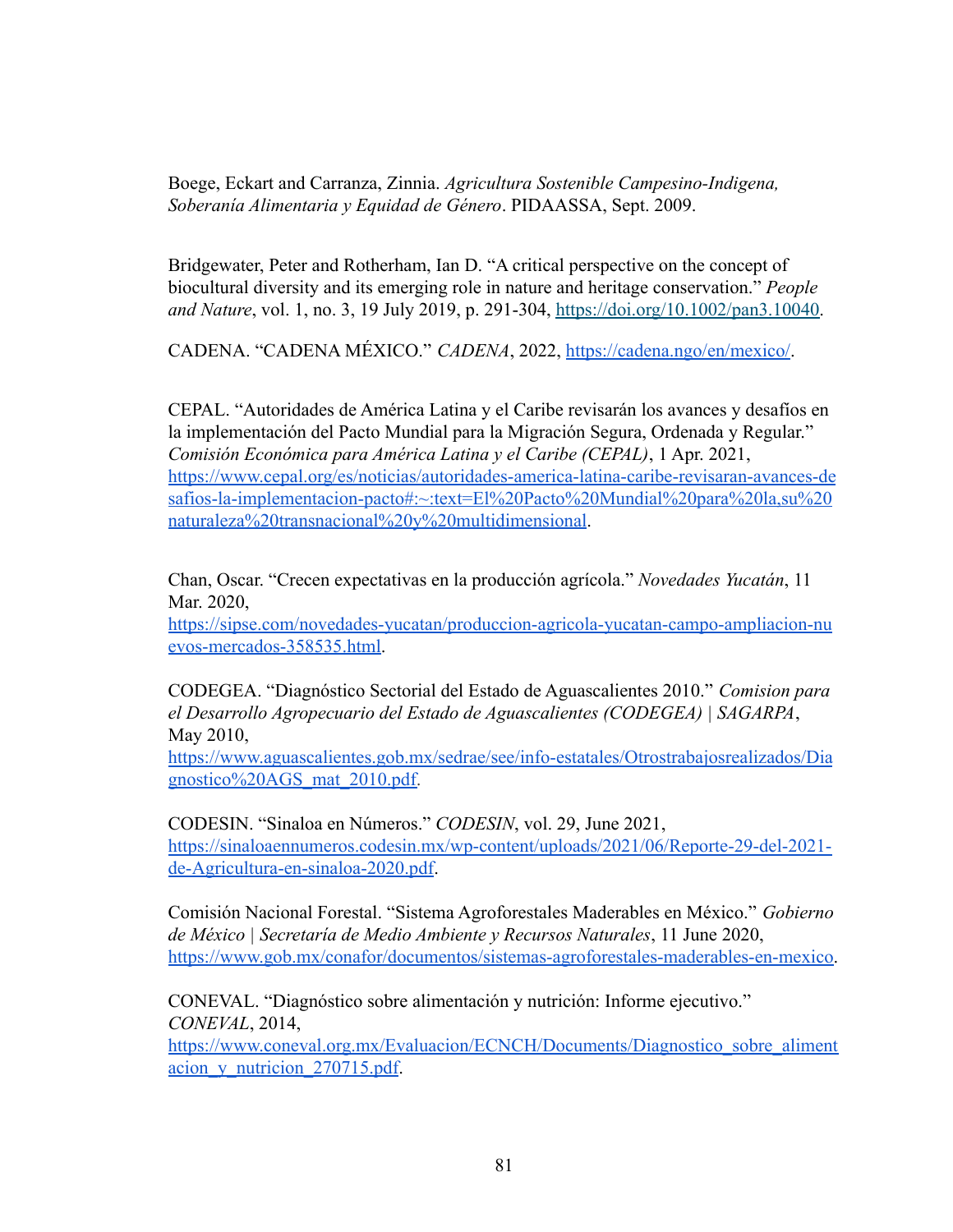CONEVAL. "Información de Pobreza y Evaluación en las Entidades federativas y municipios." *CONEVAL*, 2022, [https://www.coneval.org.mx/coordinacion/entidades/Paginas/inicioent.aspx.](https://www.coneval.org.mx/coordinacion/entidades/Paginas/inicioent.aspx)

Connor, Hannah; Olivera, Alejandro; Simon, Angelica; Velazquez, Alberto. "Mexican Officials Urged to Address Violations of Mayan Sovereign Rights Caused by Construction of Industrial Pig Farms in Yucatán Peninsula." *Center for Biological Diversity*, 7 Apr. 2021,

[https://biologicaldiversity.org/w/news/press-releases/mexican-officials-urged-to-address](https://biologicaldiversity.org/w/news/press-releases/mexican-officials-urged-to-address-violations-of-mayan-sovereign-rights-caused-by-construction-of-industrial-pig-farms-in-yucat%C3%A1n-peninsula-2021-04-07/)[violations-of-mayan-sovereign-rights-caused-by-construction-of-industrial-pig-farms-in](https://biologicaldiversity.org/w/news/press-releases/mexican-officials-urged-to-address-violations-of-mayan-sovereign-rights-caused-by-construction-of-industrial-pig-farms-in-yucat%C3%A1n-peninsula-2021-04-07/)[yucat%C3%A1n-peninsula-2021-04-07/.](https://biologicaldiversity.org/w/news/press-releases/mexican-officials-urged-to-address-violations-of-mayan-sovereign-rights-caused-by-construction-of-industrial-pig-farms-in-yucat%C3%A1n-peninsula-2021-04-07/)

Consejo Estatal para el Desarrollo Integral de los Pueblos Indígenas. "Indígenas." *Gobierno de México | EDOMEX*, 16 Dec. 2021, [https://edomex.gob.mx/indigenas.](https://edomex.gob.mx/indigenas)

Conservation Agriculture Group. "Conservation Agriculture: Global Research and Resources." *Cornell University College of Agriculture and Life Sciences*, 2015, [http://conservationagriculture.mannlib.cornell.edu/pages/aboutca/whatisca.html.](http://conservationagriculture.mannlib.cornell.edu/pages/aboutca/whatisca.html)

Curry, Alexander. "Violence and Avocado Capitalism in Michoacán, Mexico." *Noria Research*, Mar. 2021, <https://noria-research.com/violence-and-avocado-capitalism-in-mexico/>.

DataMexico. "Workers in Agriculture, Livestock, Forestry, Hunting and Fishing." *DataMEXICO*, 2021,

[https://datamexico.org/en/profile/occupation/trabajadores-en-actividades-agricolas-ganad](https://datamexico.org/en/profile/occupation/trabajadores-en-actividades-agricolas-ganaderas-forestales-caza-y-pesca) [eras-forestales-caza-y-pesca](https://datamexico.org/en/profile/occupation/trabajadores-en-actividades-agricolas-ganaderas-forestales-caza-y-pesca).

Delfin-Ortega, Odette and Valencia, Joel. "Competitiveness in Michoacán: A Proposal for an International Positions in Agroindustrial Sector." *Journal of Agricultural Science*, vol. 7, no. 2, 2015, **DOI:**[10.5539/jas.v7n2p106.](https://doi.org/10.5539/jas.v7n2p106)

Dorantes, Jose Antonio Avila. "Estrategia de los productores del sur de Yucatán para insertarse en la economía de mercado." *Revista Mexicana de Ciencias Agrícolas*, vol. 12, no. 2, 2021, <https://doi.org/10.29312/remexca.v12i2.2544>.

Escobar Latapi, Agustin. "Recent Trends and Composition of Mexico's Farm Work Force." *Wilson Center*, 26 May 2020, [https://www.wilsoncenter.org/article/recent-trends-and-composition-mexicos-farm-work](https://www.wilsoncenter.org/article/recent-trends-and-composition-mexicos-farm-work-force)[force.](https://www.wilsoncenter.org/article/recent-trends-and-composition-mexicos-farm-work-force)

FAO. "Agroecology Knowledge Hub." *Food and Agriculture Organization of the United Nations: Rome*, 2022, [https://www.fao.org/agroecology/overview/en/.](https://www.fao.org/agroecology/overview/en/)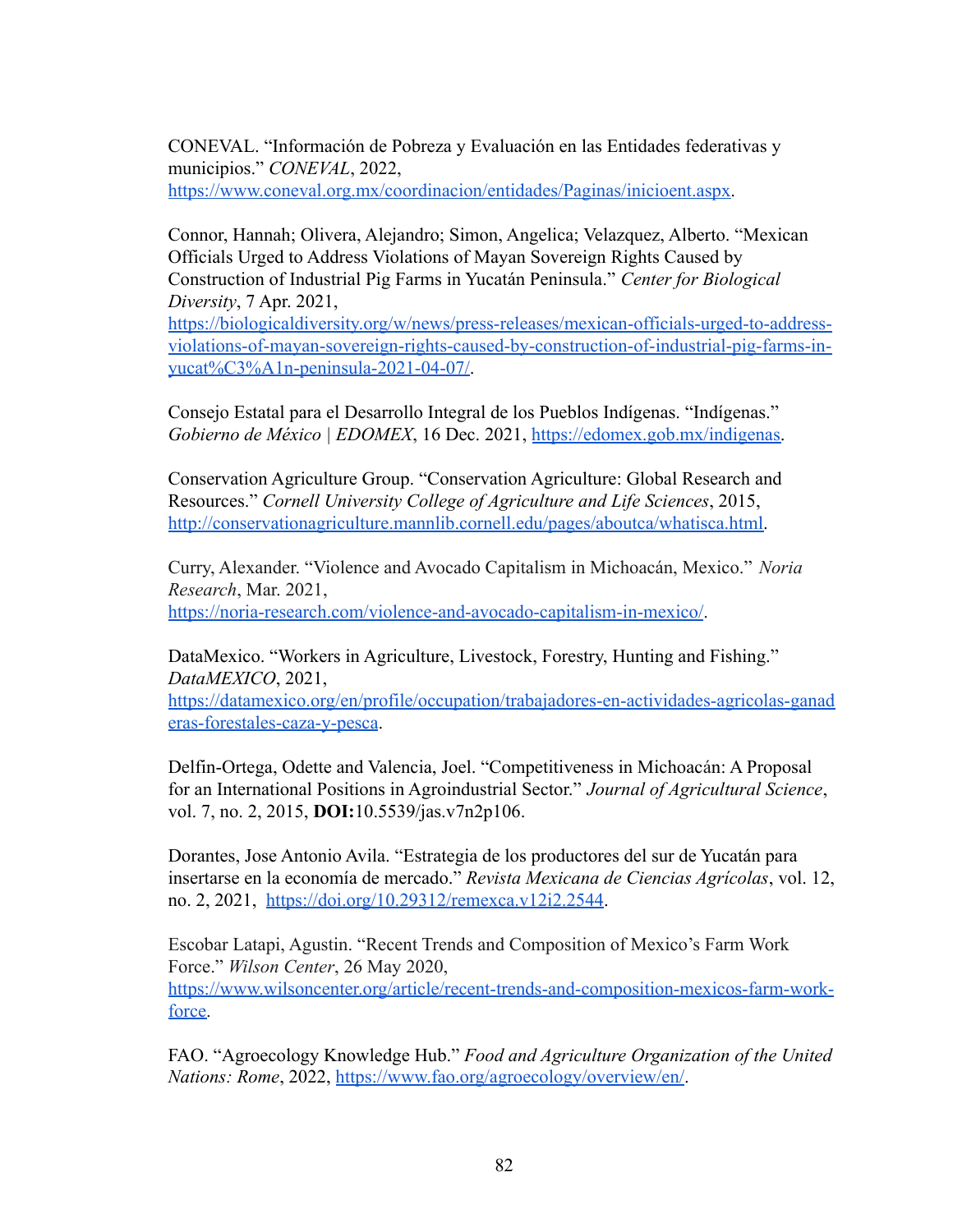FAO. *Climate-smart agriculture case studies 2021 – Projects from around the world.* Rome, 2021, <https://doi.org/10.4060/cb5359en>.

FAO. "Socio-economic context and role of agriculture." *FAO Food and Agriculture Policy Decision Analysis (FAPDA) | FAO Mexico Office*, 2016, <http://www.fao.org/3/i6006e/i6006e.pdf>.

Fernandez, Antonio Turrent; Flores, Jose I. Cortes; Calderon, Alejandro Espinosa; Romero, Ernesto Hernandez; Gomez, Robertony Camas; Zambrano, Juan Pablo Torres; Martinez, Andres Zambada. "MasAgro or MIAF, Which one if the best option to sustainably modernize traditional agriculture in Mexico?" *Revista Mexicana de Ciencias Agrícolas*, vol. 8, no. 5, Aug. 2017, <https://doi.org/10.29312/remexca.v8i5.116>.

Flores, Dagoberto. "Historia de la transformación agrícola del Valle del Yaqui Sonora 1981-2013." *Centro Internacional de Mejoramiento de Maiz y Trigo (CIMMYT)*, 2020, [https://repository.cimmyt.org/bitstream/handle/10883/21345/63598.pdf?sequence=1&isA](https://repository.cimmyt.org/bitstream/handle/10883/21345/63598.pdf?sequence=1&isAllowed=y) [llowed=y](https://repository.cimmyt.org/bitstream/handle/10883/21345/63598.pdf?sequence=1&isAllowed=y)

Flores, Miguel Cervera and Glez., J. Walter Rangel. "Distribución de la Población por Tamaño de Localidad y su Relación con el Medio Ambiente." *Dirección General de Estadisticas Sociodemograficas | INEGI*, Feb. 2015, [https://www.inegi.org.mx/eventos/2015/poblacion/doc/p-walterrangel.pdf.](https://www.inegi.org.mx/eventos/2015/poblacion/doc/p-walterrangel.pdf)

FND. "Promueven Financiera Nacional de Desarrollo y Gobierno de Sonora un mayor acceso al crédito." *Financiera Nacional de Desarrollo Agropecuario, Rural, Forestal y Pesquero | Gobierno de Mexico*, 02 Mar. 2022, [https://www.gob.mx/fnd/articulos/promueven-financiera-nacional-de-desarrollo-y-gobier](https://www.gob.mx/fnd/articulos/promueven-financiera-nacional-de-desarrollo-y-gobierno-de-sonora-un-mayor-acceso-al-credito?idiom=es)

[no-de-sonora-un-mayor-acceso-al-credito?idiom=es.](https://www.gob.mx/fnd/articulos/promueven-financiera-nacional-de-desarrollo-y-gobierno-de-sonora-un-mayor-acceso-al-credito?idiom=es)

Garcia, Xavier Moya; Caamal, Arturo; Ku Ku, Bernardino; Xool, Eulalio Chan; Armendariz, Ivan; Flores, Jorge; Moguel, Julieta; Poot, Margarita Noh; Rosales, Margarita; Dominguez, Juan Xool. "La agricultura campesina de los mayas en Yucatán." *Leisa Revista de Agroecología*, vol. 19, no. 0, 11 Nov. 2021, [https://www.leisa-al.org/web/index.php/volumen-19-numero-0/2215-la-agricultura-camp](https://www.leisa-al.org/web/index.php/volumen-19-numero-0/2215-la-agricultura-campesina-de-los-mayas-en-yucatan) [esina-de-los-mayas-en-yucatan](https://www.leisa-al.org/web/index.php/volumen-19-numero-0/2215-la-agricultura-campesina-de-los-mayas-en-yucatan).

Gobierno de México. "Cinco estados con cinco estrellas en producción Agrícola." *Gobierno de México*, 2021, [https://www.gob.mx/agricultura/articulos/cinco-estados-con-cinco-estrellas-en-produccio](https://www.gob.mx/agricultura/articulos/cinco-estados-con-cinco-estrellas-en-produccion-agricola) [n-agricola.](https://www.gob.mx/agricultura/articulos/cinco-estados-con-cinco-estrellas-en-produccion-agricola)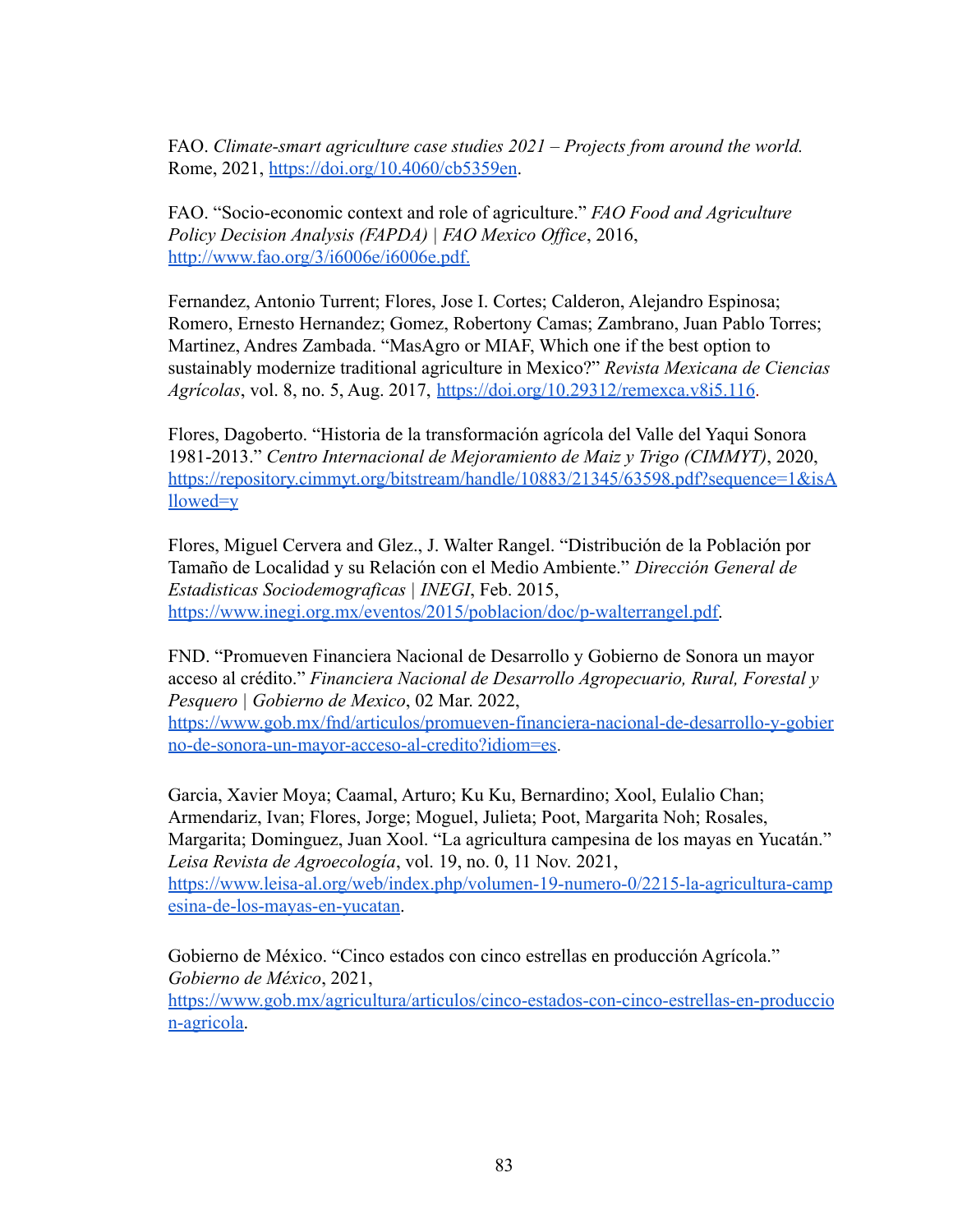Gobierno de México. "Proyectos y Programas Prioritarios." *Gobierno de México*, 2022, [https://www.gob.mx/proyectosyprogramasprioritarios.](https://www.gob.mx/proyectosyprogramasprioritarios)

Hernandez, Julio Cesar Velasquez and Santos, Jesus Leon. "CEDICAM: una organización de campesinos para campesinos en México." *LEISA revista de agroecología*, vol. 22, no. 2, 2006,

[https://www.leisa-al.org/web/index.php/volumen-22-numero-2/1982-cedicam-una-organi](https://www.leisa-al.org/web/index.php/volumen-22-numero-2/1982-cedicam-una-organizacion-de-campesinos-para-campesinos-en-mexico) [zacion-de-campesinos-para-campesinos-en-mexico.](https://www.leisa-al.org/web/index.php/volumen-22-numero-2/1982-cedicam-una-organizacion-de-campesinos-para-campesinos-en-mexico)

Hernandez-Perez, Juan Luis. "Sistema de innovación agrícola como estrategia de competitividad de los productores sonorenses en el contexto del TLCAN (NAFTA)." *Estudios Sociales | Revista de Alimentación Contemporánea y Desarrollo Regional*, vol. 29, no. 54, 30 June 2019, <https://doi.org/10.24836/es.v29i54.828>.

Hewitt de Alcántara, Cynthia. *La Modernización De La Agricultura Mexicana, 1940-1970 (Modernizing Mexican Agriculture: Socioeconomic Implications of Technological Change, 1940-1970, Span.) Trad. De Félix Blanco*. 1978.

IDMC. "Mexico." *Internal Displacement Monitoring Centre,* 2021, <https://www.internal-displacement.org/sites/default/files/2021-05/figure-analysis-mex.pdf> and [https://www.internal-displacement.org/countries/mexico.](https://www.internal-displacement.org/countries/mexico)

IICA | Instituto Interamericano de Cooperación para la Agricultura. "Cosechando innovación: Un modelo de México para el mundo." *SAGARPA* and *CIMMYT*, 2016, [https://www.redinnovagro.in/docs/Cosechando\\_Innovaci%C3%B3n.pdf](https://www.redinnovagro.in/docs/Cosechando_Innovaci%C3%B3n.pdf).

a. INEGI. "Estadísticas a Propósito del Día Internacional de los Pueblos Indígenas (9 de Agosto)." *Comunicado de Prensa | INEGI*, no. 392, 7 Aug. 2020,

<https://www.inegi.org.mx/contenidos/saladeprensa/aproposito/2020/indigenas2020.pdf>.

- b. INEGI. "Población total inmigrante, emigrante y saldo neto migratorio por entidad federativa, años censales de 2000, 2010 y 2020." *INEGI*, 2020, [https://www.inegi.org.mx/app/tabulados/interactivos/?px=Migracion\\_01&bd=Mig](https://www.inegi.org.mx/app/tabulados/interactivos/?px=Migracion_01&bd=Migracion) [racion.](https://www.inegi.org.mx/app/tabulados/interactivos/?px=Migracion_01&bd=Migracion)
- c. INEGI. "Producto Interno Bruto Por Entidad Federativa 2019." *INEGI*, no. 632, 9 Dec. 2020, [https://www.inegi.org.mx/contenidos/saladeprensa/boletines/2020/OtrTemEcon/PI](https://www.inegi.org.mx/contenidos/saladeprensa/boletines/2020/OtrTemEcon/PIBEntFed2019.pdf) [BEntFed2019.pdf.](https://www.inegi.org.mx/contenidos/saladeprensa/boletines/2020/OtrTemEcon/PIBEntFed2019.pdf)

INPI | Instituto Nacional de los Pueblos Indígenas. "Apoyo para proyectos del Programa para el Fortalecimiento Económico de los Pueblos y Comunidades Indígenas." *Gobierno de México*, 16 Jan. 2020,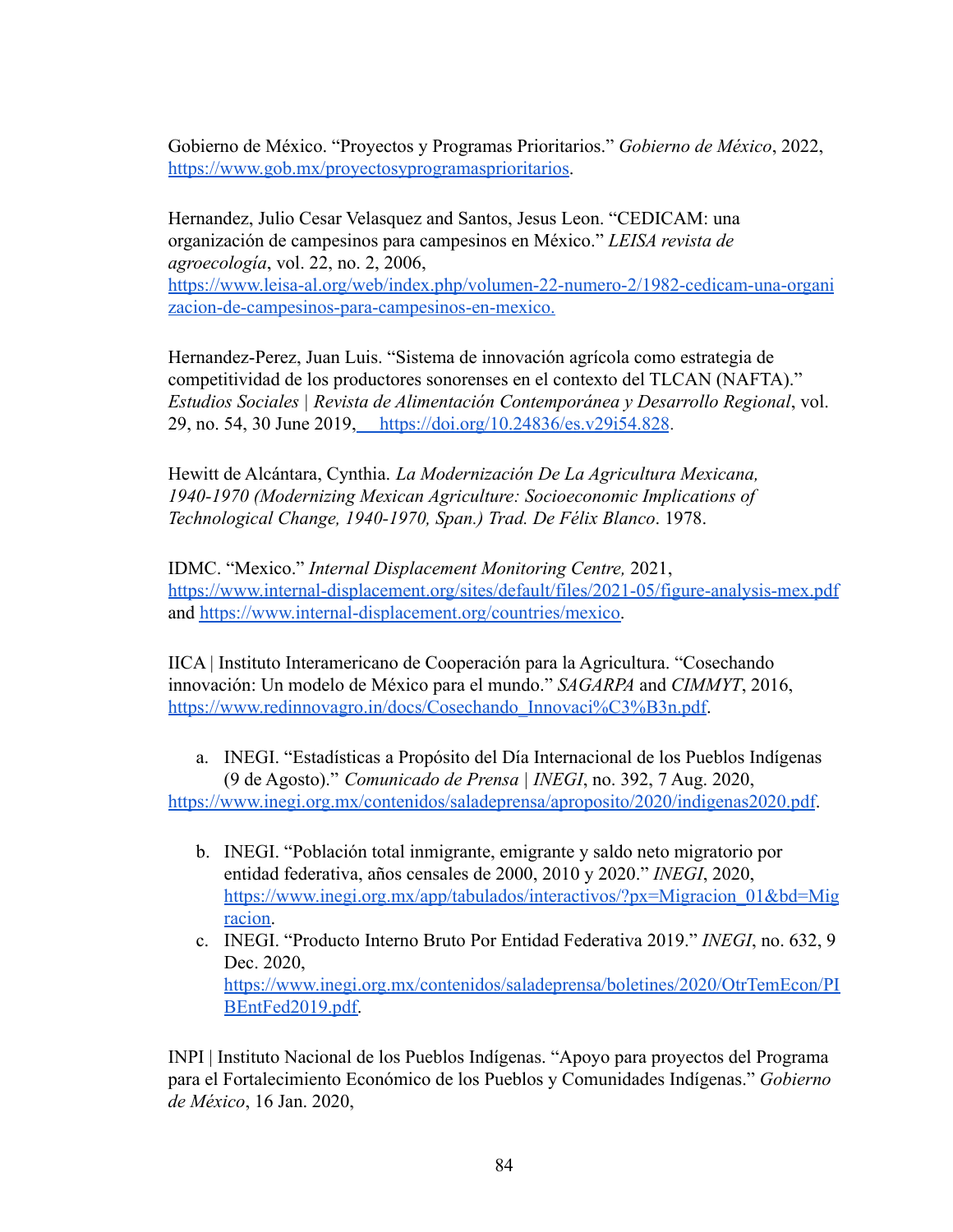[https://www.gob.mx/inpi/acciones-y-programas/mas-informacion-apoyo-para-proyectos](https://www.gob.mx/inpi/acciones-y-programas/mas-informacion-apoyo-para-proyectos-del-programa-para-el-fortalecimiento-economico-de-los-pueblos-y-comunidades-indigenas-proeci)[del-programa-para-el-fortalecimiento-economico-de-los-pueblos-y-comunidades-indigen](https://www.gob.mx/inpi/acciones-y-programas/mas-informacion-apoyo-para-proyectos-del-programa-para-el-fortalecimiento-economico-de-los-pueblos-y-comunidades-indigenas-proeci) [as-proeci.](https://www.gob.mx/inpi/acciones-y-programas/mas-informacion-apoyo-para-proyectos-del-programa-para-el-fortalecimiento-economico-de-los-pueblos-y-comunidades-indigenas-proeci)

INPI. "Programa Nacional de los Pueblos Indígenas: 2018-2024." *Instituto Nacional de los Pueblos Indígenas*, 2018,

[https://www.gob.mx/cms/uploads/attachment/file/423227/Programa-Nacional-de-los-Pue](https://www.gob.mx/cms/uploads/attachment/file/423227/Programa-Nacional-de-los-Pueblos-Indigenas-2018-2024.pdf) [blos-Indigenas-2018-2024.pdf.](https://www.gob.mx/cms/uploads/attachment/file/423227/Programa-Nacional-de-los-Pueblos-Indigenas-2018-2024.pdf)

Instituto Nacional de las Mujeres (INMUJERES). "Interconexión entre justicia climática, cuidados, salud y derechos sexuales y reproductivos, loro de la CSW66." *Gobierno de México | INMUJERES,* 31 Mar. 2022,

[https://www.gob.mx/inmujeres/articulos/interconexion-entre-justicia-climatica-cuidados](https://www.gob.mx/inmujeres/articulos/interconexion-entre-justicia-climatica-cuidados-salud-y-derechos-sexuales-y-reproductivos-logro-de-la-csw66?idiom=es)[salud-y-derechos-sexuales-y-reproductivos-logro-de-la-csw66?idiom=es.](https://www.gob.mx/inmujeres/articulos/interconexion-entre-justicia-climatica-cuidados-salud-y-derechos-sexuales-y-reproductivos-logro-de-la-csw66?idiom=es)

Instituto Nacional de las Mujeres (INMUJERES). "Mujeres Rurales, Indígenas y Campesinas." *Gobierno de México | INMUJERES*, 10 Mar. 2015, [https://www.gob.mx/inmujeres/documentos/mujeres-rurales-indigenas-y-campesinas?stat](https://www.gob.mx/inmujeres/documentos/mujeres-rurales-indigenas-y-campesinas?state=draft) [e=draft.](https://www.gob.mx/inmujeres/documentos/mujeres-rurales-indigenas-y-campesinas?state=draft)

Instituto Nacional de las Mujeres (INMUJERES). "Las mujeres rurales producen más del 50% de la producción de alimentos en México." *Gobierno de México | INMUJERES*, 15 Oct. 2019,

[https://www.gob.mx/inmujeres/articulos/las-mujeres-rurales-agentes-clave-para-el-desarr](https://www.gob.mx/inmujeres/articulos/las-mujeres-rurales-agentes-clave-para-el-desarrollo-sostenible) [ollo-sostenible.](https://www.gob.mx/inmujeres/articulos/las-mujeres-rurales-agentes-clave-para-el-desarrollo-sostenible)

IPCC. "Summary for Policymakers. In: *Climate Change 2021: The Physical Science Basis. Contribution of Working Group I to the Sixth Assessment Report of the Intergovernmental Panel on Climate Change* [Masson- Delmotte, V., P. Zhai, A. Pirani, S.L. Connors, C. Péan, S. Berger, N. Caud, Y. Chen, L. Goldfarb, M.I. Gomis, M. Huang, K. Leitzell, E. Lonnoy, J.B.R. Matthews, T.K. Maycock, T. Waterfield, O. Yelekçi, R. Yu, and B. Zhou (eds.)]." *Cambridge University Press, In Press*, 2021, [https://www.ipcc.ch/report/ar6/wg1/downloads/report/IPCC\\_AR6\\_WGI\\_SPM\\_final.pdf.](https://www.ipcc.ch/report/ar6/wg1/downloads/report/IPCC_AR6_WGI_SPM_final.pdf)

Kularathne, I.W.; Gunathilake, C. A.; Rathneweera, A. C.; Kalpage, C. S.; Rajapakse, S. "The Effect of Use of Biofuels on Environmental Pollution - A Review." *International Journal of Renewable Energy Research,* vol. 9, no. 3, Sept. 2019, https://www.researchgate.net/profile/Indrani-Kularatna/publication/348297676 The Effe ct of Use of Biofuels on Environmental Pollution -A Review/links/5ff6da96458515 [53a026e0b8/The-Effect-of-Use-of-Biofuels-on-Environmental-Pollution-A-Review.pdf.](https://www.researchgate.net/profile/Indrani-Kularatna/publication/348297676_The_Effect_of_Use_of_Biofuels_on_Environmental_Pollution_-A_Review/links/5ff6da9645851553a026e0b8/The-Effect-of-Use-of-Biofuels-on-Environmental-Pollution-A-Review.pdf)

Kumari Rigaud, Kanta, Alex de Sherbinin; Bryan Jones; Jonas Bergmann; Viviane Clement; Kayly Ober; Jacob Schewe; Susana Adamo; Brent McCusker; Silke Heuser; and Amelia Midgley. "Groundswell: Preparing for Internal Climate Migration." *Washington, DC: The World Bank*, 2018.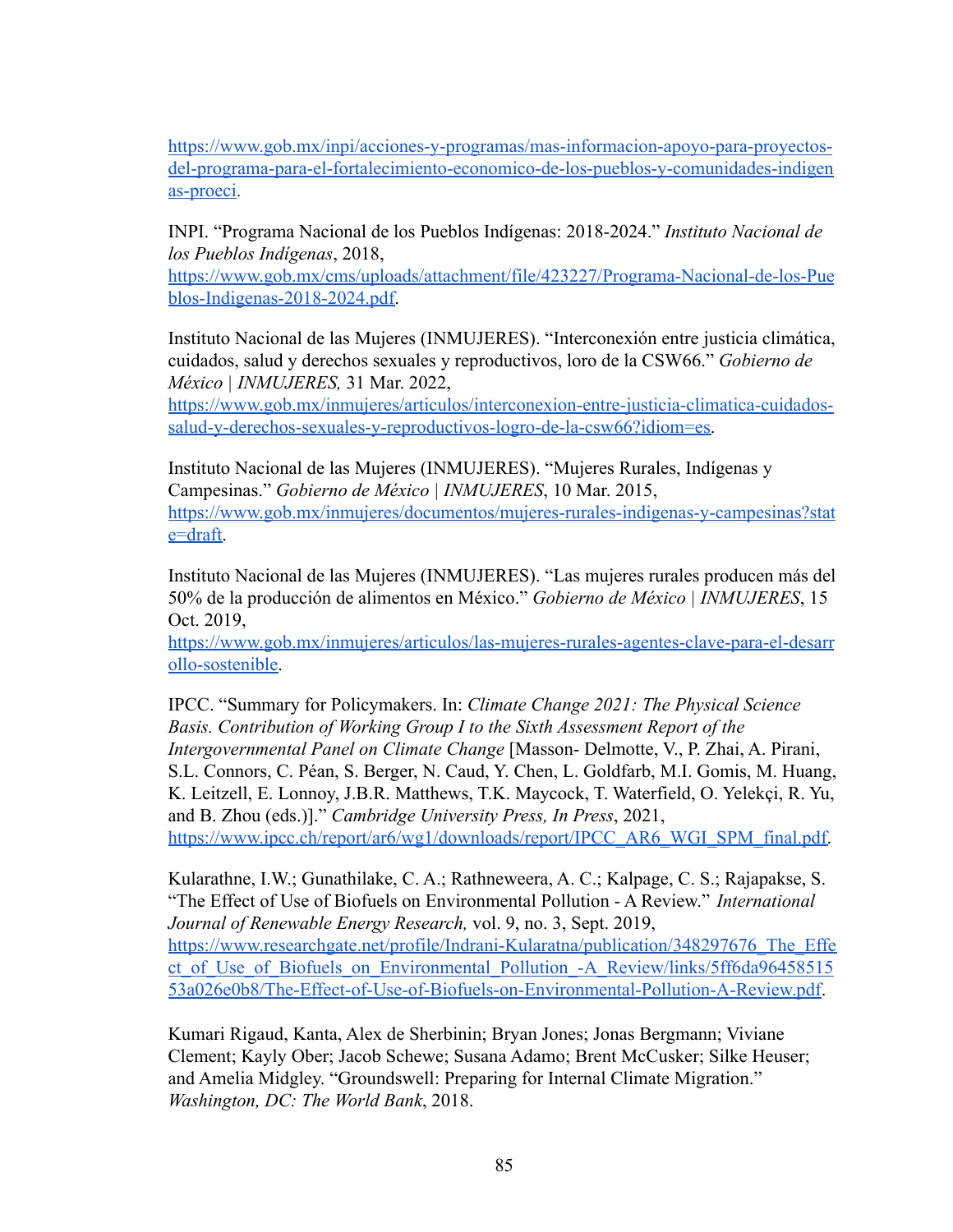[https://documents1.worldbank.org/curated/en/983921522304806221/pdf/124724-BRI-PU](https://documents1.worldbank.org/curated/en/983921522304806221/pdf/124724-BRI-PUBLIC-NEWSERIES-Groundswell-note-PN3.pdf) [BLIC-NEWSERIES-Groundswell-note-PN3.pdf.](https://documents1.worldbank.org/curated/en/983921522304806221/pdf/124724-BRI-PUBLIC-NEWSERIES-Groundswell-note-PN3.pdf)

Lanza, Andy Calderon. "How Mexican Avocados are Reducing Poverty." *The Borgen Project*, 7 Jan. 2021, <https://borgenproject.org/mexican-avocados/>.

Lara-Ponce, Estuardo; Valdés-Vega, J. Luis; Medina-Torres, S. MartÍn; MartÍnez-RuÍz, Rosa. "Situación de la agricultura de mayos y mestizos del Norte de Sinaloa, México." *Agricultura, Sociedad y Desarrollo*, vol. 14, no. 4, 2017, [http://www.scielo.org.mx/scielo.php?script=sci\\_arttext&pid=S1870-54722017000400577](http://www.scielo.org.mx/scielo.php?script=sci_arttext&pid=S1870-54722017000400577)

Licona, Gonzalo Hernandez; Navarrete, Thania de la Garza; Chavez, Janet Zamudio; Arroyo, Iliana Yaschine. "El Progresa-Oportunidades-Prospera a veinte años de su creación." *Mexico: Consejo Nacional de Evaluacion de la Politica de Desarrollo Social*, 2019, [https://www.coneval.org.mx/Evaluacion/IEPSM/Documents/Libro\\_POP\\_20.pdf.](https://www.coneval.org.mx/Evaluacion/IEPSM/Documents/Libro_POP_20.pdf)

Linthicum, Kate. "Inside the bloody cartel war for Mexico's multibillion-dollar avocado industry." *Los Angeles Times*, 21 Nov. 2019, [https://www.latimes.com/world-nation/story/2019-11-20/mexico-cartel-violence-avocado](https://www.latimes.com/world-nation/story/2019-11-20/mexico-cartel-violence-avocados) [s.](https://www.latimes.com/world-nation/story/2019-11-20/mexico-cartel-violence-avocados)

Martin, Philip. "Mexico-US Agricultural Trade." *Wilson Center*, 24 June 2020, [https://www.wilsoncenter.org/article/mexico-us-agricultural-trade.](https://www.wilsoncenter.org/article/mexico-us-agricultural-trade)

Maurin, Lic. Francisco Huergo; Razo, Guillermo Salas; Martinez, Jesus Antonio; Urbina, Yaneli Marina Yopan; Diaz, Blanca Lorena Gutierrez; Gutierrez, Tannya Verona Rivera; Arevalo, Hericarmen Guzman; Ruelas, Benjamin Garcia; Olvera, Maria de los Angeles Rangel; Diaz, Anel del Carmen Manriquez; Orozco, Mario Alberto Salas; Preciado, Fabian Aguillar."Programa Sectorial de Desarrollo Rural y Agroalimentario 2015-2021." *Secretaria de Desarrollo Rural y Agroalimentario*, 2016, [http://publicadorlaip.michoacan.gob.mx/itdif/2016/71/Prog\\_Desarrollo\\_Rural.pdf.](http://publicadorlaip.michoacan.gob.mx/itdif/2016/71/Prog_Desarrollo_Rural.pdf)

McClung de Tapia, E. "A perspective on Mexican ethnobotany." *Journal of Ethnobiology*, vol. 10, 1990, p. 141–147.

Melville, Elinor G. K. *A Plague of Sheep : Environmental Consequences of the Conquest of Mexico*. Cambridge University Press, 1994.

México, Gobierno de. "Acciones destinadas a mejorar la situación de las mujeres rurales indígenas y campesinas en México." *Gobierno de Mexico | INMUJERES*, Aug. 2018, [https://www.gob.mx/cms/uploads/attachment/file/394406/Compilado\\_respuestas\\_Senado](https://www.gob.mx/cms/uploads/attachment/file/394406/Compilado_respuestas_Senado_10_08_18.pdf) [\\_10\\_08\\_18.pdf.](https://www.gob.mx/cms/uploads/attachment/file/394406/Compilado_respuestas_Senado_10_08_18.pdf)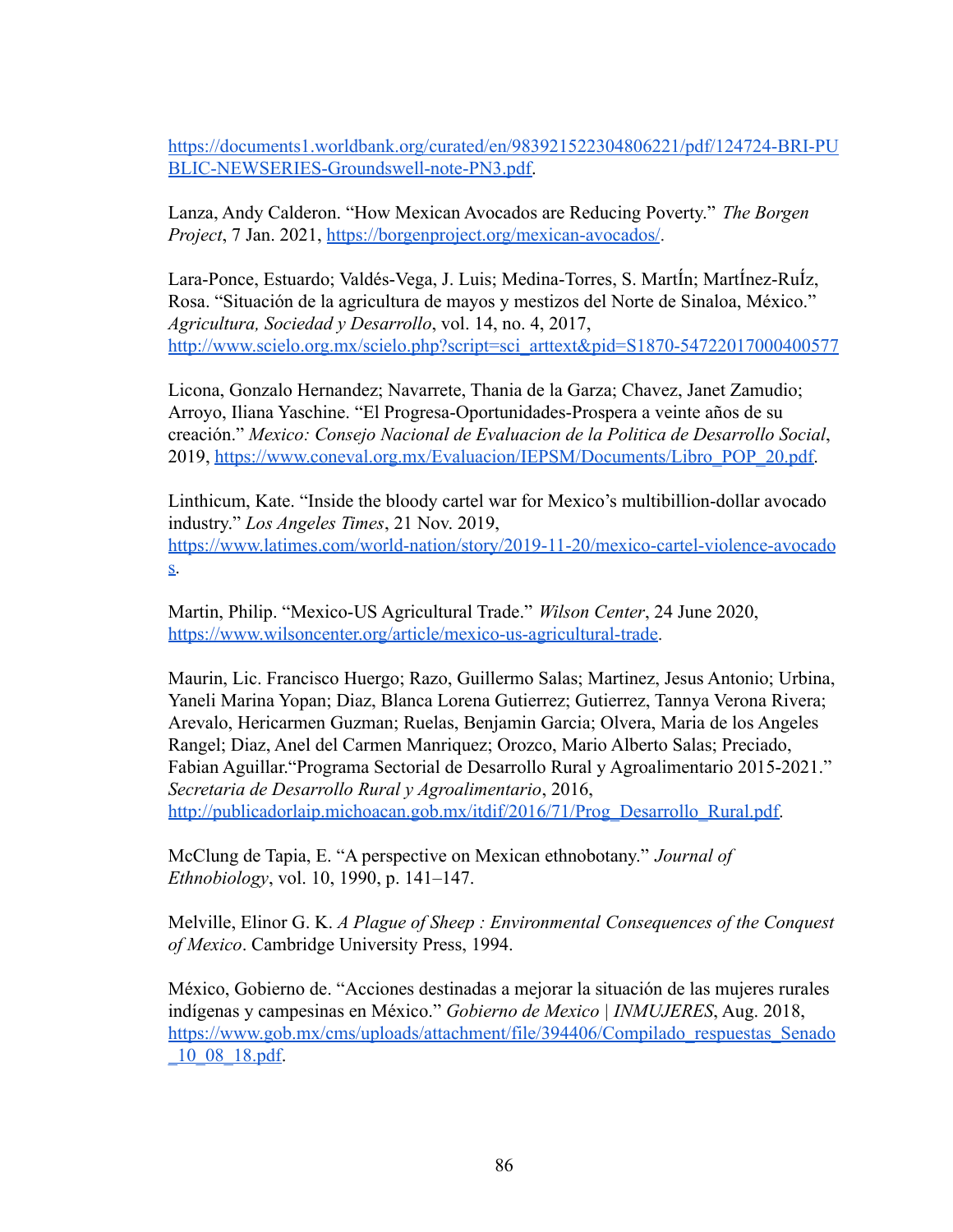México, Gobierno de. "PROCODES 2020: Programa de Conservación para el Desarrollo Sostenible." *Gobierno de Mexico | Secretaria de Medio Ambiente y Recursos Naturales | CONANP*, 2020,

<https://www.conanp.gob.mx/procodes2020/TripticoPROCODES2020.pdf>.

Michoacán, Gobierno de. "Impulsará Consejo de Michoacán, la generación de valor de la producción agrícola." *Gobierno de Michoacán*, 20 January 2022, [https://sedeco.michoacan.gob.mx/impulsara-consejo-agroalimentario-de-michoacan-la-ge](https://sedeco.michoacan.gob.mx/impulsara-consejo-agroalimentario-de-michoacan-la-generacion-de-valor-de-la-produccion-agricola/) [neracion-de-valor-de-la-produccion-agricola/.](https://sedeco.michoacan.gob.mx/impulsara-consejo-agroalimentario-de-michoacan-la-generacion-de-valor-de-la-produccion-agricola/)

Milan, Andrea; Schraven, Benjamin; Warner, Koko; Cascone, Noemi. "Migration, Risk Management and Climate Change: Evidence and Policy Responses." *International Organization for Migration (IOM) | Springer International*, 2016.

Mondragon, Maruicio and Lopez-Portillo, Valeria. "Will Mexico's Growing Avocado Industry Harm Its Forests?" *World Resources Institute*, 4 Feb. 2020, <https://www.wri.org/insights/will-mexicos-growing-avocado-industry-harm-its-forests>.

Morehart, Christopher T. and Fredrick, Charles. "The chronology and collapse of pre-Aztec raised field (chinampa) agriculture in the northern Basin of Mexico." *Antiquity Publications*, vol. 88, no. 340, June 2014, [https://doi.org/10.1017/S0003598X0010116](https://doi.org/10.1017/S0003598X00101164)4.

Naciones Unidas. "El INPI, una nueva entidad para implementar los derechos de los pueblos indígenas en México." *Naciones Unidas | Noticias ONU*, 3 May 2019, <https://news.un.org/es/story/2019/05/1455331>.

Nigh, Ronald. "Organic Agriculture and Globalization: A Maya Associative Corporation in Chiapas, Mexico." *Human Organization: Journal of the Society for Applied Anthropology*, vol. 56, no. 4, 1997.

Nyéléni. Declaration of Nyéléni. *Forum for sovereignty*, *Nyéléni*, 27 Feb. 2007, <https://nyeleni.org/spip.php?article290>.

OCDE. "Estudio de la Política Turística de México: Resumen Ejecutivo, Evaluación y Recomendaciones." *OCDE | Secretaría de Turismo de México*, 2017, [https://www.oecd.org/industry/tourism/MEXICO%20TOURISM%20POLICY%20REVI](https://www.oecd.org/industry/tourism/MEXICO%20TOURISM%20POLICY%20REVIEW_EXEC%20SUMM%20ASSESSMENT%20AND%20RECOMMENDATIONS_ESP.pdf) [EW\\_EXEC%20SUMM%20ASSESSMENT%20AND%20RECOMMENDATIONS\\_ESP](https://www.oecd.org/industry/tourism/MEXICO%20TOURISM%20POLICY%20REVIEW_EXEC%20SUMM%20ASSESSMENT%20AND%20RECOMMENDATIONS_ESP.pdf) [.pdf.](https://www.oecd.org/industry/tourism/MEXICO%20TOURISM%20POLICY%20REVIEW_EXEC%20SUMM%20ASSESSMENT%20AND%20RECOMMENDATIONS_ESP.pdf)

OECD iLibrary. "19. Mexico." *Agriculture Policy Monitoring and Evaluation 202-21: Addressing the Challenges Facing Food Systems*, 2020, [https://www.oecd-ilibrary.org/sites/a7f07ad3-en/index.html?itemId=/content/component/a](https://www.oecd-ilibrary.org/sites/a7f07ad3-en/index.html?itemId=/content/component/a7f07ad3-en#:~:text=The%20Sectoral%20Programme%20focuses%20on,%2Dscale%20agricultural%20producers)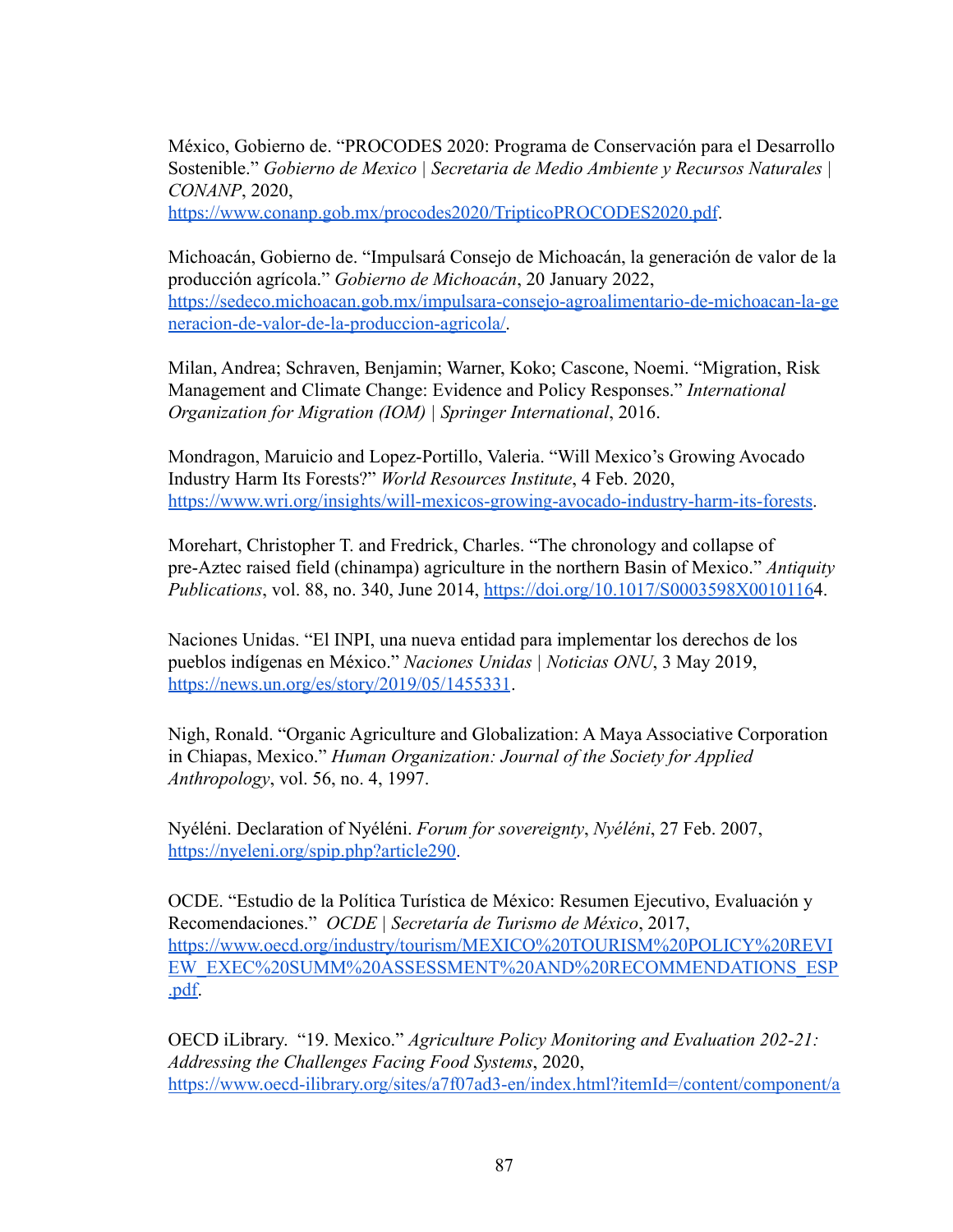[7f07ad3-en#:~:text=The%20Sectoral%20Programme%20focuses%20on,%2Dscale%20a](https://www.oecd-ilibrary.org/sites/a7f07ad3-en/index.html?itemId=/content/component/a7f07ad3-en#:~:text=The%20Sectoral%20Programme%20focuses%20on,%2Dscale%20agricultural%20producers) [gricultural%20producers'%20incomes](https://www.oecd-ilibrary.org/sites/a7f07ad3-en/index.html?itemId=/content/component/a7f07ad3-en#:~:text=The%20Sectoral%20Programme%20focuses%20on,%2Dscale%20agricultural%20producers).

Orozco-Ramirez, Quetzalcoatl; Astier, Marta; Barrasa, Sara. Agricultural Land Use Change after NAFTA in Central West Mexico." *Land*, vol. 6, no. 4, 2017, [https://doi.org/10.3390/land6040066.](https://doi.org/10.3390/land6040066)

Ornelas, Paloma Villagómez. "Rural poverty in Mexico: prevalence and challenges." *National Council for the Evaluation of Social Development Policy | CONEVAL*, 2019, [https://www.un.org/development/desa/dspd/wp-content/uploads/sites/22/2019/03/RURA](https://www.un.org/development/desa/dspd/wp-content/uploads/sites/22/2019/03/RURAL-POVERTY-IN-MEXICO.-CONEVAL.-Expert-Meeting.-15022019.pdf) [L-POVERTY-IN-MEXICO.-CONEVAL.-Expert-Meeting.-15022019.pdf](https://www.un.org/development/desa/dspd/wp-content/uploads/sites/22/2019/03/RURAL-POVERTY-IN-MEXICO.-CONEVAL.-Expert-Meeting.-15022019.pdf).

Ortiz-Paniagua, Carlos Francisco. "Agricultura y economía municipal en Michoacán desde una perspectiva de vulnerabilidad." *Instituto de Investigaciones Económicas y Empresariales*, June 2017, [https://www.ciba.org.mx/index.php/CIBA/article/view/69/330.](https://www.ciba.org.mx/index.php/CIBA/article/view/69/330)

Paes de Barros, Ricardo; Ferreira, Francisco H.G.; Molinas Vega, Jose R.; Saavedra Chanduvi, Jaime. "Measuring Inequality of Opportunities in Latin America and the Caribbean." *Washington, DC: World Bank; New York: Palgrave Macmillan*, 2009.

Palmer-Rubin, Brian. "Small Producer Access to Decentralized Agricultural Subsidies in Mexico: Alianza para el Campo." *Mexican Rural Development Research Reports | Woodrow Wilson Center*, 1 July 2010,

[https://www.wilsoncenter.org/sites/default/files/media/documents/publication/Monograf](https://www.wilsoncenter.org/sites/default/files/media/documents/publication/Monograf%C3%ADa_Palmer_Rubin.pdf) [%C3%ADa\\_Palmer\\_Rubin.pdf.](https://www.wilsoncenter.org/sites/default/files/media/documents/publication/Monograf%C3%ADa_Palmer_Rubin.pdf)

Parraguez-Vergara, Elvis; Contreras, Beatriz; Clavijo, Neidy; Villegas, Vivian; Paucar, Nelly; Ther, Francisco. "Does indigenous and campesino traditional agriculture have anything to contribute to food sovereignty in Latin America? Evidence from Chile, Peru, Ecuador, Colombia, Guatemala and Mexico." *International Journal of Agricultural Sustainability*, vol. 16, nos. 4-5, 2018, pp. 326-241, DOI: 10.1080/14735903.2018.1489361.

Penniman, Leah. "Four Ways Mexico's Indigenous Farmers Are Practicing the Agriculture of the Future." *Yes! Solutions Journalism*, 11 Aug. 2015, [https://www.yesmagazine.org/environment/2015/08/11/four-ways-mexico-indigenous-far](https://www.yesmagazine.org/environment/2015/08/11/four-ways-mexico-indigenous-farmers-agriculture-of-the-future) [mers-agriculture-of-the-future.](https://www.yesmagazine.org/environment/2015/08/11/four-ways-mexico-indigenous-farmers-agriculture-of-the-future)

Pérez Velasco Pavón, J.C. "Economic behavior of indigenous peoples: the Mexican case." *Latin American Economic Review,* vol. 23, no. 12, 20 Aug. 2014, <https://doi.org/10.1007/s40503-014-0012-4>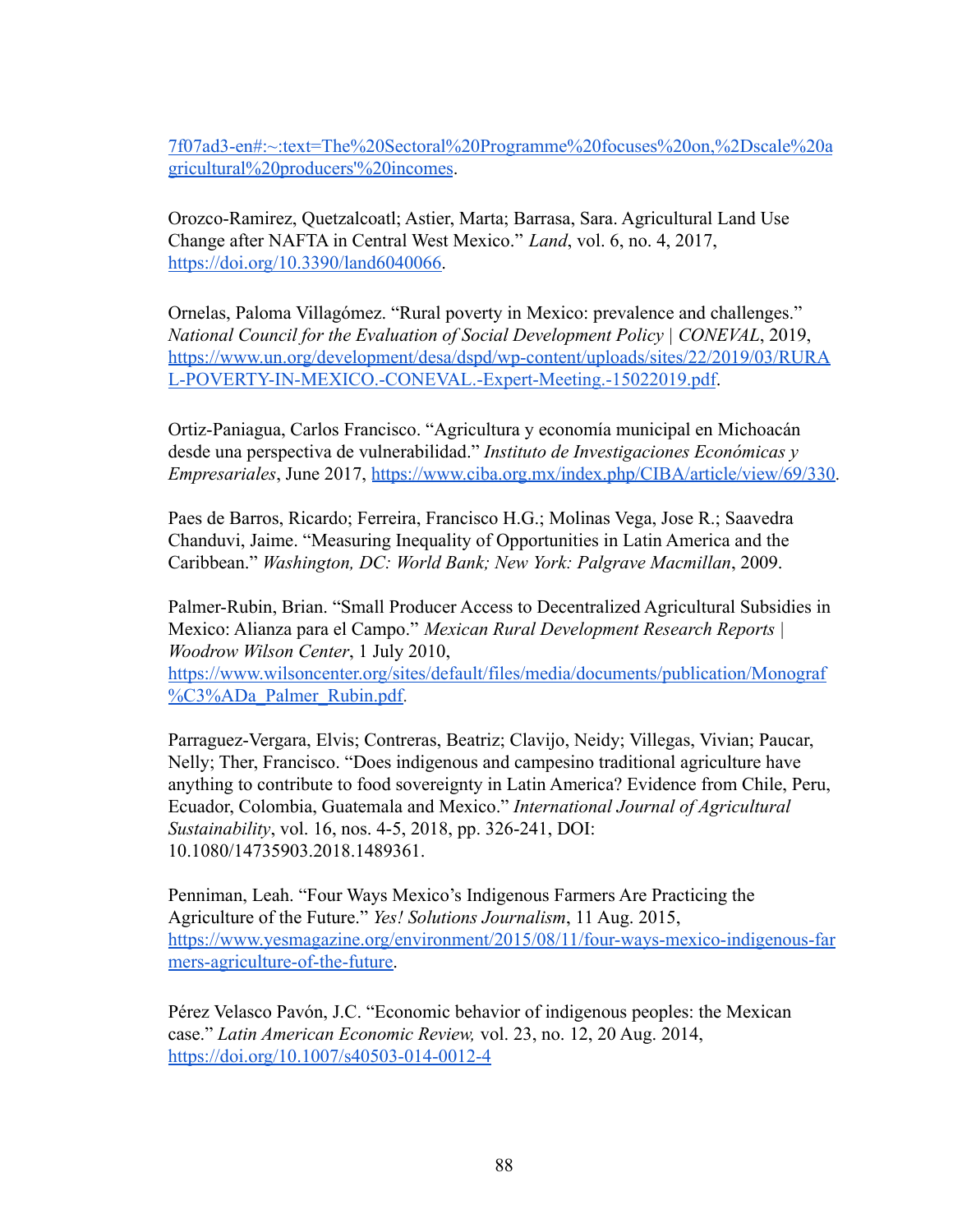Perfecto, Ivette; Vandermeer, John; Philpott, Stacy M. "Complejidad Ecológica y el Control de Plagas en un Cafetal Orgánico: Develando un Servicio Ecosistémico Autónomo." *Agroecología*, vol. 5, 2010, p. 41-51, [https://revistas.um.es/agroecologia/article/view/160551.](https://revistas.um.es/agroecologia/article/view/160551)

PIEAES | Patronato para la Investigacion y Experimentacion Agricola del Estado de Sonora. "La agricultura del sur de Sonora, pilar de la alimentación en el futuro." *CIMMYT*, 25 Jan. 2021,

[https://idp.cimmyt.org/la-agricultura-del-sur-de-sonora-pilar-de-la-alimentacion-en-el-fut](https://idp.cimmyt.org/la-agricultura-del-sur-de-sonora-pilar-de-la-alimentacion-en-el-futuro/) [uro/](https://idp.cimmyt.org/la-agricultura-del-sur-de-sonora-pilar-de-la-alimentacion-en-el-futuro/).

Podesta, John. "The climate crisis, migration, and refugees." *Brookings Institute*, 25 July 2019

[https://www.brookings.edu/research/the-climate-crisis-migration-and-refugees/.](https://www.brookings.edu/research/the-climate-crisis-migration-and-refugees/)

Popkin, Gabriel. "Mayans Have Farmed the Same Way For Millennia. Climate Change Means They Can't." *NPR*, 3 Feb. 2017,

[https://www.npr.org/sections/thesalt/2017/02/03/510272265/mayans-have-farmed-the-sa](https://www.npr.org/sections/thesalt/2017/02/03/510272265/mayans-have-farmed-the-same-way-for-millennia-climate-change-means-they-cant) [me-way-for-millennia-climate-change-means-they-cant](https://www.npr.org/sections/thesalt/2017/02/03/510272265/mayans-have-farmed-the-same-way-for-millennia-climate-change-means-they-cant).

Quadratin Yucatán. "Con una inversión de mil 200 mdp se fortalece el campo yucateco." *Quadratin Yucatán*, 10 Feb. 2022,

[https://yucatan.quadratin.com.mx/principal/con-una-inversion-de-mil-200-mdp-se-fortale](https://yucatan.quadratin.com.mx/principal/con-una-inversion-de-mil-200-mdp-se-fortalece-el-campo-yucateco/) [ce-el-campo-yucateco/](https://yucatan.quadratin.com.mx/principal/con-una-inversion-de-mil-200-mdp-se-fortalece-el-campo-yucateco/).

Quesada, Vicente Fox. "Law of Organic Products." *Official Gazette*, 7 Feb. 2006, https://www.gob.mx/cms/uploads/attachment/file/194131/OrganicProductsLaw 1.pdf.

Rindermann, Rita Schwentesius and Cruz, Manuel Angel Gomez. "La Red Mexicana de Tianguis y Mercados Orgánicos - Renovando sistemas de abasto de bienes de primera necesidad para pequeños productores y muchos consumidores." *Revista Ciencias de la Salud*, June 2015,

https://www.researchgate.net/publication/281112974 La Red Mexicana de Tianguis y Mercados Organicos - Renovando sistemas de abasto de bienes de primera necesi dad para pequenos productores y muchos consumidores.

Rios, Maricruz. "Potenciarán el campo en Michoacán con programa de gobierno." *Inforural*, 25 Jan. 2022,

[https://www.inforural.com.mx/potenciaran-el-campo-en-michoacan-con-programa-de-go](https://www.inforural.com.mx/potenciaran-el-campo-en-michoacan-con-programa-de-gobierno/) [bierno/.](https://www.inforural.com.mx/potenciaran-el-campo-en-michoacan-con-programa-de-gobierno/)

Rohwerder, Brigitte. "Defining Poverty, extreme poverty, and inequality." *Poverty and inequality | Governance and Social Development Resource Centre (GSDRC)*, June 2016,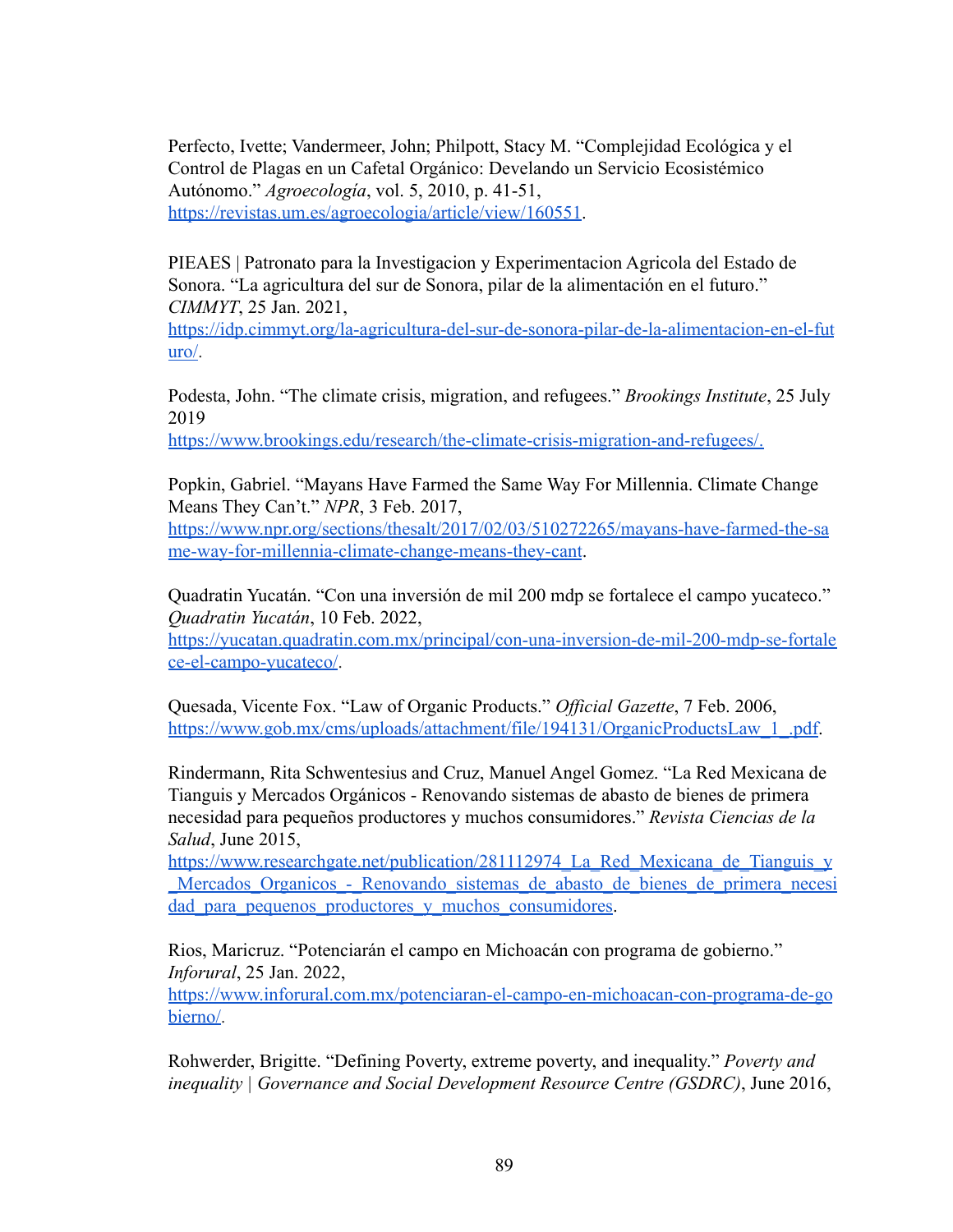[https://gsdrc.org/topic-guides/poverty-and-inequality/measuring-and-analysing-poverty-a](https://gsdrc.org/topic-guides/poverty-and-inequality/measuring-and-analysing-poverty-and-inequality/defining-poverty-extreme-poverty-and-inequality/) [nd-inequality/defining-poverty-extreme-poverty-and-inequality/.](https://gsdrc.org/topic-guides/poverty-and-inequality/measuring-and-analysing-poverty-and-inequality/defining-poverty-extreme-poverty-and-inequality/)

Romo, Yoanna. "Sequía en la agricultura...ni la lluvia podría salvar al campo." *El Sol de Hermosillo*, 17 May 2021,

[https://www.elsoldehermosillo.com.mx/local/sequia-en-la-agricultura...-ni-la-lluvia-podri](https://www.elsoldehermosillo.com.mx/local/sequia-en-la-agricultura...-ni-la-lluvia-podria-salvar-al-campo-sonora-sector-agricola-6724053.html) [a-salvar-al-campo-sonora-sector-agricola-6724053.html](https://www.elsoldehermosillo.com.mx/local/sequia-en-la-agricultura...-ni-la-lluvia-podria-salvar-al-campo-sonora-sector-agricola-6724053.html)

Rosado-May, F. J. *The intercultural origin of agroecology: Contributions from Mexico. In Agroecology: A transdisciplinary, participatory and action-oriented approach*. eds. V. E. Méndez, C. M. Bacon, R. Cohen, and S. R. Gliessman, Boca Raton, FL: CRC Press/Taylor and Francis, 2016.

Ruiz-Alvarez, Osias; Singh, Vijay P.; Enciso-Medina, Juan; Ontiveros-Capurata, Ronald Ernesto; Corrales-Suastegui, Arturo. "Spatio-Temporal Trends of Monthly and Annual Precipitation in Aguascalientes, Mexico." *Atmosphere*, vol. 11, no. 5, April 2020, <https://doi.org/10.3390/atmos11050437>.

a. SADER. "Aguascalientes un territorio pequeño, pero muy productivo." *Secretaría de Agricultura y Desarrollo Rural (SADER) | Gobierno de Mexico*, 14 Dec. 2020, [https://www.gob.mx/agricultura/articulos/aguascalientes-un-territorio-pequeno-pe](https://www.gob.mx/agricultura/articulos/aguascalientes-un-territorio-pequeno-pero-muy-productivo) [ro-muy-productivo](https://www.gob.mx/agricultura/articulos/aguascalientes-un-territorio-pequeno-pero-muy-productivo).

SADER. "Cinco estados con cinco estrellas en producción agrícola." *Secretaría de Agricultura y Desarrollo Rural | Gobierno de Mexico*, 11 July 2021, [https://www.gob.mx/agricultura/articulos/cinco-estados-con-cinco-estrellas-en-produccio](https://www.gob.mx/agricultura/articulos/cinco-estados-con-cinco-estrellas-en-produccion-agricola) [n-agricola.](https://www.gob.mx/agricultura/articulos/cinco-estados-con-cinco-estrellas-en-produccion-agricola)

SADER. "Programa de Concurrencia con las Entidades Federativas, Compendio de indicadores 2018." *Secretaria de Agricultura y Desarollo Rural (SADER)*, May 2019, [https://www.agricultura.gob.mx/sites/default/files/sagarpa/document/2020/03/18/1837/19](https://www.agricultura.gob.mx/sites/default/files/sagarpa/document/2020/03/18/1837/19032020-pcef-2018-compendio-aguascalientes.pdf) [032020-pcef-2018-compendio-aguascalientes.pdf](https://www.agricultura.gob.mx/sites/default/files/sagarpa/document/2020/03/18/1837/19032020-pcef-2018-compendio-aguascalientes.pdf).

SADER. "Pública Agricultura Reglas de Operación 2022 de Producción para el Bienestar." *Secretaria de Agricultura y Desarrollo Rural*, 23 Mar. 2022, [https://www.gob.mx/agricultura/prensa/publica-agricultura-reglas-de-operacion-2022-de](https://www.gob.mx/agricultura/prensa/publica-agricultura-reglas-de-operacion-2022-de-produccion-para-el-bienestar?idiom=es)[produccion-para-el-bienestar?idiom=es.](https://www.gob.mx/agricultura/prensa/publica-agricultura-reglas-de-operacion-2022-de-produccion-para-el-bienestar?idiom=es)

b. SADER. "Yucatán, un paraíso del campo." *Secretaría de Agricultura y Desarrollo Rural | Gobierno de Mexico*, 28 Dec. 2020, [https://www.gob.mx/agricultura/articulos/yucatan-un-paraiso-del-campo.](https://www.gob.mx/agricultura/articulos/yucatan-un-paraiso-del-campo)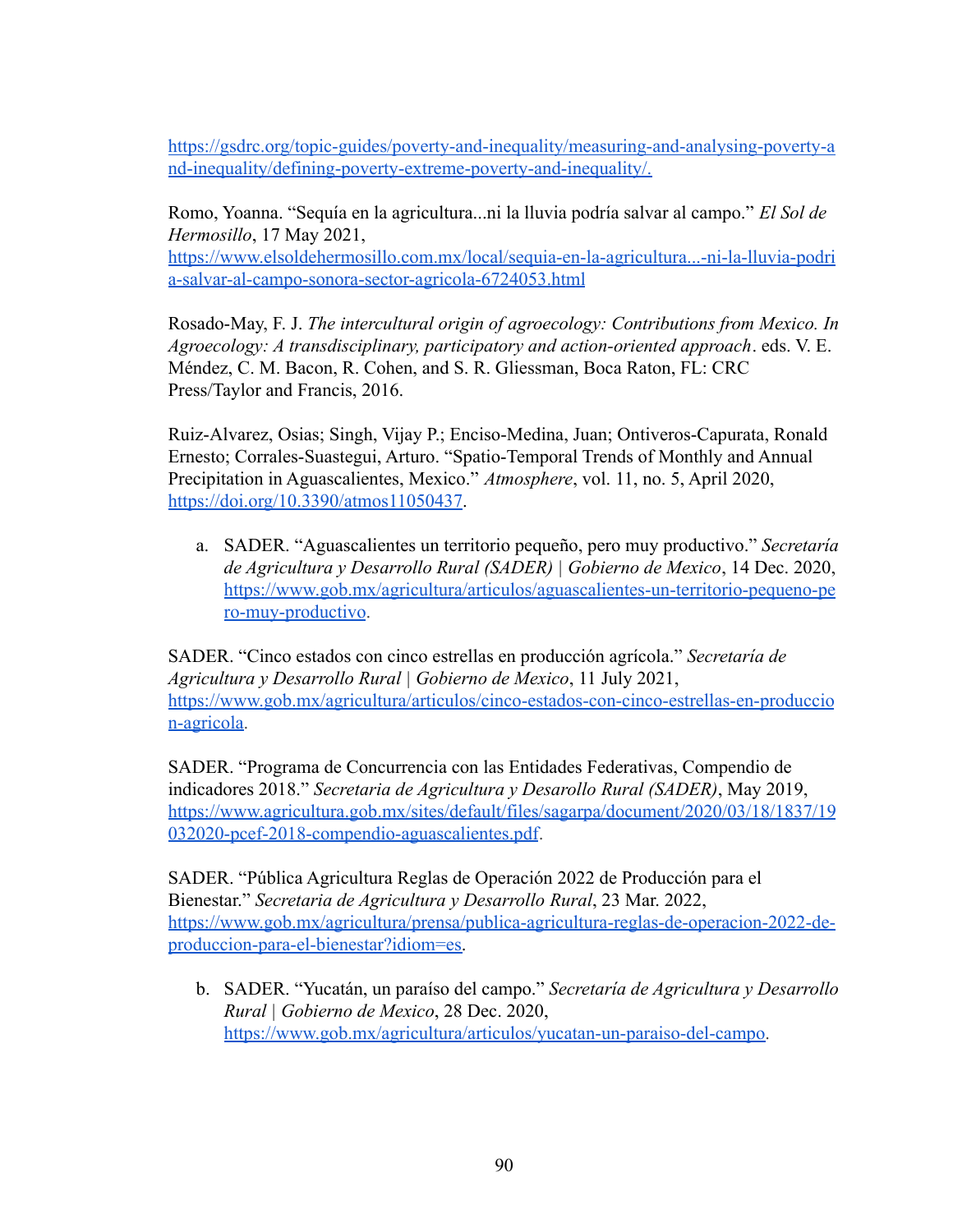SAGARHPA. "Programa Sectorial de Mediano Plazo de Agricultura, Ganadería, Recursos Hidráulicos, Pesca y Agricultura 2016-2021." *Secretaria de Agricultura, Ganaderia, Recursos Hidraulicos, Pesca y Acuacultura*, July 2016, [https://desaladora.sonora.gob.mx/images/transparencia/programas/programa-sectorial-me](https://desaladora.sonora.gob.mx/images/transparencia/programas/programa-sectorial-mediano-plazo-sagarhpa.pdf) [diano-plazo-sagarhpa.pdf](https://desaladora.sonora.gob.mx/images/transparencia/programas/programa-sectorial-mediano-plazo-sagarhpa.pdf).

SAGARPA. "Diagnóstico Sectorial del Estado de Aguascalientes 2010." *Comision para el Desarrollo Agropecuario del Estado de Aguascalientes (CODEGEA) | SAGARPA*, May 2010,

[https://www.aguascalientes.gob.mx/sedrae/see/info-estatales/Otrostrabajosrealizados/Dia](https://www.aguascalientes.gob.mx/sedrae/see/info-estatales/Otrostrabajosrealizados/Diagnostico%20AGS_mat_2010.pdf) [gnostico%20AGS\\_mat\\_2010.pdf.](https://www.aguascalientes.gob.mx/sedrae/see/info-estatales/Otrostrabajosrealizados/Diagnostico%20AGS_mat_2010.pdf)

SAGARPA. "Maiz Grano Blanco y Amarillo Mexicano | Planeacion Agricola Nacional 2017-2030." *SAGARPA*, 2017,

[https://www.gob.mx/cms/uploads/attachment/file/256429/B\\_sico-Ma\\_z\\_Grano\\_Blanco\\_y](https://www.gob.mx/cms/uploads/attachment/file/256429/B_sico-Ma_z_Grano_Blanco_y_Amarillo.pdf) [\\_Amarillo.pdf](https://www.gob.mx/cms/uploads/attachment/file/256429/B_sico-Ma_z_Grano_Blanco_y_Amarillo.pdf).

SAGARPA. "PROCAMPO-Productivo: Reporte de avances al mes de marzo de 2013." *SAGARPA*, Mar. 2013,

[https://www.agricultura.gob.mx/sites/default/files/sagarpa/document/2018/08/01/1235/re](https://www.agricultura.gob.mx/sites/default/files/sagarpa/document/2018/08/01/1235/reporte-trimestral-de-la-operacion-del-procampo-productivo.pdf) [porte-trimestral-de-la-operacion-del-procampo-productivo.pdf.](https://www.agricultura.gob.mx/sites/default/files/sagarpa/document/2018/08/01/1235/reporte-trimestral-de-la-operacion-del-procampo-productivo.pdf)

SAGARPA. "Programa de Apoyos a Pequeños Productores: Extensionismo, Desarrollo de Capacidades y Asociatividad Productiva." *Universidad Autonoma de Sinaloa | SAGARPA*, July 2018,

[https://www.agricultura.gob.mx/sites/default/files/sagarpa/document/2020/03/25/2002/25](https://www.agricultura.gob.mx/sites/default/files/sagarpa/document/2020/03/25/2002/25032020-compendio-ce-2017-sinaloa.pdf) [032020-compendio-ce-2017-sinaloa.pdf.](https://www.agricultura.gob.mx/sites/default/files/sagarpa/document/2020/03/25/2002/25032020-compendio-ce-2017-sinaloa.pdf)

SAGARPA. "Project Information Document (PID): MX PROCAMPO." *World Bank | Secretaria de Agricultura, Ganadería, Desarrollo Alimenticio y Pesca*, Report no. AB4952, July 2009,

[https://documents1.worldbank.org/curated/en/903751468052768341/pdf/Project0Inform1](https://documents1.worldbank.org/curated/en/903751468052768341/pdf/Project0Inform1cument1Concept0Stage.pdf) [cument1Concept0Stage.pdf.](https://documents1.worldbank.org/curated/en/903751468052768341/pdf/Project0Inform1cument1Concept0Stage.pdf)

Sanchez-Cortes, Maria Silvia and Chavero, Elena Lazos. "Indigenous perception of changes in climate variability and its relationship with agriculture in a Zoque community of Chiapas, Mexico." *Climatic Change*, vol. 107, p. 363-389, Dec. 2011, [https://doi.org/10.1007/s10584-010-9972-9.](https://doi.org/10.1007/s10584-010-9972-9)

Schmal, John P. "Racial and Cultural Identity in Mexico: 2015." *Indigenous Mexico*, 11 Nov. 2015,

<https://indigenousmexico.org/census/racial-and-cultural-identity-in-mexico-2015/>.

Secretaría del Trabajo y Previsión Social. "Entra en vigor incremento al salario mínimo del 22%." *Gobierno de México,* 06 Jan. 2022,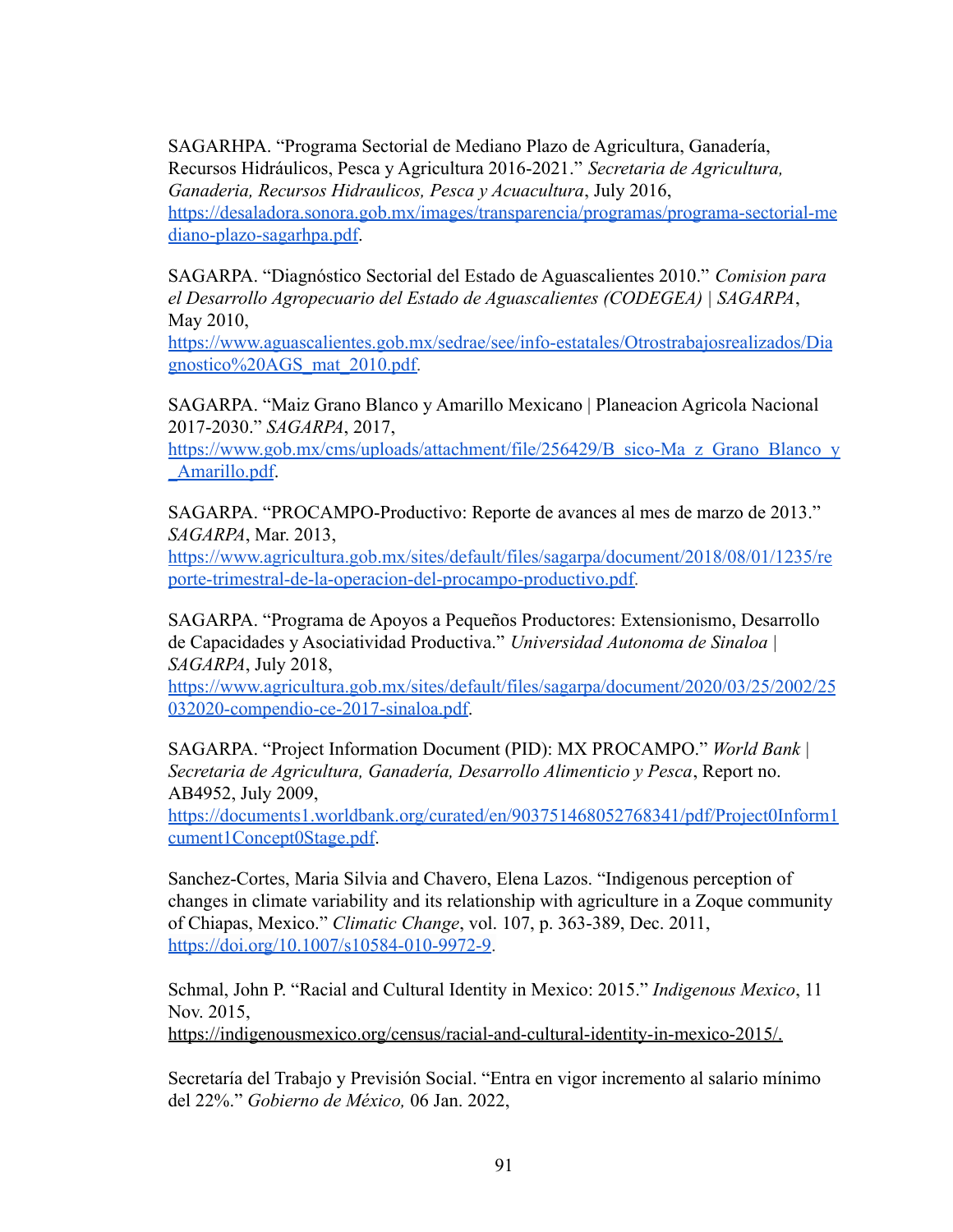[https://www.gob.mx/stps/prensa/entra-en-vigor-incremento-al-salario-minimo-del-22?idi](https://www.gob.mx/stps/prensa/entra-en-vigor-incremento-al-salario-minimo-del-22?idiom=es#:~:text=COMUNICADO%20CONJUNTO%20001%2F2022&text=La%20Comisi%C3%B3n%20Nacional%20de%20los,Norte%20de%20%24213.39%20a%20%24260.34) [om=es#:~:text=COMUNICADO%20CONJUNTO%20001%2F2022&text=La%20Comis](https://www.gob.mx/stps/prensa/entra-en-vigor-incremento-al-salario-minimo-del-22?idiom=es#:~:text=COMUNICADO%20CONJUNTO%20001%2F2022&text=La%20Comisi%C3%B3n%20Nacional%20de%20los,Norte%20de%20%24213.39%20a%20%24260.34) [i%C3%B3n%20Nacional%20de%20los,Norte%20de%20%24213.39%20a%20%24260.3](https://www.gob.mx/stps/prensa/entra-en-vigor-incremento-al-salario-minimo-del-22?idiom=es#:~:text=COMUNICADO%20CONJUNTO%20001%2F2022&text=La%20Comisi%C3%B3n%20Nacional%20de%20los,Norte%20de%20%24213.39%20a%20%24260.34) [4](https://www.gob.mx/stps/prensa/entra-en-vigor-incremento-al-salario-minimo-del-22?idiom=es#:~:text=COMUNICADO%20CONJUNTO%20001%2F2022&text=La%20Comisi%C3%B3n%20Nacional%20de%20los,Norte%20de%20%24213.39%20a%20%24260.34)..

Secretaría del Trabajo y Previsión Social. "La Nueva Política de Salarios Mínimos beneficiará a los que menos ganan." *Gobierno de Mexico*, 01 Jan. 2021, [https://www.gob.mx/stps/prensa/la-nueva-politica-de-salarios-minimos-beneficiara-a-los](https://www.gob.mx/stps/prensa/la-nueva-politica-de-salarios-minimos-beneficiara-a-los-que-menos-ganan)[que-menos-ganan](https://www.gob.mx/stps/prensa/la-nueva-politica-de-salarios-minimos-beneficiara-a-los-que-menos-ganan)

SEGOB. "PLAN Nacional de Desarrollo 2019-2024." *Secretaría de Gobernación: Diario Oficial de la Federación*, 07 Dec. 2019, [http://www.dof.gob.mx/nota\\_detalle.php?codigo=5565599&fecha=12/07/2019.](http://www.dof.gob.mx/nota_detalle.php?codigo=5565599&fecha=12/07/2019)

Sierra, Alvaro Bracamonte; Dessens, Norma Valle; Barron, Rosana Mendez. "La nueva agricultura sonorense: historia de un viejo negocio." Región *y Sociedad*, vol. 19, 2007, [https://pdfs.semanticscholar.org/1dc5/be66652ffcf1376ea1f55ed09b3904439a65.pdf?\\_ga](https://pdfs.semanticscholar.org/1dc5/be66652ffcf1376ea1f55ed09b3904439a65.pdf?_ga=2.197098732.1792692603.1636944490-69245155.1636944490) [=2.197098732.1792692603.1636944490-69245155.1636944490.](https://pdfs.semanticscholar.org/1dc5/be66652ffcf1376ea1f55ed09b3904439a65.pdf?_ga=2.197098732.1792692603.1636944490-69245155.1636944490)

Silva, José Graziano da; Sacristán, Julio Berdegué; Muñoz, Tito Díaz; Moreira, Crispim; Paulín, Eduardo Benítez; Gordillo, Isabel. "México rural del Siglo XXI." *Organización de las Naciones Unidas para la Alimentación y la Agricultura* (*FAO) | Ciudad de México,* 2018, <http://www.fao.org/3/i9548es/I9548ES.pdf>.

Sinaloa, Gobierno del Estado."Secretaria de agricultura y ganadería." *Gobierno del Estado de Sinaloa*, 2022, <https://staging.sinaloa.gob.mx//p/secretaria-de-agricultura-y-ganaderia>.

Sosa-Rodriguez, Fabioloa S. and Vazquez-Arenas, Jorge. "The biodiesel market in Mexico: Challenges and perspectives to overcome in Latin-American countries." *Energy Conversion and Management*, vol. 12, Dec. 2021, <https://doi.org/10.1016/j.ecmx.2021.100149>.

Soto, Jocelyn. "Dar valor a las y los agricultores también es actuar por México." *Greenpeace*, 24 Oct. 2020,

[https://www.greenpeace.org/mexico/blog/9122/dar-valor-a-las-y-los-agricultores-tambien](https://www.greenpeace.org/mexico/blog/9122/dar-valor-a-las-y-los-agricultores-tambien-es-actuar-por-mexico/) [-es-actuar-por-mexico/](https://www.greenpeace.org/mexico/blog/9122/dar-valor-a-las-y-los-agricultores-tambien-es-actuar-por-mexico/).

Špirić, Jovanka. "Finding balance: perceptions of REDD+ in Mexico." *IUCN*, 24 Sept. 2018,

<https://www.iucn.org/news/forests/201809/finding-balance-perceptions-redd-mexico>.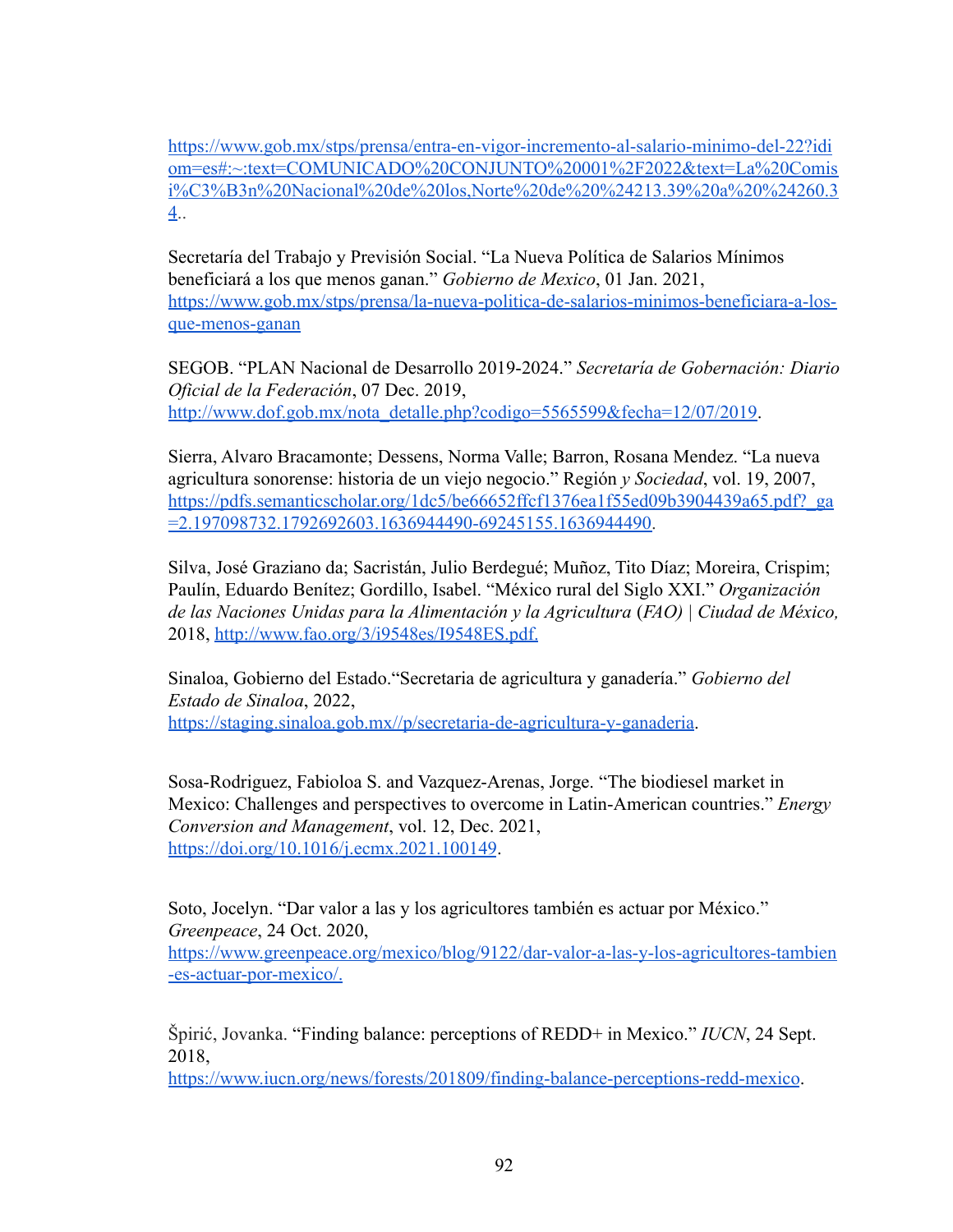Tierney, Jenn. "La Financiación de los Pueblos Indígenas: Estrategias de Apoyo Filantrópico." *GrantCraft | International Funders for Indigenous Peoples (IFIP)*, 2016, [https://learningforfunders.candid.org/wp-content/uploads/sites/2/2018/12/Indigenous\\_Peo](https://learningforfunders.candid.org/wp-content/uploads/sites/2/2018/12/Indigenous_People_spanish.pdf) [ple\\_spanish.pdf.](https://learningforfunders.candid.org/wp-content/uploads/sites/2/2018/12/Indigenous_People_spanish.pdf)

Torres, Francisco. "Gobierno de Michoacán Promoverá huertos de traspatio." *El Sol de Morelia*, 26 Jan. 2022, [https://www.elsoldemorelia.com.mx/local/gobierno-de-michoacan-promovera-huertos-de](https://www.elsoldemorelia.com.mx/local/gobierno-de-michoacan-promovera-huertos-de-traspatio-7780847.html)

[-traspatio-7780847.html](https://www.elsoldemorelia.com.mx/local/gobierno-de-michoacan-promovera-huertos-de-traspatio-7780847.html).

Trigo, Yolanda Cristina Massieu; Rodarte, Blanca Olivia Acuna; and Hernandez, Luis Alberto. "Biofuels: Socio-Environmental Violence in Rural Mexico." *Latin American Perspectives*, vol. 42, no. 5, 2015, p. 67–82, [http://www.jstor.org/stable/24574868.](http://www.jstor.org/stable/24574868)

Turismo, Secretaria de. "Estrategia de Turismo Sostenible 2030." *Secretaria de Turismo | México Renace Sostenible*, 15 Mar. 2021, <https://www.gob.mx/sectur/acciones-y-programas/ordenamiento-turistico-sustentable>. And [https://sistemas.sectur.gob.mx/dgots/17-presentacion-ets-2030.pdf.](https://sistemas.sectur.gob.mx/dgots/17-presentacion-ets-2030.pdf)

Turismo, Secretaria de. "Tren Maya." *Secretaria de Turismo | FONATUR*, 2022, [https://www.gob.mx/trenmaya.](https://www.gob.mx/trenmaya)

UNCTAD. "Mexico 's Agriculture Development: Perspectives and Outlook." *United Nations Conference on Trade and Development*, 2013, [https://unctad.org/system/files/official-document/ditctncd2012d2\\_en.pdf](https://unctad.org/system/files/official-document/ditctncd2012d2_en.pdf)

UNDP. "Humanity Divided: Confronting Inequality in Developing Countries." *United Nations Development Programme*, Nov. 2013, [https://www.undp.org/publications/humanity-divided-confronting-inequality-developing](https://www.undp.org/publications/humanity-divided-confronting-inequality-developing-countries)[countries.](https://www.undp.org/publications/humanity-divided-confronting-inequality-developing-countries)

UNDP. "The Next Frontier: Human Development and the Anthropocene." *Human Development Report 2020*, 2020, [https://hdr.undp.org/sites/default/files/Country-Profiles/MEX.pdf.](https://hdr.undp.org/sites/default/files/Country-Profiles/MEX.pdf)

United Nations. "Mexico Partnership Landscape Assessment." *Naciones Unidas México*, 2021,